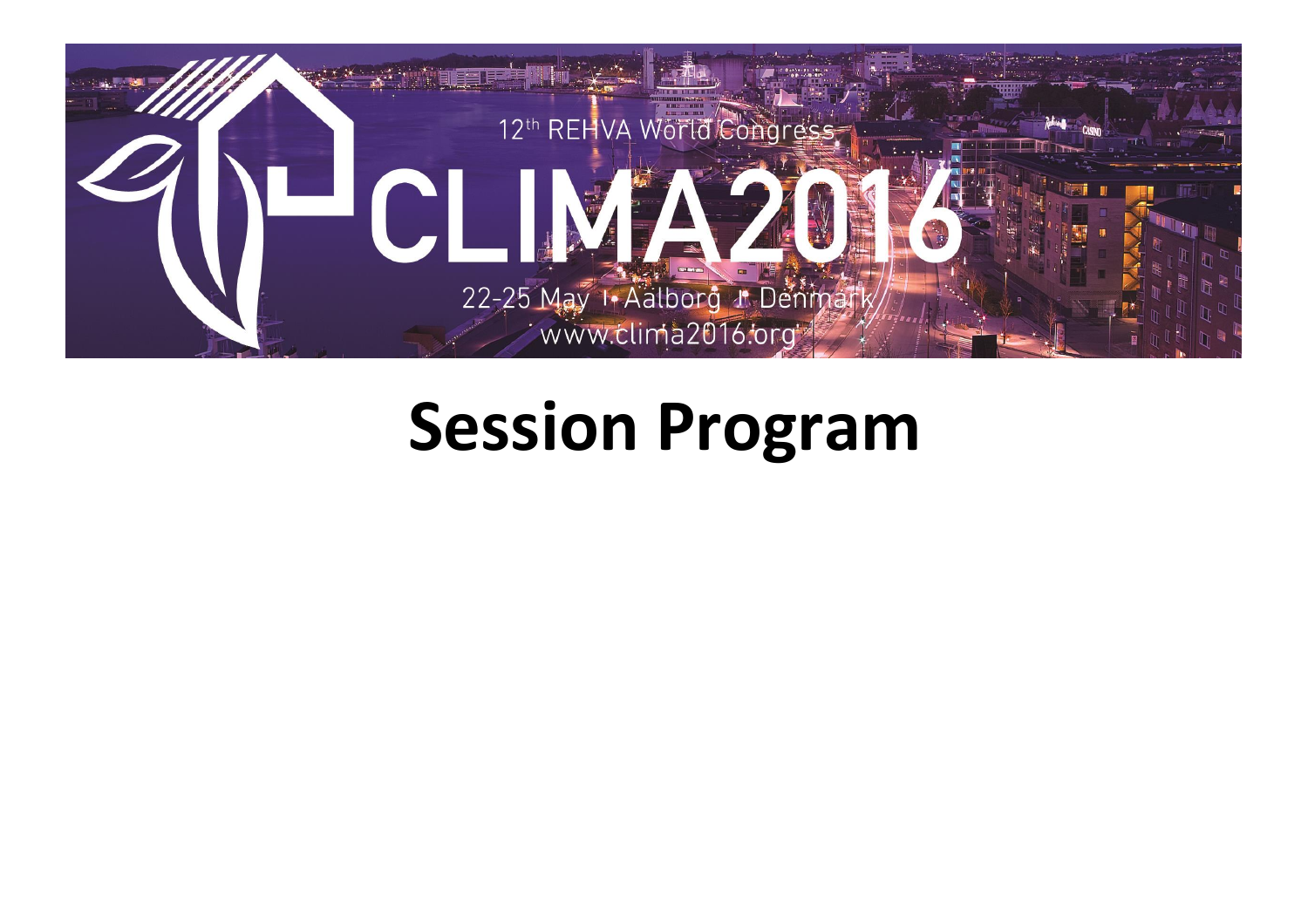| Monday           | Hal Øst                                                | <b>Europahallen</b>                                        | <b>Det Lille Teater</b>                          | Radiosalen                                          | <b>Musiksalen</b>                                                                                 | <b>Gæstesalen</b>                                                                               | Laugstuen                                                                                                                                     | <b>Latinerstuen</b>                                                   | <b>Bondestuen</b>                                                                        | <b>Harlekinsalen</b>                                                                       | Columbinesalen                                                                                                 |
|------------------|--------------------------------------------------------|------------------------------------------------------------|--------------------------------------------------|-----------------------------------------------------|---------------------------------------------------------------------------------------------------|-------------------------------------------------------------------------------------------------|-----------------------------------------------------------------------------------------------------------------------------------------------|-----------------------------------------------------------------------|------------------------------------------------------------------------------------------|--------------------------------------------------------------------------------------------|----------------------------------------------------------------------------------------------------------------|
| <b>Session 1</b> | SS <sub>16</sub><br>Energy<br>Flexibility &<br>Storage | SS12<br>Sustainable<br>Energy                              | SS <sub>6</sub><br>Building<br>Technology        | SS1<br>Building<br>Retrofit                         | SS29<br>Building<br>Performance                                                                   | SS40<br>Heating &<br>Cooling                                                                    | SS35<br>Commissioning,<br>Control & Energy<br>Management                                                                                      | IS4<br>"title"<br>Camfill                                             | WS 1<br>Understanding<br><b>HVAC</b>                                                     | WS <sub>2</sub><br>NZEB design and<br>construction                                         | WS <sub>3</sub><br>Realizing (nearly)<br>Zero Energy<br><b>Hospital Buildings</b>                              |
| <b>Session 2</b> | SS <sub>3</sub><br>Building<br>Retrofit                | <b>SS30</b><br><b>Building</b><br>Performance              | <b>SS11</b><br>Sustainable<br>Energy             | SS39<br>Heating and<br>Cooling                      | IS <sub>5</sub><br>How to renovate<br>to Active House systems aiming<br>level<br><b>VELUX A/S</b> | IS <sub>1</sub><br>Ventilation<br>at saving<br>energy<br>Lindab                                 | IS <sub>2</sub><br>Motortyper og<br>Energieffektivitet<br>Danfoss Drives<br>(1 hour)                                                          | <b>WS 27</b><br>Renew-School<br><b>EU IEE Renew-</b><br>School        | WS 4<br><b>Beat Low</b><br>DeltaT<br>Syndrome by<br>use of the latest<br>pump generation | WS 6<br>Building<br>Commissioning, -<br>what's in it for me?<br><b>REHVA Task</b><br>Force | <b>WS 5</b><br>Nearly zero energy<br>buildings nZEB<br><b>REHVA Task Force</b>                                 |
| <b>Session 3</b> | SS32<br>Indoor<br>Environment                          | SS18<br>Ventilation & Air<br>Distribution                  | SS <sub>5</sub><br>Building<br>Technology        | SS19<br>Ventilation &<br>Air<br>Distribution        | IS <sub>6</sub><br>Design of<br>NZEB based on residential and<br><b>Active House</b>              | IS3<br>Solutions for<br>offices                                                                 | <b>WS 10</b><br><b>BELIMO</b> Water<br>solutions                                                                                              | WS <sub>7</sub><br>Energy efficient<br>heat pump                      | WS 8<br>Inspections of<br>ventilation and<br>air conditioning<br>systems                 |                                                                                            | WS 9<br>Greenhouse gas<br>reduction in<br>buildings & healthy<br>building                                      |
| <b>Tuesday</b>   |                                                        |                                                            |                                                  |                                                     |                                                                                                   |                                                                                                 |                                                                                                                                               |                                                                       |                                                                                          |                                                                                            |                                                                                                                |
| <b>Session 1</b> | <b>SS37</b><br>Heating &<br>Cooling                    | SS36<br>Comissioning,<br>Control &<br>Energy<br>Management | SS25<br>Building<br>Performance                  | SS <sub>13</sub><br>Sustainable<br>Energy           | SS22<br>Ventilation &<br>Air Distribution                                                         | TS <sub>2</sub><br><b>Business</b> and<br>technical<br>concepts for<br>deep energy<br>retrofits | <b>WS30</b><br>Integration of<br>Energy Storage in deep ronovation management for<br><b>Buildings</b> and<br>Districts for<br>Demand Response | <b>WS 28</b><br>Cost-effective<br>of buildings                        | <b>WS 23</b><br>Quality<br>building<br>performance                                       | <b>WS11</b><br>CCHVAC-<br><b>REHVA</b>                                                     | <b>WS 12</b><br>Building and<br>ductwork<br>airtightness: what<br>has changed in the<br>past 5 years           |
| <b>Session 2</b> | SS <sub>4</sub><br><b>Building</b><br>Technology       | SS <sub>9</sub><br>Sustainable<br>Energy                   | SS27<br>Building<br>Performance                  | <b>SS38</b><br>Heating &<br>Cooling                 | SS41<br>Weather &<br>Microclimate                                                                 | TS5<br>Energy<br>Flexible<br><b>Buildings</b>                                                   | TS1<br>High temperature<br>cooling & low<br>temperature<br>heating                                                                            | TS <sub>6</sub><br>A fossil free<br>building stock<br>realized        | <b>WS 13</b><br>Dynamic solar<br>shading in<br>HVAC and<br>daylight design               | <b>WS 14</b><br>Zero Internal<br>Heating/Cooling<br>Load Air-<br>Conditioning              | <b>WS 15</b><br>Perspectives for<br>assessing ventilative<br>cooling potential in<br><b>Energy Performance</b> |
| <b>Session 3</b> | SS <sub>8</sub><br>Sustainable<br>Energy               | SS31<br>Indoor<br>Environment                              | <b>SS23</b><br>Ventialtion &<br>Air Distribution | SS17<br>Ventilation &<br>Air<br>Distribution        | SS24<br>Building<br>Performance                                                                   | <b>SS28</b><br>Building<br>Performance                                                          | <b>WS 26</b><br><b>Energy Flexible</b><br><b>Buildings</b>                                                                                    | <b>WS16</b><br>How to make<br>in Europe                               | <b>WS 17</b><br>Eurovent<br>cheaper GSHPs Innovation Hub                                 | TS7<br>Heat pump<br>application in<br>nearly zero energy<br>buildings                      | <b>WS 18</b><br>European voluntary<br>certification scheme                                                     |
| Wednesday        |                                                        |                                                            |                                                  |                                                     |                                                                                                   |                                                                                                 |                                                                                                                                               |                                                                       |                                                                                          |                                                                                            |                                                                                                                |
| <b>Session 1</b> | SS14<br>Energy<br>Flexibility &<br>Storage             | <b>SS33</b><br>Indoor<br>Environment                       | <b>SS10</b><br>Sustainable<br>Energy             | SS7<br><b>Building</b><br>Technology                | SS21<br>Ventilation &<br>Air Distribution                                                         |                                                                                                 | <b>WS 29</b><br>Occupant<br>Behaviour                                                                                                         | <b>WS 25</b><br><b>Total Concept</b><br>method for<br>major reduction | <b>WS 19</b><br><b>Building</b><br>automation and<br>control systems                     | <b>WS 20</b><br>How to improve<br>the quality of the<br>works and                          | <b>WS 31</b><br>Advanced airflow<br>distribution methods                                                       |
| <b>Session 2</b> | SS26<br>Building<br>Performance                        | SS <sub>2</sub><br><b>Building Retrofit</b>                | SS15<br>Energy<br>Flexibility &<br>Storage       | <b>SS20</b><br>Ventilation &<br>Air<br>Distribution | SS34<br>Comissioning,<br>Control $&$<br>Energy<br>Management                                      | TS9<br>Sustainable<br>Energy for<br>Data Centres                                                | <b>TS 10</b><br>High IEQ and<br>energy-efficient<br>ventilation in<br>renovated school                                                        | TS <sub>4</sub><br>High<br>integration of<br>renewable<br>sources     | <b>WS 21</b><br>Coupling HVAC<br>$+$ Refrigeration<br>$+$ Lighting<br>systems            | <b>WS 22</b><br>Agenda for<br>Ventilation and Air<br>Infiltration 2020                     | <b>WS 24</b><br>Deep - Renewable<br><b>Energy Sources</b>                                                      |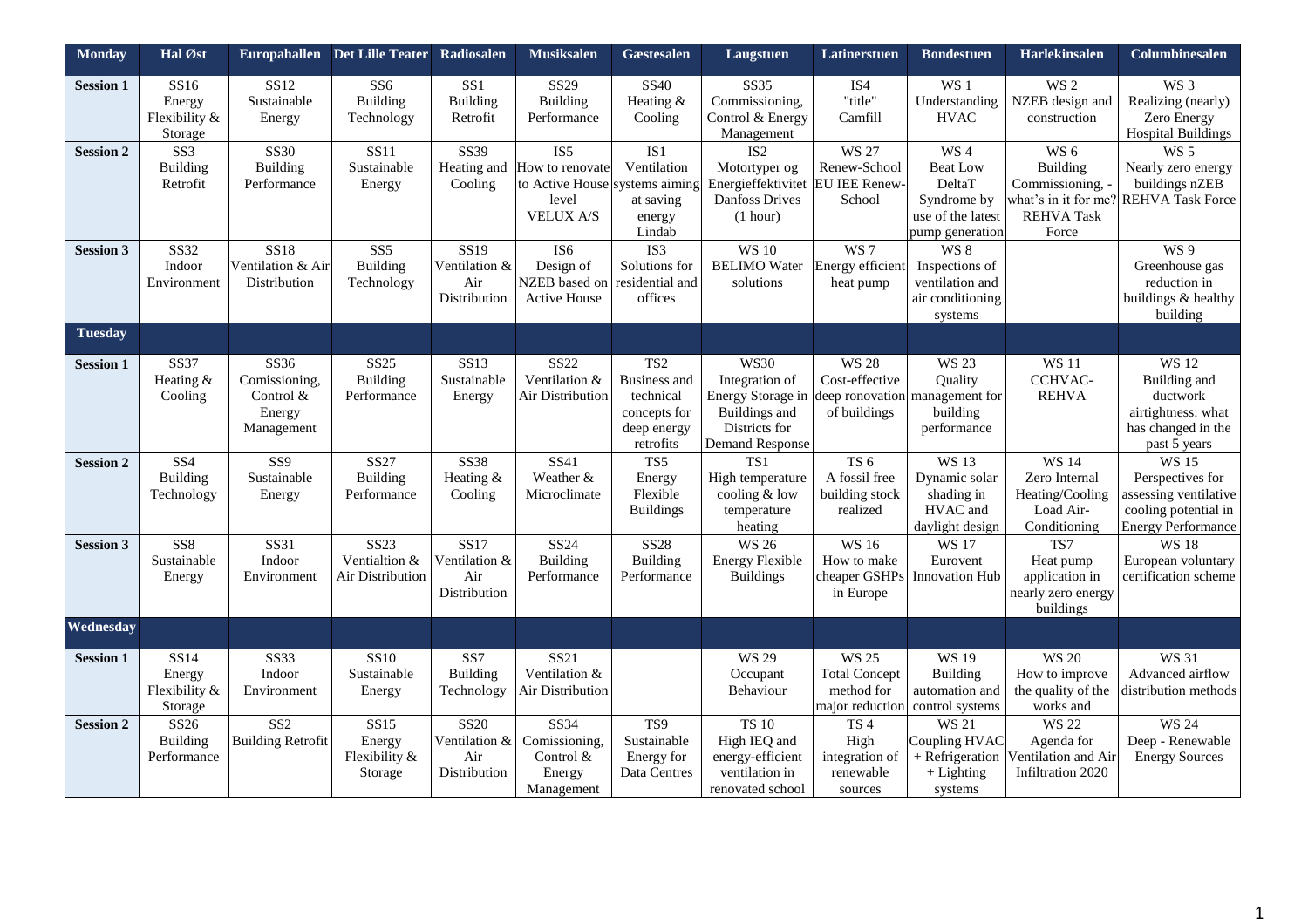# **10:30-12:00 Session SS 1: Building Retrofit**

Chair: Alexander Zhivov

*Location: Radiosalen*

10:30 Zoltan Magyar and Geza Barath

Comparison of calculation methods in designing a nerly zero energy building refurbishment

10:40 Fernando Peci-López, Manuel Ruiz de Adana, Francisco Comino-Montilla and Felix Antonio-Berlanga

Installing opaque ventilated facades for energy saving in old buildings

- 
- 10:50 Peter Op 'T Veld MORE-CONNECT: NZE building renovation by advanced prefabricated multifunctional building elements
- Joaquim Rigola, Oriol Lehmkuhl, Roser Capdevila, Joan Lopez, Jesus Castro, Deniz Kizildag and Assensi Oliva
- 11:00 NUMERICAL SIMULATION OF THERMAL AND FLUID DYNAMIC PHENOMENA AS A TOOL FOR ENERGY EFFICIENCY IN BUILDINGS. APPLICATION TO RETROFITING EDIFICATION.

11:10 Virpi Leivo, Anu Aaltonen, Mari Turunen, Mihkel Kiviste, Ulla Haverinen-Shaugnessy and Liuliu Du Ventilation rates and CO2-levels before and after energy retrofit in Finnish apartments buildings

11:20 Lars Gunnarsen, Sebastian Løck, Barbara Kolarik, Jakob Klint, Philippe Scanlon and Gert Rønnow

- Indoor climate quality after renovation for improved energy efficiency
- 11:30 Joaquim Monteiro and Olga Castro
- Application of the nZEB methodology in the retrofitting of a typical Portuguese dwelling from the 60's.
- 11:33 Peter Foldbjerg and Jeroen Geuens

Renovation of a single family house in a social housing garden city in Brussels: Indoor climate and post-occupancy monitoring

- 
- 11:36 Fabien Coydon, Sebastian Herkel and Hans-Martin Henning Costs of ventilation systems for the retrofit of residential buildings
- 11:39 Åsa Wahlström, Mari-Liis Maripuu and Alireza Afshari

Market potential and business opportunities for mayor renovation of non-residential buildings with the use of the Belok Total Concept method in Nordic countries

- 
- 11:42 Jana Bartošová Kmeťková and Dušan Petráš An Assessment of the Renovation of Existing Residential Buildings Regarding Life Cycle
- 
- 11:45 Jose Naveteur Moulins Mediathèque: An exemplary renovation
- 11:48 Juan Maria Hidalgo-Betanzos, Carlos García-Gáfaro, Imanol Ruíz de Vergara-Ruíz de Azúa, César Escudero-Revilla and Jose María Pedro Sala-Lizarraga
- Smart Energy Building Strategy in Social Housing: A Case of the Basque Region
- 11:51 Aleksandar Tepavcevic
- Solar exposure optimization potentials of the large modernist housing estates
- 11:54 Rikard Nilsson, Åke Blomsterberg and Anne Landin Story Extension enable Energy-Efficient Renovation
	-
- 11:57 Rüdiger Lohse and Martina Riel
	- 1. Business Models for Deep Energy Retrofit in a cost effective way? –Case study of an advanced EPC business and financial model
- 12:00 Regina Bokel and Stanley Kurvers
- BK City Stay, Energy Renovation of a Monument after the Fire Destroyed the old Faculty of Architecture.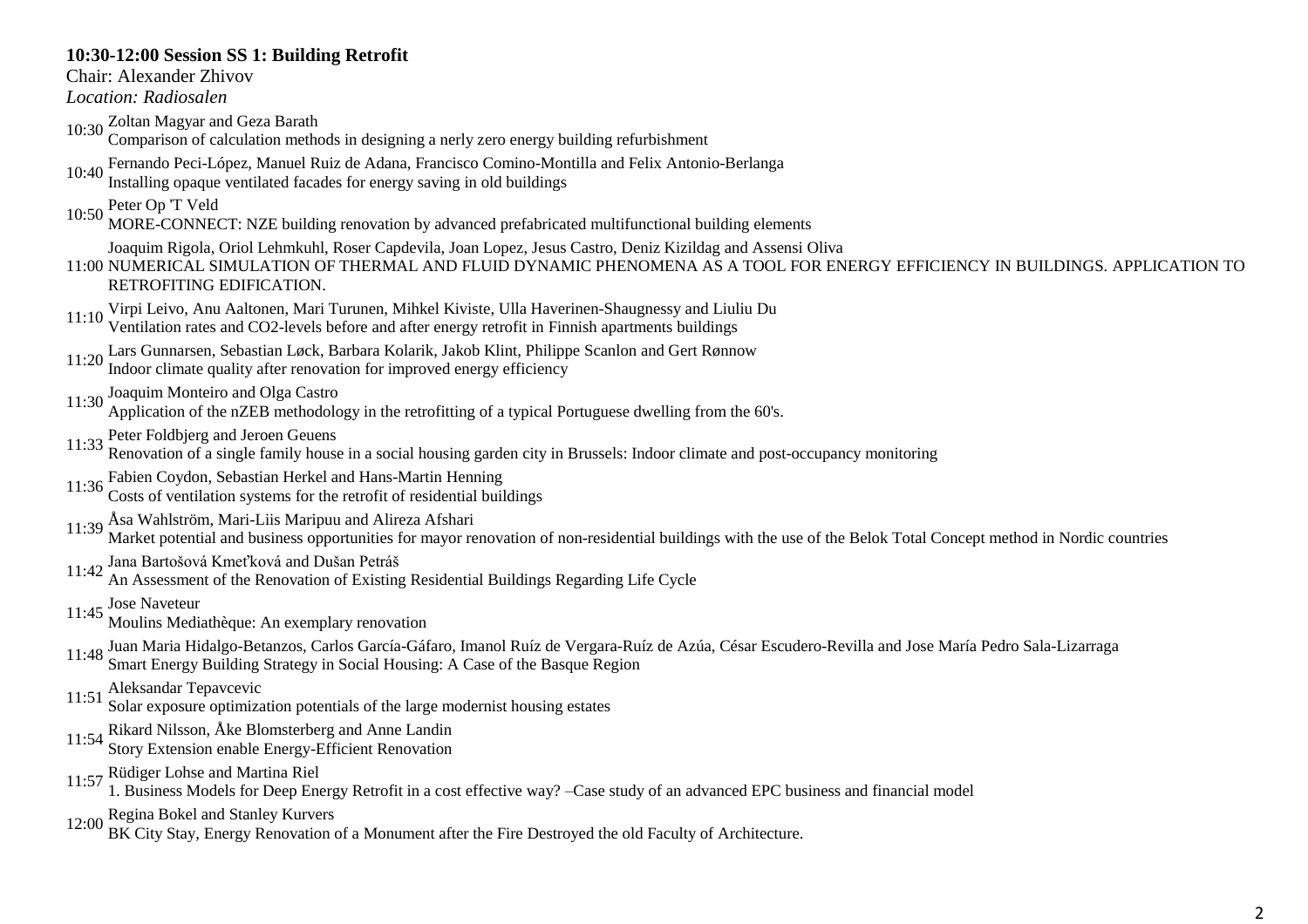# **10:30-12:00 Session SS 12: Sustainable Energy**

Chairs: Maurizio Cellura and Jeffrey Spitler

*Location: Europahallen*

10:30 Marco Noro, Andrea D'Ascanio and Renato Lazzarin

Problems and solutions of an underground water source heat pump system for a historical valuable building: an energy analysis

10:40 Sezgi Koçak Soylu, Çağdaş Çarkacı, İbrahim Atmaca and Ayla Doğan

Investigation of a Solar Assisted Water Source Heat Pump System for Different Solar Radiations

10:50 Adriana Angelotti, Luca Alberti, Matteo Antelmi, Giovanni Formentin and Cesare Legrenzi

Zoo-technical application of Ground Source Heat Pumps: a pilot case study

11:00 Łukasz Amanowicz and Janusz Wojtkowiak

Experimental investigation of the effect of connection angle between main and parallel pipes in multi-pipe earth-to-air heat exchangers on the total pressure losses

11:10 Emrah Biyik, Mustafa Araz, Orhan Ekren, Huseyin Gunerhan and Arif Hepbasli

An Optimal Controller Design for a Waste Water Source Heat Pump System

- 11:20 Mustafa Araz, Orhan Ekren, Emrah Biyik, Huseyin Gunerhan and Arif Hepbaşlı Experimental Exergetic Performance Evaluation of a Wastewater Source Heat Pump System (WWSHP)
- 11:30 Ryozo Ooka, Hang Yin and Masanori Shukuya
- Application of Exergy Analysis to Chilled Water Circuit and Heat Pump System
- 
- 11:40 Yong Ho Hwang, Jeong Min Choi and Yeo Jin Kim Thermal performance of earth tube system with design variables variation of residential buildings in Korea

11:50 Girip Alina, Calota Razvan, Ilie Anica, Liviu Drughean and Nichita Madalina Teodora ABSORPTION HEAT PUMP DRIVEN BY SOLAR ENERGY WITH HEAT RECOVERY

12:00 Dietrich Schmidt, Marlen Schurig, Anna Maria Kallert, Janybek Orozaliev, Isabelle Best, Klaus Vajen, Oliver Reul, Jochen Bennewitz and Petra Gerhold Development of an Innovative Heat Supply Concept for a New Housing Area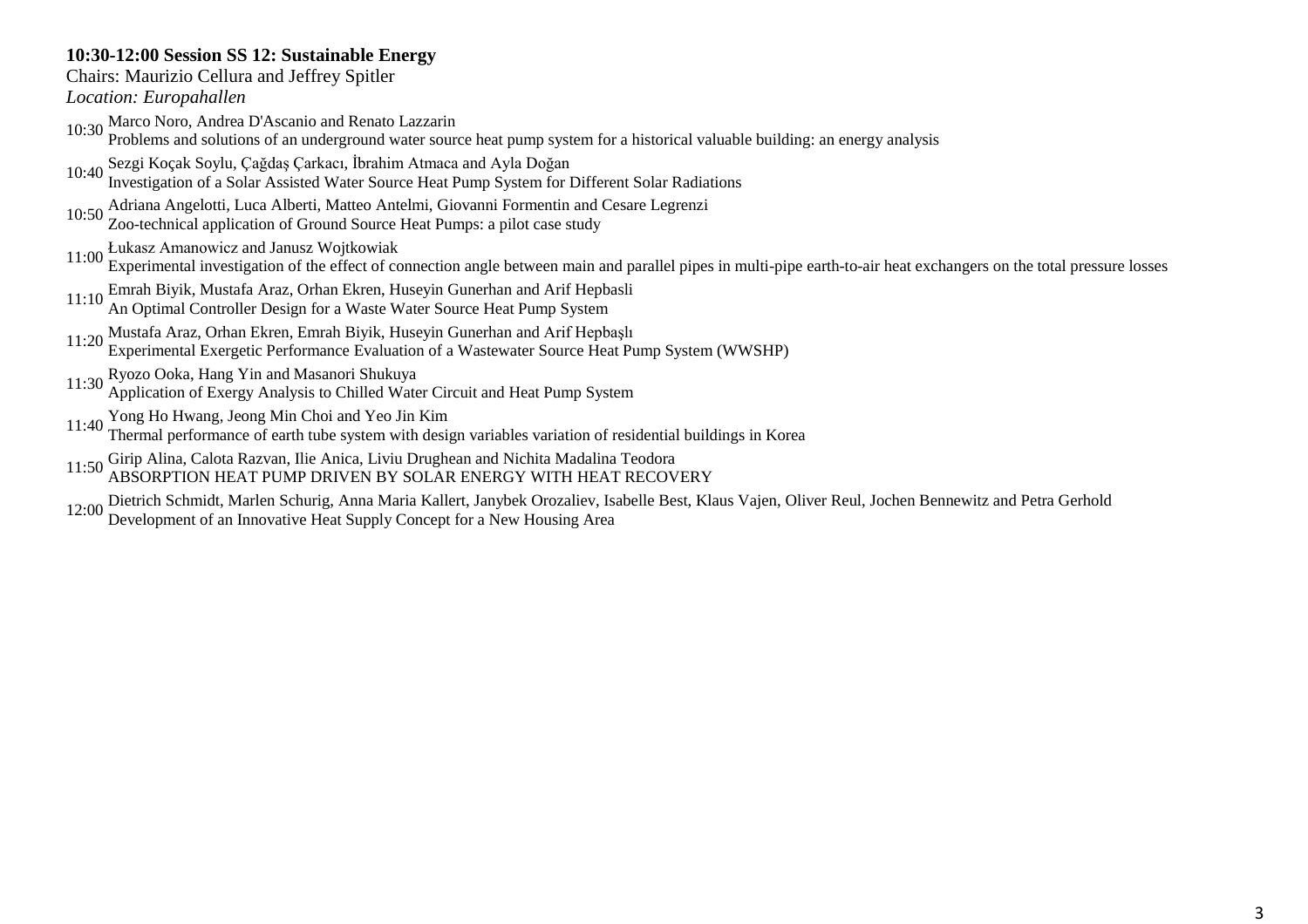# **10:30-12:00 Session SS 16: Energy Flexibility & Storage**

Chairs: Hwataik Han and Karsten Voss

*Location: Hal Øst*

- 10:30  $\frac{\text{Raj}}{\text{A}}$  Gopal Demand Response-A Process Architecture for Selection of HVAC Control Strategies for Varying Real Time Pricing Intervals
- 10:40 Emeline Georges, Pierre Garsoux, Gabrielle Masy, Gauthier De Maere D'aertrycke and Vincent Lemort
- Analysis of the flexibility of Belgian residential buildings equipped with Heat Pumps and Thermal Energy Storages
- 10:50 Shintaro Ikeda and Ryozo Ooka
- Optimal Adjustment Strategy for Operating Schedule of Energy System under Uncertainty of Renewable Energy Sources and Demand Changes
- 11:00 Despoina Christantoni, Simeon Oxizidis, Damian Flynn and Donal P. Finn Investigation of Demand Response Strategies in a Mixed-Used Building
- 11:10 Jennifer Date, José A. Candanedo, Andreas K. Athienitis and Michaël Fournier Simplified Thermal Modelling of a Multi-Zone Building for Demand Reduction & Control Applications
- 

11:20 Igor Sartori, Stanislas Merlet and Karen Byskov Lindberg Zero Village Bergen: Mismatch between aggregated PV generation and electric load in a new Zero Emissions Neighbourhood in Nordic climate

- 11:30 Hélène Thieblemont, Fariborz Haghighat, Alain Moreau, Arash Bastani and Frédéric Kuznik
- Alternative Method to Integrate Electrically Heated Floor in TRNSYS: Load Management
- 11:40 Jonas Gräslund, Jenny Gode, Tomas Ekvall and Ambjörn Lätt
- Load Matching in Highly Energy Performing Buildings
- 11:50 Gioacchino Morosinotto, Giovanni Puglisi, Biagio Di Pietra, Giuseppe Emmi and Danilo Sbordone Increase of pv self-consumption through innovative managing methods of heat pumps and chillers in buildings
- 12:00 Natasa Nord, Live H. Qvistgaard and Ivar S. Tryggestad

Influence of occupant behavior and operation on performance of a residential Zero Emission Building in Norway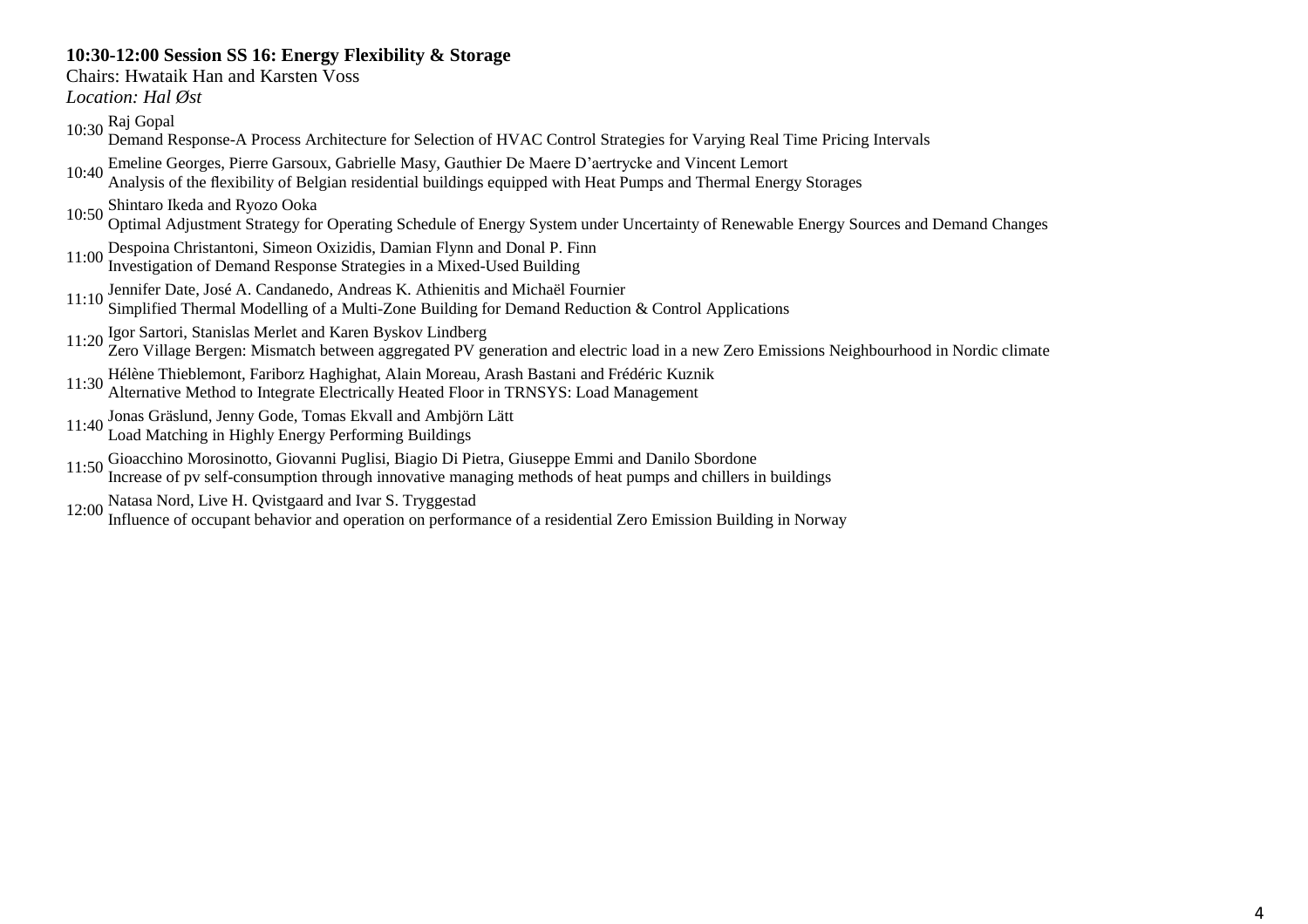#### **10:30-12:00 Session SS 29: Building Performance**

Chair: Jarek Kurnitski *Location: Musiksalen*

- 10:30 Bryn Pickering, Shintaro Ikeda, Ruchi Choudhary and Ryozo Ooka
- Comparison of metaheuristic and linear programming models for the purposes of optimising building energy supply operation schedule.
- 10:40 Panagiota Gianniou, Alfred Heller, Per Sieverts Nielsen and Carsten Rode
- Identification of parameters affecting the variability of energy use in residential buildings
- 10:50 Joel Anderson, Duane A Robinson and Zhenjun Ma
- Energy Analysis of Net Zero Energy Buildings: A Case Study
- 11:00 Mads E. Andersen, Jacob Schøtt, Ongun Berk Kazanci and Bjarne Olesen Energy performance of water-based and air-based cooling systems in plus-energy housing
- 11:10 Jacob Schøtt, Mads E. Andersen, Ongun B. Kazanci and Bjarne W. Olesen Simulation study of the energy performance of different space heating methods in plus-energy housing
- 11:20 Thibault Quentin Péan, Luca Gennari, Ongun Berk Kazanci and Bjarne W. Olesen Evaluation of the energy and comfort performance of a plus-energy house under Scandinavian summer conditions
- 11:30 Sarah Birchall, Marcus Gustafsson, Ian Wallis, Chiara Dipasquale, Alessandro Bellini and Roberto Fedrizzi SURVEY AND SIMULATION OF ENERGY USE IN THE EUROPEAN BUILDING STOCK
- 11:40 Santy, Hiroshi Matsumoto and Lusi Susanti
- Development of Passive House Standard for Tropical Climates (Indonesia ) The Initial Stage

Norbert Harmathy and Zoltan Magyar

- 11:43 ENERGY PERFORMANCE IMPROVEMENT OF BUILDINGS USING DYNAMIC SIMULATION TECHNIQUES TOWARDS COMPLIANCE WITH ENERGY EFFICIENCY REGULATIONS
- 11:46 Barbara Cuniberti, Delia D'Agostino and Daniele Paci Affordable Positive Energy House: proposal for an EU Design Contest

# 11:49 Jisoo Shim and Doosam Song

- Analysis of the Heating Energy Demand of a New-Constructed Single Family House in Korea with Criteria of PHPP
- 11:52 Yongjun Sun
	- A New System Sizing for Net Zero Energy Buildings under Uncertainties
- 11:55 Jean-Francois Pelletier, Alain Fournier, Michael Brown and Robyn Chatwin-Davies
- Integrated Design in an Arctic Community context a case study of the Canadian High Arctic Research Station
- 11:58 Maria Ferrara, Valentina Monetti and Enrico Fabrizio
- Results from cost optimal analyses across Europe: methodological aspects
- 12:01 Hande Odaman Kaya, Elif Esra Aydin and İlker Kahraman
	- A Comparison Between the Simulation Outputs and Actual Data of a Residential Building"s Energy Consumption Calculations
- 12:04 Antoine Lefort, Antoine Fauchier-Magnan, Riad Ziour and Valentin Gavan

Performance validation of a positive energy building in France using advanced data analytics and calibrated simulation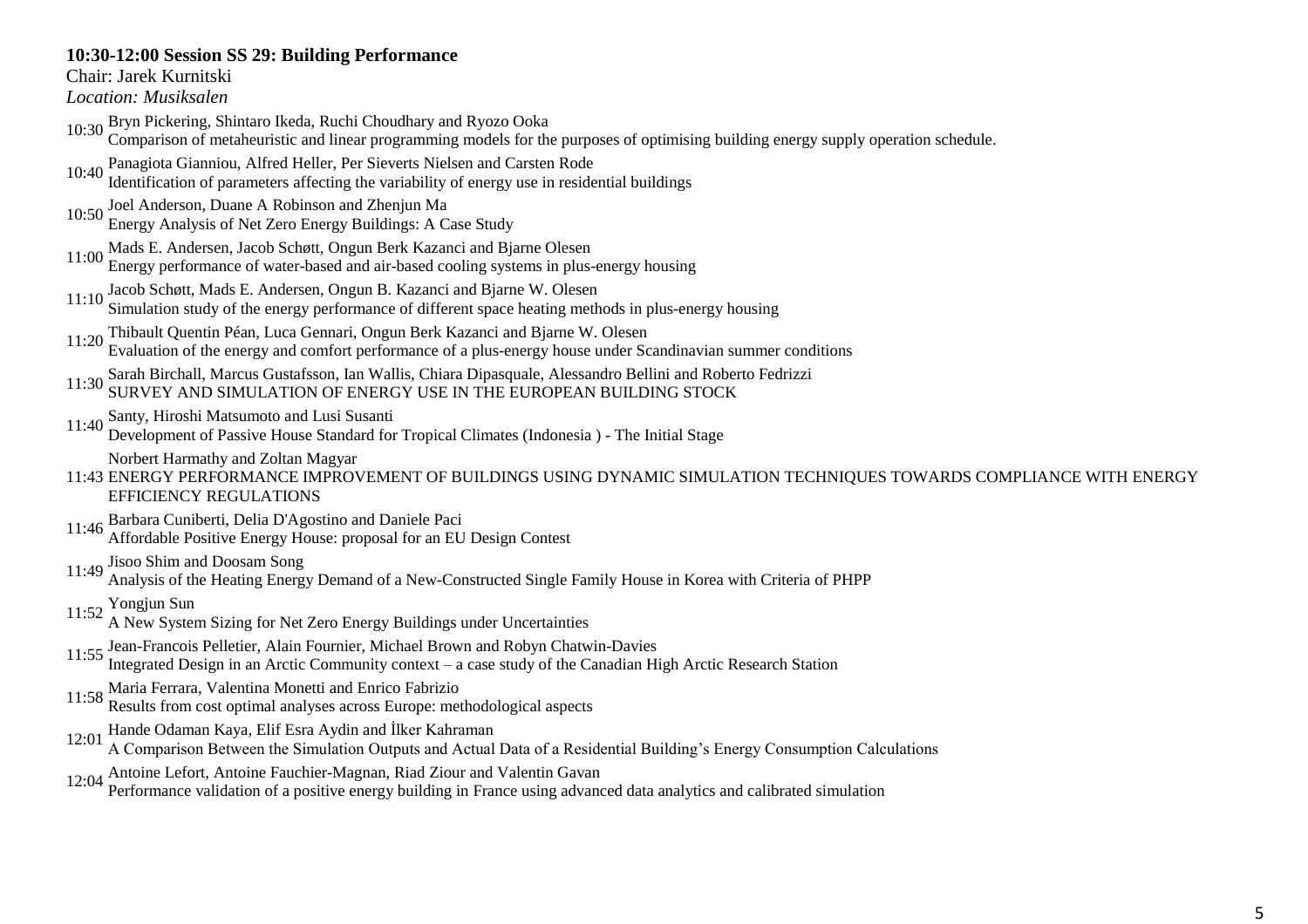#### **10:30-12:00 Session SS 35: Commissioning, Control & Energy Management**

Chairs: Lone H. Mortensen and Peter Tzscheutschler

*Location: Laugstuen*

- 10:30 Kangji Li, Wenping Xue and Guohai Liu
- An optimization framework for ventilation system operation in office environment using data interactive mechanism
- 10:40 Junqi Wang, Gongsheng Huang and Yongjun Sun
- Optimal Control of Complex HVAC Systems: Event-driven or Time-driven Optimization?
- 
- 10:50 Janne Grindheim, Robert Martinez and Trond Thorgeir Harsem<br>10:50 INTEGRATION OF TECHNICAL INSTALLATIONS IN HOSPITALS ALLOWS FLEXIBILITY TO ADAPT FOR CHANGING USAGE DURING LIFETIME
- 11:00 Chris Kopp, Petar Mihaylov and Tore André Haugen
	- Demand based controls approach from the building automation system leads to very energy efficient fan operation in a newly constructed office building
- 
- 11:10 Dirk Müller and Johannes Fütterer The E.ON ERC main building a demonstration bench for building control research
- 11:20 Yves Stauffer, Simon Arberet, Elisa Olivero, Emmanuel Onillon, Laurent von Allmen, David Lindelof and Cyril M'Ahmeld<br>NeuroCool: an adaptive, model-predictive control algorithm for ventilation and air conditioning sys
- 11:30 Andrea Costa, Germain Adell, Angel Font Fernandez, Daniele Bortoluzzi and Thomas Brian Messervery
- Built2Spec project: Self-Inspection, 3D Modelling, Management and Quality- Check Tools for the 21st Century Construction Worksite
- 11:33 Ryosuke Takeuchi, Shuichiro Imahara and Toru Yano
- Estimation of comfortable room temperature by survival analysis
- 11:36 Martin Becker, Thomas Köberle, Peter Knoll and Alexander Adlhoch
	- Hardware-in-the-Loop Environment for the Design and Test of Energy-Efficient Building Automation and Control Systems
- 11:39 Cihan Turhan, Silvio Simani, Ivan Zajic and Gülden Gökçen Akkurt Comparative Analysis of Thermal Unit Control Methods for Sustainable Housing Applications
- 
- 11:42 Valentin Gavan, Anna Perehinec, Sergeï Agapoff and Stéphanie Derouineau Fault detection & diagnosis to improve building energy performance and users comfort: expert rules method"s principles & benefits
- 11:45 Mi-Yeon Lee, Hyung-Geun Kim and Yoon-Ji Kwon
- Constructing an effective maintenance plan for zero-energy apartment buildings
- 
- 11:48 Niall Brady and Raymond Llyod Trust the Raw Data? The Importance of Applying Data Integrity Intelligence to Building Energy Management Systems
- 11:51 Mads Mysen, Peter Geoffrey Schild and Åsa Wahlstrøm
- Functional performance check of Demand Controlled Ventilation The load tests Max-max-min and Min-min-max
- 11:54 Hasegawa Maho and Okumiya Masaya
	- Commissioning of Energy Consumption and performance of Heat Source of Eco-Campus in Urban Area
- 11:57 Yves Stauffer, Elisa Olivero, Simon Arberet, Emmanuel Onillon, Laurent von Allmen, David Lindelöf and Cyril M'Ahmed Neurocool: field tests of an HVAC control algorithm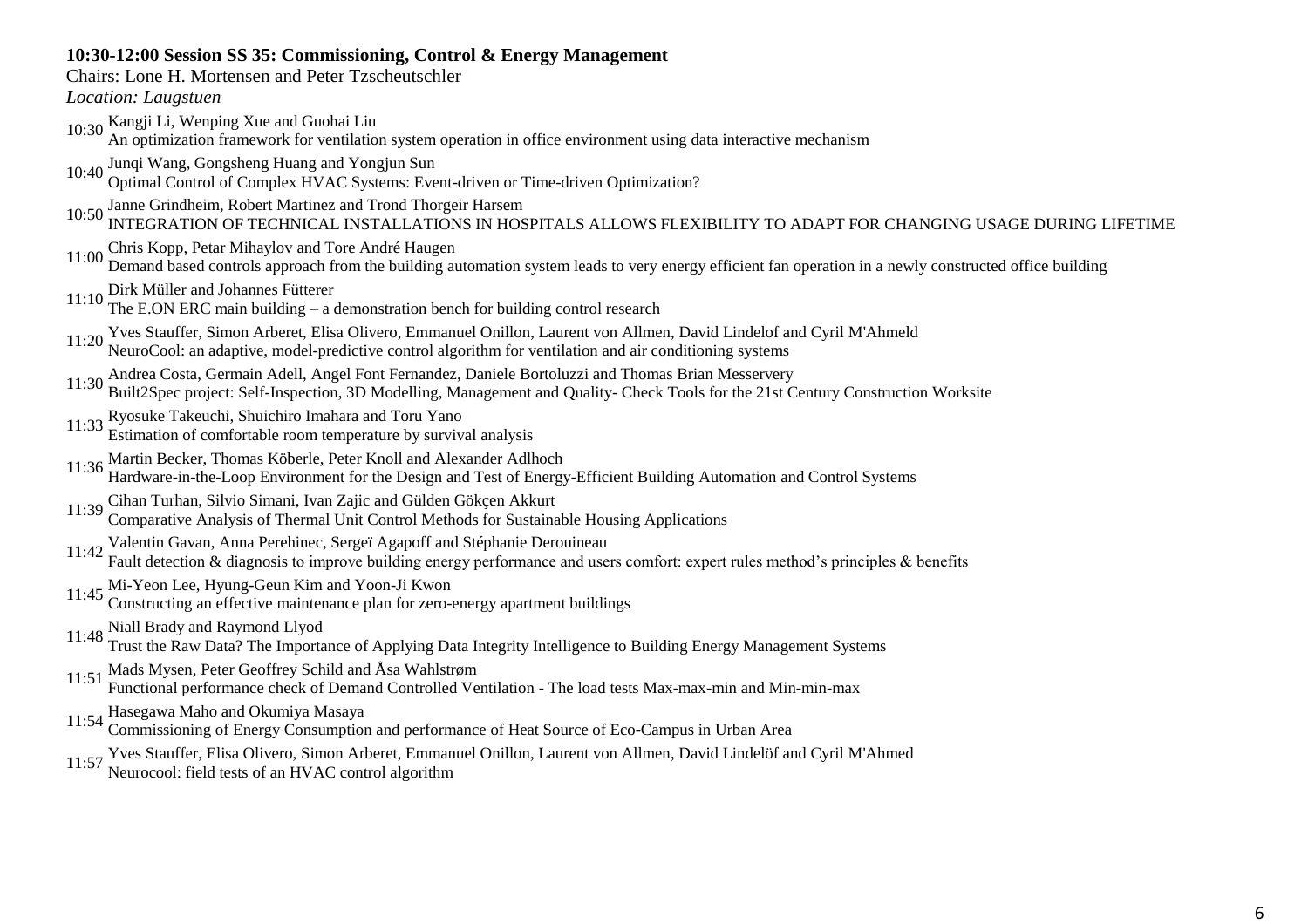#### **10:30-12:00 Session SS 40: Heating & Cooling**

Chair: Max Sherman

*Location: Gæstesalen*

- 10:30 Michael Klemke, Bahar Saeb Gilani and Martin Kriegel
- Dynamic simulation and experimental validation of unsteady state operation of floor heating systems
- 10:40 Alessandro Maccarini, Alireza Afshari, Göran Hultmark, Niels C. Bergsøe and Anders Vorre
- Modeling of a novel HVAC system for simultaneous heating and cooling of office buildings with Modelica
- 10:50 Karsten Tawackolian, Hossein Sagheby, Daniel Brandt and Martin Kriegel
- Development and tests of bionic fittings for heating nets
- 11:00 Makiko Ukai, Hiroaki Tanaka, Hideki Tanaka and Masaya Okumiya
	- Effective operation for heat cascade system of absorption chiller and desiccant air handling system with CHP and solar thermal
- 11:10 Peter Pärisch
- A New Procedure for Hydronic Balancing of Heating Circuits
- 11:20 Handan Öncül Özgen
- An Analysis of Air Handling Units" Energy Efficiencies According to ErP (Enegy Related Products) Directives
- 
- 11:30 Hao Tang, Yong Ding and Xue Liu Factor analysis on variable-flow reconstruction of chilled water system
- 11:40 Cem Dogan Sahin, Turgay Coskun, Ozcan Gulhan, Zeynep Durmus Arsan and Gulden Gokcen Akkurt Humidity Control to Reduce the Chemical Degradation Risk of Manuscripts in Necip Paşa Library Tire-İzmir, Turkey
- 11:50 Jorma Railio, Lari Eskola, Petri Pylsy, Markku Rantama, Harri Ripatti and Tiina Strand Condition survey for ventilation and air conditioning systems
- 
- 12:00 Samo Venko, Erik Pavlovič, Ciril Arkar and Sašo Medved
	- Experimental study of effects to mixed convection of real boundary conditions in non-empty room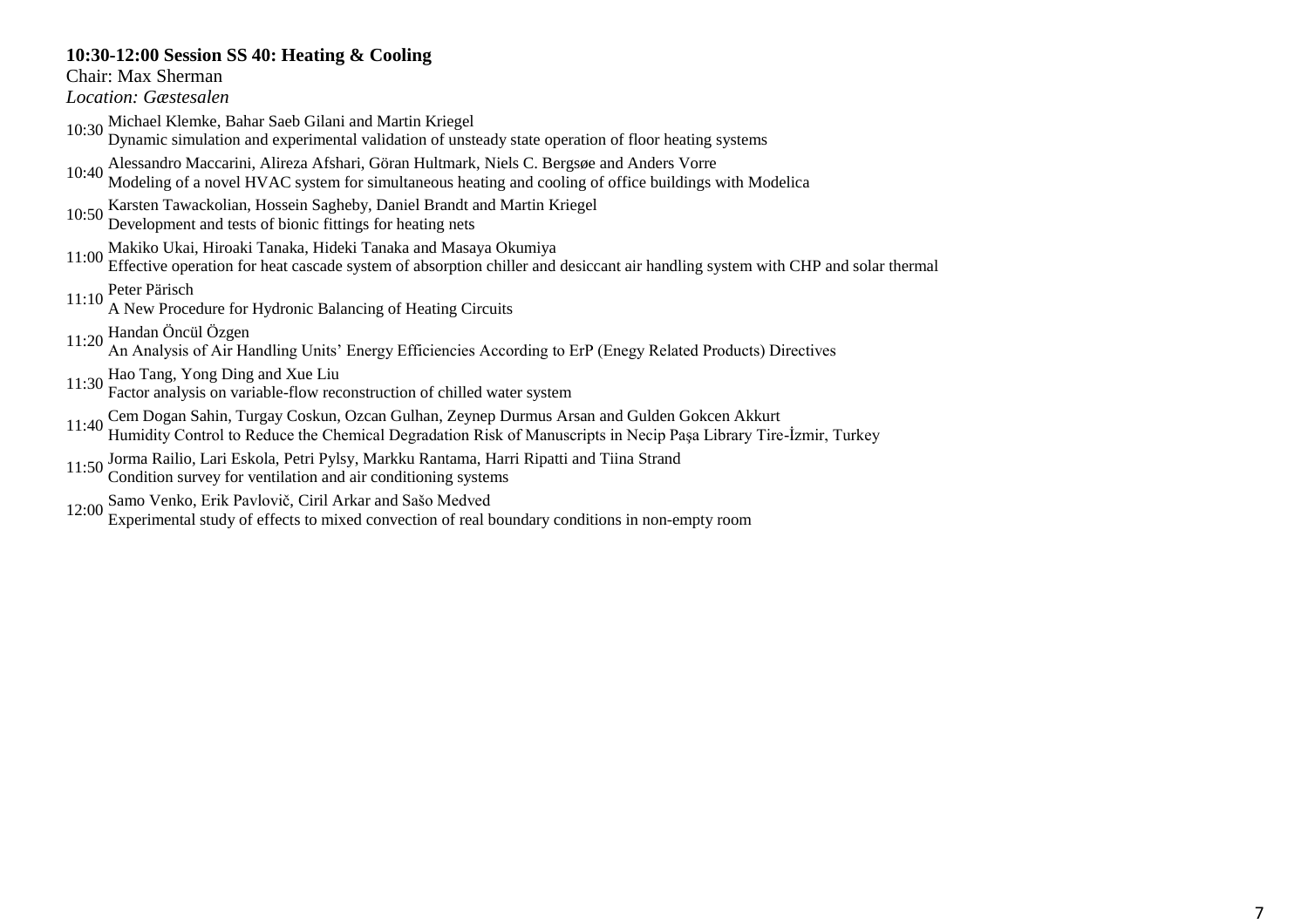#### **10:30-12:00 Session SS 6: Building Technology**

*Location: Det Lille Teater*

- 10:30 Marco Schmidt Sustainable indoor comfort concepts with PCM containing building materials 10:40 Yashkumar Shukla, Rajan Rawal, Nidhi Agrawal, Kaushik Biswas, Devendra Jain and Deepraj Sarmah Influence of phase change material on thermal comfort conditions in buildings in Hot and Dry Climate of India
- 10:50 Yovko Antonov, Rasmus Jensen and Michal Pomianowski
- Hemp-Lime Performance in Danish Climatic Context. Thermal Conductivity as a Function of Moisture Content.
- 11:00 Arash Rasooli, Laure Itard and Carlos Infante Ferreira
- Introduction to an In-situ Method for Rapid Measurement of the Walls" Thermal Resistance in Existing Buildings
- 11:10 Peep Pihelo, Targo Kalamees, Henri Kikkas, Tõnu Mauring, Margus Valge and Raimond Valler Field Study on Hygrothermal Performance of Highly Insulated Exterior Wall in Estonia
- 
- 11:20 Burhan Yoruk and Ahmet Arisoy Evaporative Cooling of Walls for High Performance Buildings in Hot Climates
- 11:30 Alexandra Tamási, Géza Baráth and Zoltán Magyar
- The heat transfer of a modular green façade system
- 11:33 Bernardo Buonomo, Alessandra Diana, Oronzio Manca, Sergio Nardini and Vincenzo Bianco
- A numerical study on the effect of exit section on inclined ventilated roofs

Nooshafarin Mohammadzadeh and Soolyeon Cho

- 11:36 AN OPTIMIZATION APPROACH FOR INTEGRATING DIFFERENT ROOF FUNCTIONS WITH ENVIRONMENTAL IMPACTS CONSTRAINT: "A HYBRID FRAMEWORK"
- 11:39 Cara Nichole Maesano, Jens Christoffersen and Isabella Annesi-Maesano Impact of daylight and learning capabilities.
- 11:42 Jiri Hirs, Lenka Maurerova and Jitka Mohelnikova Daylight Analysis in tle UNESCO Listed Building
- 
- 11:45 Ali Alajmi, Hosny Abou-Ziyan and Hamad Al-Mutairi Optimizing window system using genetic algorithm for residential buildings in hot climate
- 
- 11:48 Martin Heine Kristensen and Steffen Petersen Does embodied energy in windows affect their energy-efficiency ranking?
- 11:51 Yuanli Lyu, Tin-Tai Chow, Jinliang Wang and Feilong Zou
- Effectiveness of distributor design on buoyant-water-flow window performance
- 11:54 Hye-Sun Jin, Jin-Hee Song, Jae-Han Lim, Seung-Yeong Song and Kwang-Woo Kim Characteristics of Convective and Radiative Heat Transfer in the Ceiling of TABS
- 11:57 Chien-Yuan Kuo, Chun-Ta Tzeng, Ming-Chin Ho, Chi-Ming Lai and Rong-Horng Chen Wind-tunnel studies of pedestrian-level wind environment in street canyons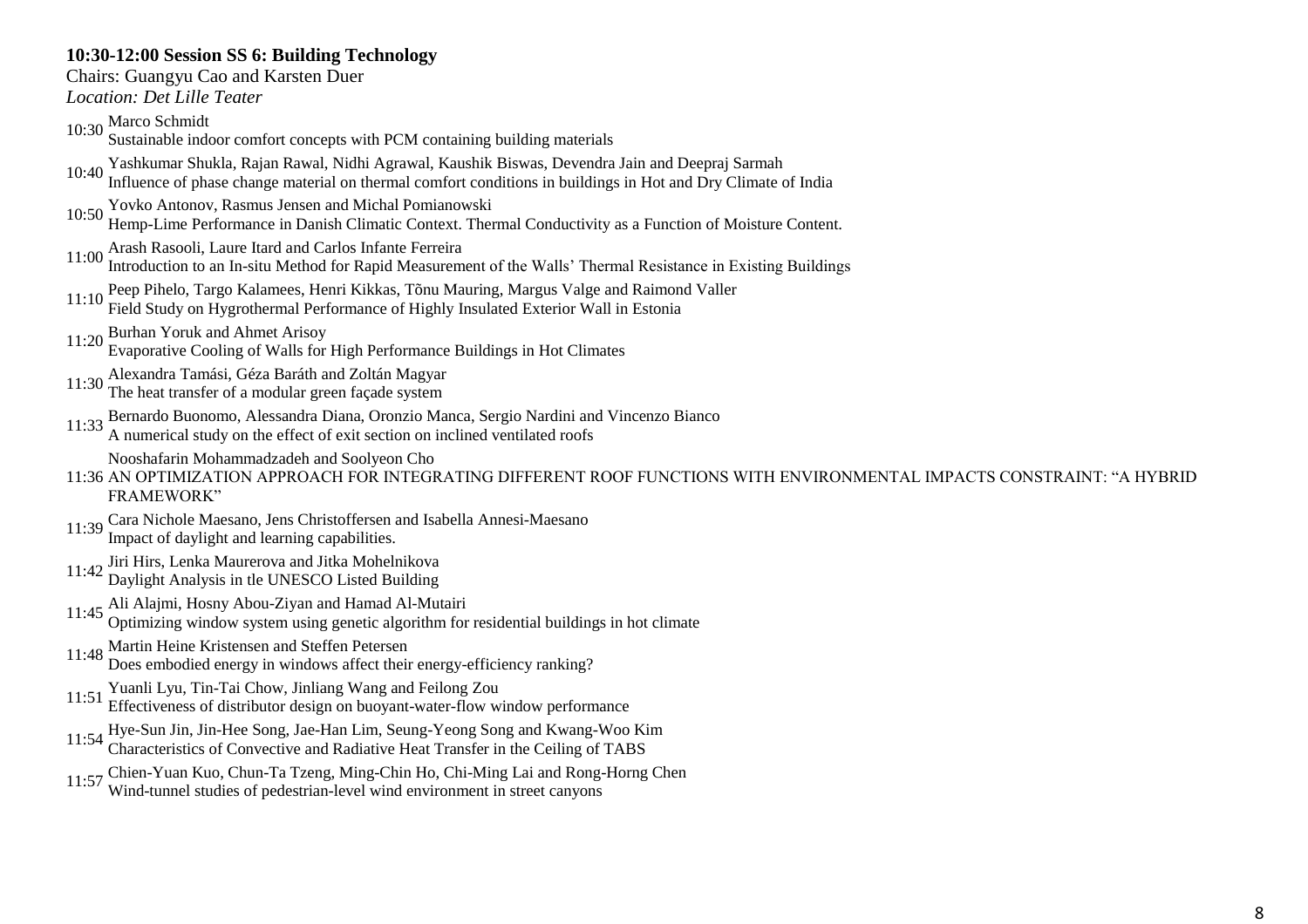# **10:30-12:00 Session WS 1: Understanding HVAC Operational Performance (SWEGON)**

# **Organiser:**

- **SWEGON -** www.swegon.com, www.swegonairacademy.com
- **Cardiff University -** www.cardiff.ac.uk, www.iservcmb.info

# **Presenters:**

Petra Vladykova Bednarova, Swegon John Woollett, Swegon Ian Knight, Cardiff University

# **Scope:**

This participatory workshop explores the potential for informative and practical guidelines for the operation of buildings and input for the building regulations. The aim is to discuss what information and data are needed, how it should be provided, and how it might be applied with regard to the updating of a number of standards in this area. Data from operational performance of HVAC systems and components (results from the project iSERVcmb) need to provide information about what can be achieved in the building´s operation. In the workshop the focus will be on operational data from HVAC systems/components, what can be found from the data at the operational level versus legislative needs, and what opportunities exist to improve the operational performance of HVAC equipment.

# *Location: Bondestuen*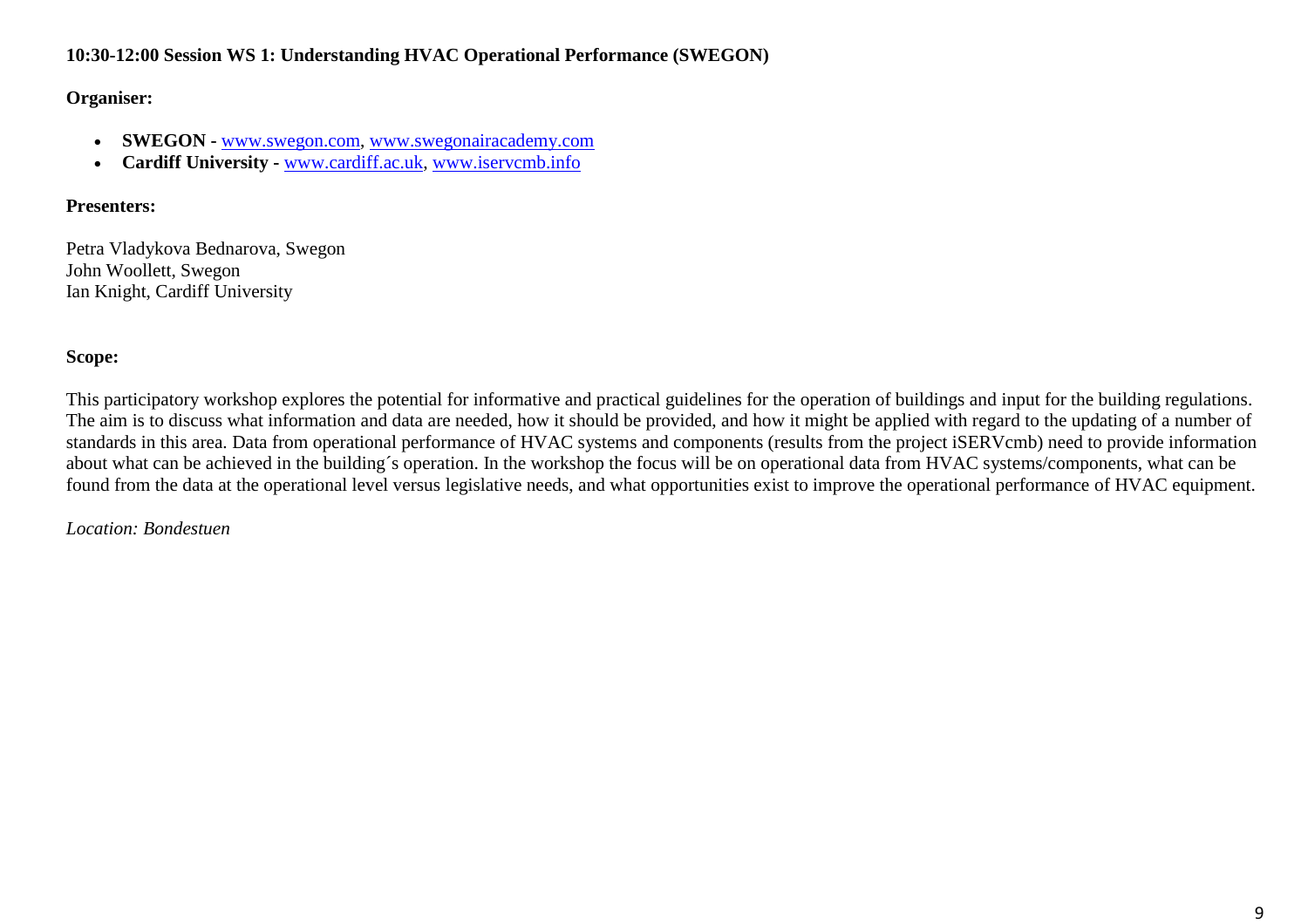**10:30-12:00 Session WS 2: NZEB design and construction: skill gaps and interdisciplinary training of professionals (PROF/TRAC)**

**Organiser:** PROF/TRAC - *www.proftrac.eu*

# **Presenters:**

- Philippe Moseley, EASME
- Peter Op't Veld, HIA
- Anita Derjanecz, REHVA

# **Scope:**

A successful design and construction process towards nZEB requires innovative design processes and technologies based on an integrated design approach and multi-disciplinary work teams based on collaboration between architects, technical experts and managers. PROF / TRAC develops an Open Training and Qualification Platform for professionals dealing with nearly zero energy buildings targeting technical experts, architects and managers involved in nZEB design and construction. The European training and qualification scheme will be part of a life-long-life learning process for continuous development and up-skilling of professionals. The workshop will present the PROF/TRAC project that develops an Open Training Platform and Qualification Scheme for continuous professional development for engineers, architects and managers involved in nZEB design and construction. PROF/TRAC identified skills gaps and professional profiles needed for nZEB construction and refurbishment, and develops a voluntary training and qualifications scheme involving REHVA Member Associations and training providers from the Architects' Council of Europe (ACE), Housing Europe.

# *Location: Harlekinsalen*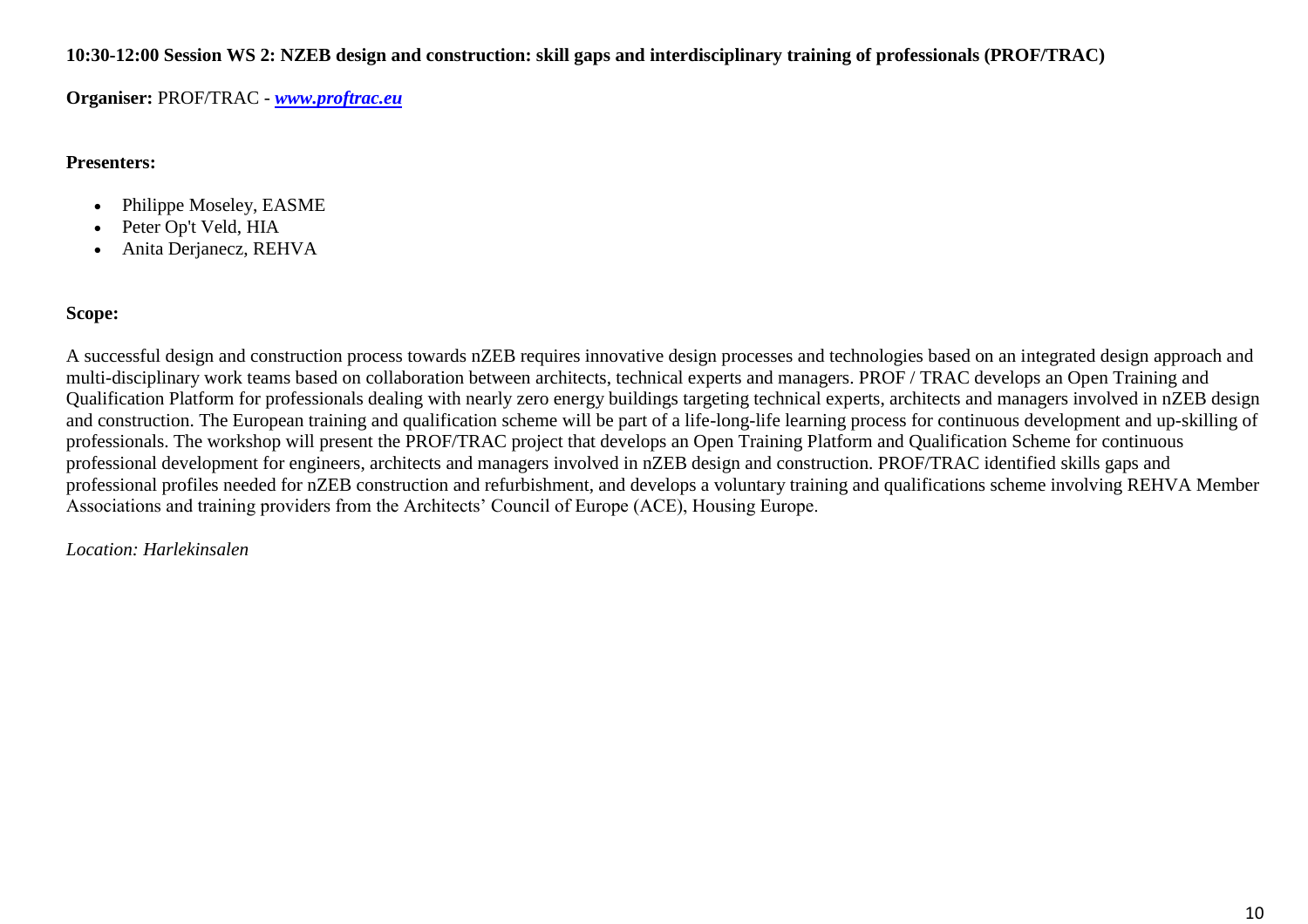**10:30-12:00 Session WS 3: Realizing (nearly) Zero Energy Hospital Buildings together (REHVA Task Force)**

**Organisers:**

**TVVL/Rehva and Royal HaskoningDHV** www.royalhaskoningdhv.com, www.royalhaskoningdhv.com/nzeb

# **Presenters:**

W.H. Maassen: Leading Professional - Royal HaskoningDHV, TU/e Fellow - Eindhoven University of Technology

H. Besselink: Senior Consultant - Royal HaskoningDHV, REHVA Fellow, TVVL-Delegate

T.J. Baas: Graduate Master Student Building Services - Eindhoven University of Technology

# **Scope:**

In an interactive Workshop different groups will work on making an Academic Medical Centre and/or an inner city district energy neutral areas. In the first part of the workshop the technical possibilities to realize a nZEB Hospital will be explored on different scales. Then in the second part each group will determine how to realize this goal together, from the perspective of the different stakeholders. The differences between the Hospital campus and the inner city district will give insight in the specific challenges of each project and especially nZEB Hospital Buildings!

# *Location: Columbinesalen*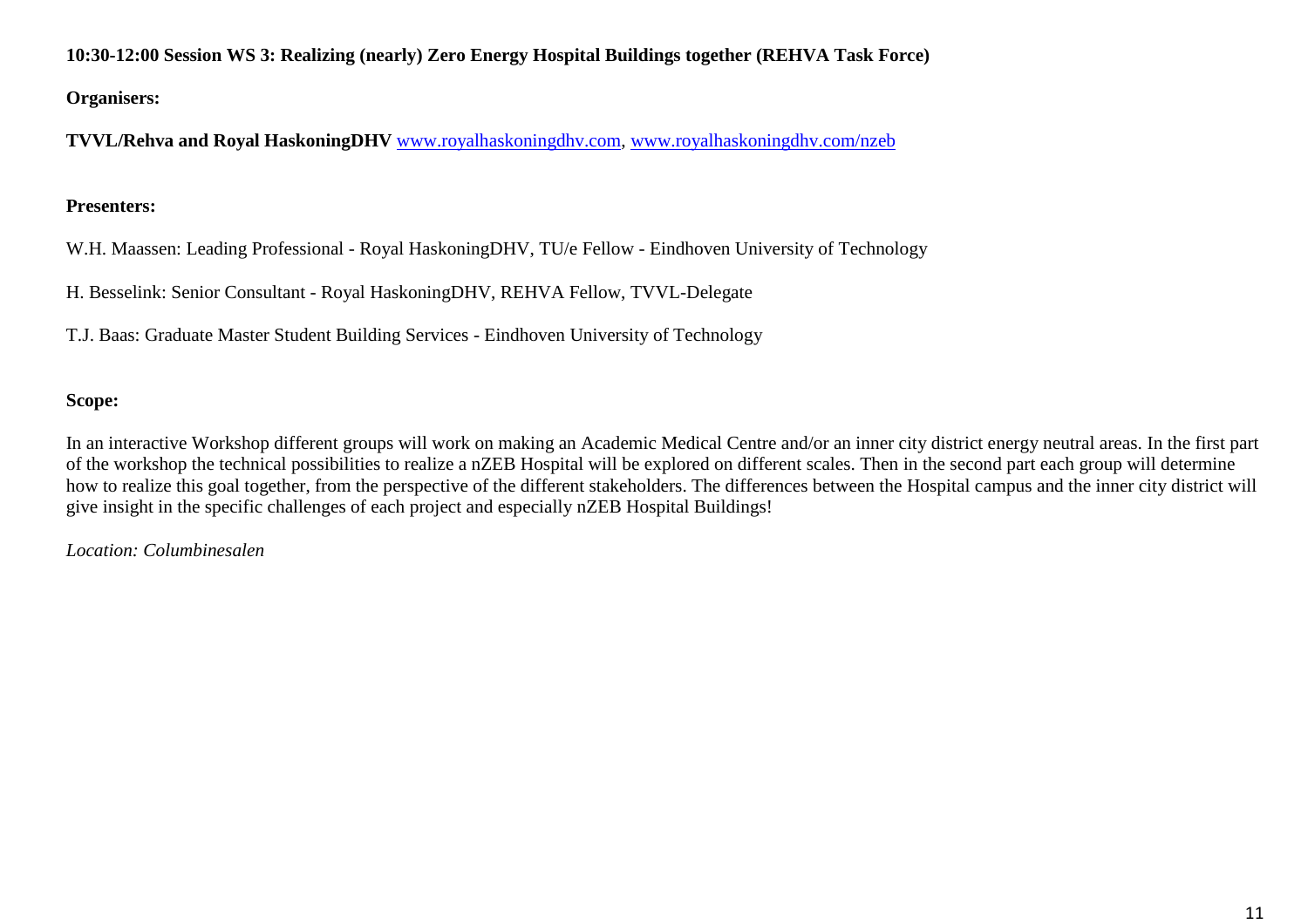#### **13:30-15:00 Session IS 1: Ventilation systems aiming at saving energy (Lindab)** *Location: Gæstesalen*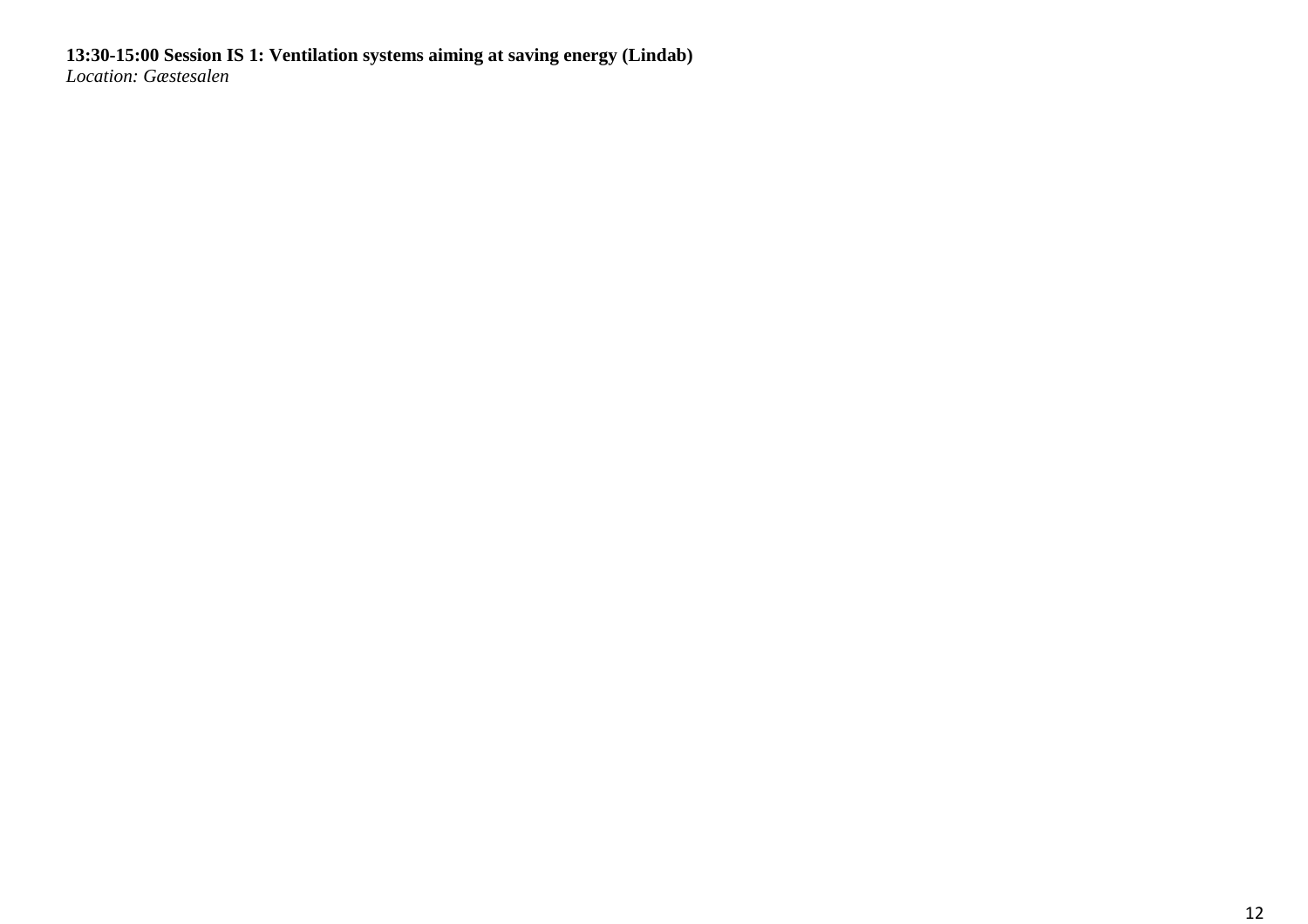# **13:30-15:00 Session IS 2: Motortyper og Energieffektivitet (Danfoss Drives)**

**Organiser**: Danfoss Drives

#### **Short description:**

Nu har du mulighed for at høre mere om energieffektive motorer og få en opdatering på nye motortyper. Applikationsingeniør, Jesper Moos, fortæller om det sidste nye inden for feltet. Du får indblik i energieffektivitetsnormer, nye motortyper og højeffektive motorer samt viden om og løsninger med Danfoss Drives frekvensomformere.

#### **Presentations:**

Motortyper og energieffektivitet (Jesper Moos)

*Location: Laugstuen*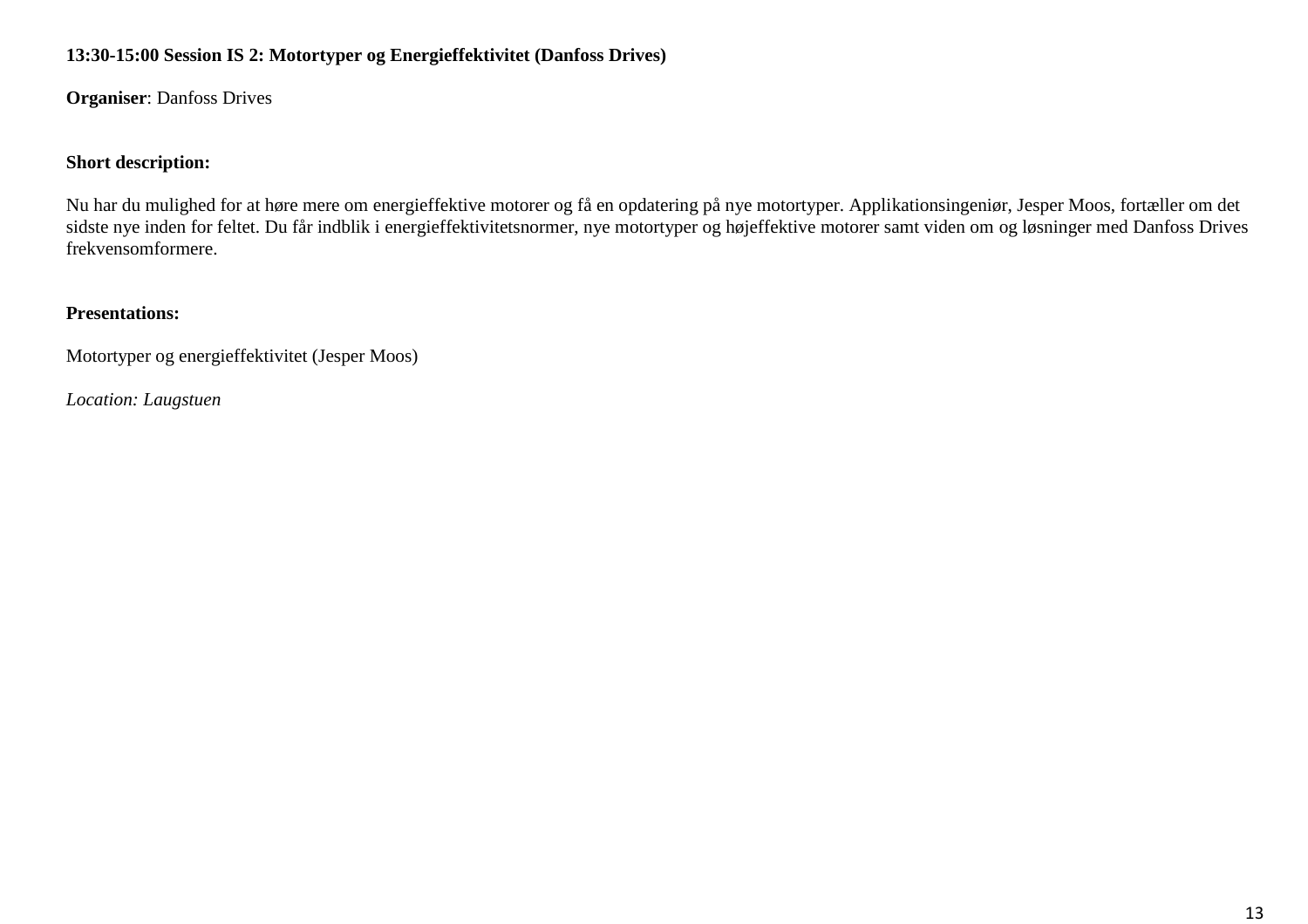#### **13:30-15:00 Session IS 5: How to renovate social housing to Active House level by focusing on health and comfort in the design process (VELUX A/S)**

**Organiser:** VELUX A/S

#### **Short description:**

A European Survey on healthy homes, carried out with 14.000 respondents in 14 countries, shows that comfort, health and energy savings is the main driver for renovation of the building stock. The characteristics for the healthy home is good sleeping conditions, comfortable indoor temperature, access to fresh air, good daylight conditions and appropriate humidity levels. Those topics are a part of the evaluation of buildings based on the Active House vision and has been a part of the modernization of the social housing renovation concept RenovActiv, which is the first affordable and easy to reproduce climate renovation in Brussels. The 80  $m<sup>2</sup>$  dilapidated semidetached house built in the 1920s has been moidernized with focus on comfort, health and good indoor climate conditions.

#### **Presentations:**

Healthy Home Barometer – a European survey in 14 countries *by Lone Feifer, Programme Director, Sustainable Living in Buildings, VELUX Group*

Comfort requirement in Active House projects *by Kurt Emil Eriksen, Secretary General, Active House Alliance* 

RenovActive a renovation project based on energy saving, health and comfort *by Peter Foldbjerg, Head of knowledge centre on Daylight, Energy and Indoor Climate at VELUX Group* 

*Location: Musiksalen*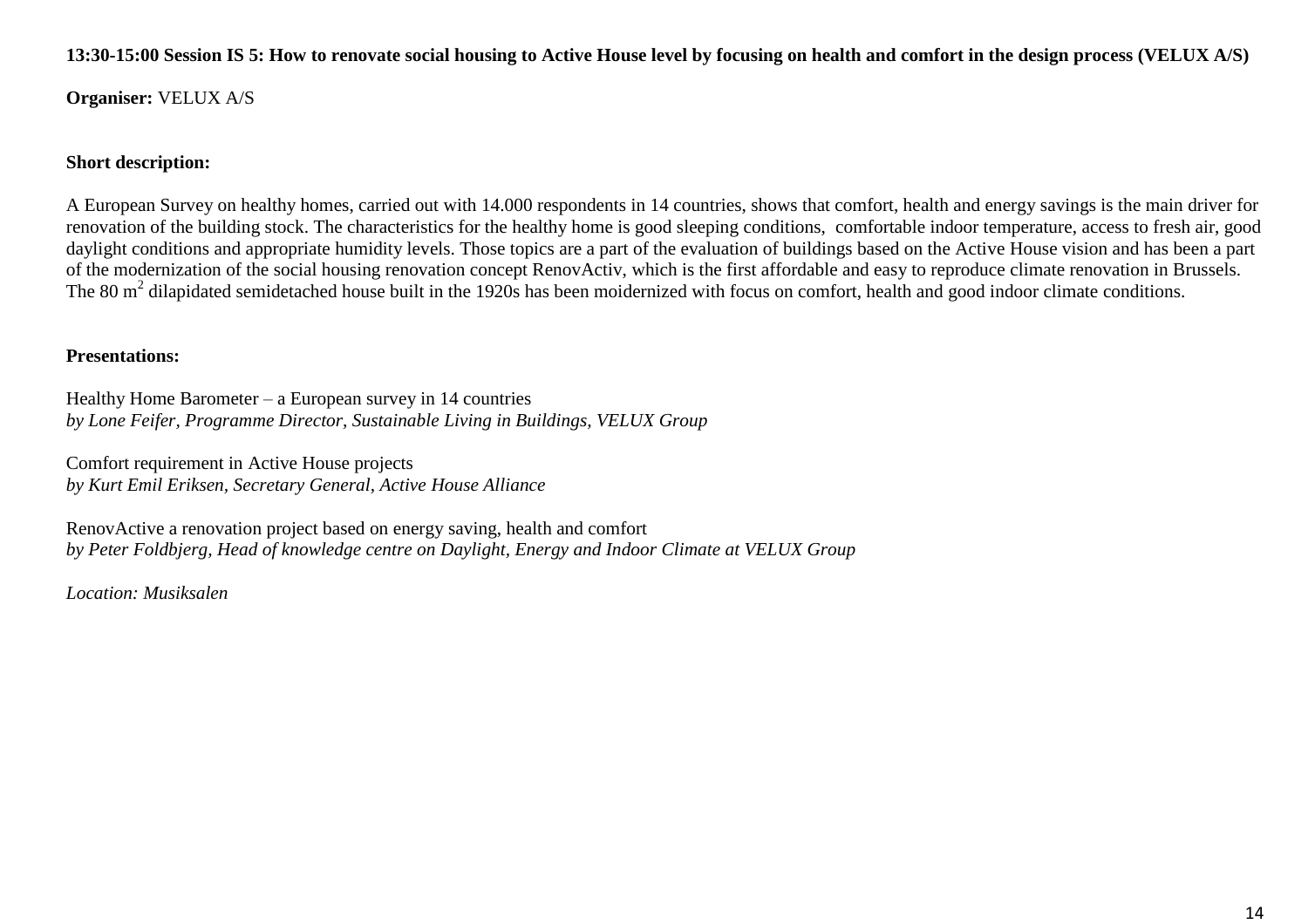#### **13:30-15:00 Session SS 11: Sustainable Energy**

Chair: Natasa Nord

*Location: Det Lille Teater*

- 13:30 Ivan Verhaert, Jef De Schutter, Oliver Gerin, Bart Bleys, Eddy Janssen and Simon Binnemans A methodology to design domestic hot water production systems based on tap patterns.
- 13:40 Werner Stutterecker, Richard Krotil, Rudolf Aschauer and Johann Aschauer Decentralized Hot and Cold Water Production with Peltier Elements
- 
- 13:50 Nathanael Beeker, Paul Malisani and Nicolas Petit
- Statistical properties of domestic hot water consumption
- 14:00 Kaiser Ahmed, Petri Pylsy and Jarek Kurnitski
	- Hourly Consumption Profiles of Domestic Hot Water for Finnish Apartment Buildings
- 14:10 Maria Alberdi-Pagola, Rasmus Lund Jensen and Søren Erbs Poulsen A performance case study of energy pile foundation at Rosborg Gymnasium (Denmark)
- 
- 14:20 Wonjun Choi and Ryozo Ooka Multi heat injection rate thermal response test and corresponding parameter estimation method to determine performance dependence in saturated porous formation
- 
- 14:30 Jeffrey Spitler, Saqib Javed and Rachel Grundmann Calculation Tool for Effective Borehole Thermal Resistance
- 14:40 Lucile Soudani, Monika Woloszyn, Antonin Fabbri, Jean-Claude Morel and Anne-Cécile Grillet
- Energy evaluation of rammed earth wall on long term in-situ measurements
- 
- 14:50 Pingfang Hu, Zhi Huang, Fei Lei, Na Zhu and Lu Xing Thermal performance analysis of the coaxial borehole heat exchanger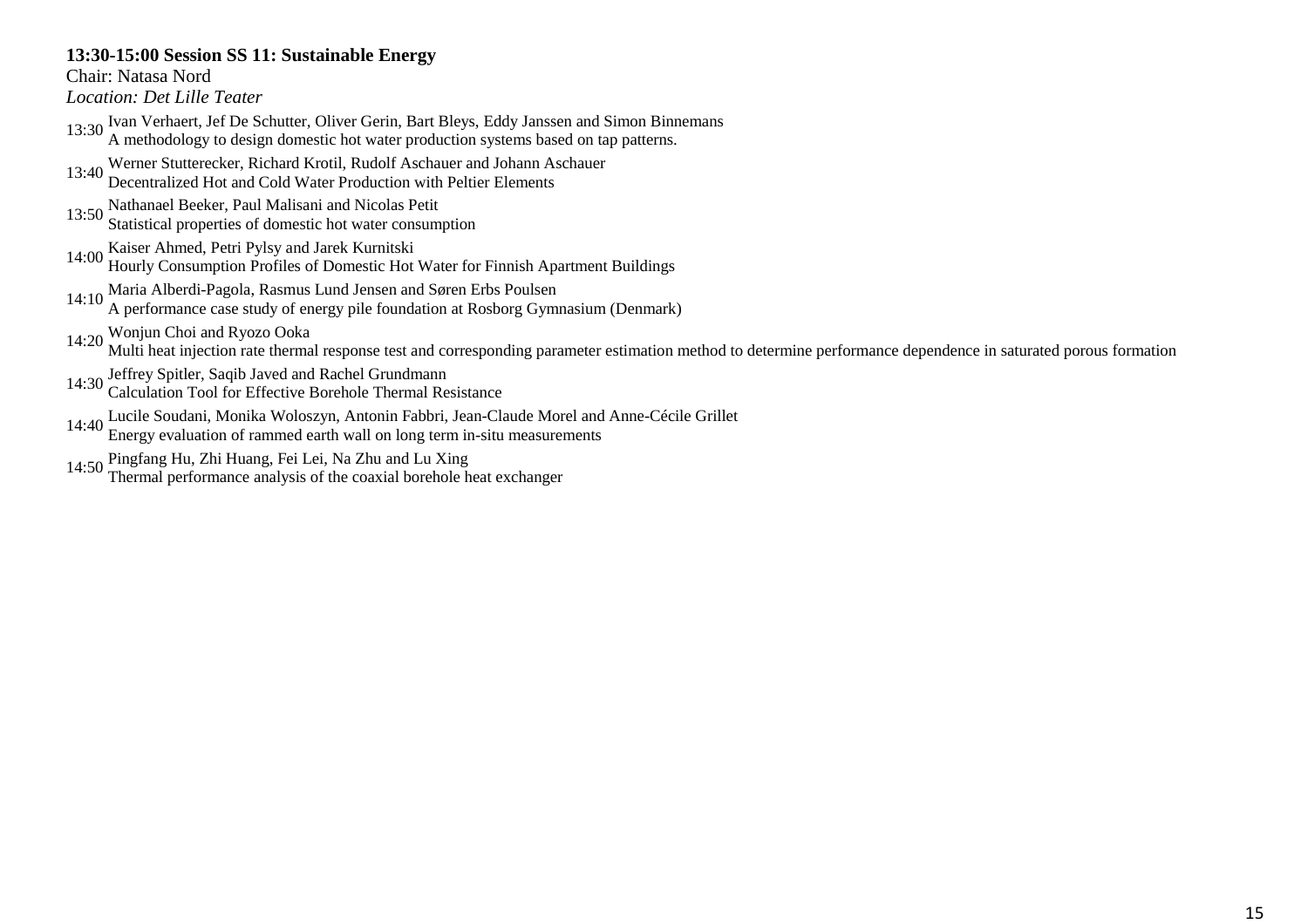# **13:30-15:00 Session SS 3: Building Retrofit**

Chairs: Kjeld Svidt and Åsa Wahlström

*Location: Hal Øst*

- 13:30 Tiziana Buso, Cristina Becchio, A. Zerrin Yılmaz and Stefano P. Corgnati Energy efficiency and financial performance of a reference hotel – proposing a global cost-benefit analysis
- 13:40 Rita Streblow, Katrin Ansorge, Christophe Armborst and Dirk Müller
- Genetic Algorithm for a combinatorial optimization for energy retrofit of buildings
- 13:50 Pawel Krawczyk, Alireza Afshari, Niels Christian Bergsøe, Graves Simonsen and Nikolaj Haaning Improving the energy performance in existing non-residential buildings in Denmark using the Total Concept method
- 14:00 Paul Cooper, Michael Tibbs, Clayton McDowell, Georgios Kokogiannakis and Stephen Choi Building Characterisation and Retrofit Decision Support-Tools for Upgrading Homes of Low-Income Older Australians
- 14:10 Zaid Romani, Abdeslam Draoui and Francis Allard
- Development of a fast Multicriteria decision method for sustainable building refurbishment in France
- 
- 14:20 Riccardo Capperucci, Wim Maassen and Wim Zeiler Roadmap to nZEB Hospital Buildings Case Study: Existing Policlinic Building
- 
- 14:30 Kalle Kuusk, Targo Kalamees and Peep Pihelo Experiences from Design Process of Renovation of Existing Apartment Building to nZEB
- 
- 14:40 Marco Ferreira, Manuela Almeida and Ana Rodrigues Cost Effective Energy and CO2 Emissions Optimization in Building Renovation Annex 56 methodology and its application to a case study
- 

14:50 Miloš Čokić and Marija S. Todorović DEEP ENERGY REFURBISHMENT OF AN OLD TRADITIONAL VILLAGE HOUSE TO APPROACH ZERO FOSSIL ENERGY AND HEALTHY IEQ STATUS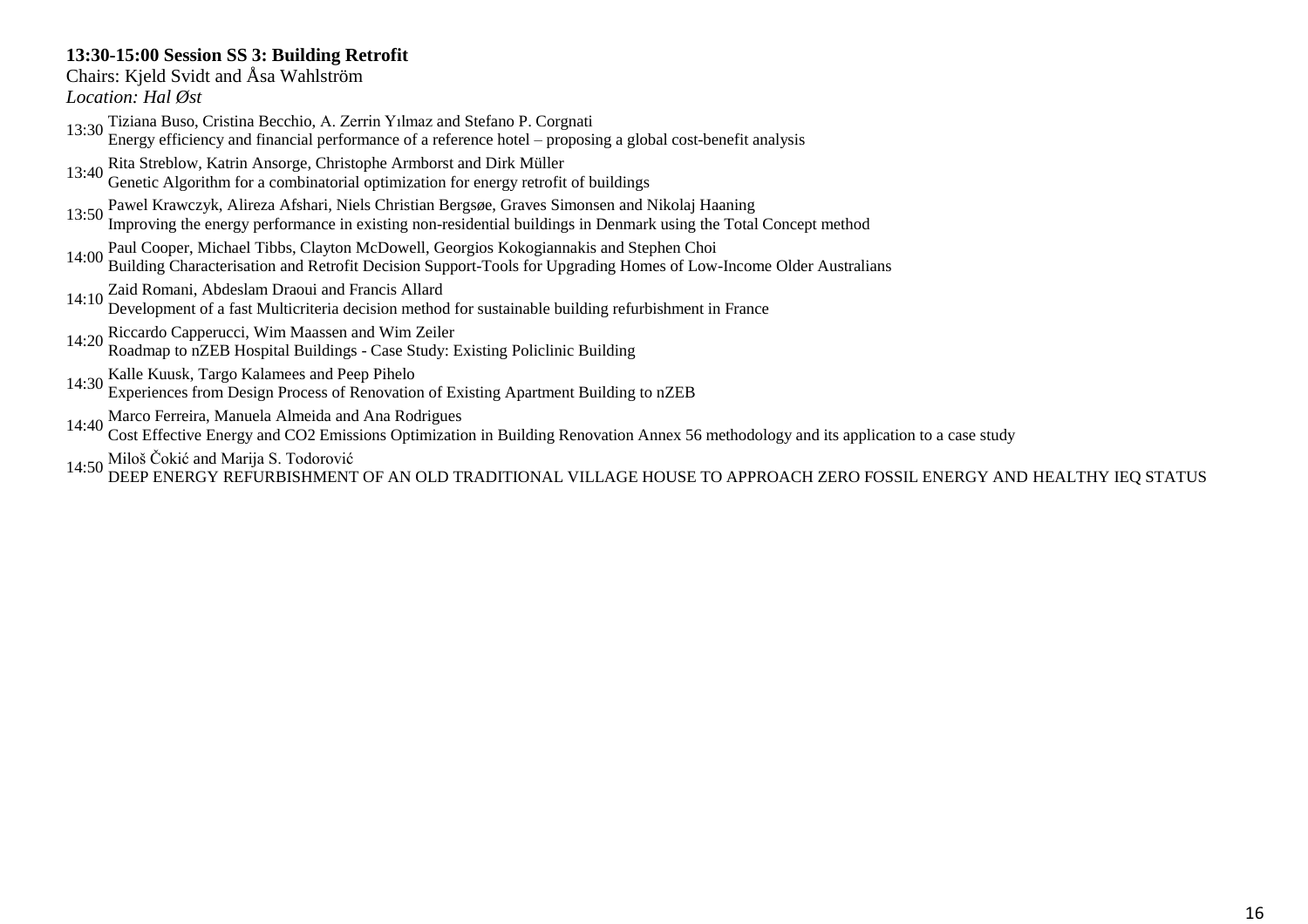# **13:30-15:00 Session SS 30: Building Performance**

Chairs: Jakub Kolarik and Jaume Salom

*Location: Europahallen*

- 13:30 Maria-Anna Chatzopoulou, James Keirstead, David Fisk and Christos N. Markides
- Characterising the impact of HVAC design variables on buildings energy performance, using a Global Sensitivity Analysis framework
- 13:40 Thomas Schütz, Hassan Harb, Marcus Fuchs and Dirk Müller
- Optimal Design of Building Energy Systems for Residential Buildings
- 
- 13:50 Manuel Ziegler, Alexander David and Thomas Bednar<br>How energy efficiency arrangements influences and simplifies the HVAC design at Austria's biggest Plus-Plus-Energy Office Building
- 14:00 Kevin de Bont, Kristian Gvozdenovic, Wim Maassen and Wim Zeiler nZEB design in the Netherlands: an overview of recent projects
- 14:10 Tuomo Niemelä, Risto Kosonen and Juha Jokisalo
- Cost-Effective Measures of New Low Energy Office Buildings in Cold Climate
- 
- 14:20 Aymeric Novel From Design Stage to Performance Measurement and Verification Velux China Headquarter High Performance Office Project
- 14:30 Marc Azar and Samer Hassanie Calibrating Symphonies
- 
- 14:33 Baizhan Li, Xinyi Li, Runming Yao and Qin Li An investigation of energy consumption in public buildings in Chongqing, China
- 14:36 Yong Ding, Xue Liu and Hao Tang

Analysis on operation of office building air condition system based on the energy consumption monitoring platform

14:39 Marc Delghust, Yves De Weerdt and Arnold Janssens

Variations in Residential Space Heating Profiles At Room Level: the Influence of Building and System Characteristics

- 14:42 Ki Uhn Ahn, Yong Se Kim, Young Min Kim and Cheol Soo Park Impact of Occupant Behavior on Energy Prediction
- 
- 14:45 Ilse Schoenmakers, Wim Zeiler and Gert Boxem Kritical Performance Indices for energy use analysis of University Medical Centres: the case of isolation rooms
- 
- 14:48 Deuk-Woo Kim, Ji Youn Lim and Seung-Eon Lee Applicability of statistical shape analysis for estimating mean shape of building groups
- 14:51 Domenico Iatauro, Paolo Signoretti and Luciano Terrinoni
- Simplified Method for estimating Energy Need for Heating and the Minimum Energy Performance Requirements in Buildings through Regression Models
- 14:54 Mitsuhide Yasuda, Tatsuo Nobe and Masanari Ukai Proposal of method to extract the typical partial load characteristics
- 
- 14:57 Axel Seerig, Andrii Zakovorotnyi and Dominic Jurt Monte-Carlo methods for the occupancy uncertainty issue in thermal building simulations
- 
- 15:00 Griet Verbeeck and Wesley Ceulemans Lessons learned for energy policy from the analysis of the energy performance certificates database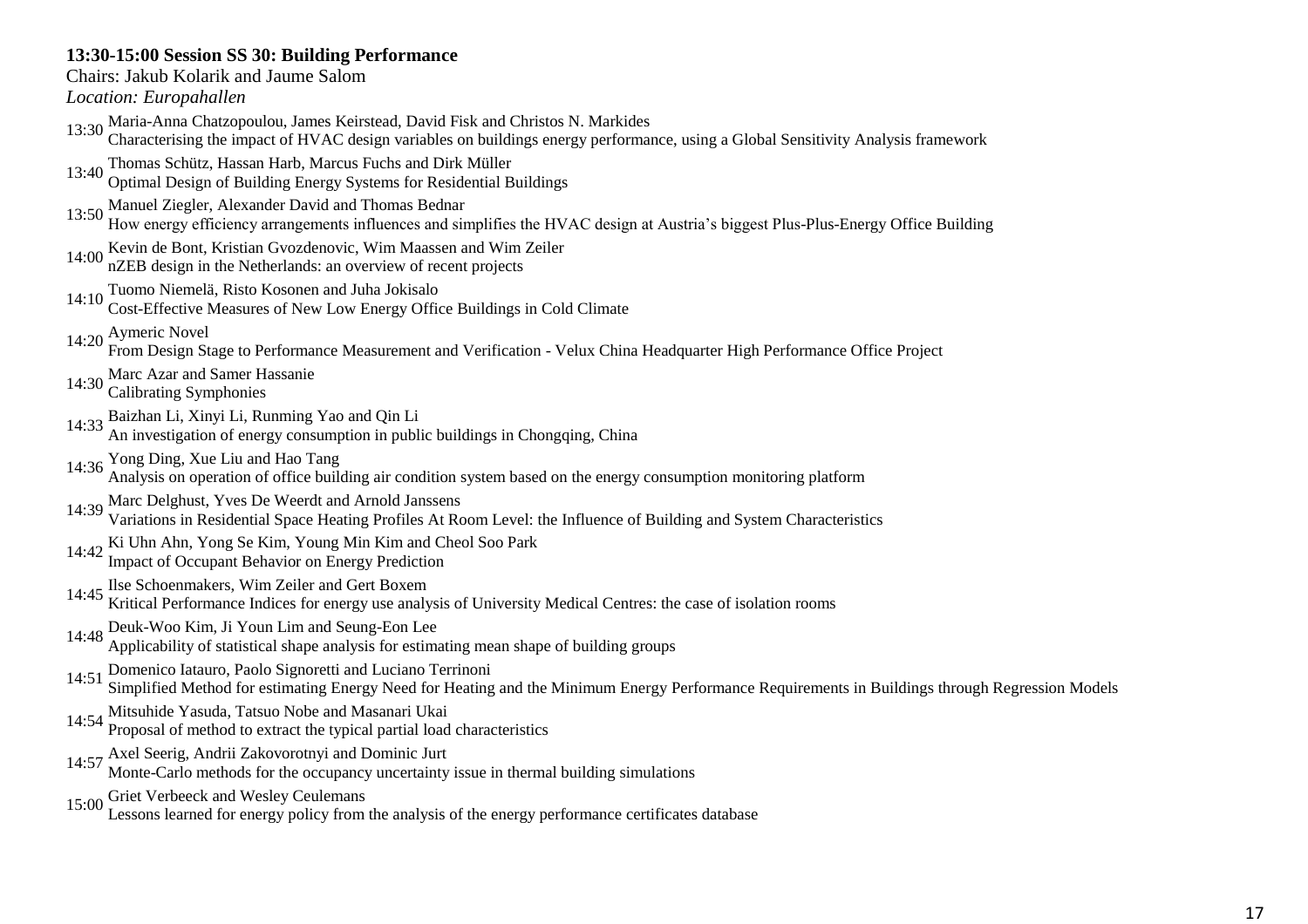# **13:30-15:00 Session SS 39: Heating and Cooling**

# Chairs: Karel Kabele and Olena Kalyanova Larsen

*Location: Radiosalen*

- 13:30 Sandy Jorens, Ivan Verhaert and Kenneth Sörensen Design Optimization of Air Distribution Systems in Non-Residential Buildings
- 13:40 E. Moustapha Doumbia and Martin Kriegel
- Influence of the Cross-sectional Shape on the Pressure Drop at 90 Degree Elbow Duct Fittings
- 13:50 Francisco Comino, Manuel Ruiz de Adana and Fernando Peci
- Experimental study of the moisture removal capacity of a desiccant wheel activated at low and high temperature
- 14:00 Martin Hoffmann, Abdul Azem, Paul Mathis and Dirk Müller
	- Bypass Design of Heat Exchangers in Air Handling Unit as a Function of Expected Operating Hours
- 14:10 Nina Kopmann, Fridolin Krause, Mark Simmer, Kristian Huchtemann and Dirk Müller
- Dynamic test bench for the analysis of the operating behavior of radiators under controllable boundary conditions
- 14:20 Hyo-Jun Kim and Young-Hum Cho
- A Study on the Control Method with Ventilation requirement of VAV System in Multi-Zone
- 14:30 Jiri Dostal, Vaclav Prajzner and Vladimir Havlena
- Convection Oriented Heat Exchanger Model Identification
- 14:33 Waleed Abdelmaksoud and Mahmoud Kassem
- A Study of Heat Transfer and Pressure Drop on Finned-Tube Heat Exchangers
- 
- 14:36 Vladimira Linhartova and Vladimir Jelinek Heat Recovery of the Refrigeration System in the Ice Arena
- 14:39 Paul Mathis, Henning Freitag, Tobias Maria Burgholz, Max Rohn, Markus Hans Schraven and Dirk Müller Heat transfer enhancement of free convection flows in vertical 2D-channels with Kármán vortex streets – an experimental study
- 
- 14:42 Sung-Joon Lee, Hui-Jeong Kim, Hye-Won Dong and Jae-Weon Jeong Energy performance and applicability comparison of two different type of liquid desiccant assisted evaporative cooling systems
- 14:45 Dong-Seob Yoon, Joon-Young Park, Sung-Joon Lee and Jae-Weon Jeong Removal efficiency for airborne particles and VOCs in liquid desiccant dehumidifier
- 
- 
- 14:48 Mustafa Fatih Evren, Abuzer Kadir Özsunar and Birol Kılkış Experimental Determination of the Optimum Radiant to Convective Heat Transfer Split for Hybrid Heating System

# 14:51 Miklos Kassai and Laszlo Kajtar

Investigation of cooling energy saved by air-to air heat-and energy exchangers in different climate European countries

# 14:54 Lukas Lundström

- Mesoscale Climate Datasets for Building Modelling and Simulation
- 14:57 Gyeong-Mok Nam, Won-Hwa Hong, Gyu-Yeob Jeon and Youn-Kyu Seo A Study on Categorizing Subway Station Areas in Seoul
- 15:00 Chi-Ming Lai and Shuichi Hokoi
- Experimental investigations on the thermal performance of ventilated BIPV curtain walls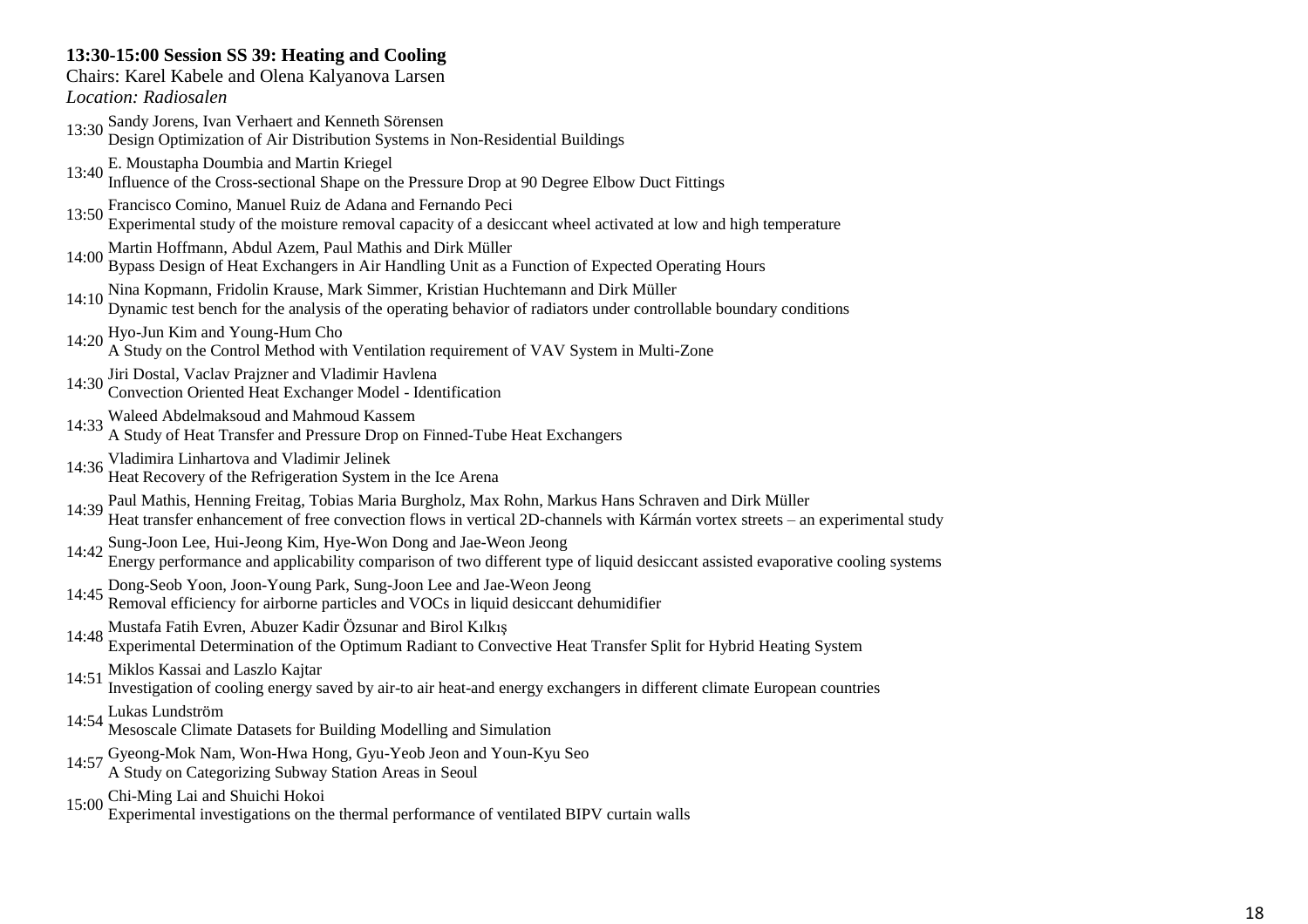#### **13:30-15:00 Session WS 27: How to achieve deep retrofit of school buildings in Europe (RENEW school)? (EU IEE Renew-School)**

**Organiser:** EU IEE

#### **Speakers:**

Armin Knotzer, AEE Intec: RENEW school and Austrian deeply renovated schools

Jørgen Rose, Danish Building Research Institute: Examples of deep-renovation in school buildings

Pawel Wargocki, DTU Byg: Do new and renovated European schools and kindergartens secure high indoor environmental quality?

Christian Anker Hviid, DTU Byg: Robust façade designs

# **Scope:**

Schools desperately need upgrading to improve the indoor climate to the benefit of all pupils, and to save energy in the context of the European nZEB goals. Several efforts and projects like IEA-Annex 61, Renew School, SchoolVentCool, School-of-the-Future have shown that it can be done and documented the benefits.

Pre-fabricated timber elements are widely used for new schools and day-care centers but lacks momentum when it comes to renovation of schools. Despite the obvious advantages: renovation during the summer holidays, better quality control and no relocation of pupils.

This workshop seeks to disseminate knowledge about deep renovation and pre-fabrication methods, to discuss and disclose the barriers, and to motivate massive-scale pre-fabricated façade renovations in Denmark and in Europe.

#### *Location: Latinerstuen*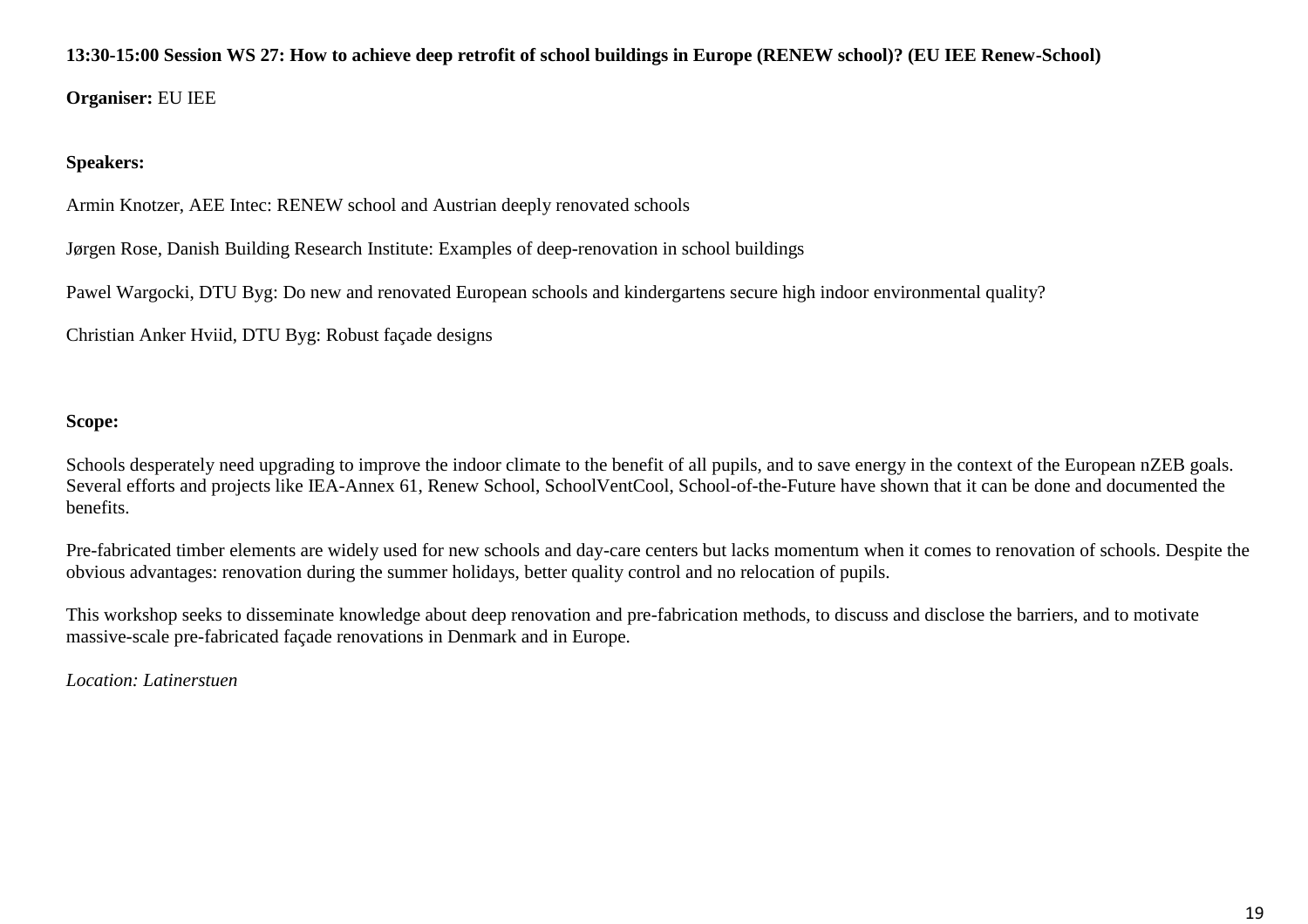# **13:30-15:00 Session WS 4: Beat Low DeltaT Syndrome by use of the latest pump generation (GRUNDFOS)**

**Organiser:** Grundfos www.grundfos.com

# **Presenters:**

Chair: Jens Nørgaard **Grundfos A/S** 

Co-chair: Anders Nielsen **Grundfos A/S**

Co-chair: Adam Vrbka **Grundfos A/S**

Co-chair: Karin Schjødt Nielsen **Grundfos A/S**

# **Scope:**

Maintaining the correct temperature difference in a HVAC system is of great importance. A too low temperature difference leads to increased water flow and hence an increased risk of noise. All though noise is a serious problem in eg. apartment buildings, the biggest disadvantage is undoubtedly the increased flow and the derived consequences, which are numerous. Eg. condensing boilers may not be able to operate in condensing mode, and increased pipe pressure losses leads to increased pumping cost. If the system is directly connected to a District Energy system, also this network is affected. Besides this, it is often a struggle to control the temperature difference in eg. one-pipe HVAC systems. Not only HVAC systems may be operated inefficiently. Large DHW circulation systems are by tradition fitted with constant speed pumps that are running at maximum speed 24/7. This will lead to overflow, increased heat losses and pump power overspending. Latest HVAC pump generations are much more than pumps. They offer innovative control modes that will reduce the consequences of the challenges described above. Control modes such as constant differential and constant temperature mode are designed to increase system controllability and efficiency.

*Location: Bondestuen*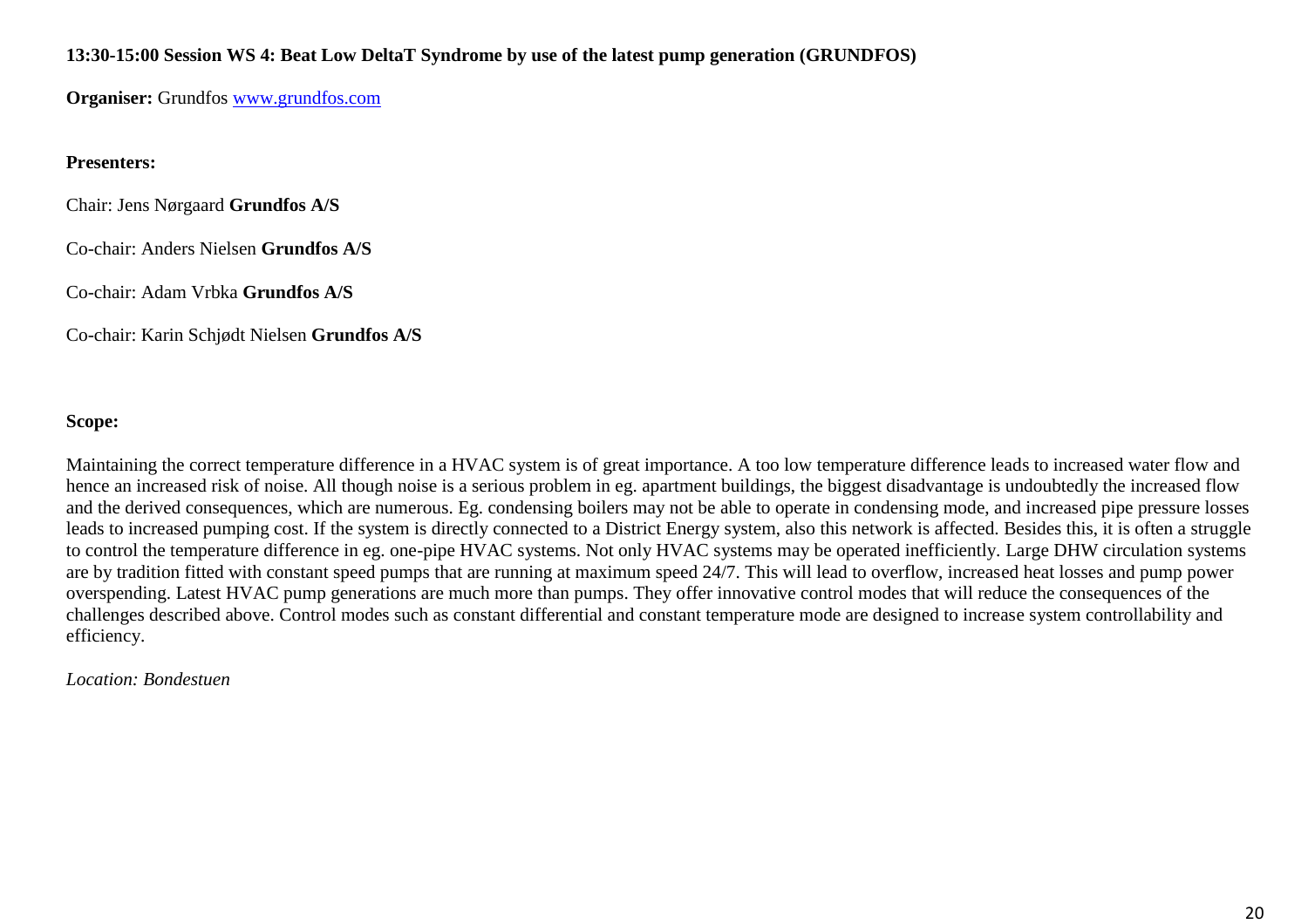# **13:30-15:00 Session WS 5: Nearly zero energy buildings nZEB (REHVA Task Force)**

# **Organiser:**

Jarek Kurnitski - REHVA Vice President, Tallinn University of Technology

# **Presenters:**

Ryozo Ooka, Tokyo University

Jonas Gräslund, Skanska

# **Background:**

This REHVA nZEB Task Force workshop will discuss nZEB technical, regulatory and policy progress with the aim to provide input to REHVA nZEB technical definition (2013) revision. nZEB WS will focus on recent developments in national applications in EU, Japan and US by rising an open issue in nZEB definitions and requirements. The essential question of nZEB buildings, how well buildings with on-site production fit to central energy system, is discussed based on recent results from Sweden. This study is developing a method of how to quantify the consequences of carbon dioxide emissions for energy efficiency and renewable energy solutions and investigate how the relevant time steps shall be chosen in order to be able to calculate which solutions provide the best addition of renewable energy at the same primary energy performance level when considering load match and grid interaction issues which is not obvious.

# *Location: Columbinesalen*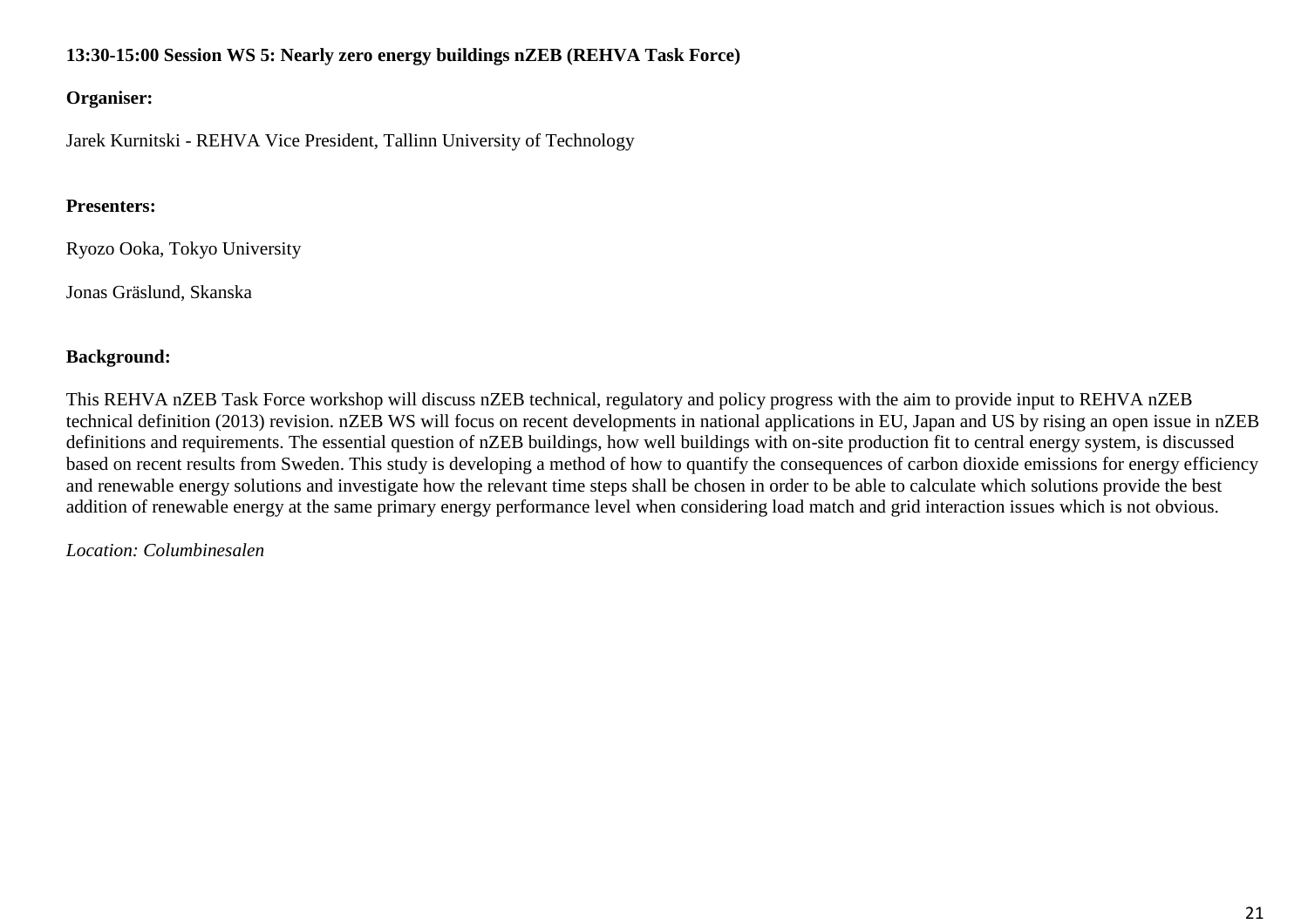# **13:30-15:00 Session WS 6: Building Commissioning, -what's in it for me? (REHVA Task Force)**

**Organiser: REHVA Commissioning Task Force** 

# **Presenters:**

- Frank Hovorka, UNEP Financial Initiative, Sustainable Building Alliance
- Ian Knight, Welsh School of Architecture, Cardiff University
- Thomas Toftgaard Jarløv, Copenhagen Airports
- Ole Teisen, Sweco Danmark A/S

# **Scope:**

Today there is demand for Building Commissioning in almost all building projects. Many building owners have realized that the technical complexity of buildings has increased and it is necessary to manage the quality of any building work to fulfill the requirements of the owner. However, the requests for commissioning services often lack basic knowledge of how to set up the commissioning organization, the leadership, the scope, the activities in the pre-design, design, construction and operations phases, and the money needed for the investment in this quality management process. Main objectives:

- Provide insights into how Building Commissioning is performed, how it interacts with sustainability measures and how it influences the value of buildings.
- Map market demand for tools, guidance, certifications, investigations and documentations in the future work with Building Commissioning
- Map knowledge gaps to give input to the REHVA Commissioning Task Force elaborating a REHVA Building Commissioning Guidebook focusing on the commissioning of retrofits.

*Location: Harlekinsalen*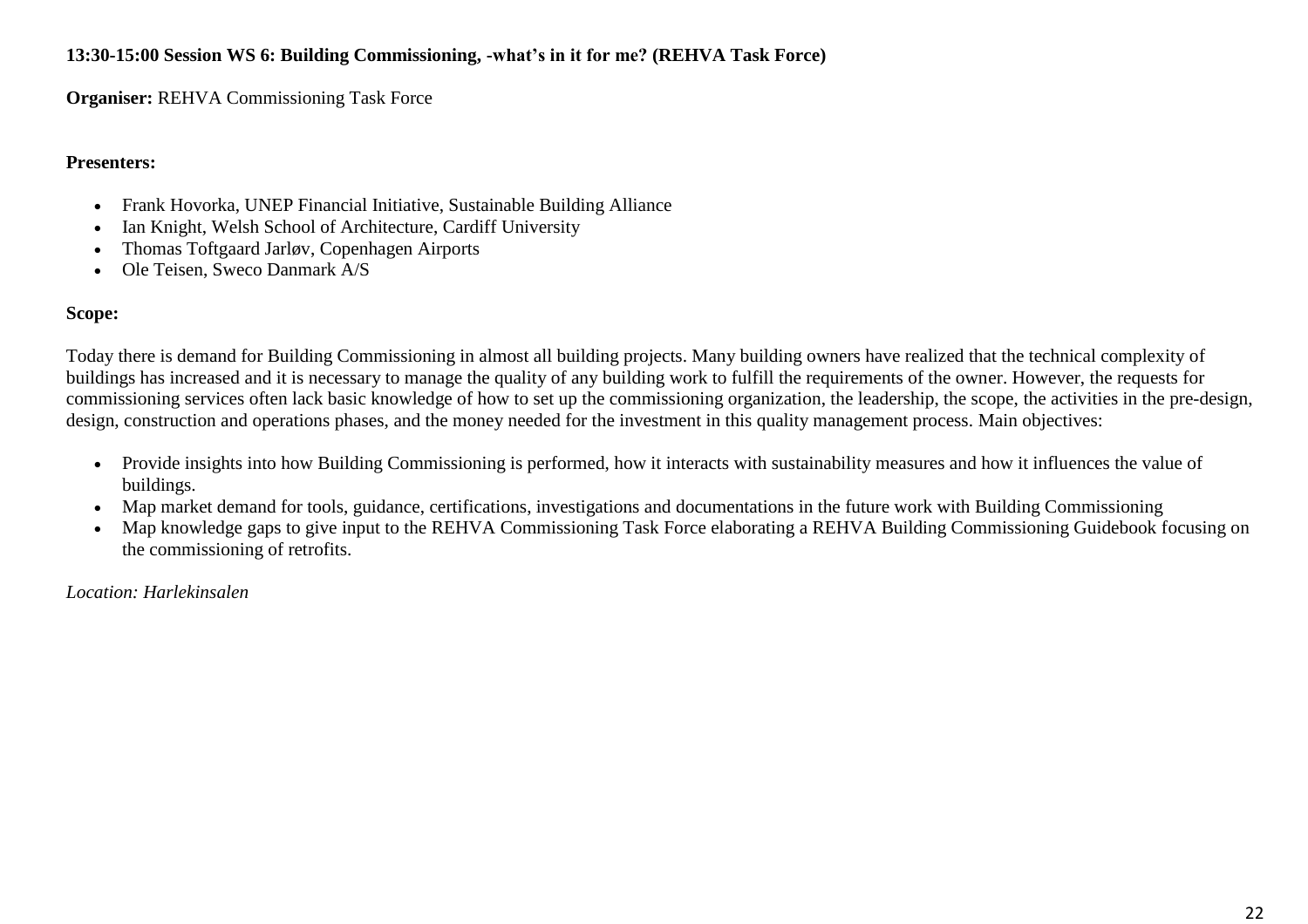#### **15:30-17:30 Session IS 3: Solutions for residential and office applications – nZEB meets comfort and affordability (Daikin)**

**Organiser:** Daikin

# **Short description:**

Daikin is leading the market in providing innovative solutions to meet future energy and comfort requirements. Combining different technologies in Daikin advanced HVAC solutions allow affordable high energy efficient solutions in new and existing buildings providing comfort and healthy indoor environment.

This interactive session will give an overview of the different possibilities and will show examples on achieved performances.

# **Presentations:**

Bernard Dehertogh - New generation VRV as a total HVAC solution for Commercial market

Pietro Consalvo – Daikin Applied and Air Handling Solutions

Henk Kranenberg – Altherma as a total solution for Residential market

Henk Kranenberg – Video impression on recently opened new Technology and Innovation Center (Euro 300 mio investment)

*Location: Gæstesalen*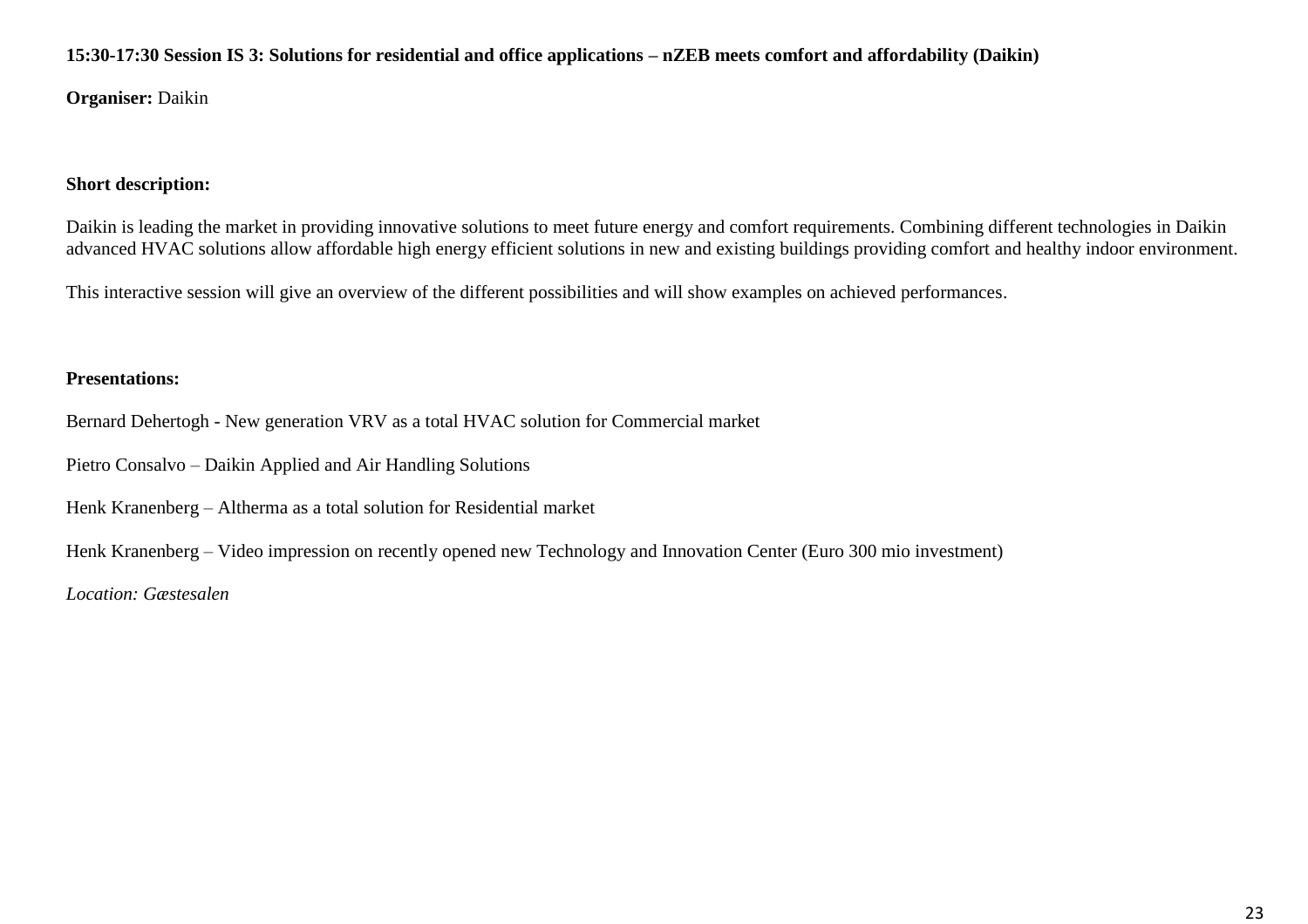#### **15:30-17:30 Session IS 6: Design of Nearly Zero Energy Buildings based on the Active House Specification (Active House Alliance)**

**Organiser:** Active House Alliance

#### **Short description:**

The Active House Alliance has developed an Active House label, with the purpose to label buildings that has been designed with a combined focus on indoor comfort, energy efficiency and environmental impact. In order to design and develop an Active House the parameters Comfort, Energy and Environment, has to be balanced equally. The session will in details explain the background of the label, the vision, the specification and the use of the tools. Participants will get a detailed introduction to the calculation methodology and a detailed intro to the calculation tool, and how to apply for a label. The calculation tool will be shared with the participants in a shareware version.

#### **Presentations:**

*Active House vision and label*: Kurt Emil Eriksen, Active House Alliance *Specifications and calculations*: Amdi Schjødt Worm, Senior Consultant, Danish Technological Institute

*Location: Musiksalen*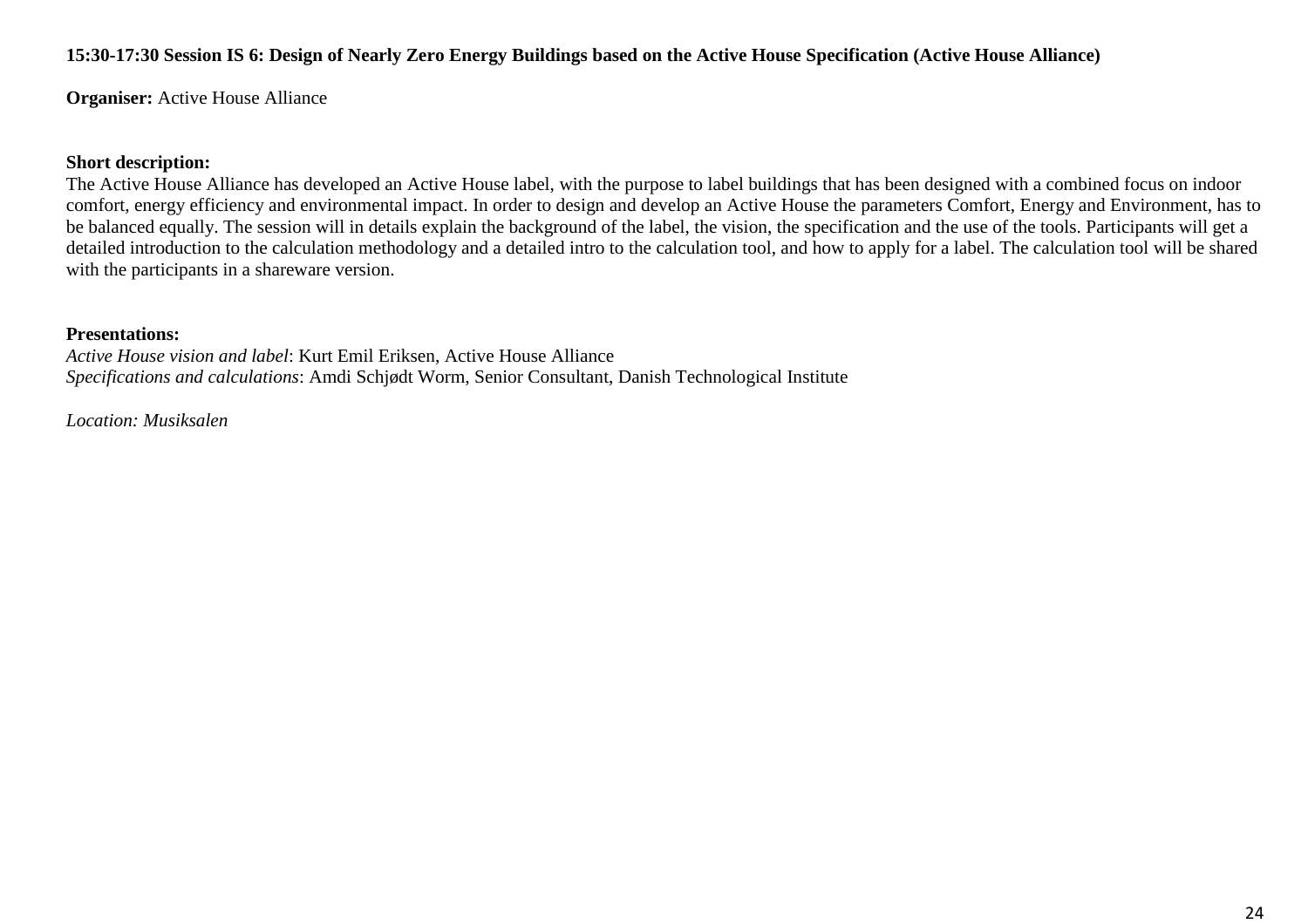**15:30-17:30 Session REHVA: REHVA Student Competition** *Location: Albatrosstuen*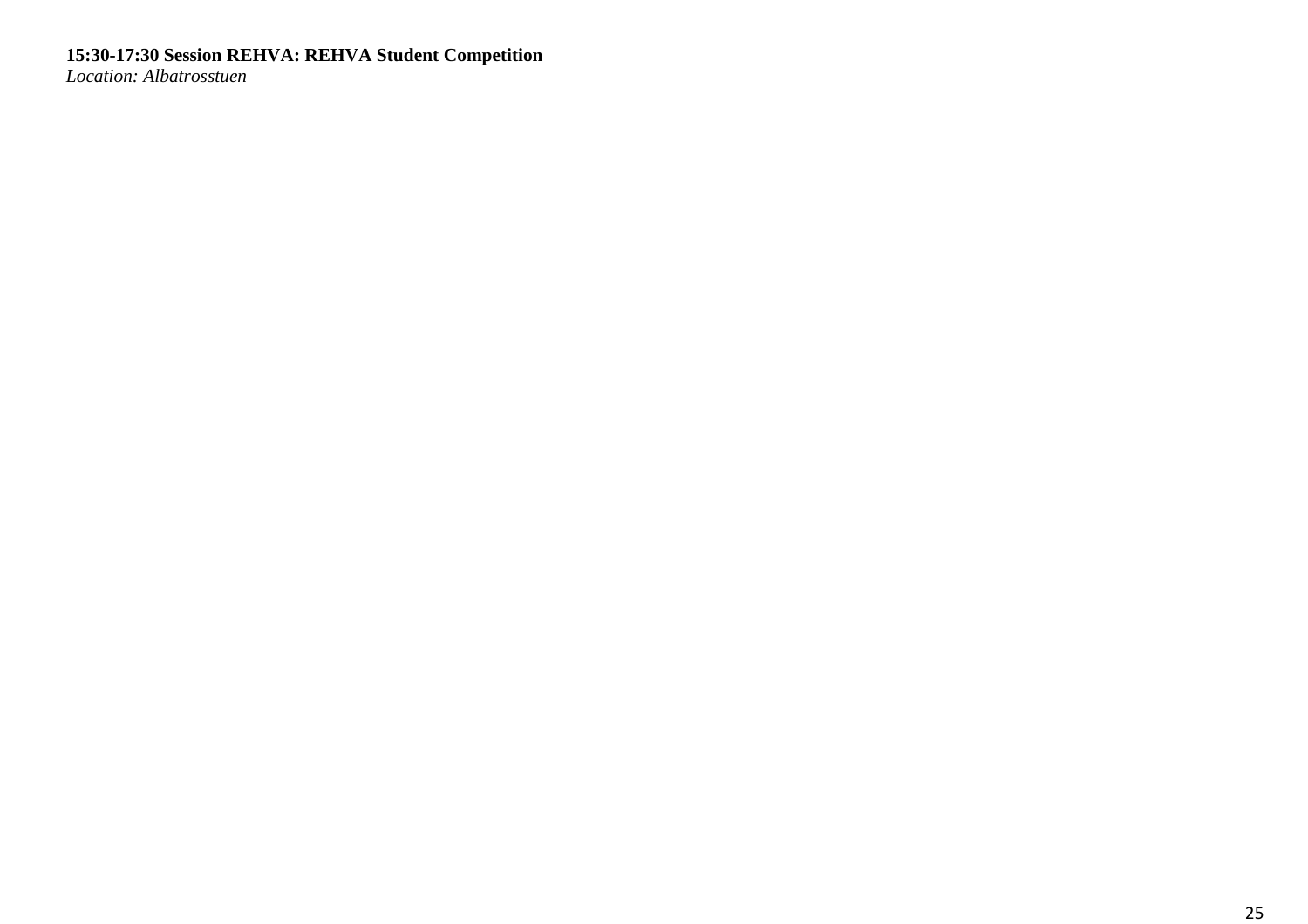# **15:30-17:30 Session SS 18: Ventilation & Air Distribution**

Chairs: Francis Allard and Paul Cooper

*Location: Europahallen*

15:30 Davide Calì, Rune Korsholm Andersen, Tanja Osterhage, Mark Wesseling, Dirk Müller and Bjarne Olesen

Analysis and modelling of occupants' behavior related to the interaction with windows in refurbished low energy buildings

15:40 Pil Brix Purup and Steffen Petersen

Simulation of Natural Ventilation in the Early Design of Near Zero Energy Buildings

- 15:50 Ryohei Itsuaki, Tomoyuki Chikamoto, Hiromasa Tanaka, Yu Goto, Hisashi Fujita, Noriaki Imori and Hiroshi Harashima
- Ventilation Performance and Operational Improvement of the High-Rise Office Building with the Cross Ventilation System in Osaka, Japan
- 16:00 Massimo Fiorentini, Georgios Kokogiannakis, Warwick Jackson, Zhenjun Ma and Paul Cooper Evaluation methodology and implementation for natural ventilation control strategies
- 

16:10 Valerie Leprince and François Rémi Carrié Comparative analysis of window airing models proposed in prEN 16798-7 and influence of internal resistances

- 
- 16:20 Tine Steen Larsen, Christoffer Plesner and Valérie Leprince Calculation methods for single-sided natural ventilation simplified or detailed?
- 16:30 Shadi Maraqa, Geoffrey Van Moeseke, Andre de Herde, Kevin Siau and Cecile Goffaux

Enhancing natural ventilation in patients" wards in a Belgian hospital by integrating some ventilation concepts from vernacular architecture

- 16:40 Risto Kosonen, Ilari Ranta-Aho and Juha Jokisalo
- Methods to prevent the stack effect in high rise residential buildings
- 16:50 Ryo Takano, Takashi Kurabuchi and Sihwan Lee

Research on the grasp of cross-ventilation performance by using the ventilation tower in residential buildings

17:00 Özgür Bayer and Erkan Kütük

Investigation of Natural Ventilation in a Public Place in Winter Season with the Comparison of Experimentation and CFD Results

- 17:10 Xiaoying Wu, Szu-Cheng Chien, Majid Sapar and Zhe Zhang
- Assessment of Natural Ventilation Performance of High-rise Residential Buildings in Tropical Climate
- 

17:20 Felix Antonio Berlanga, Ines Olmedo, Manuel Ruiz de Adana and Fernando Peci Influence of the air renovation rate on the risk of cross infections in a hospital room with a combined radiant and mixing ventilation system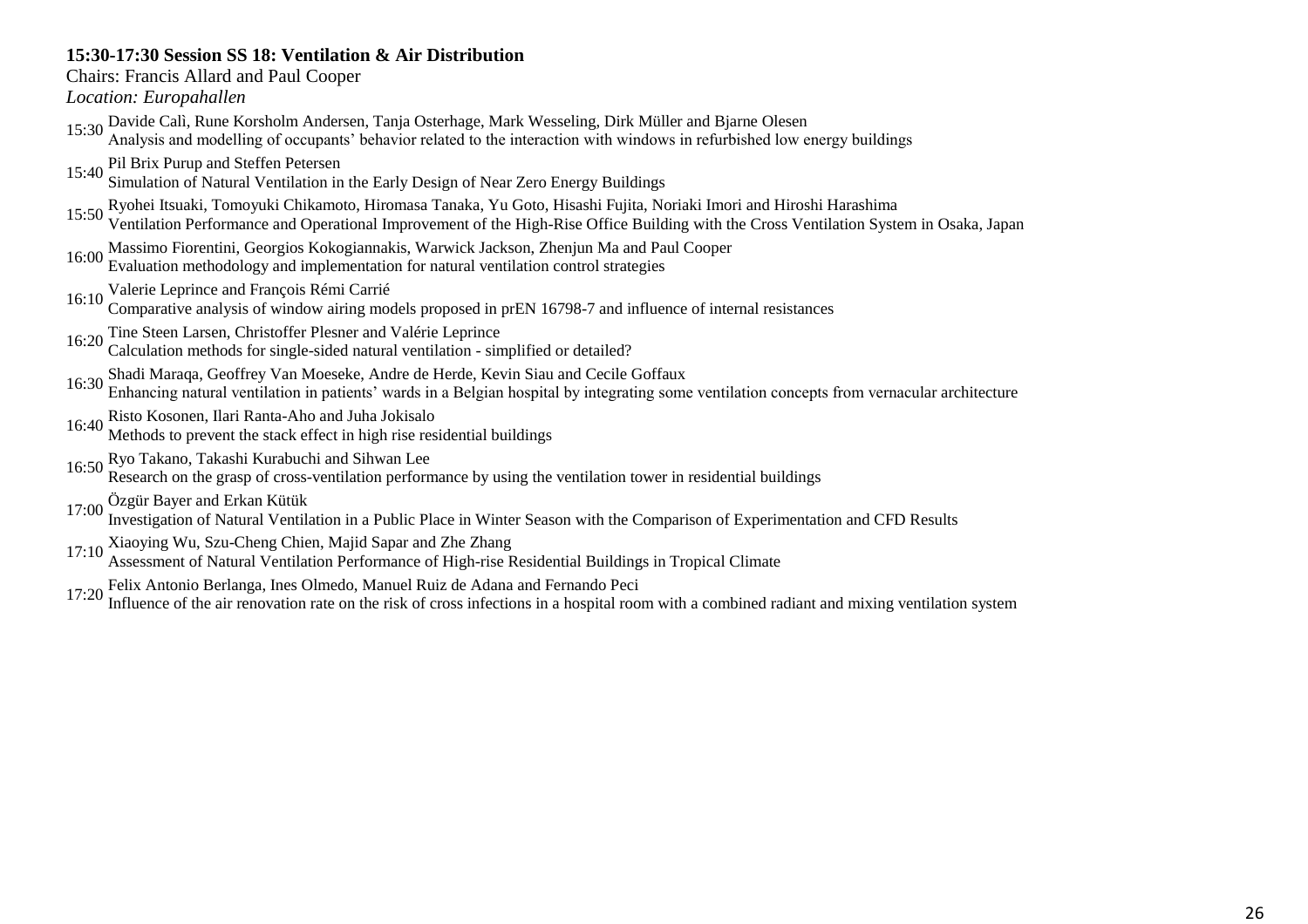#### **15:30-17:30 Session SS 19: Ventilation & Air Distribution**

Chair: Takashi Kurabuchi

*Location: Radiosalen*

- 
- 15:30 Pierre Bragança, Kodjovi Sodjavi and Amina Meslem<br>15:30 THERMAL COMFORT IN HEATING CONDITIONS WITH A CEILING MOUNTED DIFFUSER COMPARISON OF LOBED AND CONVENTIONAL DIFFUSERS
- 15:40 Joanna Polak, Guangyu Cao, Laurent Georges and Øyvind Skreiberg
- Experimental Study of the Temperature Distribution inside Two Zones Separated by an Air Curtain System
- 15:50 Henning Freitag, Paul Mathis and Dirk Müller
- Experimental Investigation of a Turbulent Free Jet in Ducts with Single Wall Openings and Gradient Rectangular Cross-Sections
- 16:00 Wonseok Oh and Shinsuke Kato
	- Evaluating Thermal Environments of Air Conditioned Rooms based on Equivalent Temperature by using a Thermal Manikin Simulation
- 16:10 Shogo Kamata, Masanari Ukai, Tatsuo Nobe and Tatsuya Yada Development of Variable Coanda Nozzle for Air-Conditioning Stadium Seats
- 
- 16:20 Benjamin Zielke and Martin Kriegel Maximizing the jet length of rectangular free jets
- 16:30 Laurent Georges, Guangyu Cao and Hans Martin Mathisen
- Further investigation of the convective heat transfer between rooms through open doorways
- 16:40 Balázs Both, Zoltán Szánthó and Róbert Goda
- Air velocity and turbulence distribution in a slot-ventilated room
- 16:50 Frédéric Ransy, Samuel Gendebien and Vincent Lemort
	- Description of a Modelica-based thermal building model integrating multi-zone airflows calculation
- 17:00 Tarek Aissa and Steven Lambeck
	- Spatial modelling of air distribution for controller design using Takagi-Sugeno Fuzzy Systems
- 17:10 Byeong Ho Yu, Byeong-Mo Seo, Jung-Eun Son and Kwang Ho Lee
- Impacts of Thermal Decay on the Energy Performance Degradation in UFAD (Underfloor Air Distribution) System
- 17:20 Jin Ryu, Doosam Song and Chanwoul Jeong
- A Study on the Heat, Vapor and Pollutants Movement owing to the Airflow in High-rise Residential Buildings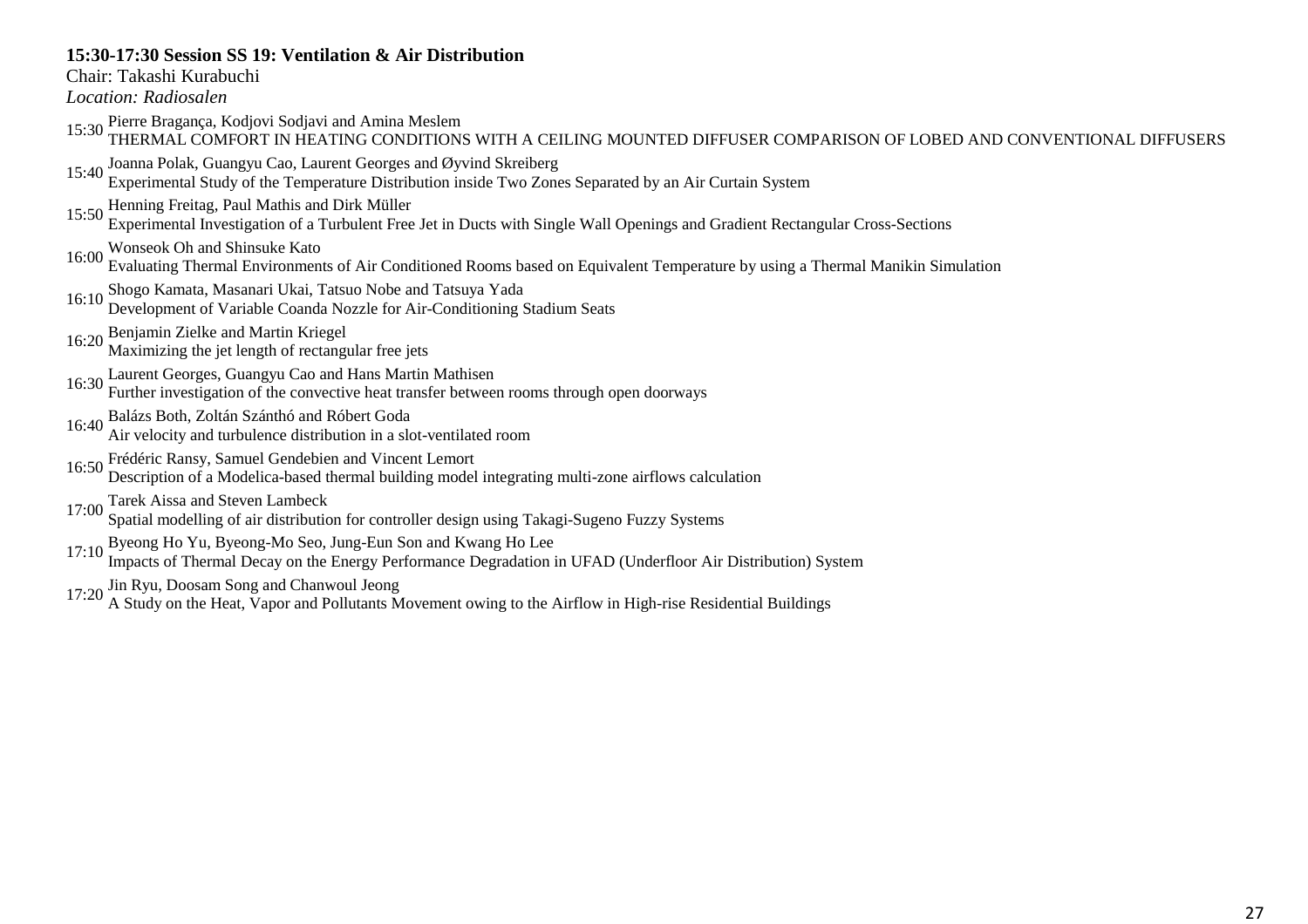# **15:30-17:30 Session SS 32: Indoor Environment**

| 15:30-17:30 Session SS 32: Indoor Environment                                                                                                                                                                                                         |
|-------------------------------------------------------------------------------------------------------------------------------------------------------------------------------------------------------------------------------------------------------|
| Chairs: Henrik N. Knudsen and Hua Qian                                                                                                                                                                                                                |
| <i>Location: Hal <math>\emptyset</math>st</i>                                                                                                                                                                                                         |
| 15:30 Steffen Petersen and Stine M. L. Pedersen<br>Desktop polling station for real-time building occupant feedback                                                                                                                                   |
| 15:40 Bernd Wegener and Moritz Fedkenheuer<br>Assessing Housing Wellbeing in Sustainable Buildings and a Large-Scale Test                                                                                                                             |
| 15:50 Tim Beuker and Atze Boerstra<br>Effect of Bedroom Ventilation on Perceived Sleep Quality in Dutch Houses                                                                                                                                        |
| 16:00 Ahsan Iqbal and Alireza Afshari<br>Post Occupancy Evaluation of 23 Newly Renovated Apartments in Copenhagen - Occupants' Perception                                                                                                             |
| 16:10 Jens Christoffersen, Anna Karina Hammelev Hansen, Karsten Andersen, Peter Foldbjerg and Thorbjørn Færing Asmussen<br>Indoor climate in two renovated Danish schools: Measurements of Temperature, sound levels, use of electrical light and CO2 |
| 16:20 Aleksejs Prozuments, Anatolijs Borodinecs, Darja Strutinska, Anna Nefedova and Bykova Iuliia<br>Survey-based study on sportsmen performance under different air parameters in sport halls                                                       |
| 16:30 Karoline Veum Solberg, Guangyu Cao, Maria Justo Alonso and Jens Petter Burud<br>Field study of the indoor climate in an energy efficient building in Norway                                                                                     |
| 16:40 Luca Zaniboni, Andrea Gasparella, Matthias Schuß, Kristina Kiesel, Giovanni Pernigotto and Ardeshir Mahdavi<br>Indoor Comfort Evaluation of a Health Care Facility: a Case Study                                                                |
| 16:50 Peter Foldbjerg, Thorbjørn Færing Asmussen, Lone Feifer and Jens Christoffersen<br>Interaction between high daylight levels and thermal comfort in five single-family houses after a full year of measurements                                  |
| 17:00 Ambrose Dodoo and Leif Gustavsson<br>Climate change impacts on overheating risk and primary energy use for space conditioning of a Swedish multi-story building                                                                                 |
| 17:10 Atze Boerstra, Eline Vermeulen, Peter Foldbjerg and Raymond van Hattum<br>ANALYZING INDOOR ENVIRONMENTAL PERCEPTION IN ACTIVE HOUSES                                                                                                            |
|                                                                                                                                                                                                                                                       |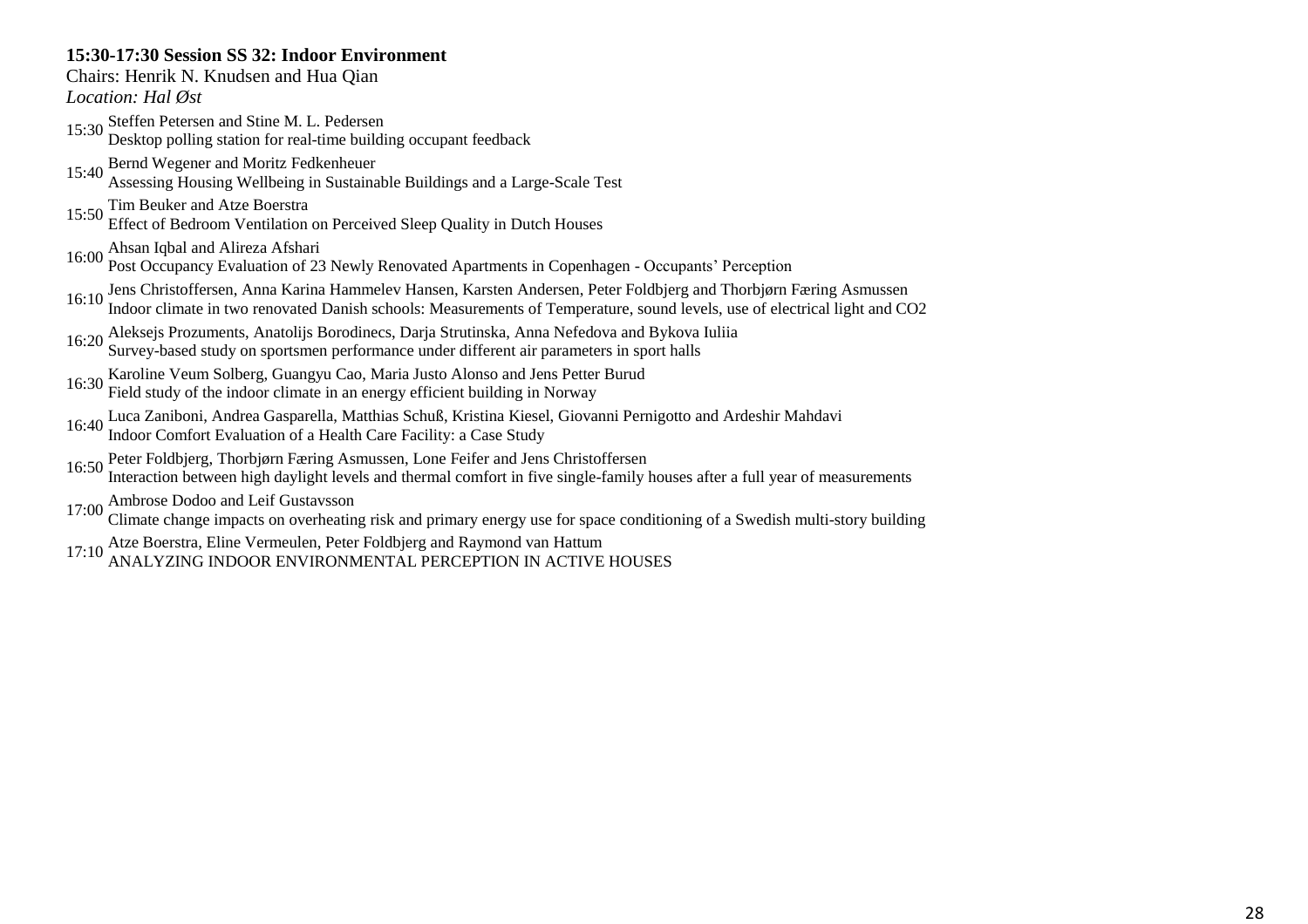# **15:30-17:30 Session SS 5: Building Technology**

Chairs: Åke Blomsterberg and Marcel Loomans

*Location: Det Lille Teater*

- 15:30 Hagar Elarga, Michele De Carli and Ernesto Benini
- Overall energy evaluation for different integration methods of PV modules in facade building
- 15:40 Chen Zhang, Per Heiselberg and Olena Larsen
- A Simplified Tool for Predicting the Thermal Behavior and the Energy Saving Potential of Ventilated Windows
- 15:50 Olena Kalyanova Larsen, Rasmus Lund Jensen, Tore Dahl Iversen and Jakob Hedegaard
- Experimental performance investigation of glazing system combined with internal roller blinds
- 16:00 Elif Esra Aydin, Hande Odaman Kaya and İlker Kahraman
	- Effects of Optimizing the Shading Device Orientation to Energy Consumption in Office Buildings
- 16:10 Peter Hartman, Lucia Maňková and Michal Krajčík
- The effect of internal coloured surfaces on our biological response to daylight: an experimental study
- 16:20 Helle Foldbjerg Rasmussen, Elpida Vangeloglou and Mads Mårbjerg Evaluation of daylight in buildings in the future
- 
- 16:30 Francesco De Luca, Raimo Simson and Jarek Kurnitski
- Energy and daylighting performance design of skylights and clerestories in a large hall retail building
- 16:40 Ruben Delvaeye, Ludwig Stroobant, Ralf Klein, Peter Hanselaer, Peter D'Herdt, Hilde Breesch and Wouter Ryckaert
- Monitoring of daylight controlled dimming systems and occupancy in three equivalent classrooms
- 16:50 Jeong Eun Son, Yeo Beom Yoon, Rashmi Manandhar and Kwang Ho Lee
	- Analysis of the Thermal Loads Load Variations Affected by Window Orientation, Transmitted Solar and Blind Parameters
- 17:00 Soo Cho and Seokhyun Kim
	- A Study on the Development of Measuring Equipment of the Solar Heat Gain Coefficient by Use a Natural Sunlight
- 17:10 Seokhyun Kim, Soo Cho and Younghum Cho
- A Fundamental Study about Development of the Guideline of shading Design for energy saving according to Energy simulation in Office Buildings in Korea
- 
- 17:20 Steinar Grynning, Bjørn Petter Jelle, Arild Gustavsen and Berit Time Multilayer Glazing Technologies: Key Performance Parameters and Future Perspectives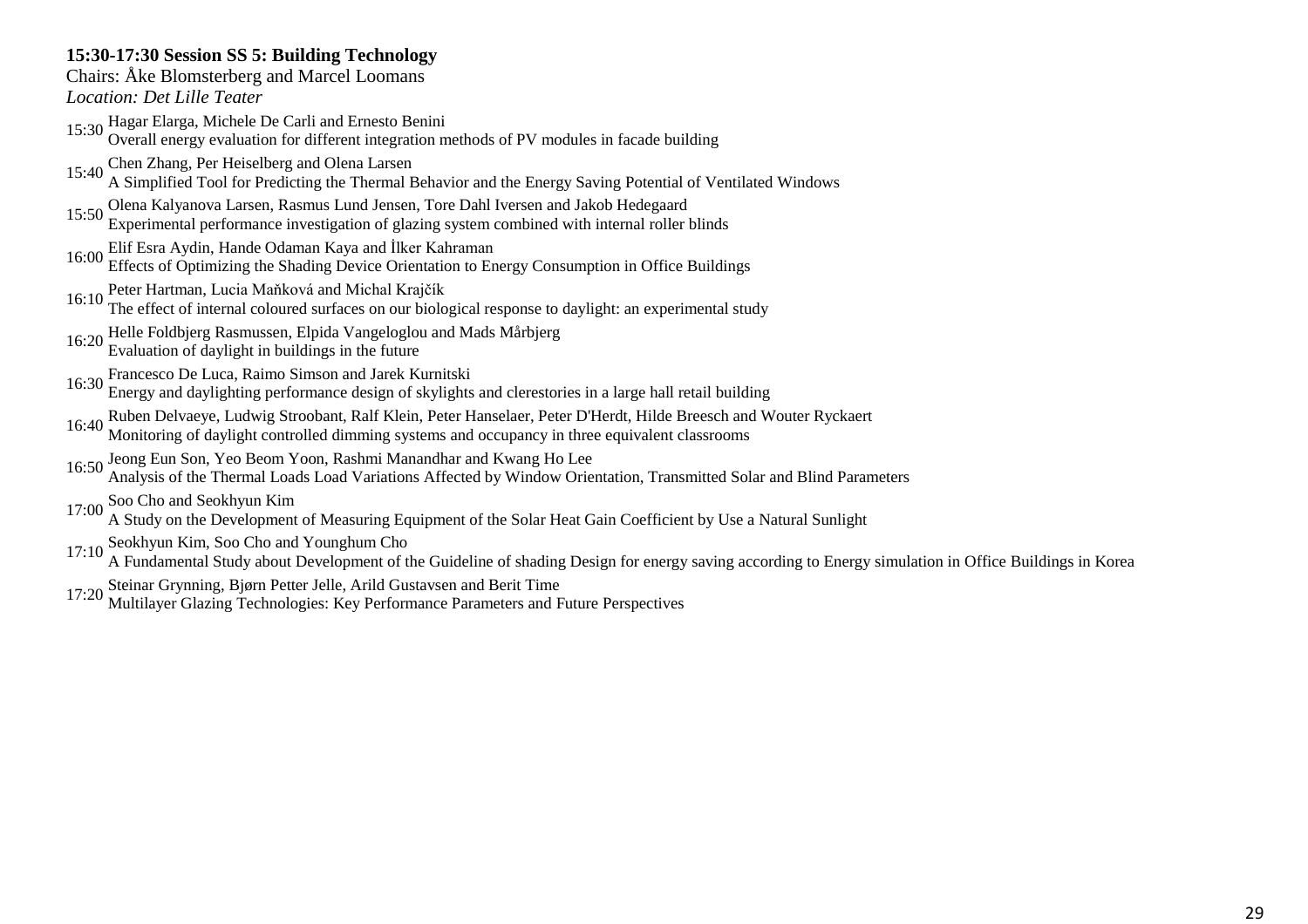# **15:30-17:30 Session WS 10: BELIMO Water solutions (BELIMO)**

**Organiser:** BELIMO Automation AG - www.belimo.eu

# **Presenters:**

Dr. Marc Thuillard - Belimo Automation AG

Dipl. Ing. Forest Reider - Belimo Automation AG

Dipl. Ing. Christian Luchsinger - Belimo Automation AG

# **Scope:**

- Hydraulic Balancing:
- Pressure independence for 4-pipe systems
- New solution for cooling coil management
- Case study 1 MIT, Boulder
- Case study 2 Singapore
- Case study 3: Hospital Ludmillenstift, Germany

*Location: Laugstuen*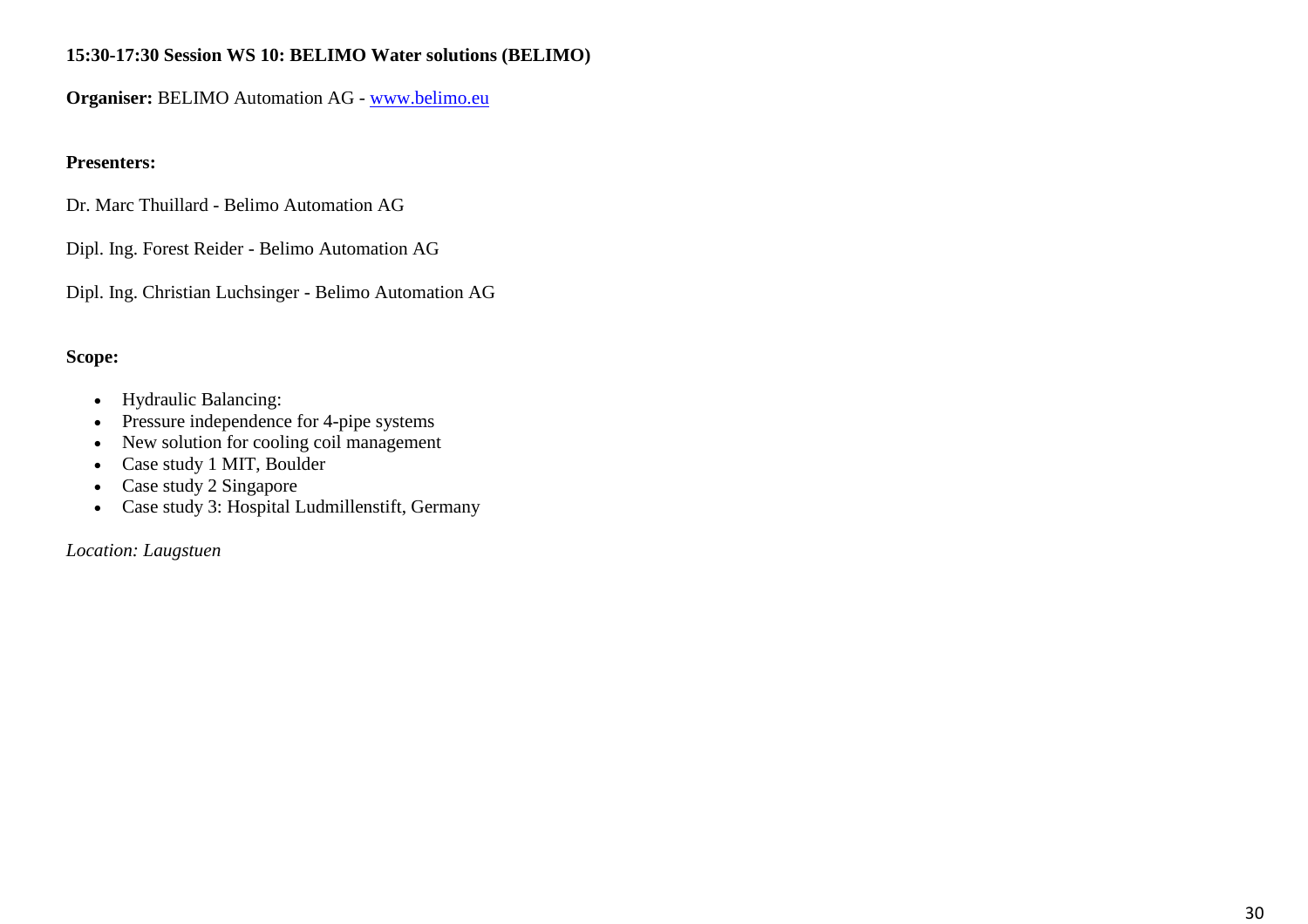# **15:30-17:30 Session WS 7: Energy efficient heat pump, from "standard" performances to "seasonal" performance - Eurovent Certita Certification**

**Organiser:** Eurovent Certita Certification www.eurovent-certification.com

# **Presenters:**

Chair: Erick Melquiond **Eurovent Certita Certification**

Presentation: Sandrine Marinhas

# **Scope:**

Electrically driven Heat Pumps for space heating and/or cooling (outdoor air/recycled air, extracted air/fresh air, outdoor air/water, exhaust air/water, (ground)water/recycled air, water (loop)/recycled air, glycol water/water or glycol water on geothermal collector, glycol water/water on solar collector, glycolwater/water mix or glycol-water, (ground)water/water, ground/ground, ground/water, water/ground, outdoor air/ground); electrically driven HP used for heating swimming pools water; electrically driven dual-mode HP, i.e. designed for space heating and domestic hot water production, HP used to collective sanitary hot water; gas absorption HP; engine-driven gas heat pumps; variable refrigerant flow systems; hybrid appliances comprising a liquid or gas fuel-fired generator and an electrically driven HP.

# *Location: Latinerstuen*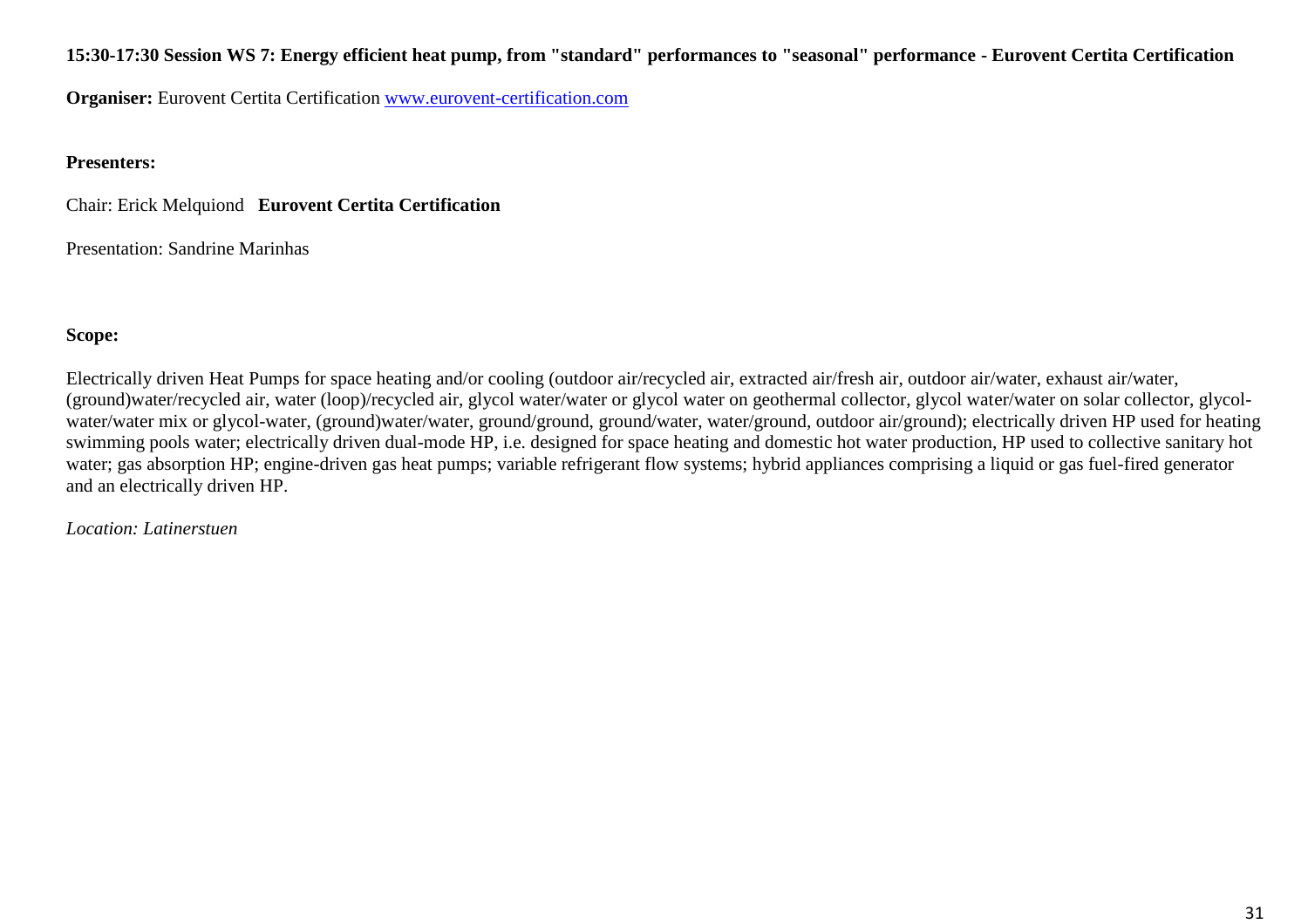# **15:30-17:30 Session WS 8: Inspections of ventilation and air conditioning systems (REHVA Task Force)**

**Organiser:** REHVA Task Force

# **Presenters:**

Jorma Railio, REHVA Ian Knight, Cardiff University

# **Scope:**

Practical approaches to implementation of Inspections required by the EPBD will be discussed. Alternative approaches, such as continuous monitoring of the performance of ventilation and air-conditioning systems, and condition surveys of existing systems, will also be introduced and discussed.

*Location: Bondestuen*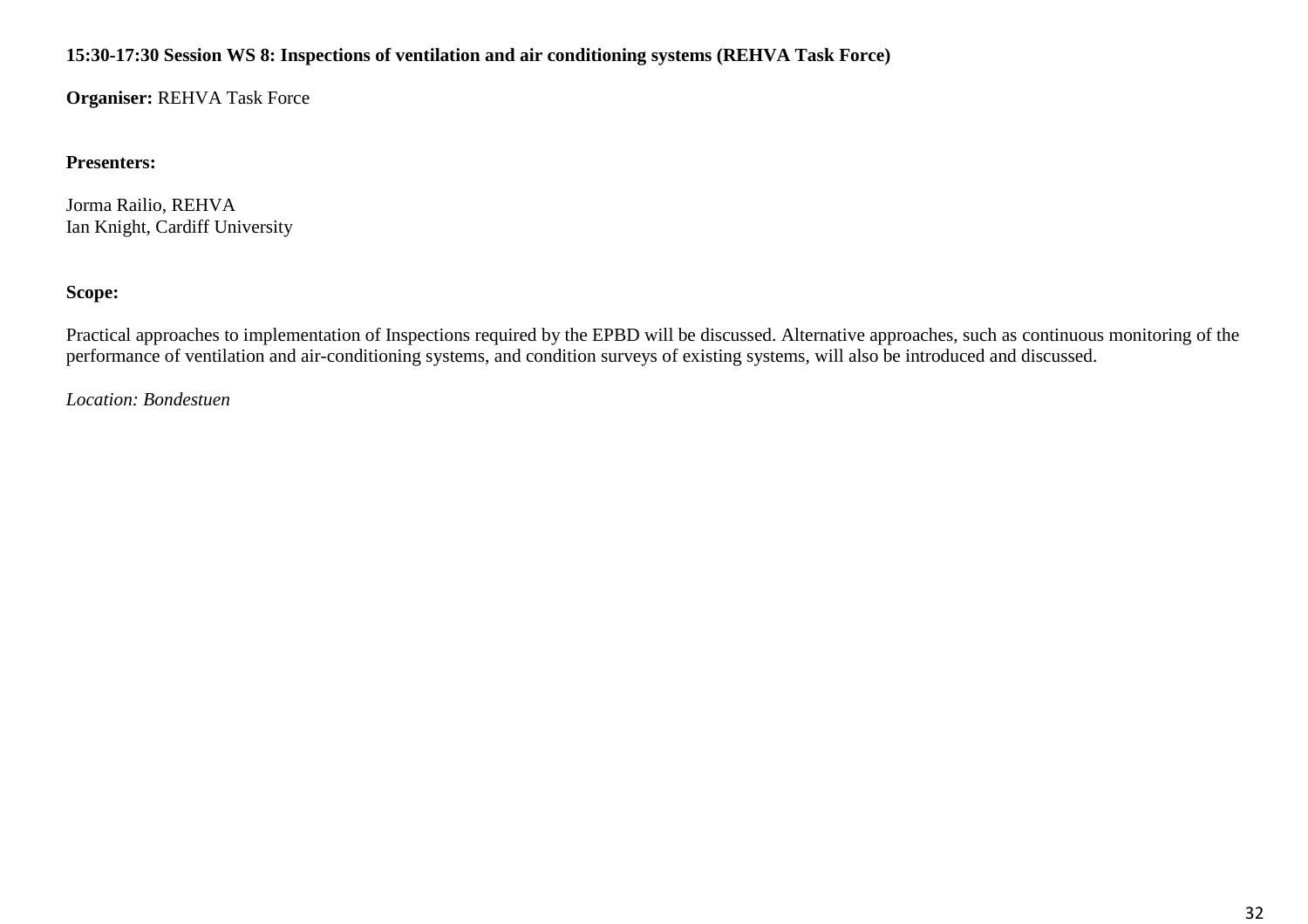# **15:30-17:30 Session WS 9: Greenhouse gas reduction in buildings & healthy building (SAREK)**

**Organiser:** SAREK

# **Presenters:**

Prof. Kwang Ho Lee, Hanbat University - Moderator

Prof. Hwataik Han, Kookmin University

Prof. Doosam Song, Sungkyunkwan University

Prof. Jae-Weon Jeong, Hanyang University

Dr. Kihoon Kim, CEO of SAEEC Co.

Prof. Jin Chul Park, Chung-Ang University

# **Scope:**

The speakers will introduce recent research and practical topics include innovative home ventilation strategies, desiccant assisted air conditioning system, phase-change material with cool roof, and performance simulation in sustainable building design, following the general energy conservation trends under the climatic conditions of Korea.

*Location: Columbinesalen*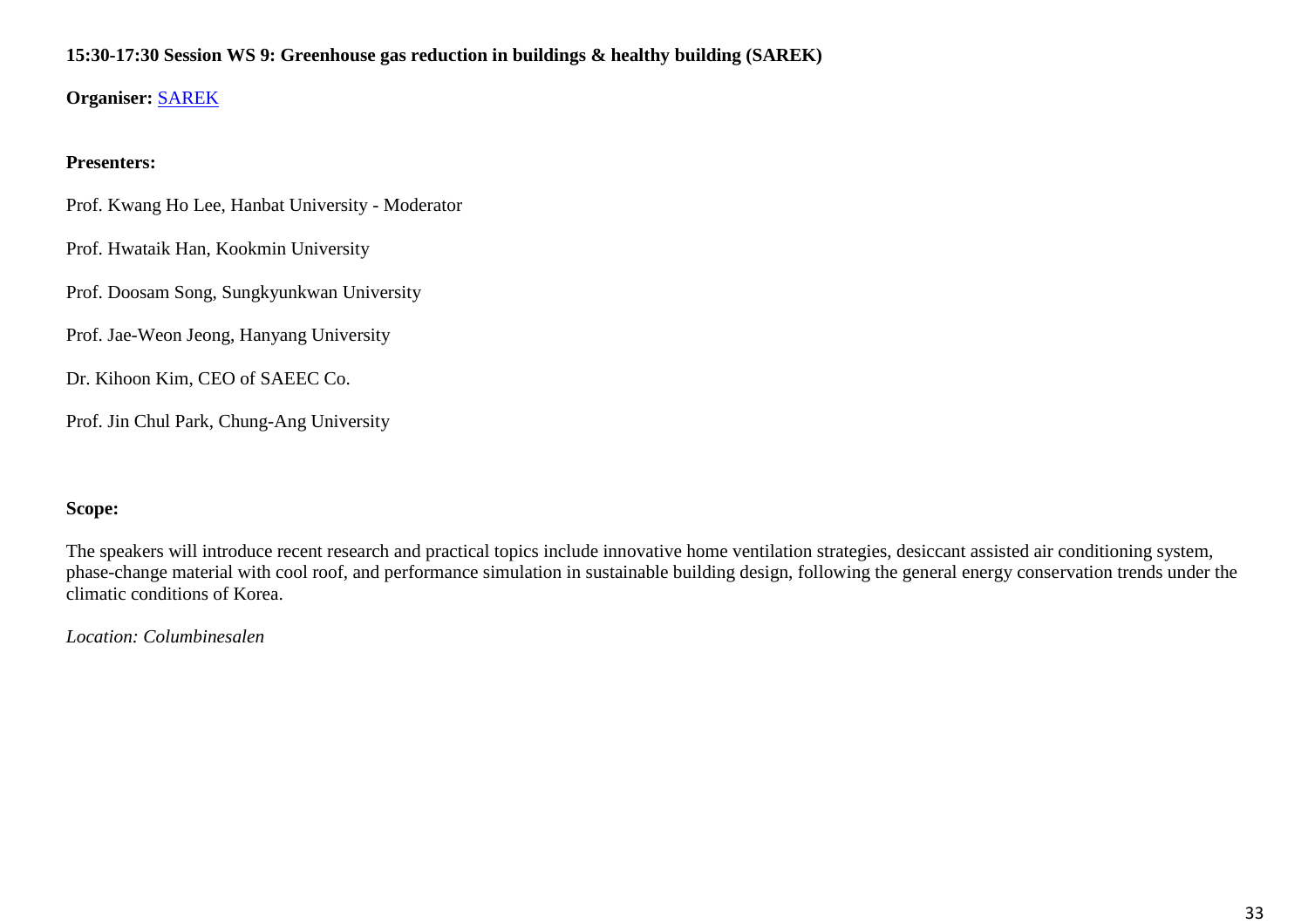# **10:30-12:00 Session SS 13: Sustainable Energy**

| Chairs: Rasmus Lund Jensen and Zoltán Magyar |
|----------------------------------------------|
|                                              |

*Location: Radiosalen*

- 10:30 Yan Lei, Hu Pingfang, Zhu Na, Lei Fei and Xu Linghong
- The post-evaluation of a practical ground source heat pump system based on data mining technology
- 10:40 Ari Laitinen
- Energy saving potential of air-to-air heat pumps in detached houses in Nordic climate
- 10:50 Fabian Ochs, Dietmar Siegele, Georgios Dermentzis and Wolfgang Feist Variable Speed Exhaust Air Heat Pump with enhanced deicing control
- 
- 11:00 Kristian Huchtemann, Hannes Engel, Philipp Mehrfeld, Markus Nürenberg and Dirk Müller
- Testing method for evaluation of a realistic seasonal performance of heat pump heating systems: Determination of typical days
- 11:10 Orhan Ekren, Ahmet Yilanci, Murat Kara, Mehmet Akif Ezan, Cagri Metin and Emrah Bıyık Experimental Performance Evaluation of a Solar Assisted Magnetic Heating-Cooling System
- 11:20 Ralf Dott, Christian Winteler, Thomas Afjei and Bernd Hafner Key Facts for High Efficient Solar Ice Storage Heat Pump Systems
- 11:30 Huai Li, Wei Xu, Jianlin Wu, Zhen Yu and Caifeng Gao
- Operation Analysis of Ground Source Heat Pump System in a Nearly Zero Energy Building of China
- 11:33 Gratiela Maria Tarlea, Galina Prica and Ana Tarlea
- Study on Optimizing the Heat Pumps with Ground Thermal Source
- 11:36 Ana Picallo, Estibaliz Perez Iribarren, Alberto Apaolaza and Jose Maria Sala THERMOECONOMIC APPROACH TO THE DIAGNOSIS OF A DHW MICROCOGENERATION PLANT
- 
- 11:39 Martin Thalfeldt, Jarek Kurnitski and Eduard Latošov The Effect of Exhaust Air Heat Pump on District Heat Energy Use and Return Temperature
- 
- 11:42 Elena Bee, Alessandro Prada and Paolo Baggio Air to water heat pumps for residential buildings: evaluation of the performance in northern Italian climate
- 
- 11:45 Elisa Van Kenhove, Peter De Vlieger, Jelle Laverge and Arnold Janssens<br>Towards energy efficient and healthy buildings: trade-off between Legionella Pneumophila infection risk and energy efficiency of domestic hot wat
- 
- 11:48 Tomoki Inagaki, Gyuyoung Yoon and Hideharu Niwa Performance Prediction and Design Strategy of Earth-to-Air Heat Exchanger
- 11:51 Patricia Monzó, Alberto Lazzarotto, José Acuña, Johan Tjernström and Mikael Nygren
- Monitoring of a borehole thermal energy storage in Sweden
- 
- 11:54 Siwei Lou, Danny H.W. Li, Ulysse Arliguié, Eric W.M. Lee and Joseph C. Lam Estimation of output energy performance of fixed and sun-tracking photovoltaic systems in practical environment
- 11:57 Thibault Quentin Péan, Luca Gennari, Ongun Berk Kazanci, Eleftherios Bourdakis and Bjarne W. Olesen Influence of the environmental parameters on nocturnal radiative cooling capacity of solar collectors
- 12:00 Florin Iordache and Horatiu Dragne
- Dynamic thermal modeling for a system that uses a compression heat pump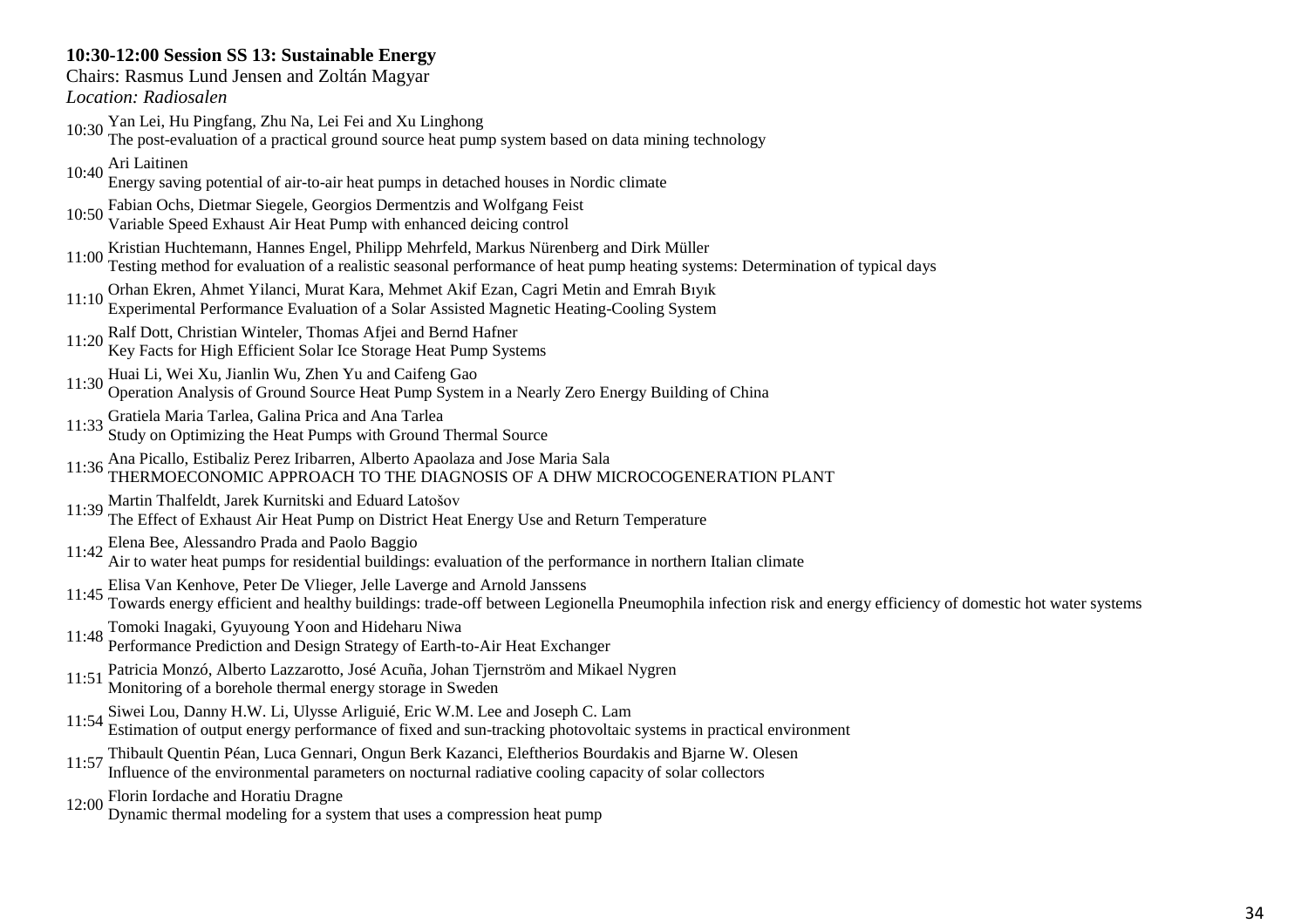# **10:30-12:00 Session SS 22: Ventilation & Air Distribution**

Chairs: Shinsuke Kato and Markus Rösler

*Location: Musiksalen*

- 10:30 Beat Frei, David Burkhardt, Jochen Lang, Urs Greber, Dominic Jurt and Heinrich Huber
- Measurement of air flow rates in evacuation stairwells of high-rise buildings by tracer gas methods
- 10:40 Kevin Michael Smith and Svend Svendsen
- Control of Single-room Ventilation with Regenerative Heat Recovery for Indoor Climate and Energy Performance
- 
- 10:50 Vojtěch Mazanec and Karel Kabele The personal ventilation system with air temperature customization using a Peltier effect
- 11:00 Nina Schultz, Eugen Lichtner and Martin Kriegel
	- Unsteady Displacement Ventilation in Office Environments with Varying Thermal Loads
- 11:10 Yosuke Inoue, Takashi Kurabuchi, Jinya Takeuchi and Hajime Yoshino Study of Efficiency of HVAC systems based on Optimization of Server Practical Form in Data Center by CFD
- 11:20 Daria Zukowska, Marie Wolsing, Malene Grysbæk and Christian A. Hviid Field study of diffuse ceiling ventilation performance in a landscape office
- 11:30 Katarzyna Ratajczak and Edward Szczechowiak
- Installation of decentralized ventilation system for ventilation of an indoor swimming pool
- 11:33 Katarzyna Ratajczak and Edward Szczechowiak
- Evaporation rate in indoor swimming pools monitoring of evaporation at a swimming pool facility and the impact of bathers on evaporation

Clelia Moraes and Narciso Grimaldi Gomes

- 11:36 PROPOSAL of the DRAIN in PIPELINE of AIR CONDITIONING PIPE of COMMERCIAL AIRCRAFT with UNDER FLOOR AIR DIFFUSER and PERSONAL VENTILATION
- 11:39 Xiuyuan Du, Baizhan Li, Hong Liu, Yuxin Wu, Tengfei Cheng and Kechao Xia Effect of nozzle air supply temperature and volume on flow field of a typical nozzle in aircraft cabin
- 11:42 Philippe Andre, Cleide Aparecida Silva, Elisabeth Davin, Sébastien Delclaye, Jules Hannay, Jean Lebrun and Vincent Lemort<br>About the use of CO2 as tracer gas for identification of air renewal; combination with co-heat
- 
- 11:45 Hainan Zhang, Shuangquan Shao and Changqing Tian Performance investigation and field test on integrated system of mechanical refrigeration and thermosyphon for free cooling of data centers
- 11:48 Jinya Takeuchi, Takashi Kurabuchi, Hajime Yoshino, Yosuke Inoue, Hirotaka Kakehashi, Maika Miyajima and Sihwan Lee
- Evaluation Method on Air-Conditioning Efficiency and Recirculation Efficiency in Data Center
- 11:51 Gratiela Maria Tarlea, Ion Zabet and Ana Tarlea
- Modeling of Thermodynamic Processes for One Stage Refrigeration System with Scroll Compressors
- 11:54 Zuzana Strakova and Peter Pribyl
	- The Hygienic Ventilation in Combination with Radiant Heating for Industry Buildings
- 11:57 Francesco Guarino, Sonia Longo, Marina Mistretta, Marco Ferraro, Giovanni Tumminia, Vincenzo Antonucci and Maurizio Cellura The Role of Natural Ventilative Cooling in NZE Temporary and Emergency Shelters Design: a Mediterranean Case Study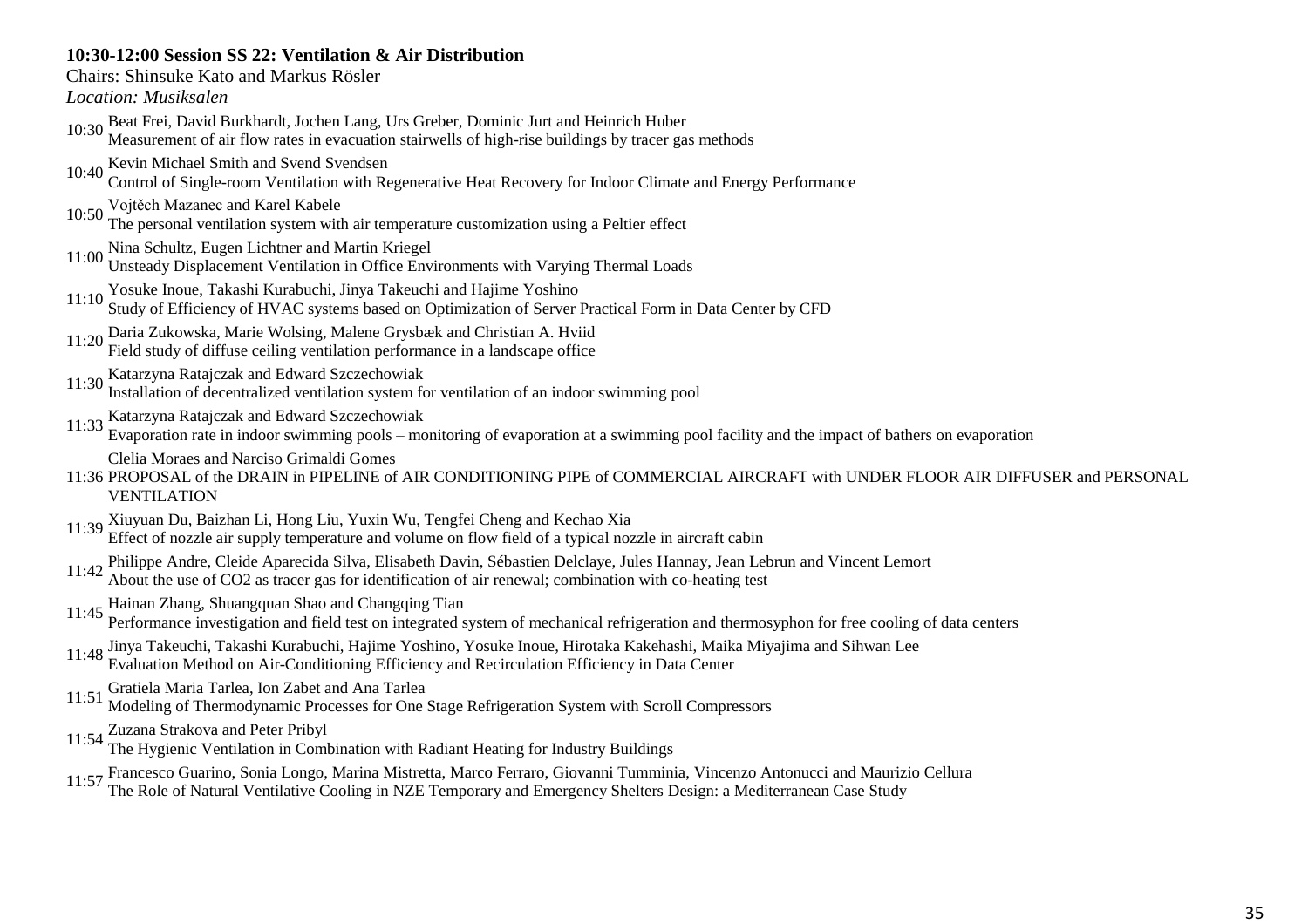#### **10:30-12:00 Session SS 25: Building Performance**

Chairs: Kwang-Woo Kim and Rune Korsholm Andersen *Location: Det Lille Teater*

- 10:30 Marco Ortiz, Stanley Kurvers and Philomena Bluyssen Energy consumption and Comfort in Homes
- 10:40 Ayako Yasuoka, Tsuyoshi Ueno and Toshiyuki Miyanaga
- A survey on residential air conditioner in Japan: Selection processes and methods of use
- 10:50 Simona D'Oca, Stefano Corgnati, Anna Laura Pisello and Tianzhen Hong
- Introduction to an occupant behavior motivation survey framework
- 11:00 Henrik N. Knudsen, Rune Korsholm Andersen, Anders R. Hansen and Kirsten Gram-Hanssen House Owners" Interests and Actions in Relation to Indoor Temperature, Air Quality and Energy Consumption
- 11:10 José Alberto Diaz and María José Jiménez
- Experimental assessment of occupancy patterns of rooms in an office building. Comparison of different approaches
- 11:20 Anna Laura Pisello, Veronica Luicia Castaldo, Cristina Piselli, Claudia Fabiani and Franco Cotana
- Can we assume that peers behave the same? Results from a continuous monitoring campaign in an office building
- 
- 11:30 Kurt Emil Eriksen Status on national legislation for implementing Nearly Zero Energy Buildings
- 11:40 Nicholas Zibin, Radu Zmeureanu and James A. Love
- A bottom-up method to calibrate building energy models using Building Automation System (BAS) trend data
- 11:50 Ana Tisov, Jan Siroky and Jakub Kolarik
	- Key figures for joint assessment of indoor environmental quality (IEQ) and energy consumption in modern buildings a literature review
- 11:53 Samer Hassanie and Ivo Martinac
	- A Holistic Approach to Building Performance: A Case Study of an Office Building in Sweden
- 11:56 Anastasios Ioannou, Laure Itard and Wim Kornaat
- Occupant behaviour related to energy use in the residential sector: results from the Ecommon monitoring campaign.
- 11:59 Asaki Chiba, Takashi Akimoto, Takeshi Kondo and Yasuko Adachi The Energy Reduction Effect due to Lifestyle Changes
- 
- 12:02 Aya Hagishima, Ryosuke Fukami, Zaki Sheikh Ahmad, Naoki Ikegaya, Nur Fadhilah H M Hanip and Jun Tanimoto Cross cultural comparison of occupants" behavior towards space cooling in residences between Japan and Malaysia
- 
- 12:05 Huseyin Gunhan Ozcan, Huseyin Gunerhan, Nurdan Yildirim Ozcan, Gokhan Demirkiran and Elif Esra Aydin
- A Comparative Study on Thermal Load Calculation Methods for a Residential Building
- 12:08 Yanjie Lv, Deyu Sun, Shicong Zhang and Wei Xu

Ultra-low-energy building new fresh air ventilation system heat load calculation under different operating strategies

12:11 Dimitrios-Stavros Kapetanakis, Eleni Mangina, El Hassan Ridouane, Konstantinos Kouramas and Donal Finn FORECASTING COMMERCIAL BUILDING HEATING LOADS: A COMPARISON USING REAL AND SYNTHETIC DATASETS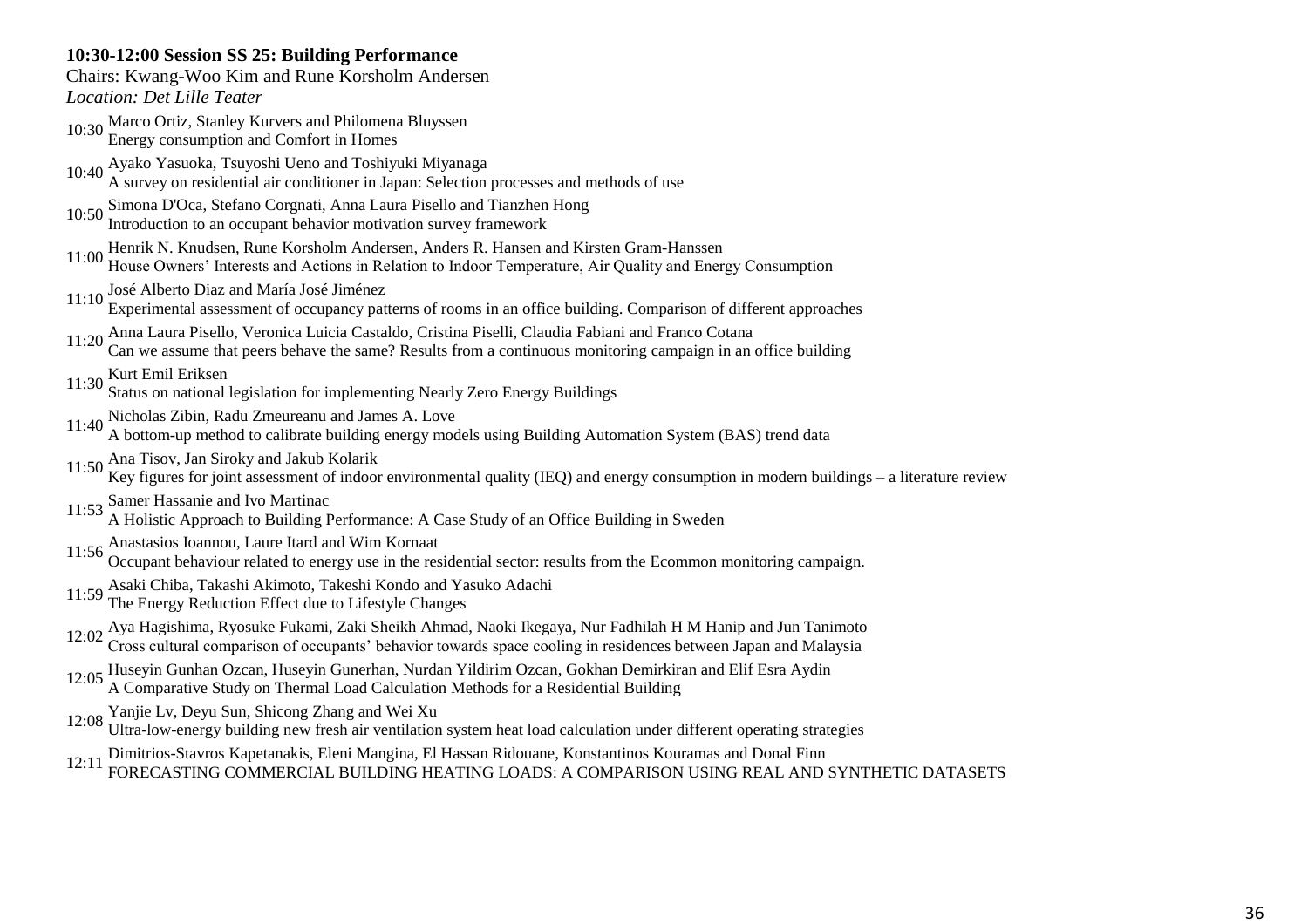### **10:30-12:00 Session SS 36: Comissioning, Control & Energy Management**

#### Chairs: Ardeshir Mahdavi and Steffen Petersen

*Location: Europahallen*

- 10:30 Simon Harasty, Steven Lambeck and Alessio Cavaterra Model predictive control for preventive Conservation using artificial neural networks
- 10:40 Philipp Krimmel, Nico Goldschmidt, Robin Meier, Horst Schulte and Birgit Müller Model based control for an Optimized Dehumidification with air bypass
- 10:50 Norbert Sterl, Matthias Schuss and Ardeshir Mahdavi
- Exploring the energy saving potential of model-predictive controls via dynamic co-simulation
- 11:00 Saeed Sayadi, George Tsatsaronis and Tatiana Morosuk Reducing the Energy Consumption of HVAC Systems in Buildings by Using Model Predictive Control
- 11:10 Julian Buderus, Arno Dentel and Wolfram Stephan Model predictive control for air conditioning systems in production sites
- 11:20 Hussain Syed Asad, Richard Kwok Kit Yuen and Eric Wai Ming Lee Disturbance Modeling with Subspace Identification Method
- 
- 11:30 Markus Gwerder and Bruno Illi
- Application of Model Predictive Cold Storage Management in a Demonstrator Building
- 11:40 Krzysztof Arendt, Ana Ionesi, Muhyiddine Jradi, Ashok Singh, Mikkel Baun Kjærgaard, Christian Veje and Bo Nørregaard Jørgensen
- A Building Model Framework for a Genetic Algorithm Multi-objective Model Predictive Control
- 11:50 Krystyna Dawson
	- Long & winding road from policy targets to building performance
- 12:00 Luka Lackovic and Harald Garrecht
	- Energy efficient buildings and share of energy surplus SWIVT-Project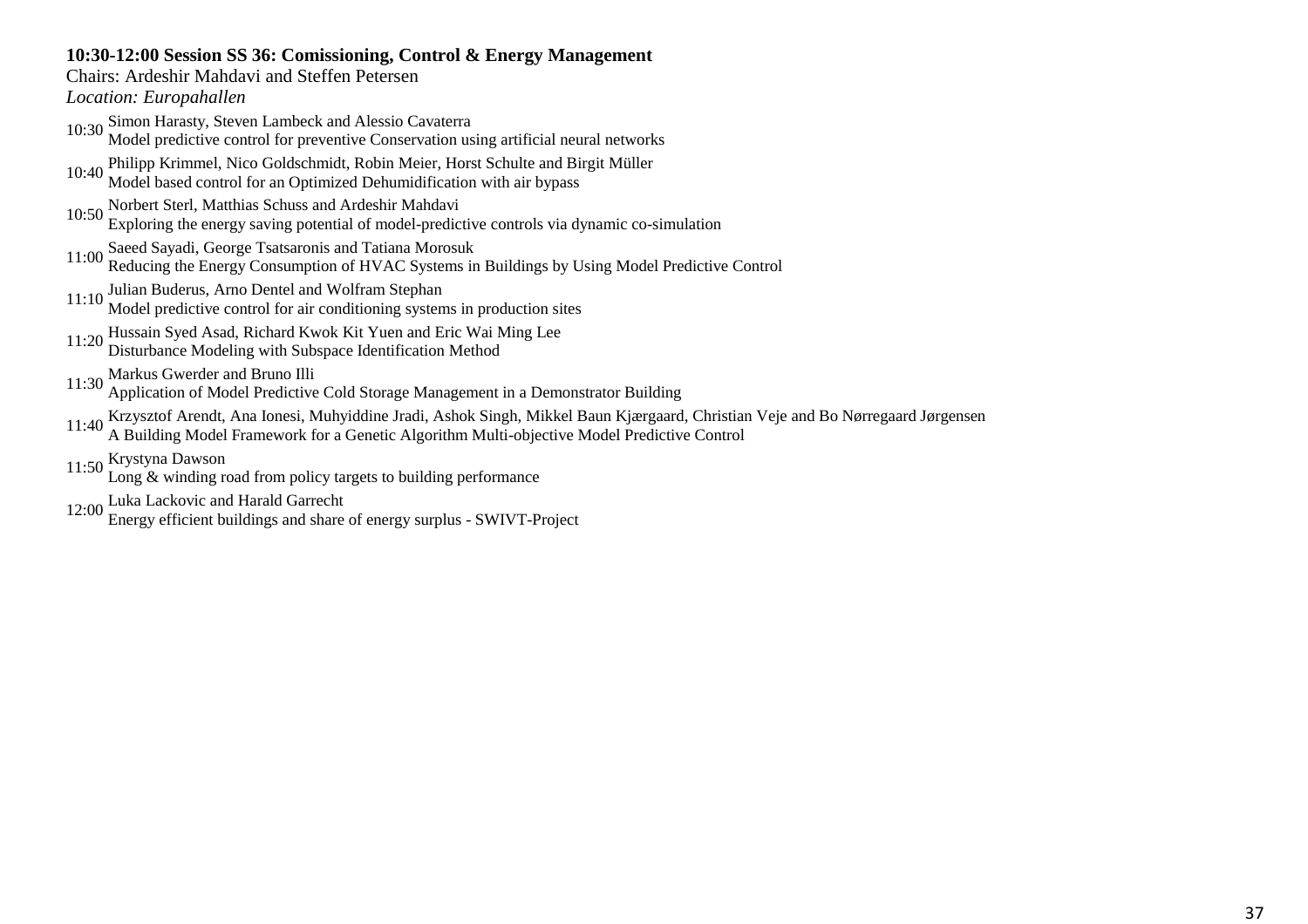#### **10:30-12:00 Session SS 37: Heating & Cooling**

Chair: Kai Siren

*Location: Hal Øst*

- 10:30 Hye-Won Dong, Su-Young Jo and Jae-Weon Jeong
- Energy Saving Potentials of Desiccant-enhanced Evaporative (DEVap) Cooling System with District Heat Source
- 10:40 Joon-Young Park, Sang-Hyeon Cho and Jae-Weon Jeong
- Statistical analysis of the liquid desiccant system operation parameters in hot and humid climates
- 10:50 Stefan Vandaele and Hiroshi Aihara
- Optimisation of VRF systems in buildings by monitoring
- 11:00 Kousuke Kibo, Shinichi Kasahara, Takuya Kotani, Yoshinori Yura, Masafumi Hirota, Yuta Teranishi, Yoichi Miyaoka, Katsuaki Nagamatsu and Takashi Namiwo Development of high efficiency VRF systems under partial heat load for commercial buildings
- 
- 11:10 Qi Cheng, Shengwei Wang and Wenjie Gang Performance evaluation for the optimal design of chiller plants concerning uncertainty and reliability
- 11:20 Hashim Elzaabalawy, Ahmed El-Assy and Mohamed Abdelaziz
- An Analytical Approach to Optimize the Performance of the Bypass for Two-Way Control Valves in Chilled Water Central Air-Conditioning Systems
- 
- 11:30 Christian Struck, Kees Blok De, Jan Wit De, Herbert Berkhout, Annemarie Weersink, Pawel Owzcarek and Willem Brus<br>Towards the application of thermo-acoustic cooling in office buildings: performance governing parameter
- 11:40 Jiajia Gao, Xinhua Xu, Gongsheng Huang and Hang Wan
- Enhanced Space Temperature Control of an Air-conditioning System with Small-scale ON/OFF Chiller
- 11:50 Chi Yan Tso, Ka Chung Chan, Chili Wu and Christopher Y.H. Chao
	- Experimental Investigation of a Zeolite 13X/CaCl2 Water Adsorption Cooling System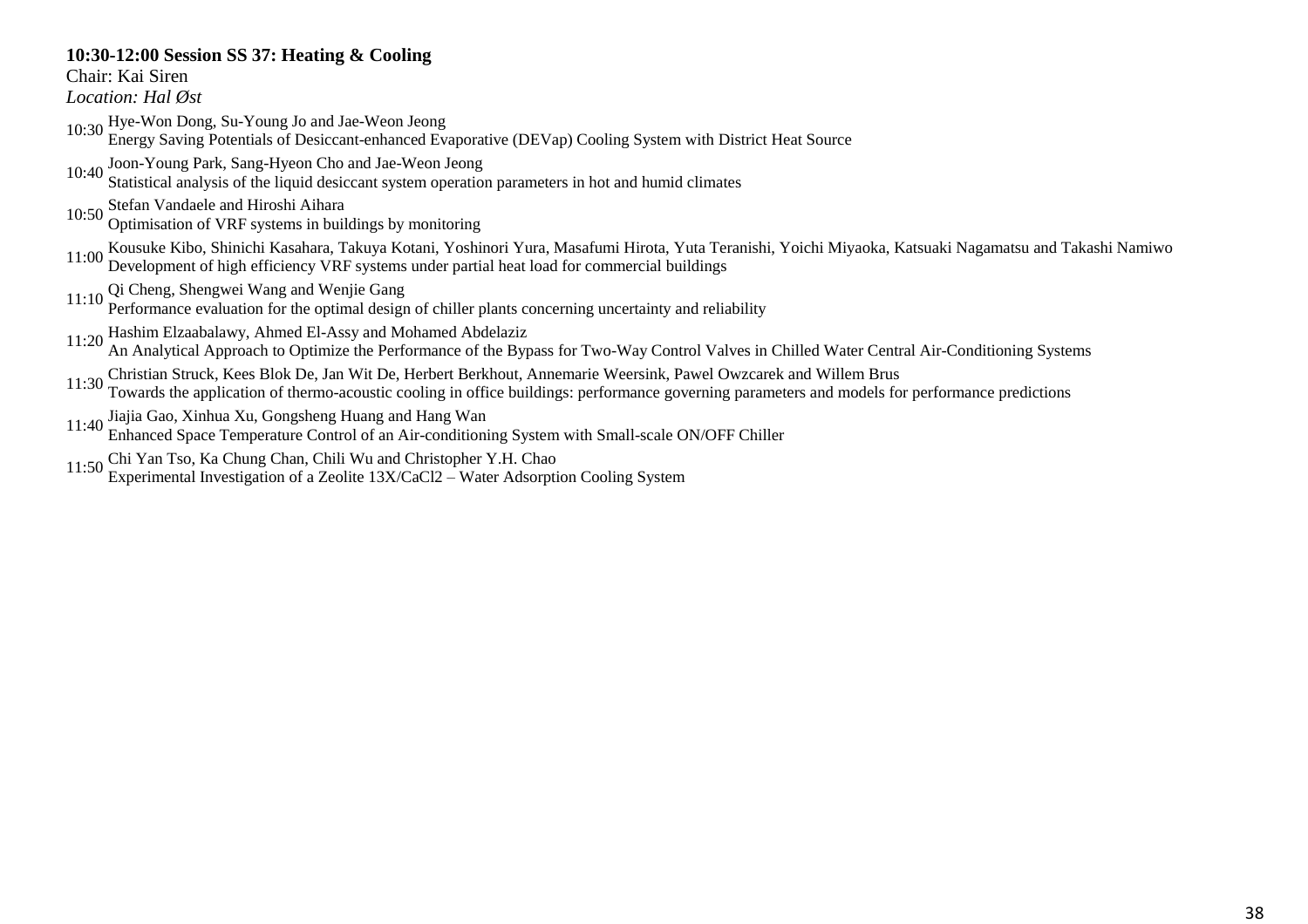#### **10:30-12:00 Session TS 2: Business and technical concepts for deep energy retrofits of public buildings (IEA EBC Annex 61)**

*Location: Gæstesalen*

10:30 Ove Morck, Alexabder Zhivov and Ruediger Lohse

Best practices of Deep Energy Retrofit building projects from around the world

10:40 Alexander Zhivov and Rüdiger Lohse

How to Achieve a Deep Energy Retrofit (DER) with Major Building Renovation

10:50 Jørgen Rose, Kirsten Engelund Thomsen and Ove Christen Mørck Comprehensive Renovation of an Old Multi-Storey Office Building - Analysis and Monitoring

11:00 Alexander M. Zhivov and William Wolfe<br>A Parametric Study of Core Energy Efficiency Measures Used in Deep Energy Retrofits for Dining Facilities and Child Development Centers in U.S. Climate Zones

11:10 Galina Stankevica, Andris Kreslins, Anatolijs Borodinecs and Renars Millers

Achieving deep energy retrofit in Latvian public building - simulation study.

11:20 Claudio Nägeli and York Ostermeyer Less than the sum of its parts – Economic and Environmental Challenges in designing Deep Energy Retrofit Concepts, the Case of Sweden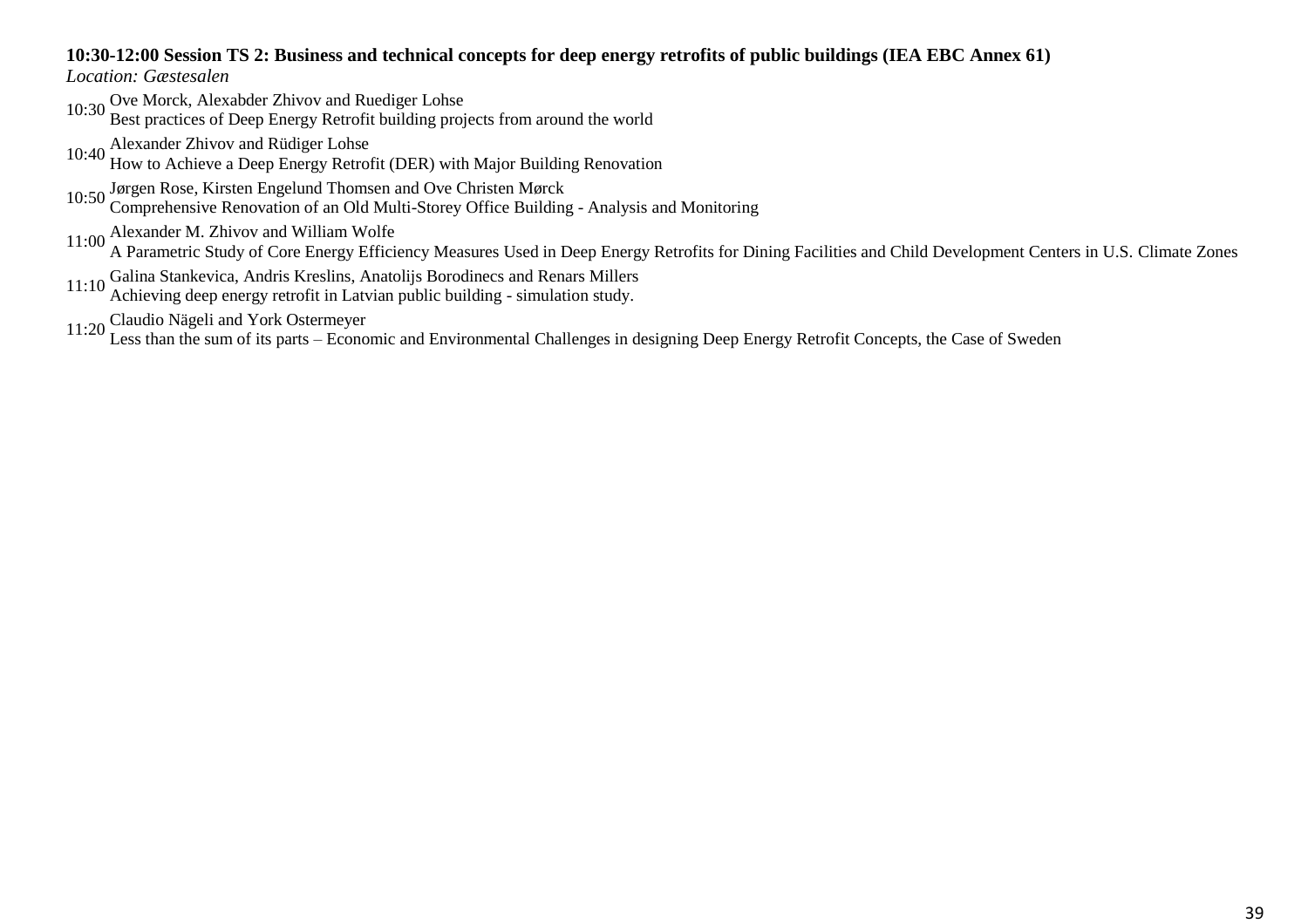### **10:30-12:00 Session WS 11: CCHVAC-REHVA**

**Organiser:** Guangyu Cao

### **Presenters:**

Chair persons from REHVA: Prof. Jarek Kurnitski - Prof. Corgnati Stefano Paolo, Vice President of REHVA

Chair persons from CCHVAC: Prof. Wei Xu President of CCHVAC - Prof. Xu Zhang Tongji University

### **Scope:**

The objective of the workshop is to discuss the latest policies, design guidelines/standards and regulations regarding the development of nZEB and energy efficient HVAC solutions for nZEB in EU and China. Attendees will get an overview about the development of policies, design guidelines/standards and regulations of nZEB in selected countries.

*Location: Harlekinsalen*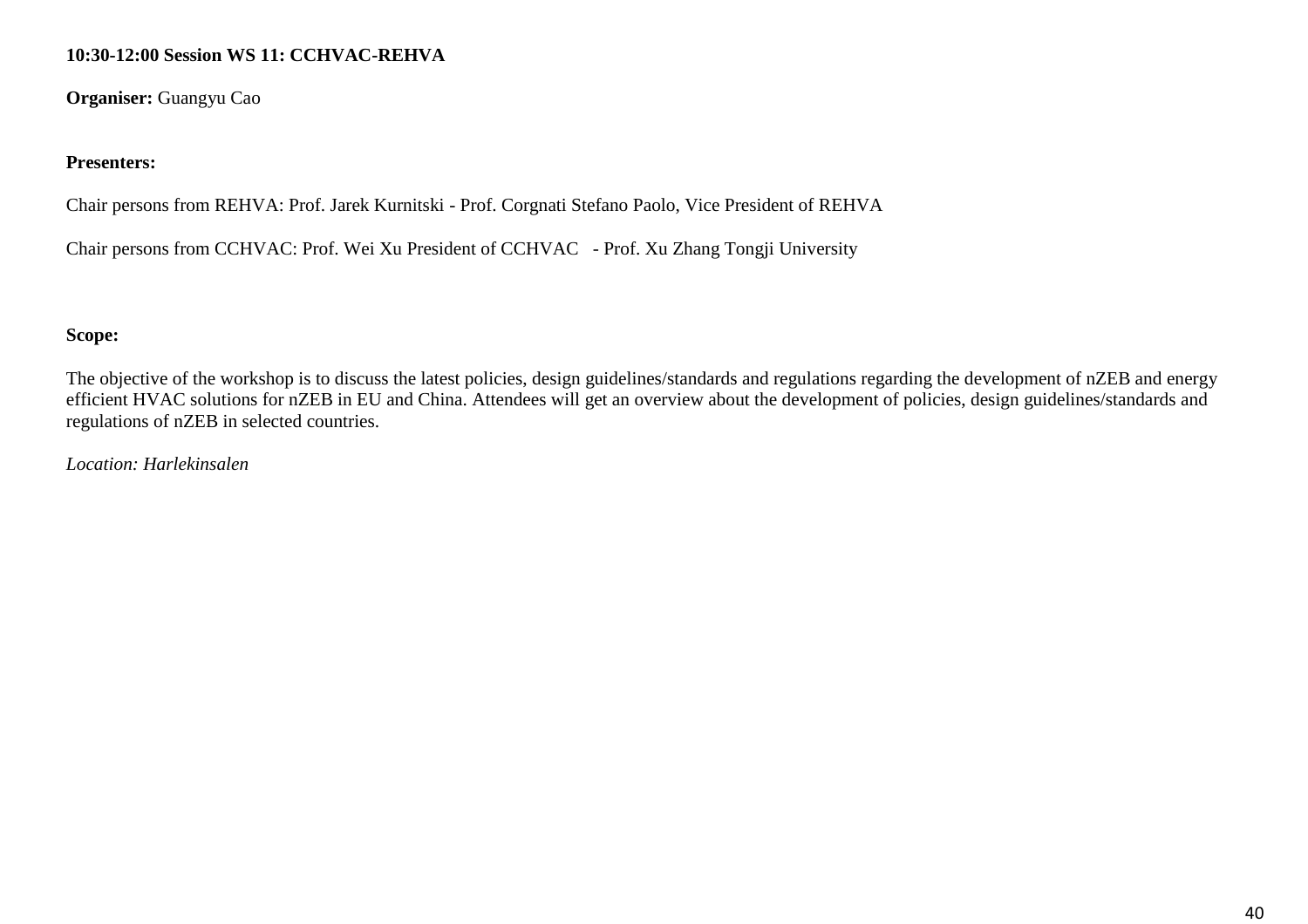**10:30-12:00 Session WS 12: Building and ductwork airtightness: what has changed in the past 5 years, what is likely to change in the next 5 years? (TightVent, AIVC, QUALICHeCK)**

**Organisers:** TightVent, AIVC, QUALICHeCK

### **Presenters:**

*Chairs:* François Rémi Carrié and Benjamin Jones

*Presenters:* Dr. Marc Thuillard,

Dipl. Ing. Forest Reider,

Dipl. Ing. Reto Hobi,

Dipl. Ing. Christian Luchsinger

### **Background:**

Looking 5 years behind, it is clear that significant progress has been made in several European countries with regard to building airtightness. On the other hand, this concern is still lagging behind in many regions and/or building sectors, although relevant in terms of energy savings and indoor environmental quality. In addition, very few European countries have taken steps to foster airtight ductworks.

### **Scope:**

All European climates, all building types.

*Location: Columbinesalen*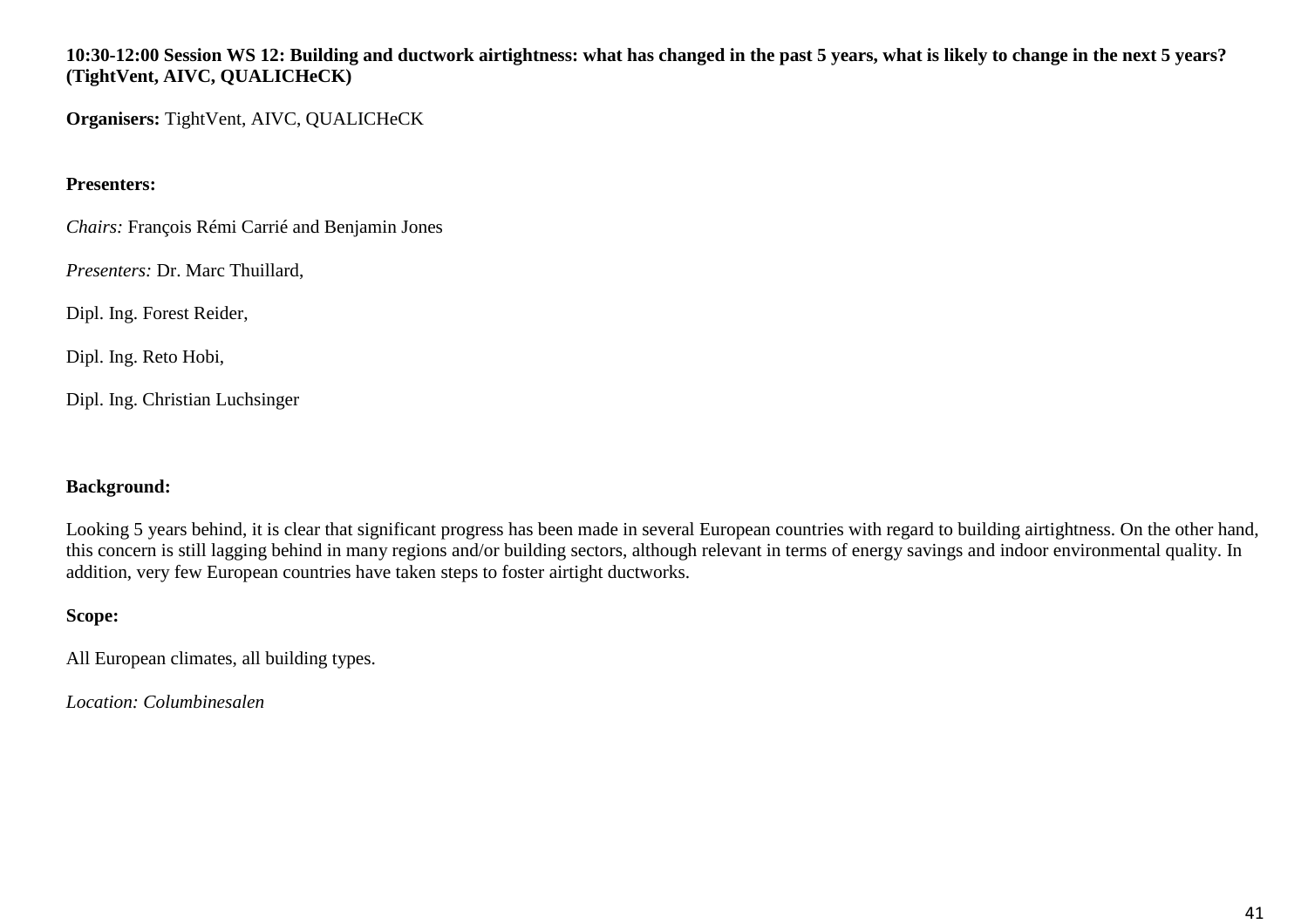### **10:30-12:00 Session WS 23: Quality management for building performance: Closing the gab between design and operation (QUANTUM)**

**Organiser:** IGS, TU Braunschweig, Germany - www.igs.bau.tu-bs.de

#### **Presenters:**

- Stefan Plesser IGS, TU Braunschweig, Germany
- Michele Liziero EnergyTeam SPA, Italy
- Jan Mehnert synavision GmbH, Germany
- Niels Delaere Factor4, Belgium

### **Scope:**

The tremendous advances in technology and the integral approach to building concepts enable us to design, build and operate highly energy efficient buildings principally. Unfortunately, complexity of hydraulics and automation has also increased. As a result, we face a new risk with high intensity: tackling the lack of quality in building performance will be the decisive challenge for buildings.

QUANTUM, a research project within Europe"s Horizon 2020 framework, develops and demonstrates pragmatic services and appropriate tools supporting quality management for building performance in the design, construction, commissioning and operation phase as a means to close the gap between predicted and actual energy performance in European buildings.

The workshop will discuss current risks for building performance and present a specific quality management approach as a promising answer. Three innovative tools will be demonstrated to show how we can effectively introduce quality management in building projects to improve building performance.

*Location: Bondestuen*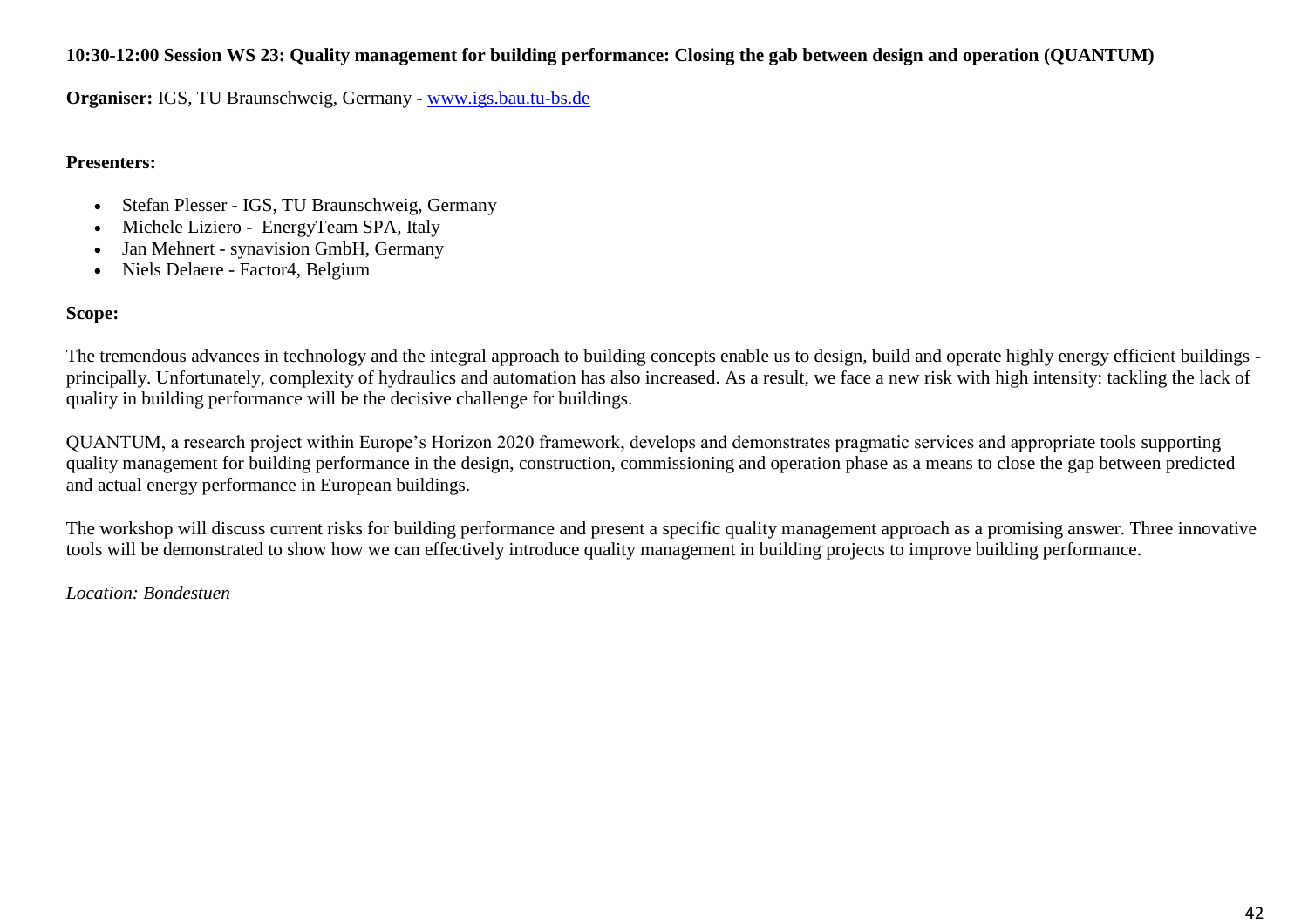### **10:30-12:00 Session WS 28: Cost-effective deep renovation of buildings (EU H2020 MORE-CONNECT, EU H2020 REFURB and IEA EBC Annex 56)**

### **Organiser:**

- EU H2020 MORE-CONNECT
- EU H2020 EE REFURB
- IEA EBC Annex 56

# **Speakers:**

- Manuela Almeida
- Peter Op "t Veld
- Tine Steen Larsen
- Ove Christen Mørck

# **Short description:**

The social and environmental urgency of large-scale integrated retrofitting of the European building stock is widely acknowledged. However, the building sector has not been able yet to devise a structural, large-scale retrofitting process and systematic approach. There is an urgent need for cost-effective solutions to accelerate deep renovation of buildings. Important is to promote deep renovation is to use the right balance between the energy conservation and efficiency measures for one side and the measures and technologies that promote the use of renewable energy on the other. As well as the optimization of material use versus energy reduction.

New opportunities like the application of prefabricated modules for building renovation could be one of the solutions for this. A combination of product innovation, fully automated production processes and new market models have the potential to reduce costs, reduce the renovation time and disturbance for occupants and, at the same time, enhance quality and performances, both in terms of energy efficiency as indoor climate.

In this workshop the latest finding a from key projects on cost-effective deep renovation will be presented as an introduction to further discussions. Projects addressed will be:

- H2020 MORE-CONNECT: Development and advanced prefabrication of innovative, multifunctional building envelope elements for Modular Retrofitting and smart Connections
- H2020 EE REFURB: Regional process innovations for Building renovation packages opening markets to zero energy renovations
- IEA EBC Annex 56: Cost Effective Energy and Carbon Emissions Optimization in Building Renovation

*Location: Latinerstuen*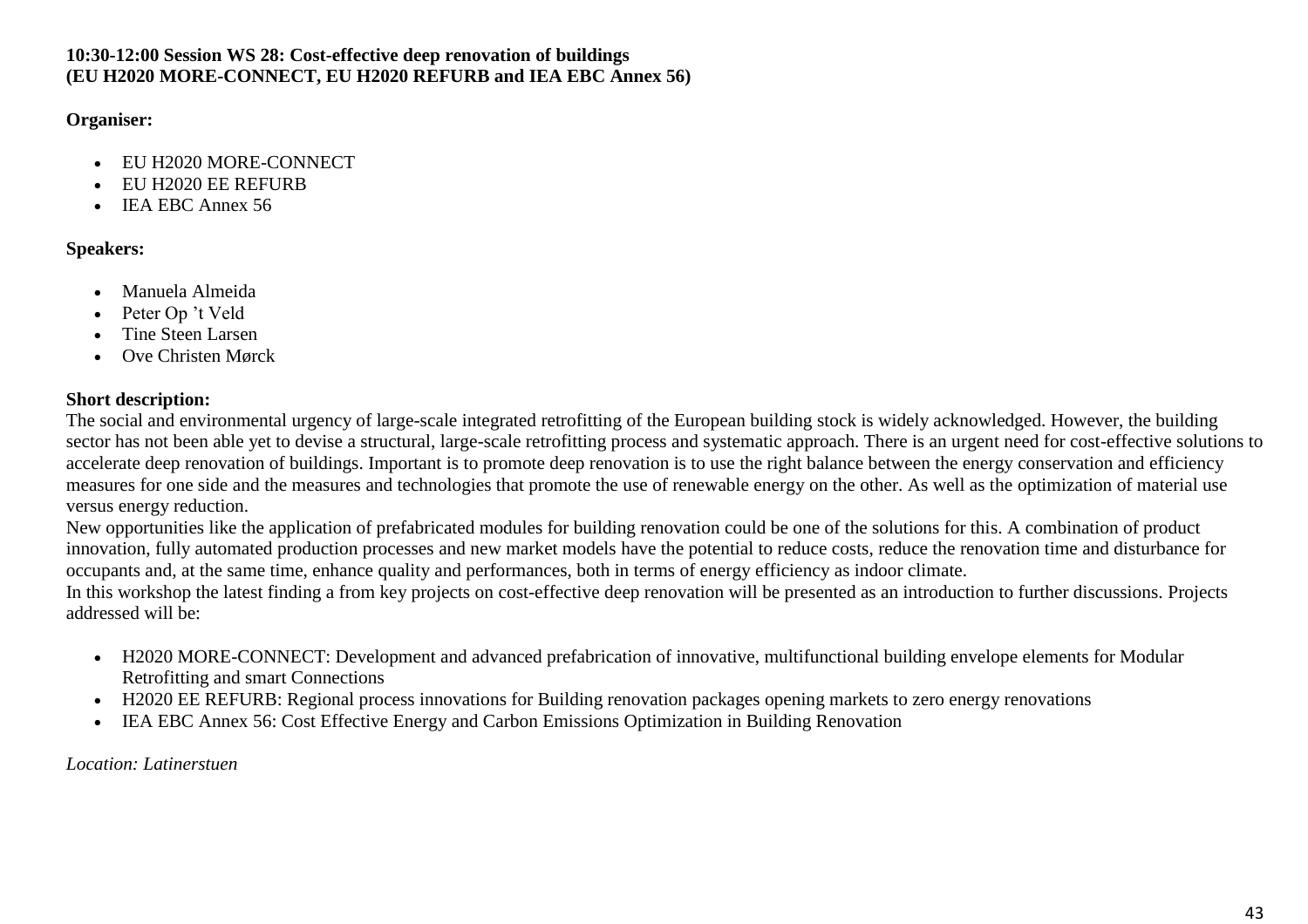**10:30-12:00 Session WS 30: Integration of Energy Storage in Buildings and Districts for Demand Response and Renewable Integration (IEA ECES Annex 31)**

### **Organiser:**

IEA ECES Annex 31: "Energy Storage with Energy Efficient Buildings and Districts: Optimization and Automation". Task A: Modelling of storage for demand response and renewable integration; optimization of Design and Automation.

### **Speakers/agenda:**

- 1. Annex 31 Introduction and recent work on District, Building and Systems Modelling (Haghighat et al.) 15mins.
- 2. Modelling of Storage in Low Energy Buildings and Districts: Methods and Tools Overview (Tuohy et al.) 15mins.
- 3. Regional and District perspectives from Denmark: ENERGYplan, and 4GDH (Lund et al.) 30mins

### *Location: Laugstuen*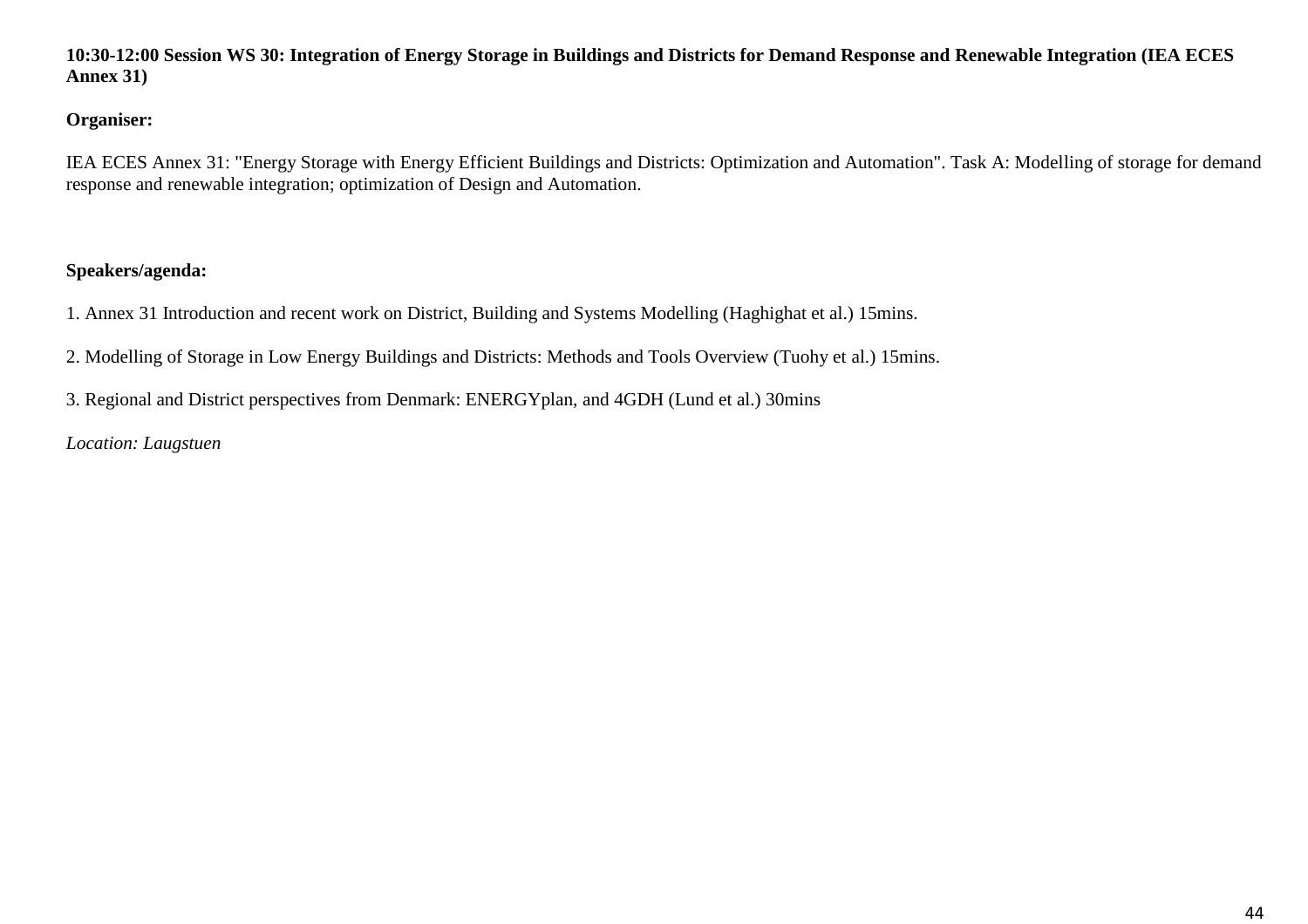# **13:30-15:00 Session SS 27: Building Performance**

| Chairs: Andreas K. Athienitis and Tine Steen Larsen                                                                                                                                                                                                                                                                       |
|---------------------------------------------------------------------------------------------------------------------------------------------------------------------------------------------------------------------------------------------------------------------------------------------------------------------------|
| Location: Det Lille Teater                                                                                                                                                                                                                                                                                                |
| 13:30 Anne Kirkegaard Bejder and Mary-Ann Knudstrup<br>Designing Holistic Zero Energy Homes in Denmark                                                                                                                                                                                                                    |
| Birgit Rader and Ardeshir Mahdavi<br>13:40<br>Supporting integrated approaches to the design of buildings and their technical systems                                                                                                                                                                                     |
| 13:50 Camilla Brunsgaard<br>Sustainability Certification (DGNB) and Design Process in the Case of four Healthcare Centres                                                                                                                                                                                                 |
| 14:00 Fabiana Cambiaso<br>ZEB and public spaces energyplus. Architectural and urban integration of active energy systems: criteria and guidelines                                                                                                                                                                         |
| Jochen Müller, Michaela Lambertz and Franziska Schüttler<br>14:10<br>How to ensure that well-planned and certified green buildings are also well performing?                                                                                                                                                              |
| 14:20 Ece Kalaycıoğlu and Ayşe Zerrin Yılmaz<br>A Methodology of Building Design In A Green Settlement to Achieve Maximum CO2 And Energy Consumption Reduction                                                                                                                                                            |
| 14:30 Kevin de Bont, Wim Zeiler and Joep van der Velden<br>Integral Design method to support nZEB design: a real project experiment                                                                                                                                                                                       |
| 14:33 Torben Østergård, Steffen E. Maagaard and Rasmus L. Jensen<br>Thermal comfort in residential buildings by the millions - Early design support from stochastic simulations                                                                                                                                           |
| Adrian Sansoldi Lamano, Zhou Jian and Bharath Seshadri<br>INTEGRATED PERFORMANCE-BASED DESIGN APPROACH FOR LABORATORY INTENSIVE BUILDINGS: A CASE STUDY IN SINGAPORE<br>14:36                                                                                                                                             |
| Roser Capdevila, Oussama Souaihi, Joan López, Joaquim Rigola, Oriol Lehmkihl and Assensi Oliva<br>ENERGY SIMULATION OF A SINGLE FAMILY DWELLING AS A TEST BENCH FOR CLIMATE CONTROL SYSTEM ASSESSMENT<br>14:39                                                                                                            |
| 14:42 Saqib Javed, Roman Lechner and Jan Behrens<br>14:42 Testing and Validation of TEKNOsim: A Building Energy Simulation Program                                                                                                                                                                                        |
| Borja Badenes, Marco Belliardi, Adriana Bernardi, Michele De Carli, Maria Di Tuccio, Giuseppe Emmi, Antonio Galgaro, Samantha Graci, Luc Pockele, Arianna Vivarelli,<br>14:45 Sebastian Pera, Javier F. Urchueguía and Angelo Zarrella<br>DEFINITION OF STANDARDIZED ENERGY PROFILES FOR HEATING AND COOLING OF BUILDINGS |
| 14:48 Souaihi Oussama, Joan Lopez, Roser Capdevila, Joaquim Rigola, Oriol Lehmkuhl and Assensi Oliva<br>A COMPLETE ANALYSIS OF THE HEAT, AIR AND MOISTURE TRANSFER ON BUILDING PERFORMANCE                                                                                                                                |
| Hawra Askari and Hasim Altan<br>14:51<br>Intelligent Sustainable Government Buildings in the UAE                                                                                                                                                                                                                          |

14:54 Rofaïda Lahrech, Jean Robert Millet, Bassam Moujalled, Julien Borderon, Laurent Reynier, Constance Lancelle and Philippe Cardon<br>How does predicted energy consumption meet measured energy consumption in low energy bui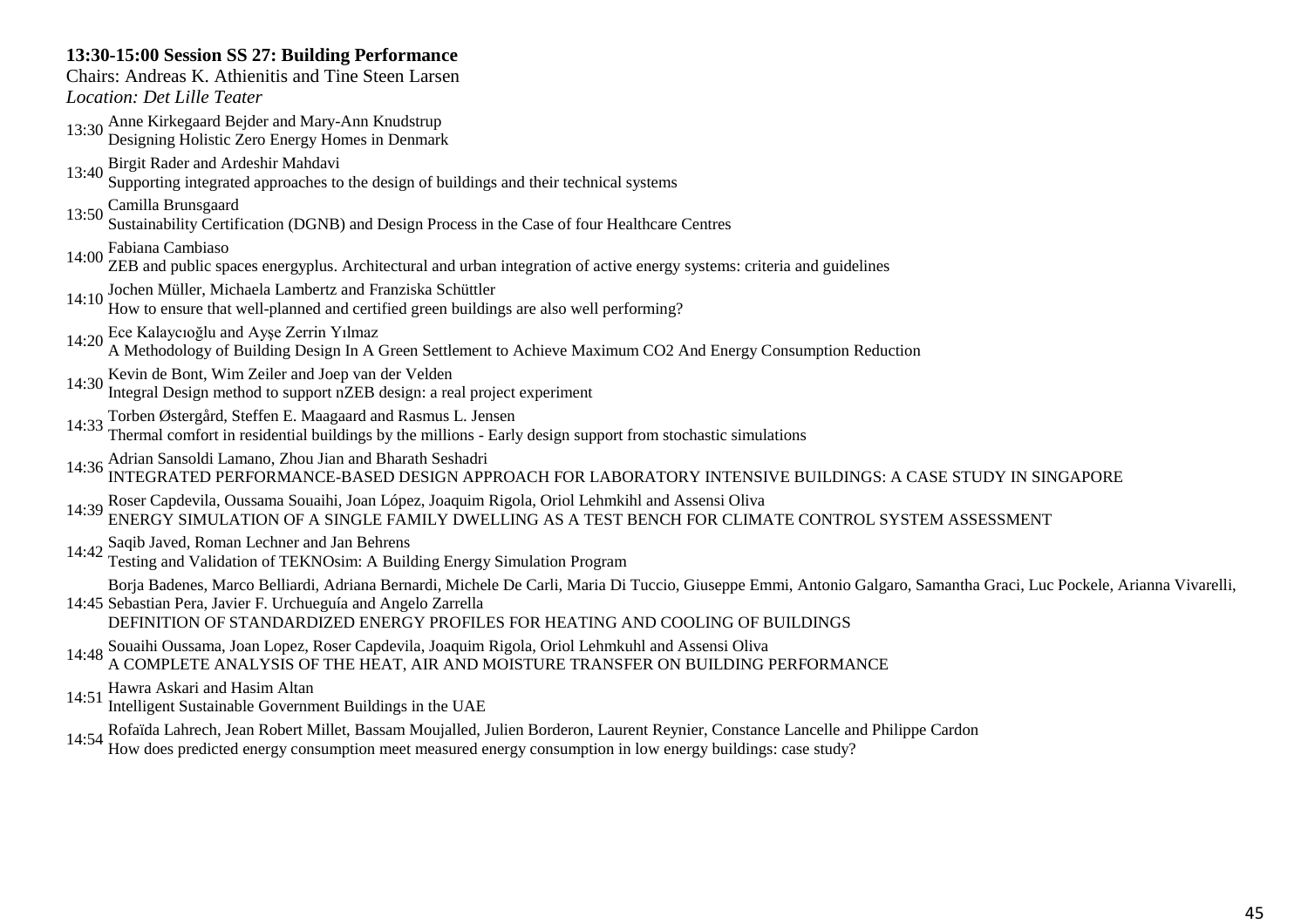### **13:30-15:00 Session SS 38: Heating & Cooling**

Chair: Maria Kolokotroni

*Location: Radiosalen*

- 13:30 Stefan Holberg, Ricardo Losada, Klavs Kamuk and Finn Nielsen Coating to Prevent Frost: Less Defrosting - More Energy Efficiency
- 13:40 Joseph Firrantello, William Bahnfleth, Ross Montgomery and Paul Kremer Field Study of Energy Use-Related Effects of Ultraviolet Germicidal Irradiation of a Cooling Coil
- 
- 
- 13:50 Tsuyoshi Ueno, Hiroyuki Kitahara and Toshiyuki Miyanaga Development of Heat Source Characteristic Model of Room Air Conditioner During Heating Peiod
- 14:00 Juan Prieto, Jordi Ortiga, Xabier Peña, Laura Alonso, Khaled Gommed, Gershon Grossman and Alberto Coronas Experimental analysis of a hybrid liquid desiccant system with non-adiabatic air-solution contactors
- 14:10 Yi Guo, Zhenjun Ma, Ali Al-Jubainawi, Paul Cooper and Long Nghiem Development and Performance Evaluation of A Liquid Desiccant Air Conditioning System with Hybrid Electrodialysis and Thermal Regeneration
- 14:20 Matthias Winkler, Florian Antretter, Christoph Mitterer and Hartwig M. Künzel Chilled Water Wall

- 
- 14:30 Deniz Yilmaz, Ali Özyurt and Özkal Sönmez Experimental and Numerical Analysis of a Heat Pump Driven Chilled Ceiling and Floor Heating Systems in a Test Room
- 
- 14:40 Christian Fieberg Regenerative Cooling of Buildings using an Open Sorption Cycle
- 
- 14:50 Xiaofeng Niu, Guoying Xu, Qing Xu, Yue Zhang and Jiying Ou Characteristics of microcapsulated phase change material used in auto internally-cooled liquid desiccant system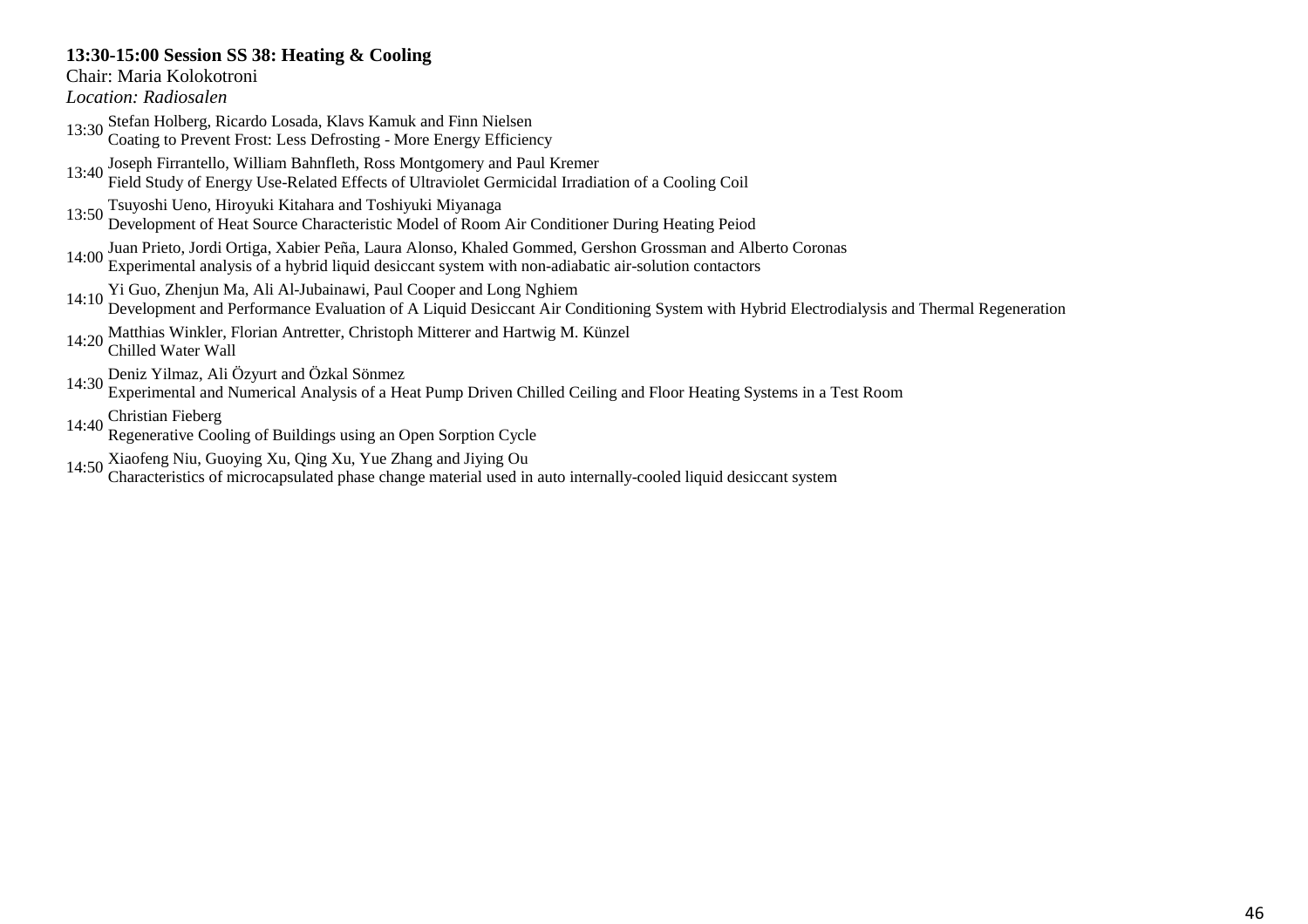### **13:30-15:00 Session SS 4: Building Technology**

Chair: Michal Pomianowski

*Location: Hal Øst*

- 13:30 Nils Rage, Ongun Berk Kazanci and Bjarne Wilkens Olesen Validation of a numerical model of hanging acoustic ceiling combined with TABS
- 
- 13:40 Nils Rage, Ongun Berk Kazanci and Bjarne Wilkens Olesen Numerical simulations of the effect of hanging sound absorbers on TABS
- 13:50 Pouria Fatalian, Kliment Kostadinov, Jelle Laverge and Wim Boydens Performance study of concrete core activation for office buildings in a hot-humid climate
- 14:00 Amandine Piot, Arnaud Jay, Laury Barnes-Davin, Damien Rogat and Etienne Wurtz Observation of the energy exchanged by a concrete slab submitted to solar radiation in winter: small scale experimentation
- 14:10 Nicolas Vermeulen, Matheo Cornelis, Wim Boydens, Jelle Laverge and Thomas Bockelandt A comparative study on concrete core activation and chilled ceilings in geothermal, nearly zero energy office buildings
- 
- 14:20 Li Liang, Wei Wang, Jiying Liu, Fenghua Qin and Linhua Zhang Field Study on the Performance of Intermittently Operated Radiant Floor Heating System in an Office
- 14:30 Ralf Gritzki, Claudia Kandzia, Markus Rösler, Christian Scheer and Clemens Felsmann Numerical and experimental study of thermo-active textiles for energy-efficient heating and cooling of rooms
- 14:40 Maarten Sourbron, Bram van der Heijde, Burt Battel, Robbe Vande Ginste, Damien Picard and Lieve Helsen Design of a controller model for a concrete core activation floor having air cavities
- 14:50 Manuel Andrés Chicote, Ana Tejero González, Eloy Velasco Gómez and Francisco Javier Rey Martínez The Potential of Thermo-Active Building Systems (TABS) in Southern Europe: a Simulation Study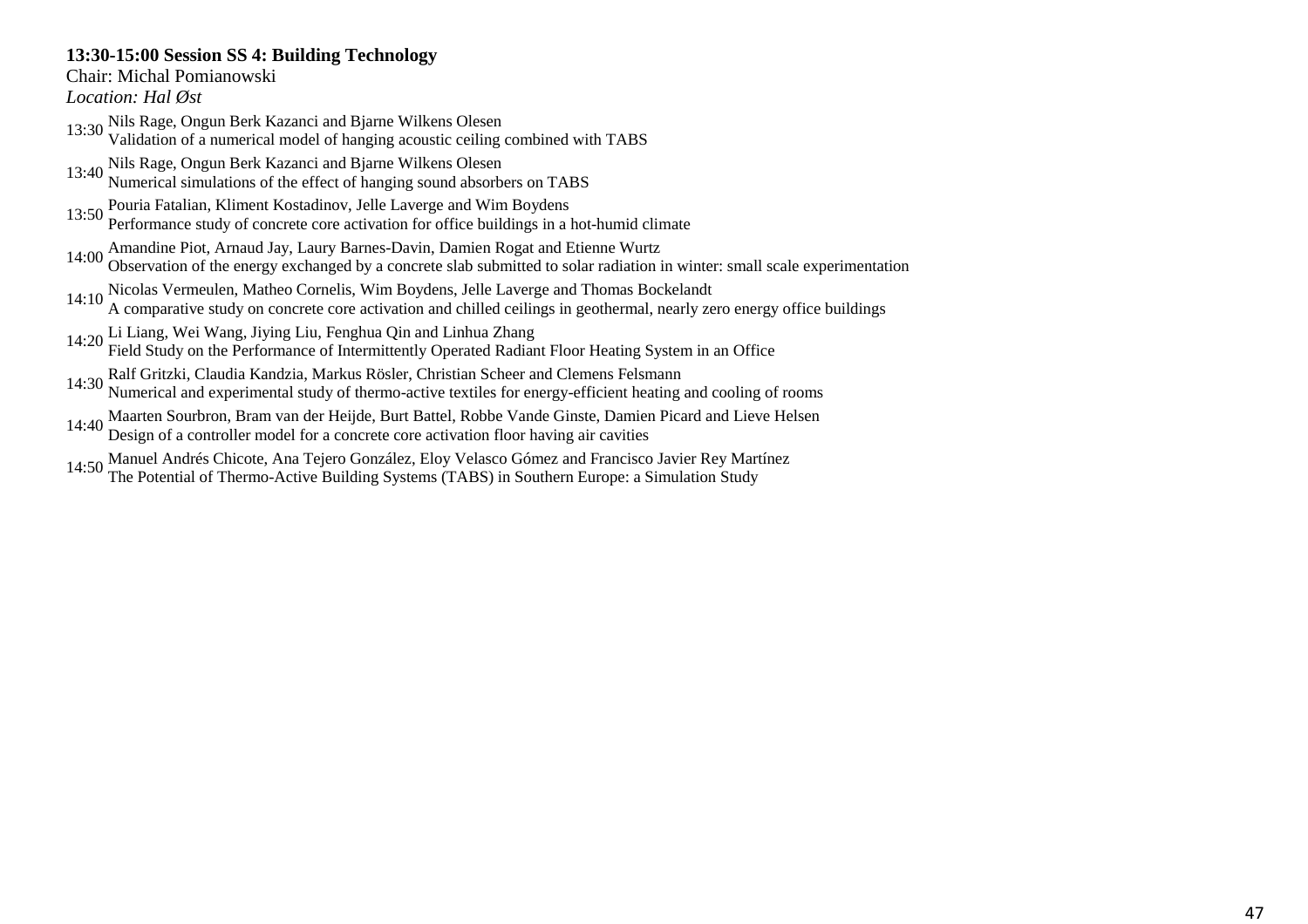### **13:30-15:00 Session SS 41: Weather & Microclimate**

Chairs: Kwang Ho Lee and Gratiela Maria Tarlea *Location: Musiksalen*

- 13:30 Parham Mirzaei, Dave Olsthoorn, Michael Torjan and Fariborz Haghighat Building"s Indoor Thermal Condition in Various Urban Neighbourhoods
- 13:40 Laura Glasberg, Milena Vuckovic, Kristina Kiesel and Ardeshir Mahdavi The Microclimate of Urban Courtyards: A Case Study
- 13:50 Hu Du, Phil Jones and Simon Lannon
	- Creating localised near future weather data for predicting the performance of buildings in the UK
- 14:00 Adriana Bernardi, Michele De Carli, Maria Di Tuccio, Giuseppe Emmi, Antonio Galgaro, Samantha Graci, Sebastian Pera, Arianna Vivarelli and Angelo Zarrella A DATA BASE FOR EUROPEAN CLIMATIC DATA FOR ENERGY POTENTIALS AND MAPPING
- 14:10 Livio Mazzarella and Martina Pasini
- On time-alignment of weather data in Building Performance Simulation
- 14:20 Marania Hopuare, Anthony Jamelot, Franck Lucas, Charlotte Besnard and Pascal Ortega
- High resolution wind regimes over Tahiti to assess natural ventilation potential
- 
- 14:30 Kristina Kiesel, Milena Vuckovic and Ardeshir Mahdavi The scope and implications of the urban microclimate variance: a case study
- 14:40 Clelia Moraes, Priscila Watanabe, Narciso Grimaldi Gomes and Fernanda De Prince Calegher
- Sustainable buildings with mechanical ventilation HVAC ventilation strategy: Challenges and alternatives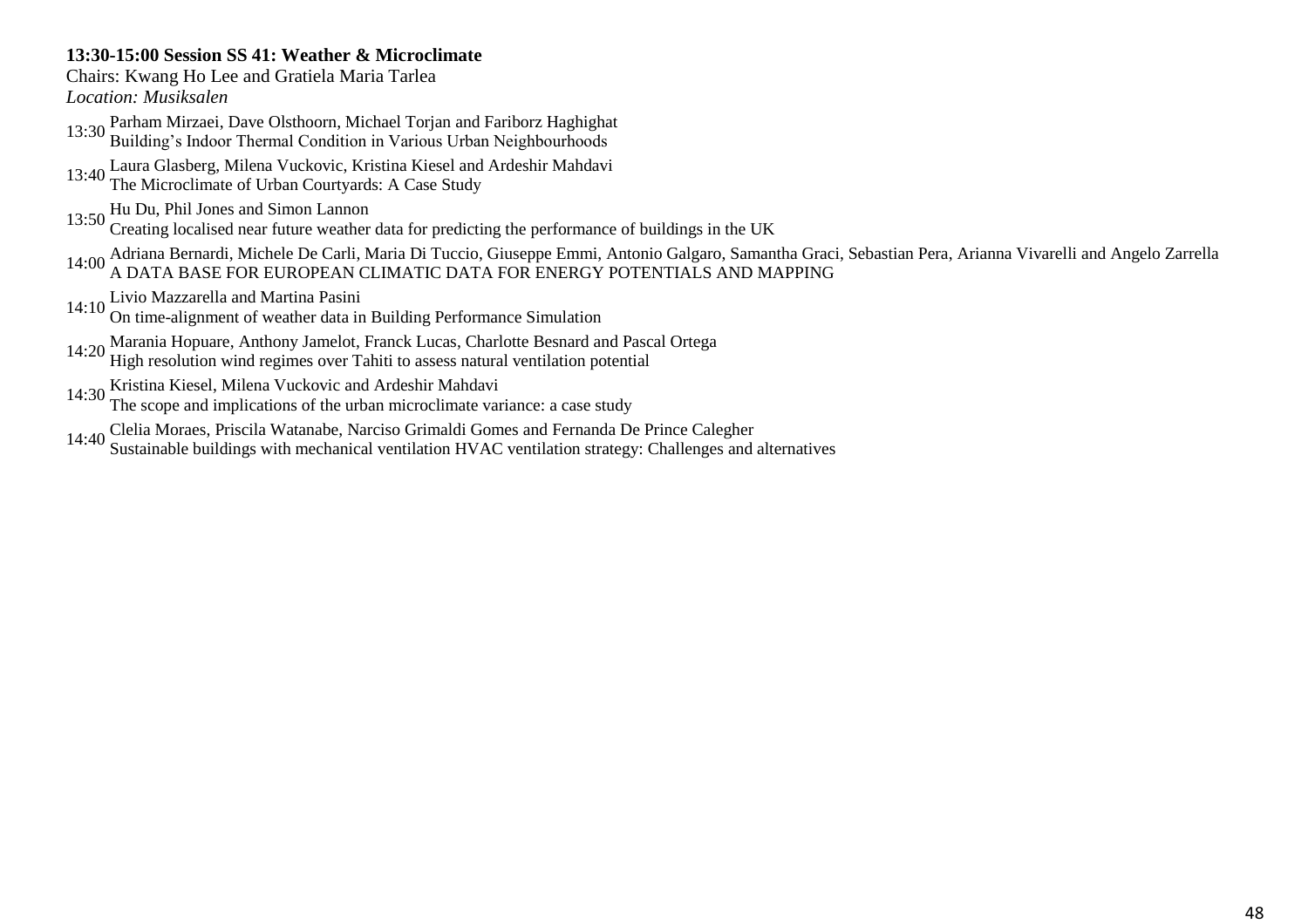#### **13:30-15:00 Session SS 9: Sustainable Energy**

Chairs: Eckhard Groll and Christian A. Hviid

*Location: Europahallen*

- 13:30 Natasa Nord, Maren E. Ingebretsen and Ivar S. Tryggestad Possibilities for transition of existing residential buildings to low temperature district heating system in Norway
- 
- 13:40 Jorn K. Gruber, Matteo Favero and Milan Prodanovic Feasibility Study for the Installation of On-Site Energy Resources in a Public Building
- 13:50 Bahar Saeb-Gilani, Barbara Giorgi, Max Bachmann and Martin Kriegel Potential analysis of heat sharing at different temperature levels in a district
- 14:00 Daniel Rohde, Trond Andresen and Natasa Nord

Interaction between a building complex with an integrated thermal energy system and a district heating system

- 
- 14:10 Seda Genc, Eray Bozkurt and Nurdan Yildirim Zero Energy Olive Oil Production Plant Design by Using Waste Valorisation
- 14:20 Tomoyuki Chikamoto, Yoichi Kobayashi, Kentaro Sekine and Myonghyang Lee Thermal Storage Radiation Air-conditioning System from the Concrete Slab that uses Underground Heat and Solar Heat Directly
- 14:30 René L. Kobler, Ralf Dott, Gregor Steinke and Achim Geissler GEMEN: Implementation of Power-to-Gas in the Building Sector
- 
- 14:40 Carolina Carmo, Olivier Dumont, Mads P. Nielsen and Brian Elmegaard Renewable Energy based Cogeneration Systems for nZEB Residential Buildings: a review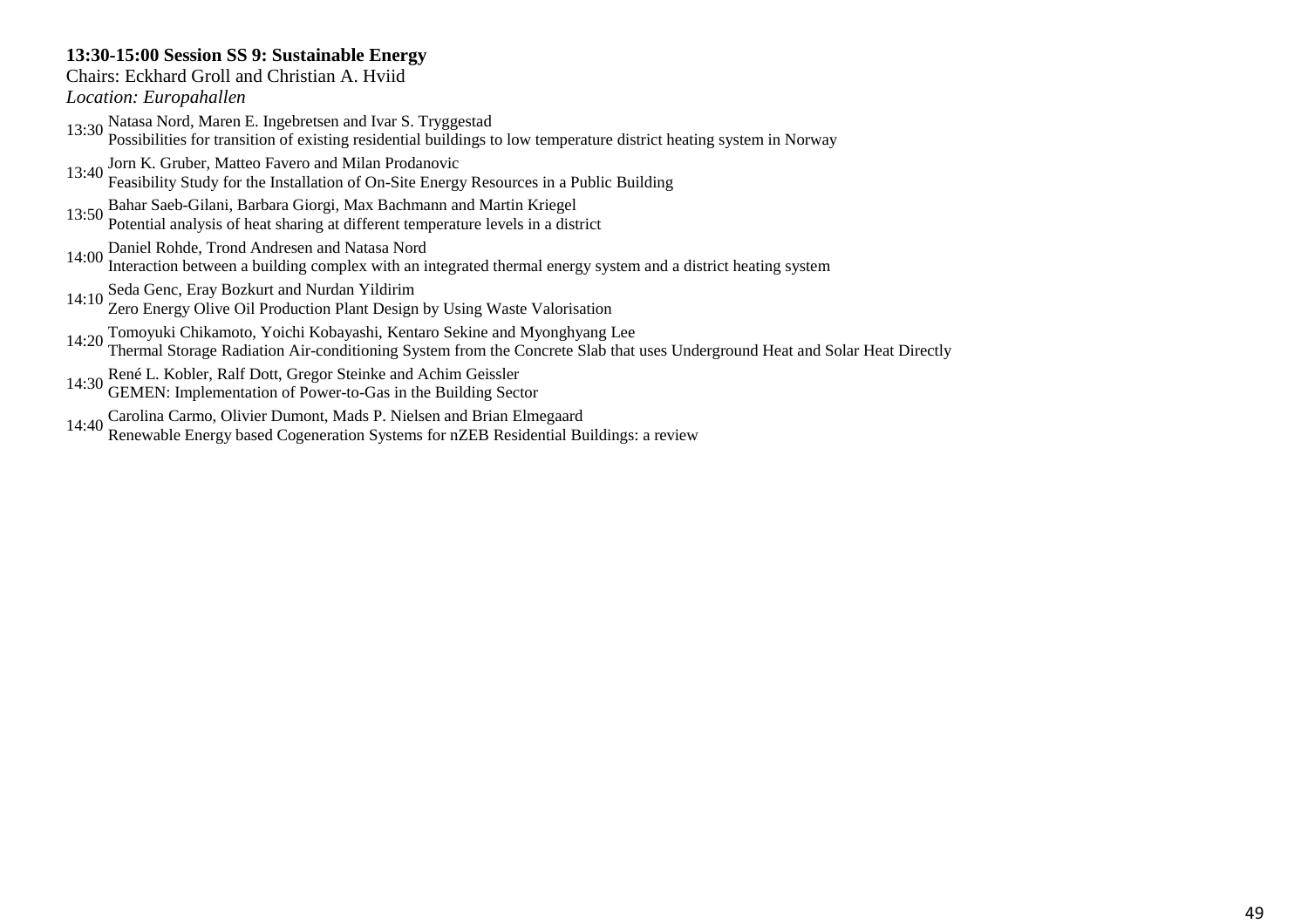#### **13:30-15:00 Session TS 1: High temperature cooling & low temperature heating in buildings (IEA EBC Annex 59)**

*Location: Laugstuen*

13:30 Tao Zhang, Xiaohua Liu, Jun Liu and Yi Jiang

Similarity and distinction of exergy and entransy analyses in air-conditioning system

13:40 Youness Ajaji and Philippe André

Analysis of HVAC indoor terminal units by using T-Q diagram: An experimental study

- 
- 13:50 Haida Tang, Xiaohua Liu and Yi Jiang Study of the Equivalent Thermal Resistance in Periodic Heat Transfer Processes
- 14:00 Cristina Becchio, Annamaria Buonomano, Francesca Cappelletti, Stefano Paolo Corgnati, Tiziano Dalla Mora, Adolfo Palombo, Fabio Peron and Piercarlo Romagnoni 14:00 Towards nZEBs: experiences in Italy
- 

14:10 Francois Randaxhe, Vincent Lemort and Jean Lebrun Towards nzeb goal for newly built office buildings in Europe using high temperature cooling.

- 14:20 Bowen Guan, Xiaohua Liu and Tao Zhang Performance evaluation and experimental study on heat recovery device
- 
- 14:30 Ongun Berk Kazanci, Masanori Shukuya and Bjarne W. Olesen Effects of Floor Covering Resistance of a Radiant Floor on System Energy and Exergy Performances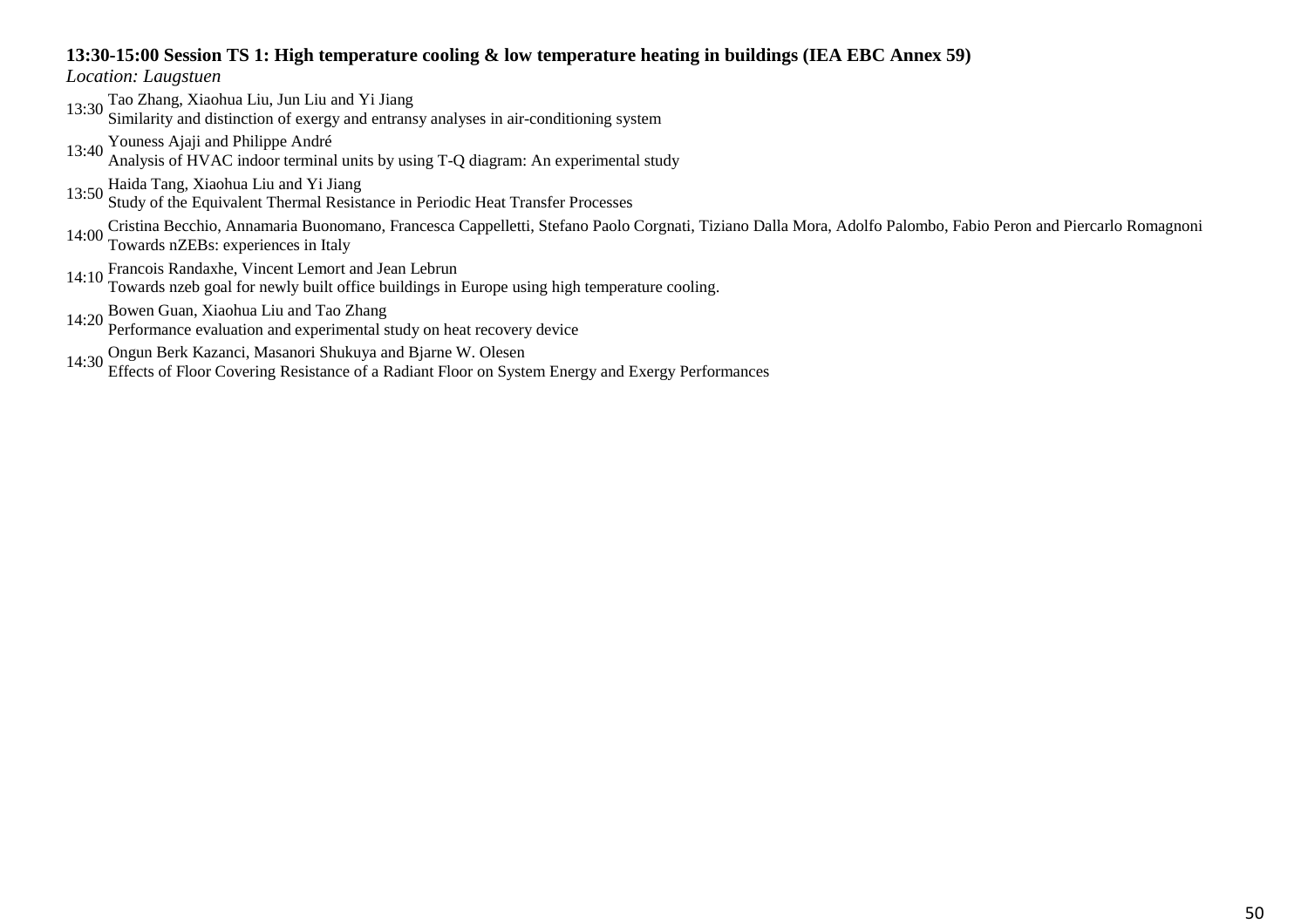### **13:30-15:00 Session TS 5: Energy Flexible Buildings (IEA EBC Annex 67)**

*Location: Gæstesalen*

- 13:30 Søren Østergaard Jensen and Anna Joanna Marszal-Pomianowska
	- IEA EBC Annex 67 Energy Flexible Buildings
- 13:40 Reino Ruusu, Sunliang Cao, Ala Hasan, Juha Kortelainen and Tommi Karhela
- Developing an Energy Management System for optimizing the interaction of a residential building with the electrical and thermal grids
- 
- 13:50 Christian Finck, Rongling Li and Wim Zeiler Operational load shaping of office buildings connected to thermal energy storage using dynamic programming
- 14:00 Glenn Reynders, Jan Diriken and Dirk Saelens
- Quantifying active demand response potential: impact of dynamic boundary conditions
- 14:10 Anna Marszal-Pomianowska, Iker Diaz de Cerio Mendaza, Per Heiselberg and Birgitte Bak-Jensen Application of high-resolution domestic electricity load profiles in network modelling. A case study of low voltage grid in Denmark
- 14:20 Jérôme Le Dréau
	- Demand-side management of the heating need of residential buildings
- 14:30 Konstantin Klein, Doreen Kalz and Sebastian Herkel
- Study on load shifting potential for the heating and cooling of an office building under consideration of variable grid conditions in Germany
- 14:40 Theis Heidmann Pedersen, Michael Dahl Knudsen, Rasmus Elbæk Hedegaard and Steffen Petersen
- Handling Stochastic Occupancy in an Economical Model Predictive Control Framework for Heating System Operation in Dwellings
- 14:50 Rasmus Elbæk Hedegaard, Theis Heidmann Pedersen, Michael Dahl Knudsen and Steffen Petersen
- Identifying a comfortable excitation signal for generating building models for model predictive control: a simulation study
- 15:00 Michael Dahl Knudsen, Rasmus Elbæk Hedegaard, Theis Heidmann Pedersen and Steffen Petersen
	- Model Predictive Control of Space Heating and the Impact of Taxes on Demand Response: A Simulation Study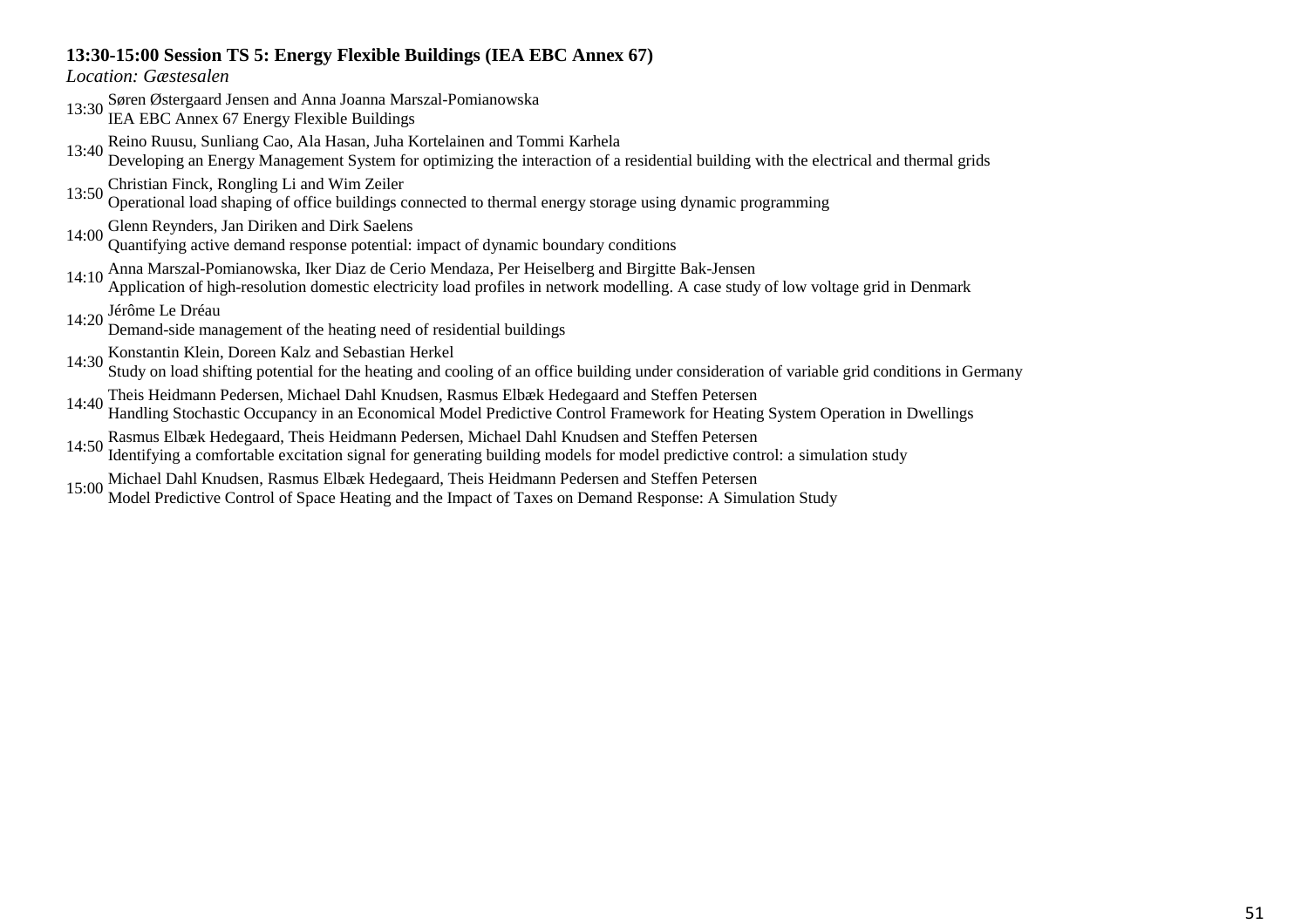### **13:30-15:00 Session TS 6: A fossil free building stock realized based on low temperature district heating (IEA DHC Annex TS1)**

**Organiser: IEA DHC Annex TS1: "Low Temperature District Heating for Future Energy Systems"** 

### www.iea-dhc.org

### **Short description:**

Low temperature district heating offers a fairly easy and cost effective way to realize a fossil free heating system compared to solutions based on renewable energy production on each building. The utilization of low network temperatures is an economically competitive approach to the heating energy supply of communities because of the easy integration of inexpensive renewable or waste heating energy into the supply systems. From an economic point of view, relatively high price stability and be expected due to the use of locally available renewable, or surplus energy sources. It can be seen from a number of analyzed case studies / community developments that especially for new areas a district heating supply offers a very attractive way to supply heating energy, even to low energy or even passive houses. Most technical challenges on the grid and heat production side have been solved over the last years, but the integration of these ideas into the building stock, especially for existing buildings offers a lot of challenges, as there is the hygienic domestic hot water preparation in low temperature grids or the installation of low temperature room heating systems. The session should enable the exchange of knowledge and viewpoints form district heating and building technology experts with respect to overcome the technical barriers for a further development of this promising technology in the existing building stock. It is closely related to the joint research project within the frame of the international Energy Agency District Heating and Cooling program, the Annex TS1 on "Low Temperature District Heating for Future Energy Systems".

### **Presentations:**

1) Successful Implementation of Low Temperature Heating Systems in Communities. Dr. Dietrich Schmidt, Fraunhofer IBP, Germany.

2) Technologies for supply of heating and hot water to buildings based on low temperature district heating. Prof. Svend Svendsen, DTU, Denmark.

3) Building solutions for low temperature heat supply. Oddgeir Gudmundsson, DANFOSS, Denmark.

4) Technical, ecological and environmental Evaluation of different district heat supply and space heating concepts. Dr. Markus Blesl, University of Stuttgart, Germany.

5) Improved interfaces for enabling integration of low temperature and distributed heat sources – requirements and examples. Prof. Natasa

*Location: Latinerstuen*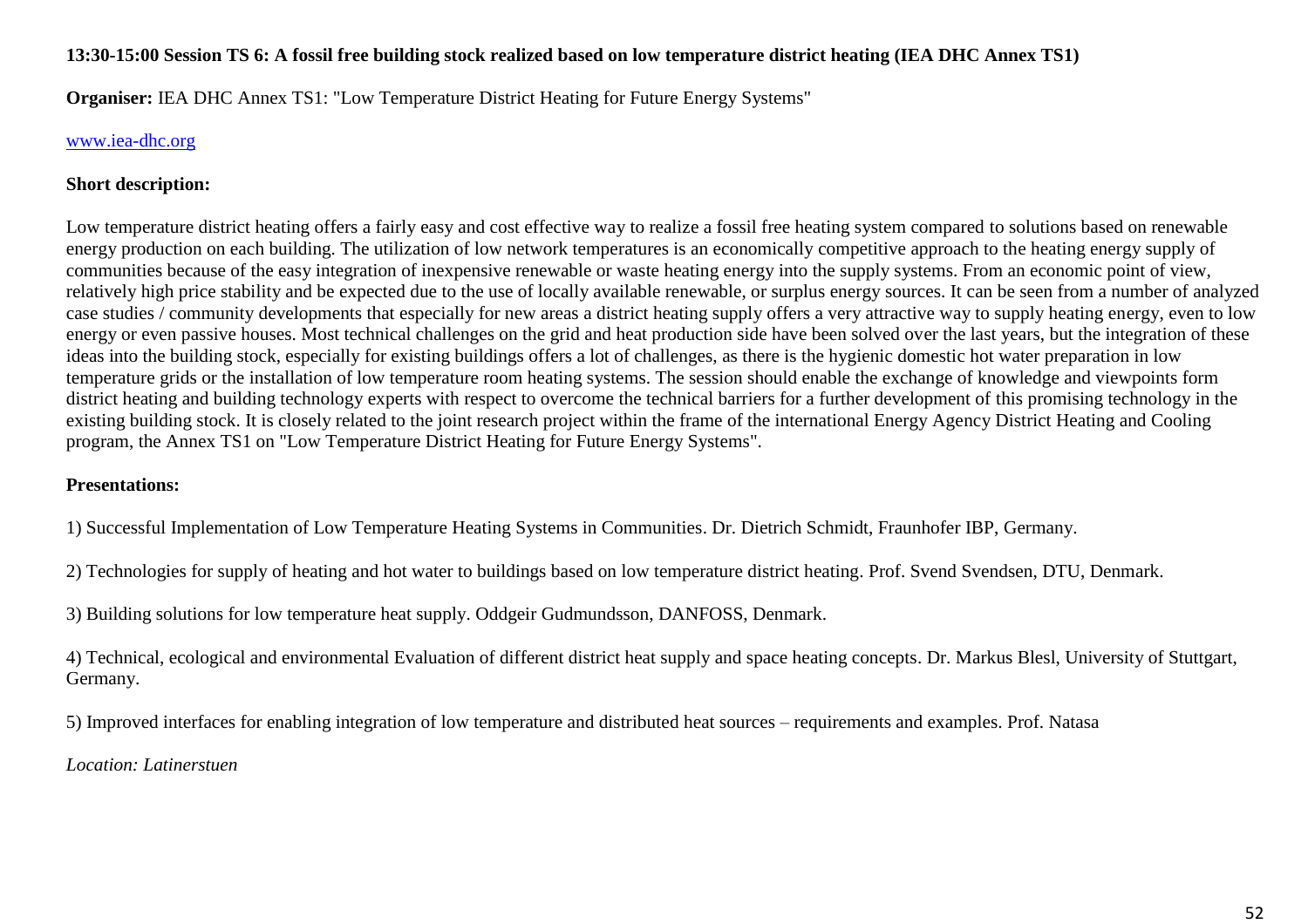## **13:30-15:00 Session WS 13: Dynamic solar shading in HVAC and daylight design (ES-SO/EQUA)**

**Organisers:** ES-SO, European Solar-Shading Organization in collaboration with EQUA and Swegon

### **Presenters:**

- Ann Van Eycken, ES-SO
- Anders Hall, ES-SO
- Per Sahlin, EQUA

## **Scope:**

The impact of solar radiation on the heat and light balance of a room is profound and, consequently, shading devices, glass, and control strategy are the first things to consider in HVAC and daylight design. Unfortunately, doing this is easier said than done. Not only do you need models that capture the correct physics of modern glazing and shading, but these models must also interact with a room model that accounts for all the physical processes that come together in the final room heat and light balance. Naturally, one must have correct product data for all involved components and be able to describe control action that reflects real systems. Today, these systems may well couple artificial and natural daylight with the thermal state of the room. The workshop starts with a presentation of a new quality assured database for shading products under the auspices of ES-SO and continues with the introduction and demonstration of a new tool chain for the complex design task.

*Location: Bondestuen*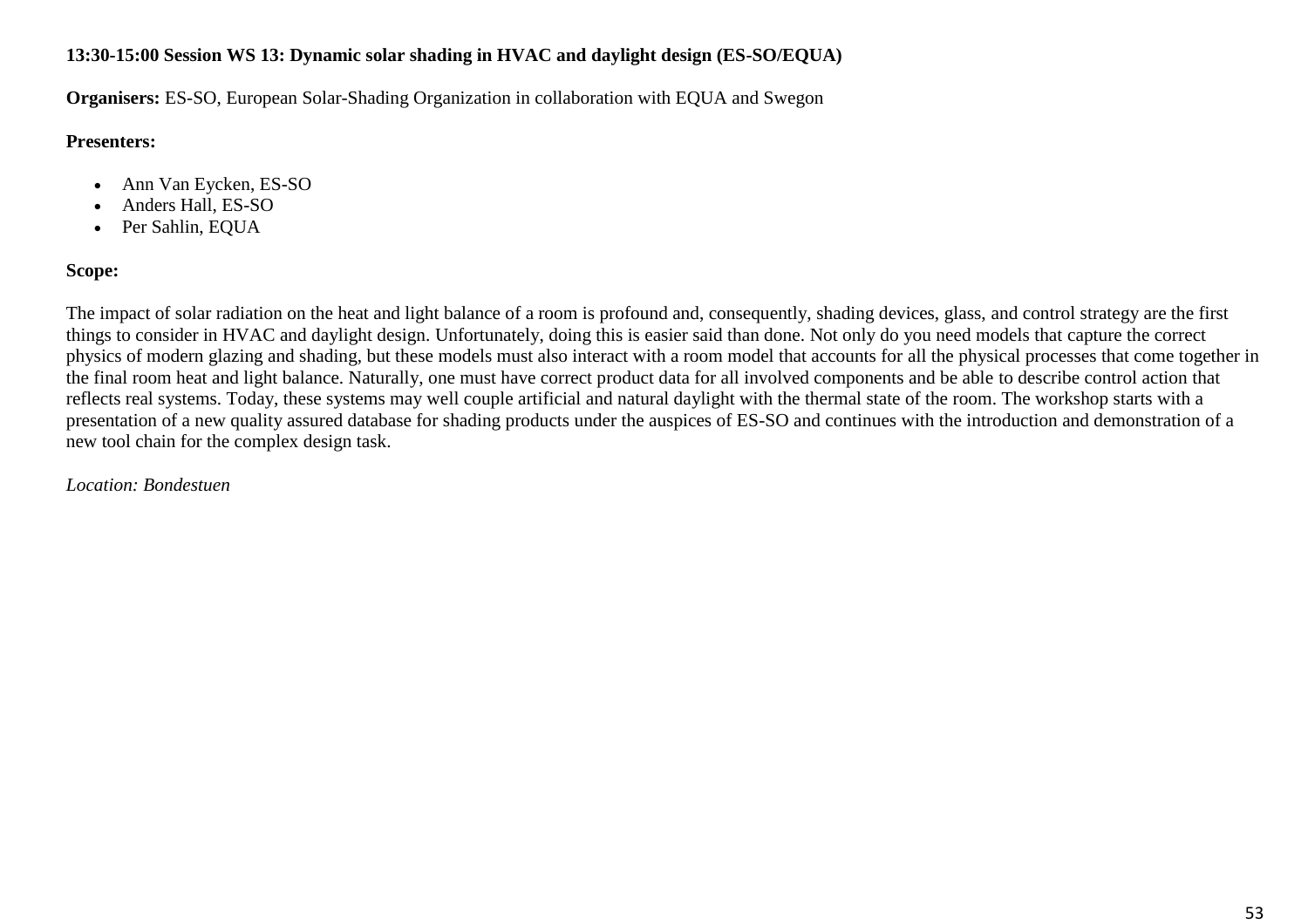### **13:30-15:00 Session WS 14: Zero Internal Heating/Cooling Load Air-Conditioning system (SHASE)**

### **Presenters:**

Chair: Dr. Kato

Co-Chairs: Dr. Zhang, Dr. Hiyama

# **Scope:**

Commercial buildings (including office building, department et.al), public buildings (school, hospital, government buildings, hotels et.al) and buildings with air conditioning system in any climates are of the scope of this work.

*Location: Harlekinsalen*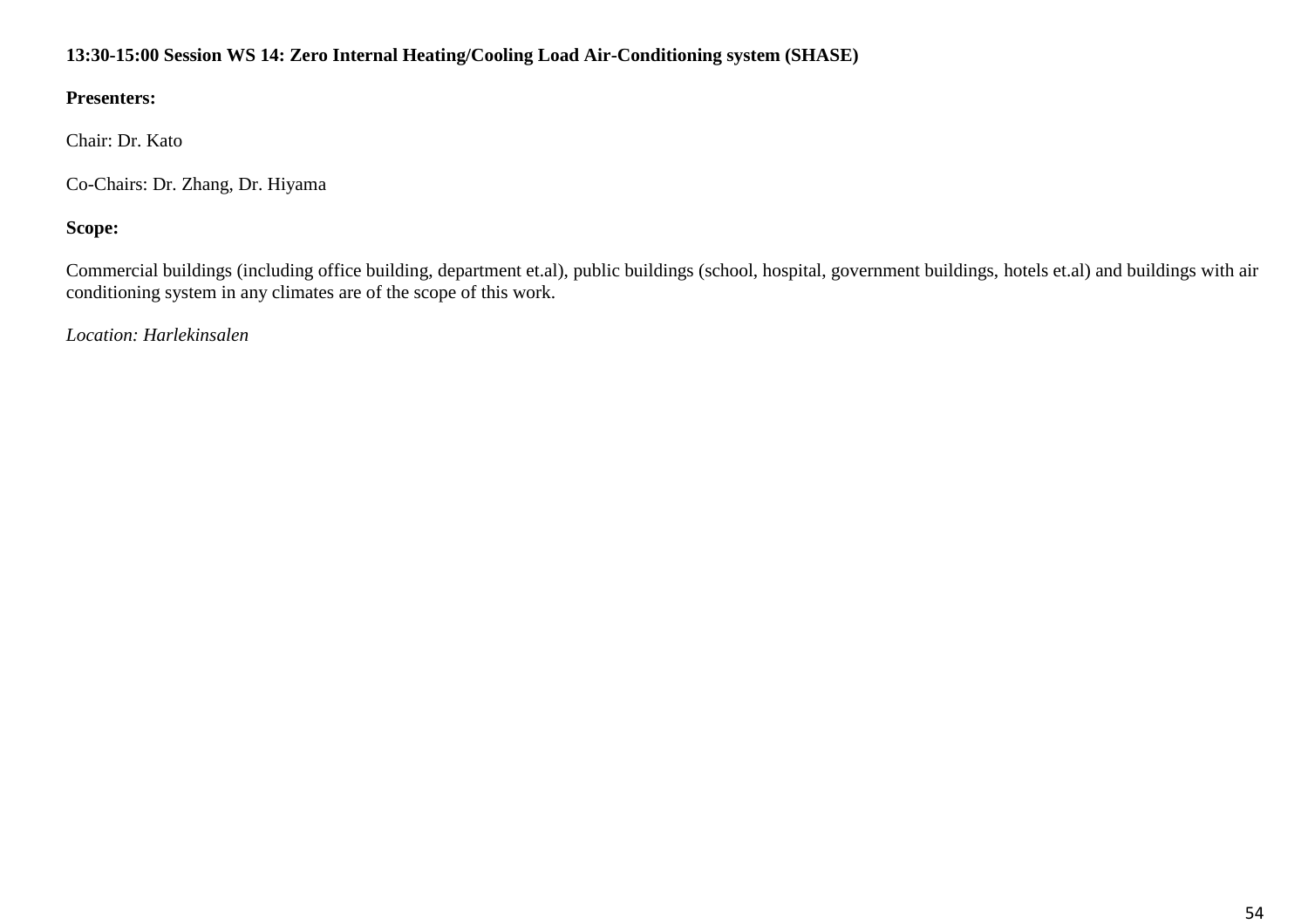### **13:30-15:00 Session WS 15: Perspectives for assessing ventilative cooling potential in Energy Performance regulations (venticool, IEA Annex 62, AIVC, QUALICHeCK)**

#### **Organisers:**

Venticool, IEA Annex 62, AIVC, QUALICHeCK

# **Presenters:**

Peter Holzer

François Rémi Carrié

# **Background:**

Ventilative cooling–i.e., the use of natural or mechanical ventilation strategies to cool indoor spaces–can be very effective to reduce the cooling energy demand in buildings in summer or mid-season conditions. While energy simulation tools can to some extent be used to assess ventilative cooling potential, finding the appropriate trade-off between accuracy and simplicity for regulatory Energy Performance methods is very challenging.

# **Scope:**

All climates, all building types.

*Location: Columbinesalen*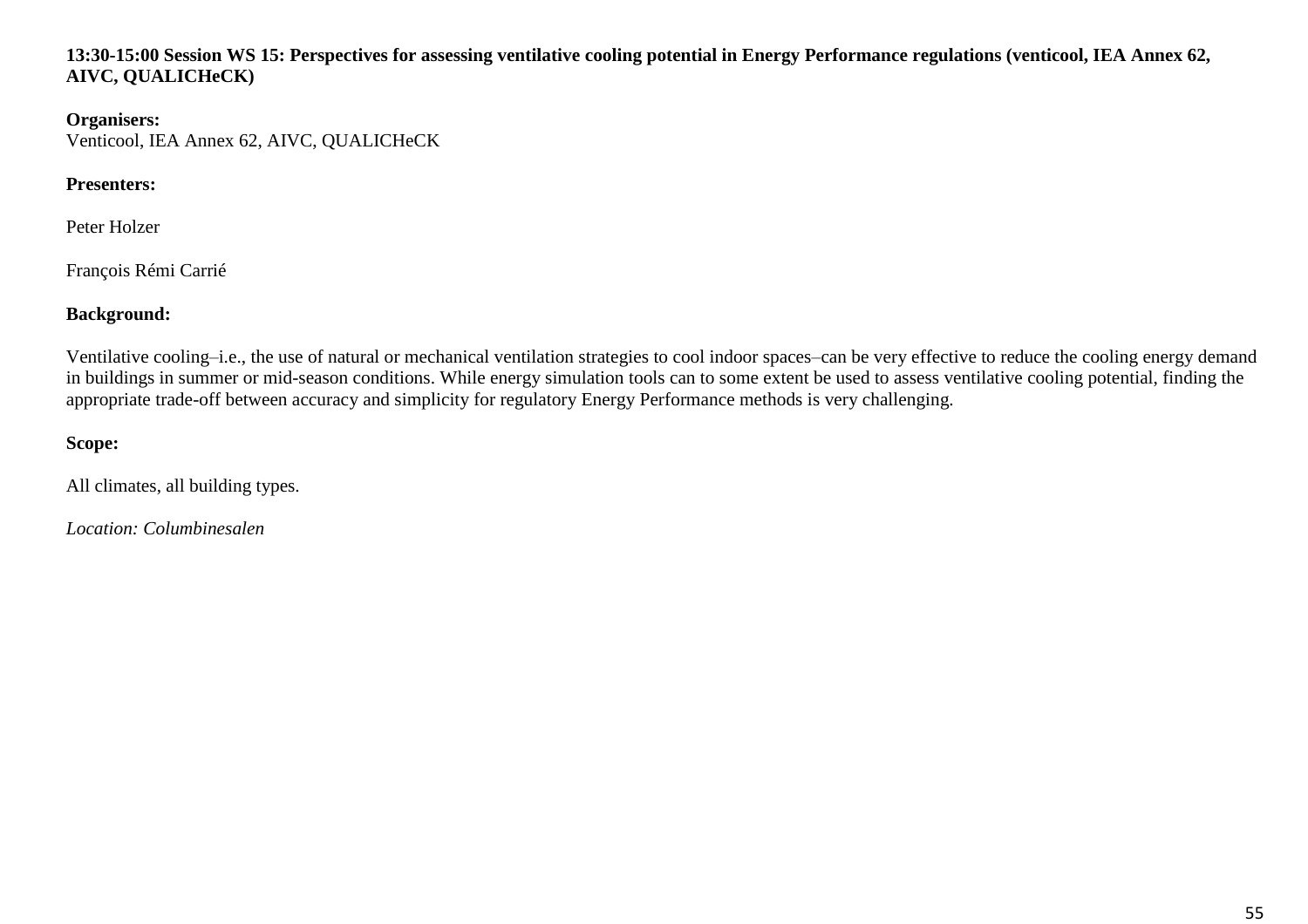**15:30-17:30 Session Competition: World Student Competition** *Location: Albatrosstuen*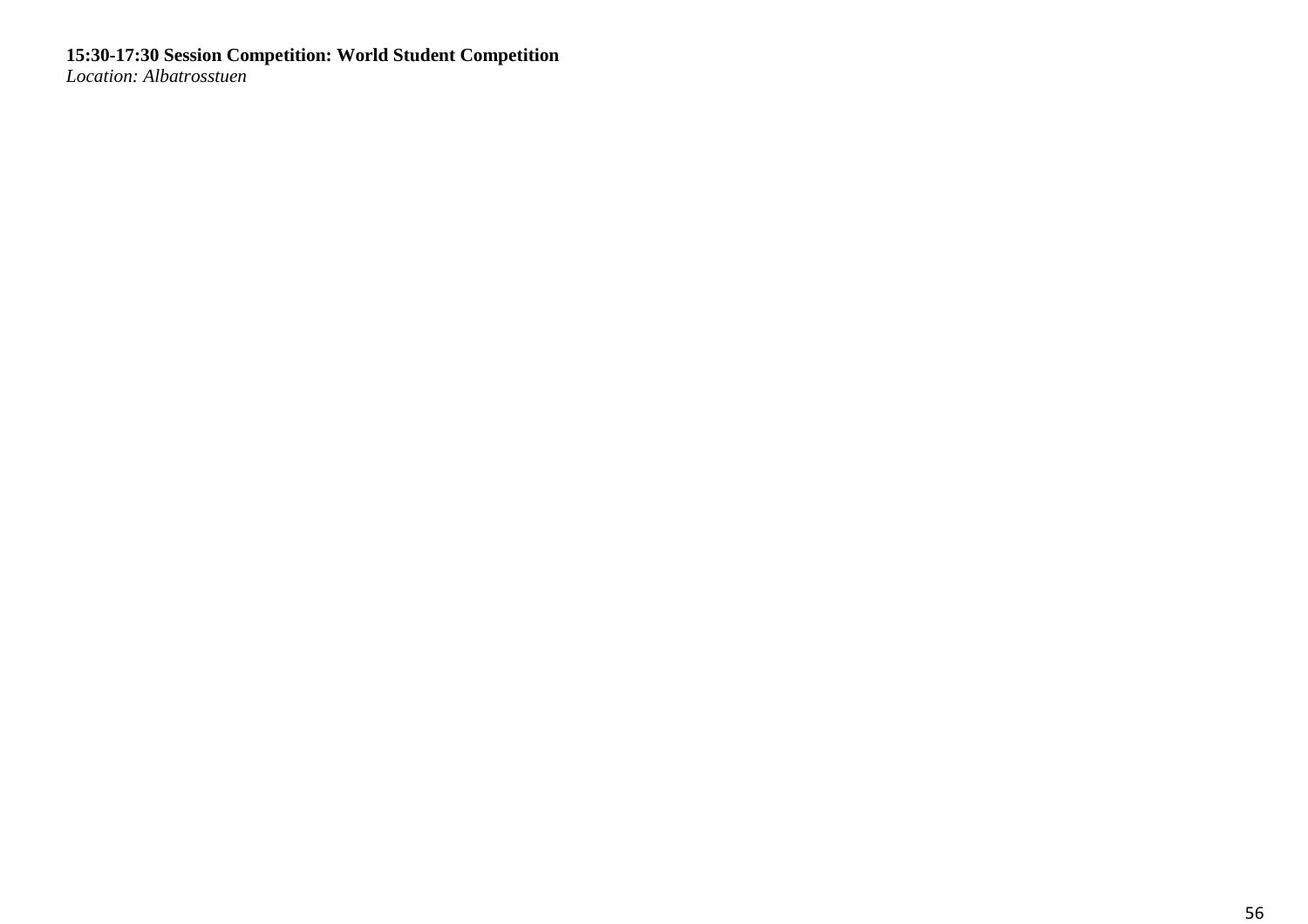### **15:30-17:30 Session SS 17: Ventilation & Air Distribution**

Chairs: T.T. Chow and Pawel Wargocki *Location: Radiosalen* 15:30 Gordon Sharp Increasing Lab & Commercial Building Airside Energy Efficiency While Still Improving IEQ 15:40 Hansjörg Rotheudt and Martin Kriegel Short Circuit Flows in Cleanrooms with Mixing Ventilation 15:50 Alžběta Kohoutková and Karel Kabele Case study of ventilation strategy in a room with gas appliances 16:00 Maya Myoki, Takashi Kurabuchi and Sihwan Lee Prediction of Air Quality in a Hallway of an Apartment where a Gas Water Heater is installed 16:10 Sasan Sadrizadeh and Peter Ekolind A new principle of ventilation system for operating rooms: Temperature-Controlled Air Flow 16:20 Y. Huo, Y.W. Ng and W.K. Chow A Study on Gas Explosions in Garages: LPG as Fuel or for Air-Conditioner? 16:30 Shenglan Xiao and Yuguo Li An evaluation of different control measures on SARS airborne transmission in a hospital with a multi-zone modelling method 16:40 Shenglan Xiao and Yuguo Li Multi-route transmission of influenza in a hospital ward 16:50 Christian A. Hviid and Julian Lessing Experimental study of the heat transfers and passive cooling potential of a ventilated plenum designed for uniform air distribution 17:00 Hua Qian, Qi Zhou and Xiaohong Zheng Evaluation of nature ventilation to reduce airborne in general hospital wards by long term field measurement in Nanjing 17:10 Qi Zhou, Hua Qian and Haigang Ren Numerical study of potential of natural ventilation for reducing airborne infections 17:20 Valeria Hofer and Martin Kriegel The Effect of Particle Source Position and Air Supply Location on Contaminant Dispersion in Displacement Ventilation Systems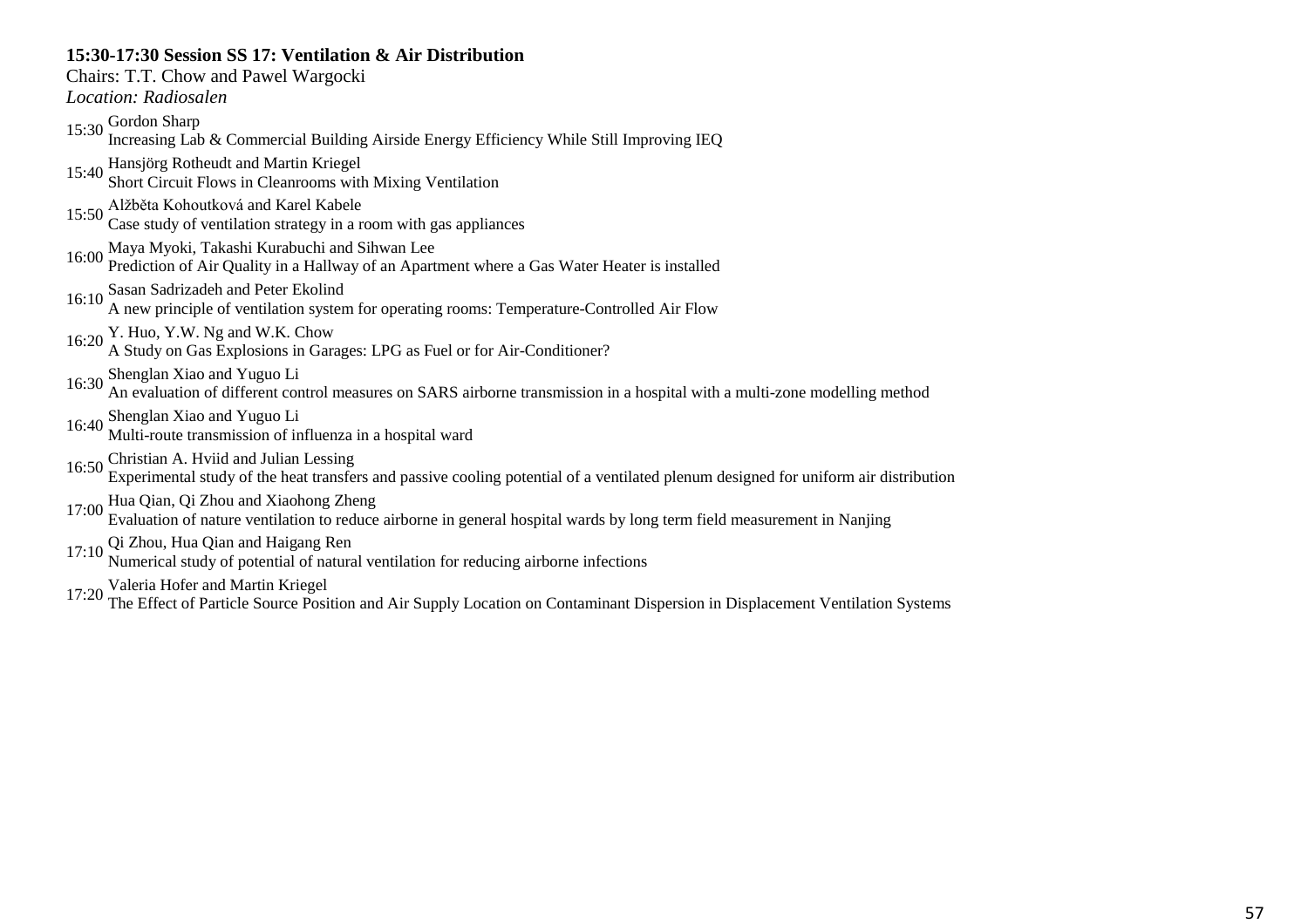### **15:30-17:30 Session SS 23: Ventialtion & Air Distribution**

Chairs: Francois Remi Carrie and Ryozo Ooka

*Location: Det Lille Teater*

- 15:30 Olli Seppänen, Jorma Railio and Tiina Strand Proposed improvements in Finnish ventilation regulations for better IAQ and energy efficiency
- 15:40 Pierandrea Magagna, Michael Schmidt, Mohammad Reza Adili, Michele De Carli and Wilmer Pasut Energy performance comparison of decentralized vs. centralized mechanical ventilation systems
- 15:50 Anders Olsen, Lillian Katrine Kofod and Rasmus Wiebe Johansen
	- Eco-friendly Breathing Zone Ventilation with Textile Ducts
- 16:00 Steffen Petersen and Thorbjörn Persson

Thermal Comfort Performance of a suspended ceiling system with non-perforated tiles as diffuse ventilation air inlet

- 
- 16:10 Yusuf Cihat Aydin and Parham A. Mirzaei The Wind Driven-ventilation Enhancement in Low-Rise Traditional Turkish Houses
- 16:20 Panu Mustakallio, Zhecho Bolashikov, Tetiana Mialyk, Risto Kosonen and Arsen Melikov Energy efficiency potential of radiant and convective room units with utilization of building thermal mass in cooling design conditions
- 16:30 Henning Freitag, Paul Mathis and Dirk Müller
- Influence of Thermal Boundary Conditions on the Entrainment Behavior of an Active Chilled Beam

Li Wang, Shinsuke Kato, Weirong Zhang, Hyokeun Hwang, Taiki Sato and Kentaro Sekine

- 16:40 Influence on Indoor Thermal Environment by Different Location Sensors and Range of Temperature Control for active chilled beam in an Office Room with Liquid Cooling Air-conditioning System
- 16:50 Sasan Sadrizadeh and Peter V Nielsen
	- Modelling of coughed droplets in a hospital ward
- 17:00 Pei Zhou, Caroline Fong and Alvin C.K. Lai
- Numerical simulation for bioaerosol removal of applying negative ionizers in a ventilated room
- 
- 17:10 Ryo Sekine, Tatsuo Nobe, Masanari Ukai, Hiroshi Muramatsu and Hanako Sugawara Evaluation of an Air Conditioning System Using Climate Properties in a Hospital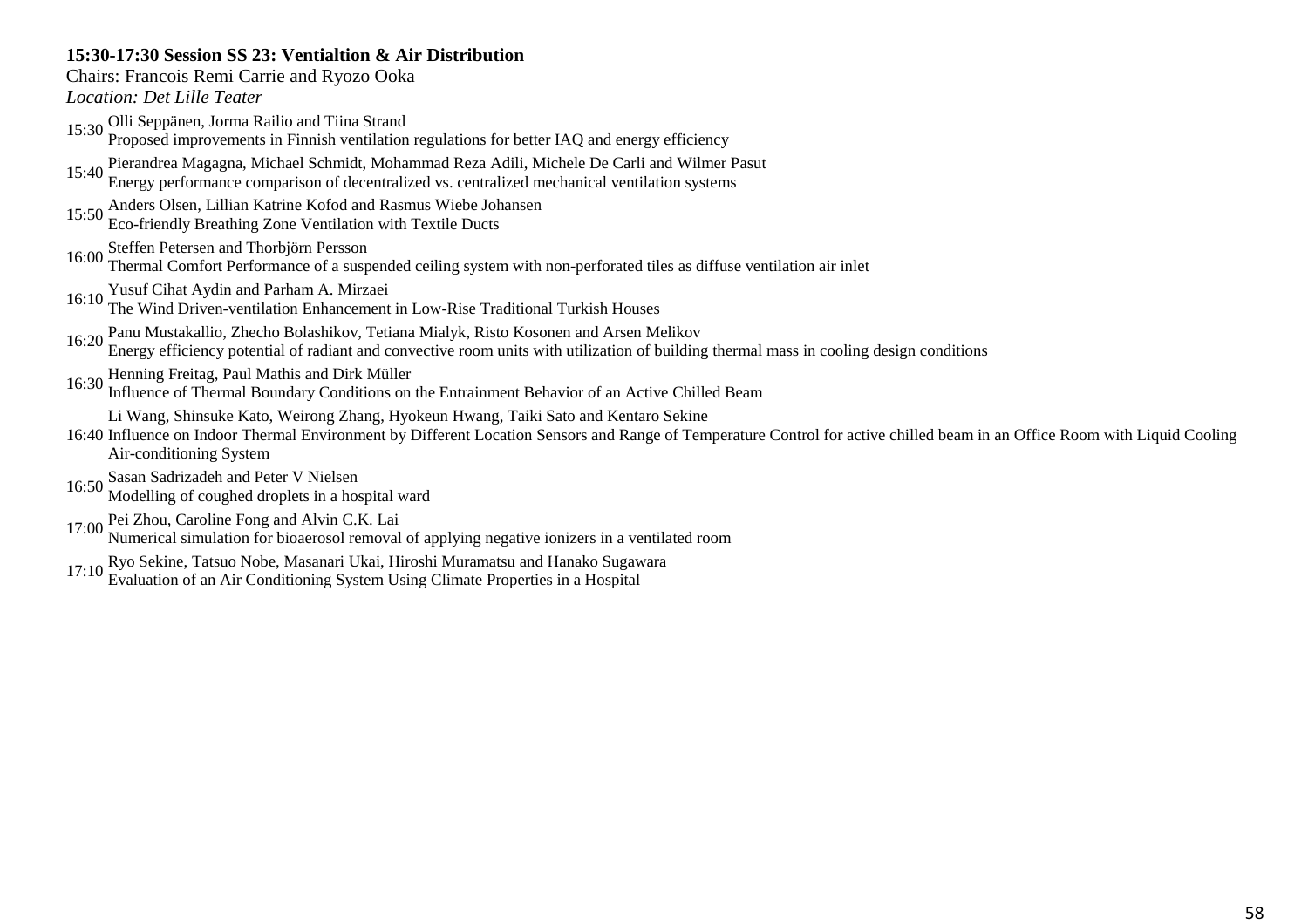#### **15:30-17:30 Session SS 24: Building Performance**

Chair: Jan Hensen

*Location: Musiksalen*

- 15:30 Corentin Kuster, Michele De Carli, Giuseppe Emmi and Giulia Alessio A simplified calculation method to evaluate heating and cooling loads of buildings
- 15:40 Andreas Hantsch, Ronny Mai and Uwe Franzke
- Energy Efficiency of Cooling Generation in Buildings
- 
- 15:50 Søren Gedsø and Arnkell Petersen Heating and Cooling Simulation in BIM in Norway
- 16:00 Frans Joosstens and Laure Itard
	- How to use Building Information Systems for a transition towards Sustainable Building Operation
- 16:10 Johan Groeneveld and Wim Zeiler
	- Building performance simulation from a BIM: How easy is it really?

Ljiljana Marjanovic-Halburd and Jackline Baragu Kibe

16:20 A CASE STUDY INVESTIGATING THE OPPORTUNITIES FOR BETTER OPERATIONAL & MANAGEMENT EFFICIENCY ARISING FROM BIM MODEL PROCESSES

16:30 Ralf Klein, Bing Dong, Marcus Keane and Ando Andriamamonjy Sen Huang, Mats Vande Cavey, Raymond Sterling, Wangda Zuo, Lieve Helsen, Alberto Giretti, Marco Bonvini, Zheng O'Neill, Michael Wetter, Andrea Costa, Gesa Benndorf,

IEA Annex 60 Activity 2.3: model use during operation, approach and case studies

- 
- 16:40 Freja Nygaard Rasmussen and Harpa Birgisdóttir Life cycle embodied and operational energy use in a typical, new Danish single-family house
- 16:50 Harpa Birgisdottir and Freja Nygaard Rasmussen
- Technical systems" share of embodied energy in Danish building LCA cases
- 17:00 Tatsuo Oka, Keizo Yokoyama and Makoto Yamamoto

Introduction of Annex 57 - Evaluation of Embodied Energy/CO2eq for Construction Worldwide and Measures to Reduce Them-

17:10 Sihem Guernouti and Myriam Humbert

Integration of the stochastic models of occupancy behavior schedules in BES tool for accurate prediction of energy consumption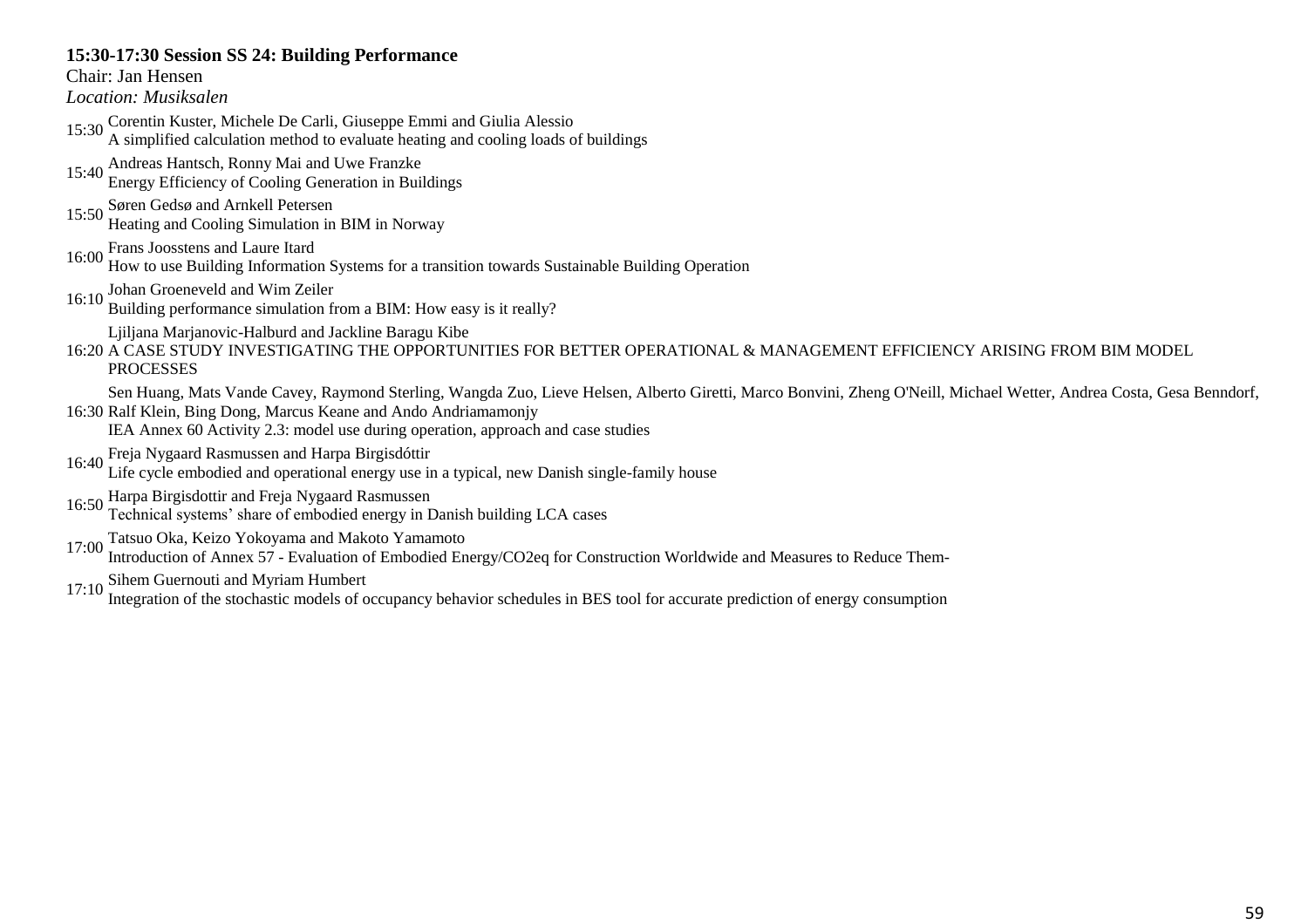### **15:30-17:30 Session SS 28: Building Performance**

Chair: Peter Holzer *Location: Gæstesalen* 15:30 Gabrielle Masy, Youness Ajaji, Pauline Abrahams, Sebastien Declaye, Jean Lebrun and Philippe Andre Energy performance of buildings: bridging the gap between research and practice 15:40 Salah Imam, David Coley and Ian Walker Studying the relation between energy modellers' literacy and the performance gap 15:50 Sekhar Kondepudi, Duwaraka Yoganathan, Jodi Neovino and Sumanth Manthapuri Using Sensors and the Internet of Things to better understand Energy Behavior in a Commercial Office Building 16:00 Constantinos A. Balaras, Elena G. Dascalaki, Kalliopi G. Droutsa and Simon Kontoyiannidis ACTUAL & CALCULATED HEATING ENERGY CONSUMPTION IN HELLENIC DWELLINGS USING DATA FROM EPCs AND FIELD STUDIES 16:10 Barbara Wauman, Dirk Saelens and Hilde Breesch Assessment of simplified calculation method for energy use for heating in school buildings 16:20 Guillaume Ansanay-Alex, Yassine Abdelouadoud and Pascal Schetelat Statistical and Stochastic Modelling of French Households and Their Energy Consuming Activities 16:30 T.J. Baas, W.H. Maassen, H.N. Maaijen and W. Zeiler Predicting Energy Savings for Energy Performance Contracting: the Impact of the Energy Performance Gap 16:40 Vincenzo Corrado, Ilaria Ballarini, Simona Paduos and Elisa Primo The energy performance assessment of nZEBs: limitations of the quasi-steady state approach  $16:50$  Lone H. Mortensen Danish Sector Guide for Calculation of the Actual Energy Consumption 17:00 Ian Knight, Keith Sims, Mark Durdin and Afroditi Konidari Implementing the use of Operational Data in buildings 17:10 Jaap Hogeling<br>The flexible approach of the CEN and ISO standards on Energy Performance of Buildings assesment procedures supports the implementation and use at EU and global level.

17:20 Eline Himpe and Arnold Janssens Data-driven modelling of the energy use in dwellings using smart meter data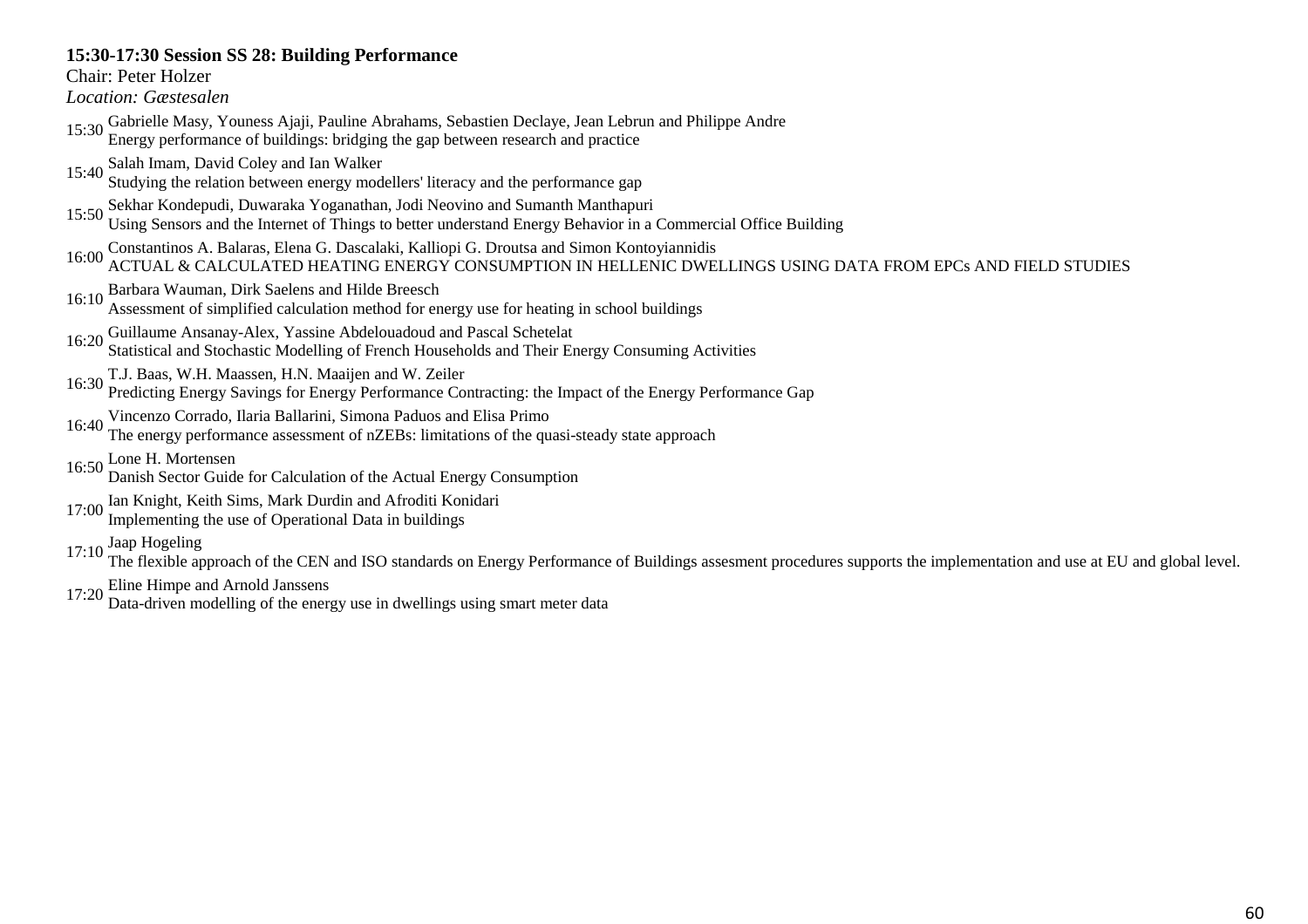#### **15:30-17:30 Session SS 31: Indoor Environment**

*Location: Europahallen*

- 15:30 Xiaohong Zheng, Hua Qian, Hongsheng Zhang, Guoying Xu and Jin Ye
- Measurement of Particle Concentration in Treatment Room during Traditional Chinese Acupuncture & Moxibustion Therapy
- 15:40 Zhijuan Shao, Jinnan Wang, Zhi Gao, Vu Trung Hieu Nguyen and Jun Bi
- Comparison of indoor concentration of PM2.5 between different residences
- 
- 15:50 Maija Virta and Suhaas Mathur Indoor Air Quality Improvement in School Building in Delhi
- 16:00 Rode Carsten, Marc Abadie, Menghao Qin, John Grunewald, Jakub Kolarik and Jelle Laverge IEA EBC Annex 68 project on IAQ Design and Control in Low Energy Residential Buildings
- 16:10 Waleed Abdelmaksoud and Essam Khalil
	- Indoor Air Quality and Outdoor Air Requirement for Personal Ventilation System in Office Spaces
- 16:20 Mitesh Kumar

Indoor Air Quality of Schools: A Case Study Approach

- 16:30 Sang-Hyeon Cho, Min-Hwi Kim and Jae-Weon Jeong
- Indoor Air Quality Improvement Effectiveness of Airside Economizer applied Air Quality Index
- 16:40 Michala Balounová, Karel Kabele and Stefano P. Corgnati
- Condensation risk assessment and IEQ in Pigrimage chapel of Holy Stairs
- 16:50 Iñaki Gomez-Arriaran, Isabel Sellens-Fernández, Moises Odriozola-Maritorena, Estibaliz Pérez-Iribarren and Zaloa Azkorra Larrinaga THE SAMPLE SIZE EFFECT TO OBTAIN THE MOISTURE BUFFER VALUE
- 17:00 Sander Kik, Wim Zeiler, Sander Kik and Gert Boxem
	- Indoor Air Quality of commen working areas in schools
- 17:10 Motoya Hayashi, Haruki Osawa and Hoon Kim
	- A study on the influence of dwellers" ignorance of ventilation upon indoor air quality
- 
- 17:20 Younhee Choi and Doosam Song A measurement of water vapor generation rate for various activities in a multi-residential building in Korea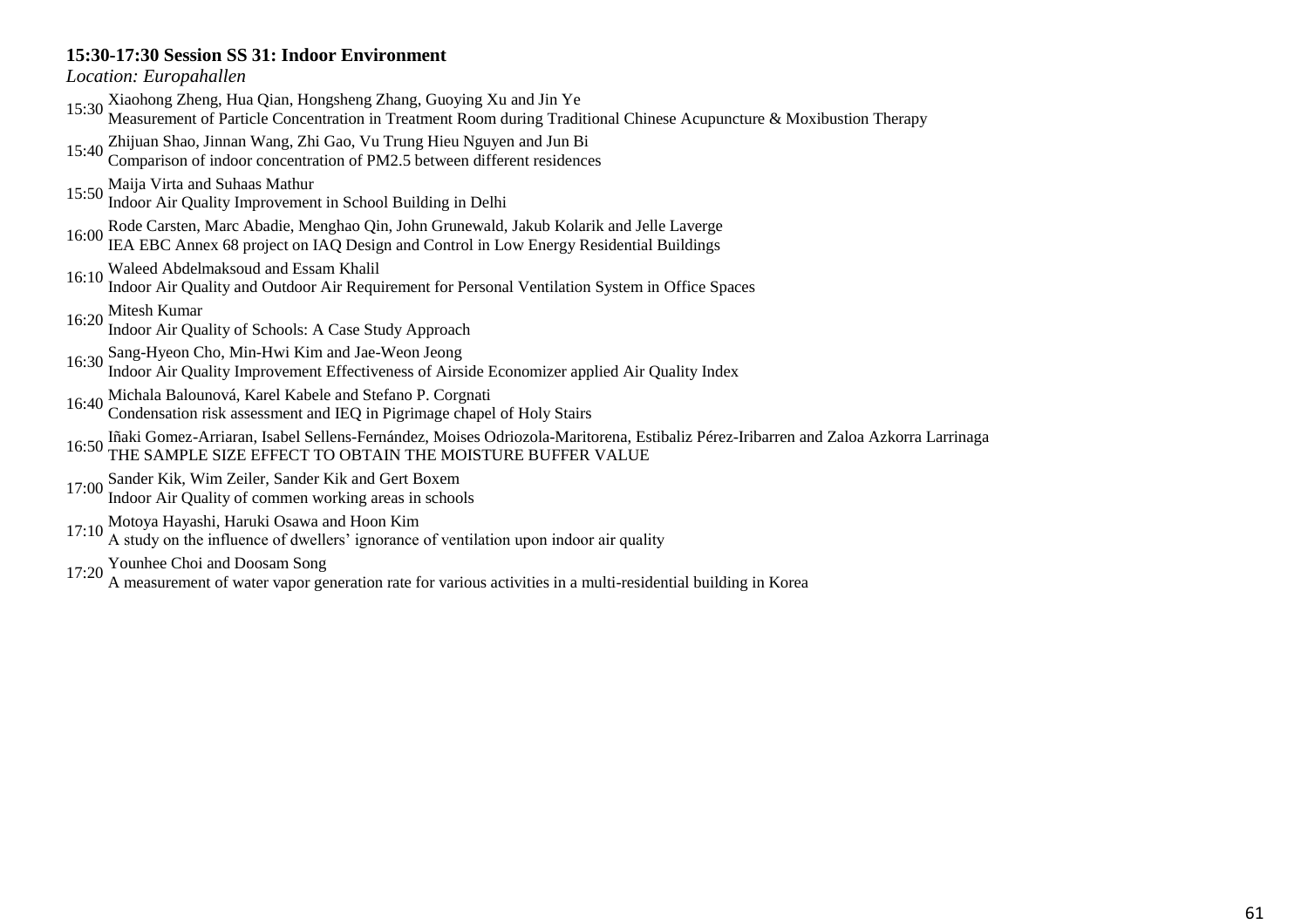#### **15:30-17:30 Session SS 8: Sustainable Energy**

Chair: Svend Svendsen

*Location: Hal Øst*

- 15:30 Haichao Wang, Risto Lahdelma, Elnaz Abdollahi and Xiangli Li Accounting for the regulation of district heating (DH) system
- 15:40 Jacopo Vivian, Angelo Zarrella and Michele De Carli
- Analysis of a wastewater based low temperature district heating system with booster heat pumps for new and existing residential buildings
- 15:50 Fabio Zanghirella, Jonata Canonaco, Giovanni Puglisi and Biagio Di Pietra
- Introducing distributed solar thermal heat in a small-scale district heating system
- 16:00 Daniele Basciotti, Markus Koefinger, Charlotte Marguerite, Olatz Terreros, Giorgio Agugiaro and Ralf-Roman Schmidt Methodology for the Assessment of Temperature Reduction Potentials in District Heating Networks by Demand Side Measures and Cascading Solutions
- 16:10 Juan Jerez, Cristian Cuevas and Adelqui Fissore
- Experimental validation of SDHW systems and parametric study on their performance based on dwelling characteristics
- 16:20 Carsten Wemhoener, Raphael Schweizer, Andreas Mueller and Thomas Afjei
- Activated building surfaces for space heating and cooling
- 16:30 Gökhan Demirkıran, Hüseyin Günhan Özcan, Nurdan Yıldırım Özcan and Hüseyin Günerhan Modelling and Dynamic Simulation of a Thermal Zone with Solar Aided Air Conditioner in Summer
- 
- 16:40 Jin-Hee Song, Hye-Sun Jin, Jae-Han Lim, Yoon-Bok Seong, Seung-Yeong Song and Kwang-Woo Kim Electric Power Generation Efficiency of the Louver-type BIPV in an Urban Building through Annual Field Measurement
- 16:50 Liangliang Sun, Yanping Yuan, Xiaoling Cao, Bo Lei and Nanyang Yu Parameter Evaluation and Optimum Design of Building-Integrated Photovoltaic-Thermal Modules
- 17:00 Eun-Jin Moon, Jae-Han Lim, Yoon-Bok Seong and Kwang-Woo Kim The Characteristics of Power Losses in Photovoltaic Module depending on Shading Patterns and Solar Irradiance

Wenye Lin, Zhenjun Ma and Paul Cooper

- 17:10 Thermal Performance Evaluation and Optimal Design of Buildings with Integrated Air-Based Photovoltaic Thermal Collectors and Phase Change Materials Using the Hooke-Jeeves Pattern Search Method
- 17:20 Zafer Utlu and Iremgül Utlu
	- Investigation of usage of 100% renewable energy in building sector in Turkey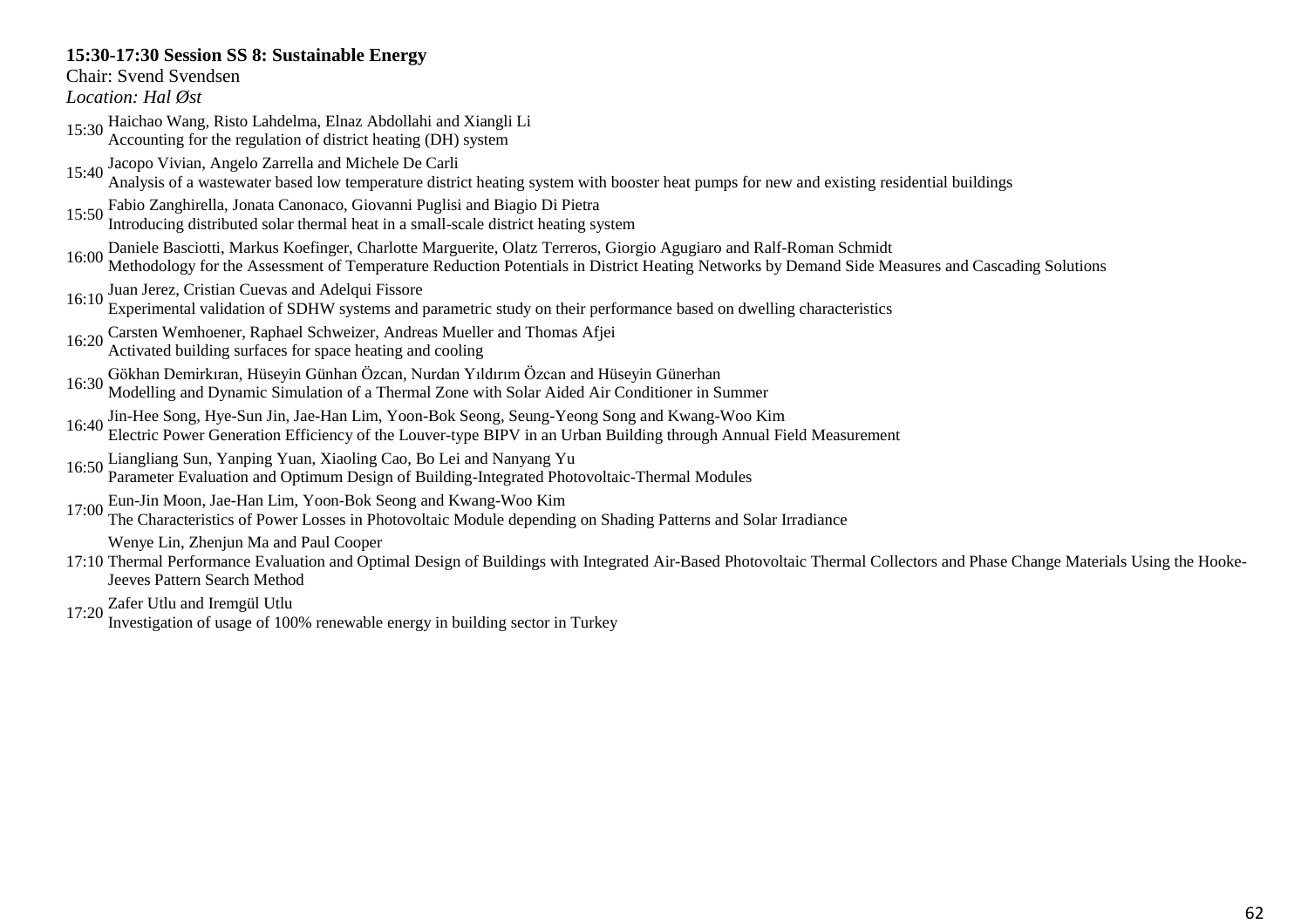## **15:30-17:30 Session TS 7: Heat pump application in nearly zero energy buildings (IEA HPT Annex 40)**

**Organiser**: IEA HPT Annex 40: "Heat pump concepts for nearly Zero Energy Buildings" http://www.annex40.net

### **Short description:**

Political strategies are focusing on nearly Zero Energy Buildings (nZEB) as next step for high performance buildings to be introduced as standard for new buildings in the time frame of 2021-2030 in different parts of the world. Therefore, evaluations for both energy-efficient and cost-effective technical building systems are required. Heat pumps are seen as promising candidates for the application in nZEB due to the following characteristics

- With adequate system design heat pumps are highly efficient, enabling a nearly zero energy balance with less on-site generation
- Heat pumps can cover both heating and cooling needs with the same generator in multifunctional use
- Heat pumps can convert surplus electricity of on-site generation to heating or cooling energy, offering demand response capability to the grid

In Annex 40 heat pump application in nZEB has been investigated in the nine participating countries CA, FI, DE, JP, NO, NL, SE, CH and US. The final workshop of IEA HPT Annex 40 will give an overview of the Annex 40 work and contributions of the participating countries regarding

- $\bullet$  State of nZEB definitions and implications on heat pump use
- Results of case studies and efficient system solutions
- • Technology developments of heat pumps for nZEB
- • Field-monitored heat pump performance and optimization potentials

As conclusion perspectives on heat pump application in nZEB are given.

### **Presentations:**

1. Introduction to heat pumps in nZEB and contributions to IEA HPT Annex 40, Prof. Carsten Wemhoener, IET, HSR UAS Rapperswil, Switzerland (paper 525)

2. Heat Pump for nZEB in Canada – System Assessment and Technology Developments, Roberto Sunyé, Ph. D., CANMET Energy, Canada

3. Energy and Efficiency Analysis of Heat Pump Systems in Non-residential Buildings by means of Long-Term Measurements, Dr. Doreen Kalz, Fraunhofer Institute of Solar Energy systems, Germany

- 4. Heat pumps in energy and cost efficient nearly zero energy buildings in Finland, Prof. Risto Kosonen, Aalto University, Finland
- 5. Policies and practices towards nZEB in Japan, Prof. Dr. Masaya Okumiya, Nagoya University, Japan

6. The definition of nearly Zero Energy Buildings in the Swedish building code and its implications on heat pumps, Ola Gustafsson, SP, Sweden

7. Results from IEA HPT Annex 40 on heat pump application in nearly Zero Energy Buildings. Carsten Wemhoener, Raphael Schweizer, Roman Schwarz. Switzerland.

*Location: Harlekinsalen*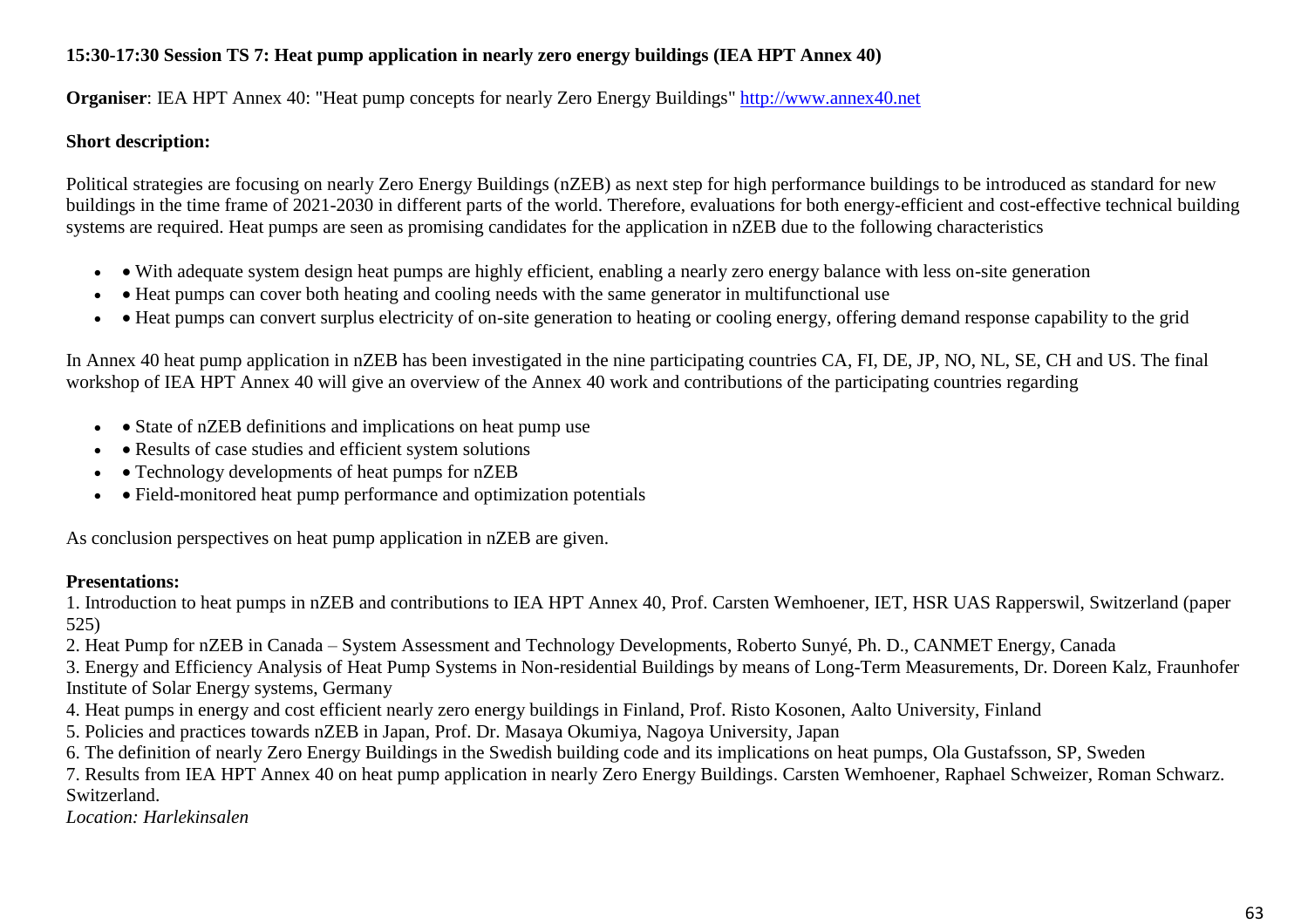### **15:30-17:30 Session WS 16: How to make cheaper GSHPs in Europe/How to diffuse GSHP in Europe (Cheap-GSHPs/EU project)**

**Organisers:** EU H2020 Cheap-GSHP Project - www.cheap-gshp.eu

### **Presenters:**

Chair : Prof. Michele De Carli, Ph.D. University of Padova, Italy

Co-chair: Prof. Robert Gavriliuc, Ph.D. Romanian Geoexchange Society

# **Scope:**

Based on the experience of the speakers and based on the recent work begun in the Horizon 2020 European Project "Cheap-GSHPs" the workshop"s intent is to show the recent advances in the frame of the drilling and in the heat pump solutions to improve the market of the GSHPs.

Discussion will be driven on current limits and potential of the GSHPs. In particular, the discussion will be on the possible introduction of a CEN standard committee or working group on the GSHP systems.

*Location: Latinerstuen*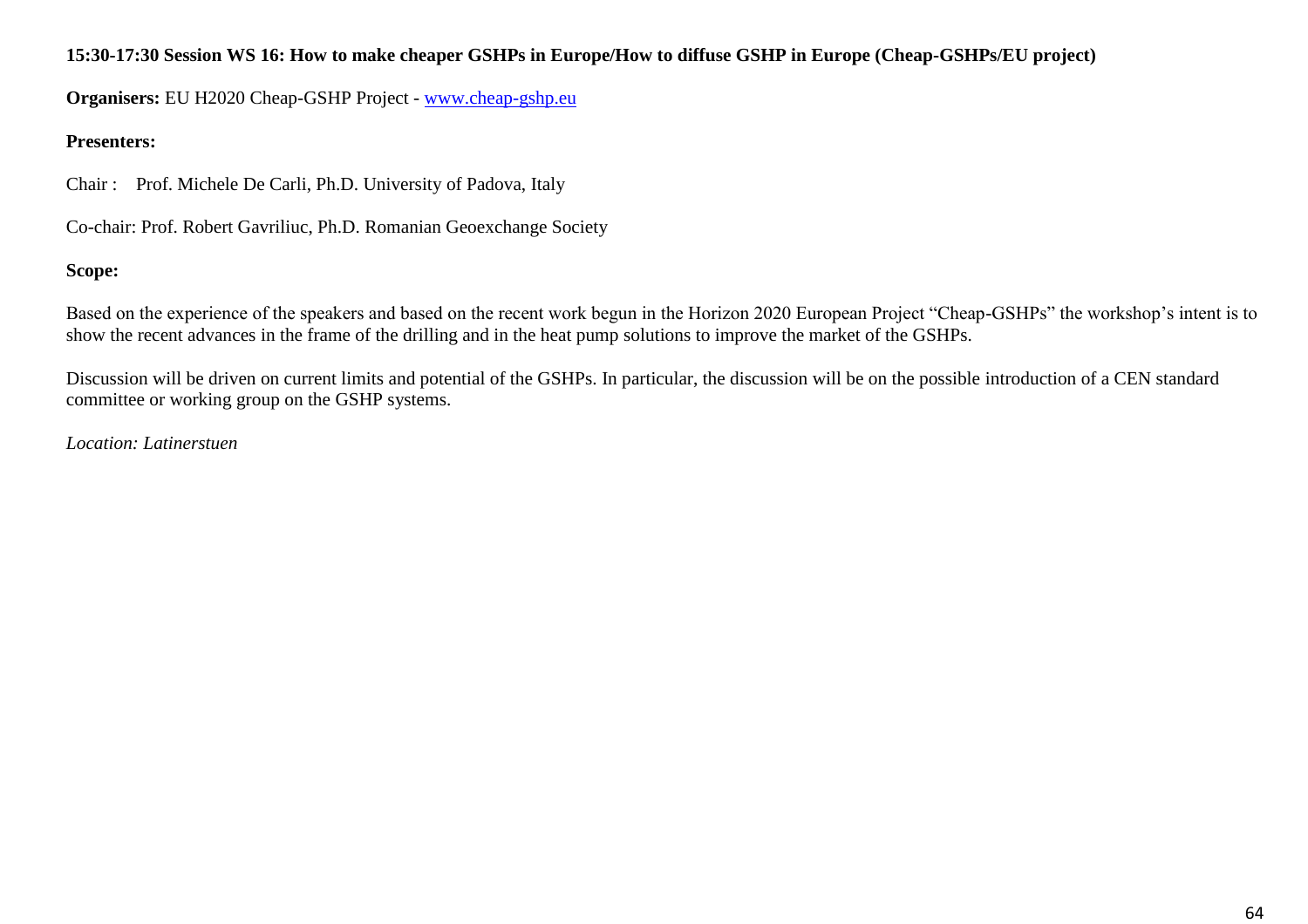**15:30-17:30 Session WS 17: Eurovent Innovation Hub - Adding value to your buildings: Efficient air curtain technologies made in Europe (Eurovent Association)**

**Organiser:** Eurovent Association

## **Presenters:**

- Francesco Scuderi
- Morten Schmelzer

## **Scope:**

By attending this Eurovent workshop, participants of CLIMA 2016 will learn…

- How to save energy by applying the best performing air curtains for their construction projects,
- Which ISO standards should be applied for measuring air curtain performances,
- How state-of-the-art air curtains can contribute to a healthier indoor environmental quality,
- All about the upcoming Eurovent rating standard for air curtains.

It makes sound economic sense to create an efficient and invisible door that keeps the cold and hot inside. Air curtains can be even more effective when used in air conditioned or cold storage buildings. Thermozone technology with its precisely adjusted air velocity gives even protection throughout the opening and contributes to a better indoor air quality. Effective air curtains provide an efficient separation with the lowest possible energy consumption, regardless of whether it is the heat or the cold that project engineers want to keep out. This Eurovent workshop provides for a hands-on introduction to state-of-the-art air curtain technology, allowing you to make valid choices concerning your building projects.

Three learning points:

- 1. How to reduce energy demands by applying highly efficient air curtains to construction projects (Return on Investment)
- 2. How to improve your buildings" indoor air quality through state-of-the-art air curtain technology (health and safety)
- 3. How to choose the right air curtains for your system (size and installation)

See Eurovent: **AIR CURTAINS GUIDEBOOK - FIRST EDITION -** MARCH 2016

*Location: Bondestuen*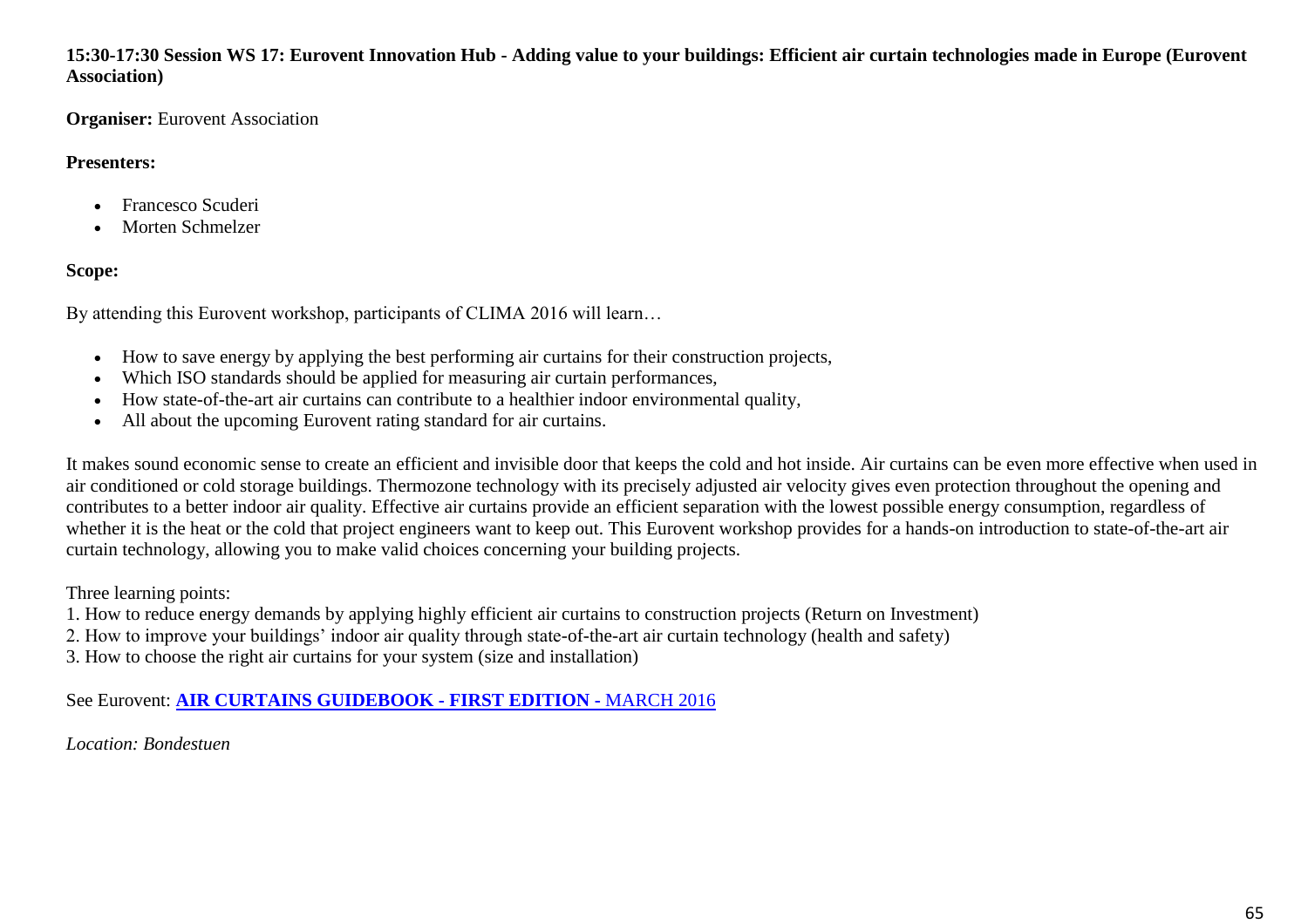**15:30-17:30 Session WS 18: European voluntary certification scheme: a tool linking environment and energy to market value (Sutainable Business Alliance)**

**Organiser:** SB Alliance - www.sballiance.org

### **Presenters:**

- Part 1: Frank Hovorka **SB Alliance** (chairman)
- Part 2: Carolina Mateo Cecilia **Valencia Institute of Building – IVE** (architect)
- Part 3: Johann Zirngibl **CSTB** French Scientific and Technical Center for Building (project leader)
- Part 4: Jana Bendžalová **ENBEE** (Environment & Building Energy Efficiency Consultancy)

# **Scope:**

Multinational property owners and developers, financial institutions (including UNEP-FI) and building professionals are demanding international standardisation and uniform conditions in energy performance certification in order to enhance the comparability, transparency, coherence, reliability and accuracy in the Union. The VCS under preparation will be the first common scheme based on CEN and ISO standards issuing European wide a common energy certificate for non-residential buildings. This workshop will describe the development of this common tool (VCS), able to be used Europe wide, and how it can be integrated in existing environmental certification schemes.

# *Location: Columbinesalen*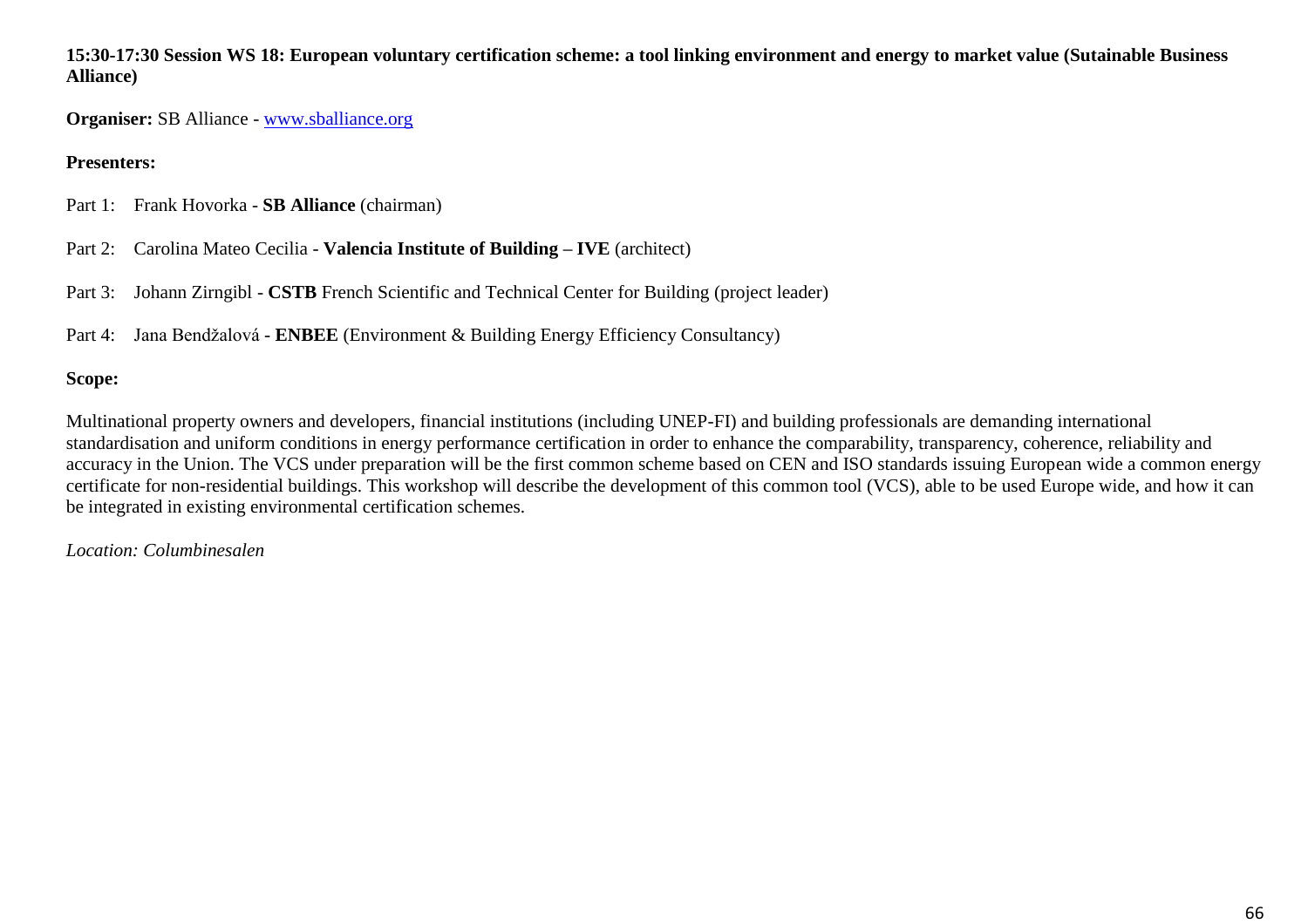# **15:30-17:30 Session WS 26: Energy Flexible Buildings (IEA EBC Annex 67 & Fraunhofer)**

**Read more**: [http://clima2016.org/UserFiles/IEA%20topical%20sessions%20and%20workshops/WS\\_26-\(2\).pdf](http://clima2016.org/UserFiles/IEA%20topical%20sessions%20and%20workshops/WS_26-(2).pdf)

*Location: Laugstuen*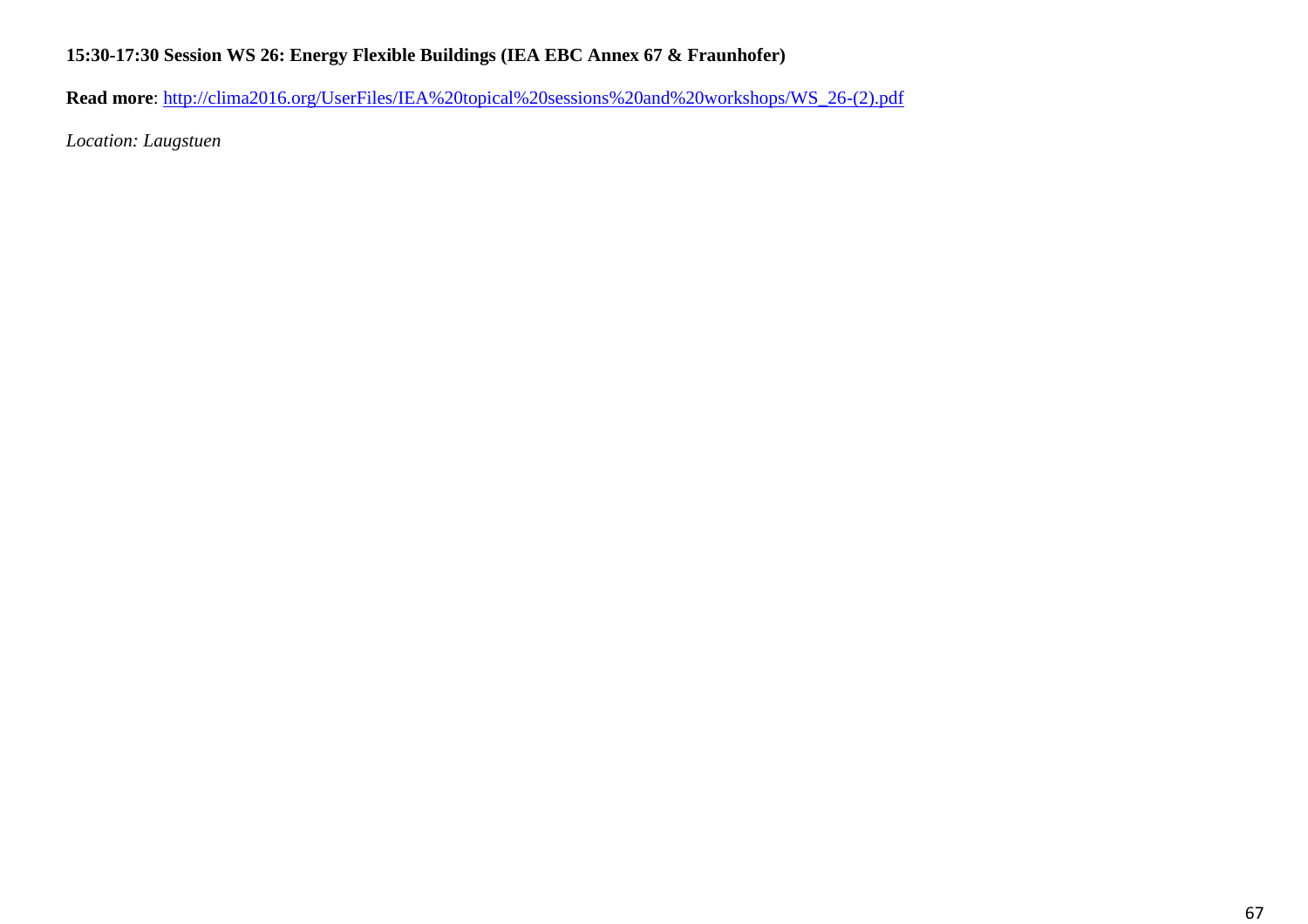### **10:30-12:00 Session SS 10: Sustainable Energy**

Chairs: Stefano Corgnati and Jorma Railio

*Location: Det Lille Teater*

- 10:30 Elisa Carlon, Markus Schwarz, Alessandro Prada, Marco Baratieri, Andrea Gasparella and Christoph Schmidl
- Biomass-based heating and hot water supply systems for prefabricated, high energy performance houses: a comparison of system configurations and control strategies

10:40 Freek Van Riet, Havid El Khaoui, Filip Hulsbosch, Gunther Steenackers and Ivan Verhaert

- Exploring the novel software Hysopt: a comparison of hydronic heat distribution systems of an apartment building
- 10:50 Romain Bonabe de Rougé, Thomas Tirtiaux, Pierre Picard, Pascal Stabat and Dominique Marchio
- Experimental analysis of a gas micro-cogeneration based on internal combustion engine and calibration of a dynamic model for building energy simulation
- 11:00 Peter Holzer, Renate Hammer and Michael Cerveny
- Renewable Urban Heat Supply for Domestic Housing in the City of Vienna
- 11:10 Aaron Gillich, Andy Ford, Mark Hewitt and Edward Thompson
- Cold Water Heat Networks and the Thermal Storage Revolution
- 11:20 Levent Bilir and Nurdan Yildirim
- Investigation of a Small Scale Wind Turbine-Heat Pump Hybrid System for a Detached House
- 11:30 Adrian Retezan, Ioan Silviu Dobosi, Remus Retezan and Silviana Brata
- ASPECTS REGARDING ENERGY CONSUMPTION
- 11:33 Frantisek Vranay, Clayton Stone, Marek Kusnir and Daniela Kaposztasova The Application of Combined Renewable Energy Systems in Smart Buildings
- 11:36 Dietrich Schmidt, Patrick Schumacher, Norman Gerhardt and Fabian Sandau TECHNOLOGY ASSESMENT IN A FUTURE CROSS SECTORIAL HEAT AND POWER MARKET
- 11:39 Clara Good and Francesco Goia
- Integrated ground source heat pumps and solar thermal systems for zero energy buildings
- 11:42 Leon Gaillard, Stéphanie Giroux-Julien, Kévin Taurines and Christophe Ménézo Simulation study of heat recovery from flat roof photovoltaic systems by mechanical ventilation for a wine warehouse in France
- 11:45 Huseyin Gunerhan
- Thermal Analysis of a Flat-Plate Solar Collectors in Parallel and Series Connections
- 11:48 Luca Zaniboni, Andrea Gasparella, Matthias Schuß, Kristina Kiesel, Giovanni Pernigotto and Ardeshir Mahdavi Evaluation of On-site PV-based Electrical Energy Production: a Case Study
- 11:51 Sandra Šlihte, Maija Križmane and Egīls Dzelzītis
- The Effect of Reducing Supply Temperature in Fourth Generation District Heat Networks on Design of In-house Heat Substations
- 
- 11:54 Zissis Ioannidis, Annamaria Buonomano, Andreas Athienitis and Ted Stathopoulos Double Skin Façades Integrating Photovoltaic Panels: A Comparative Analysis of the Thermal and Electrical Performance
- 11:57 Arif Hepbasli
- Towards Developing An Exergy Management System Standard and Its Application to a University Building 12:00 Joaquim Monteiro and Olga Castro
	- Impact of using solar heat pumps for domestic hot water in Portuguese residential buildings.
- 
- 12:03 Monika Lipska "Use of alternative water sources based on a rainwater in the multi-dweling Urban Building 2030"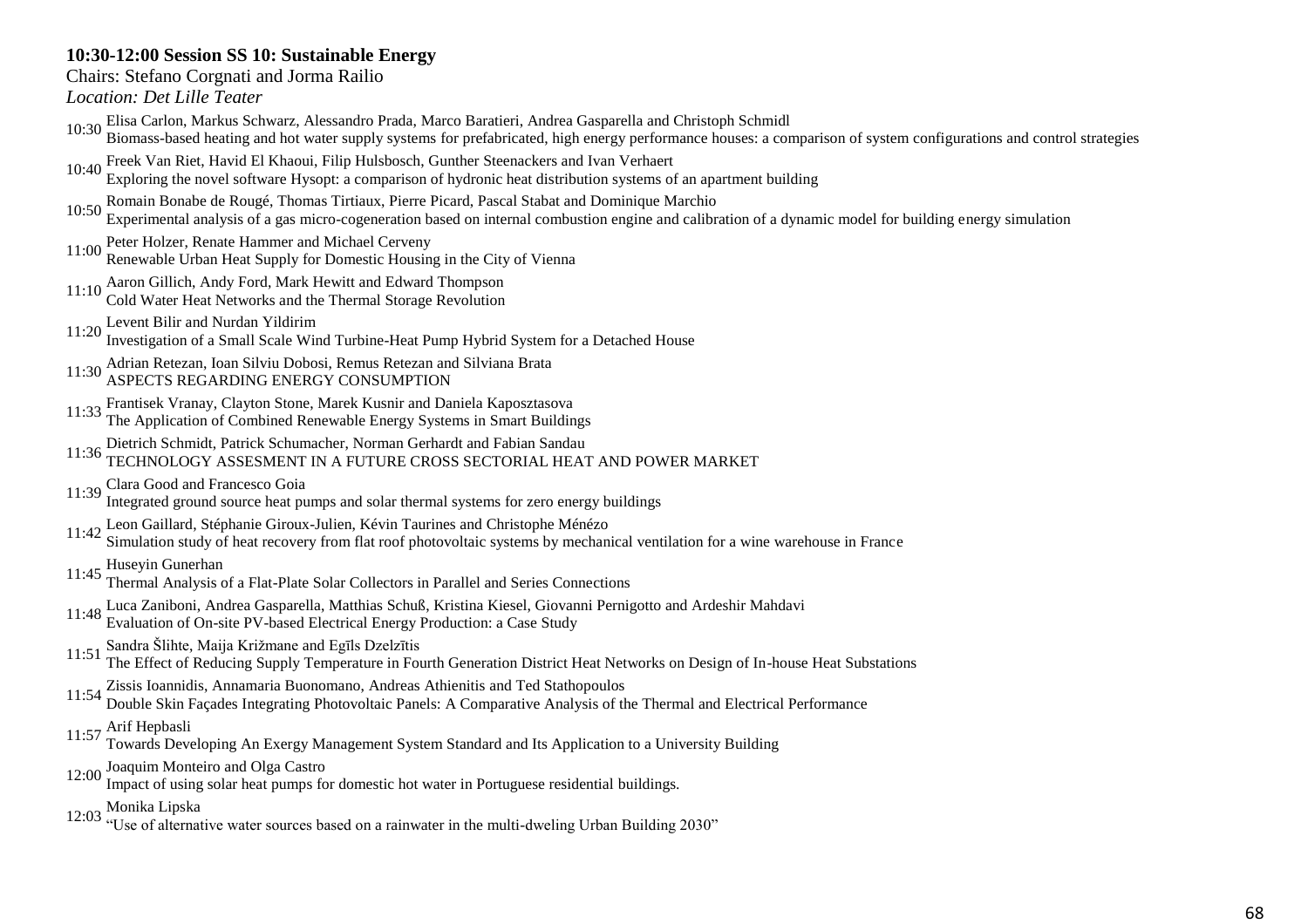### **10:30-12:00 Session SS 14: Energy Flexibility & Storage**

Chairs: Ala Hasan and Anna Joanna Marszal-Pomianowska *Location: Hal Øst*

10:30 Bernardo Buonomo, Davide Ercole, Oronzio Manca and Sergio Nardini

Numerical simulation of thermal energy storage with phase change materials in aluminum foam

- 10:40 Uros Stritih, Eneja Osterman and Vincenc Butala
- Annual operation of LHT storage system for offices
- 10:50 Olivier Dumont, Carolina Carmo, Dickes Rémi, Emeline Georges, Sylvain Quoilin and Vincent Lemort Hot water tanks : how to select the optimal modelling approach?
- 
- 11:00 Uroš Stritih, Saeid Seddegh, Wonjun Choi, Nikolaos Stathopoulos, Mohamed El Mankibi, Enrico Fabrizio, Mahmood Mastani Joybari, Fariborz Haghighat and Ryozo Ooka Integration of Thermal Energy Storage Components with Buildings – Recent Development and Challenges
- 11:10 Simpore Sidiki, Garde François, David Mathieu, Marc Olivier and Castaing-Lasvignottes Jean Design and dynamic simulation of a Compressed Air Energy Storage system (CAES) coupled with a building, an electric grid and a photovoltaic power plant.
- 11:20 Su-Gwang Jeong, Seong Jin Chang, Seunghwan Wi, Yujin Kang and Sumin Kim Thermal evaluation of high heat storage montmorillonite with phase change material containing exfoliated graphite nanoplatelets
- 11:30 Zuzana Čermanová, Jana Peráčková, Lenka Jágerská and Veronika Buzás STORAGE WATER HEATERS DESIGN OPTIMIZATION IN APARTMENT BUILDINGS
- 
- 11:40 Uroš Stritih, Mastjaž Kofalt and Vincenc Butala PCM thermal storage system for cooling and heating of buildings
- 11:50 Anna Nefedova, Bykova Iuliia, Maxim Kykolev, Sergei Kosov, Aleksandrs Zajacs and Anatolijs Borodinecs Possibility of Thermal Storage Systems Usage During Buildings Renovation in Saint-Petersburg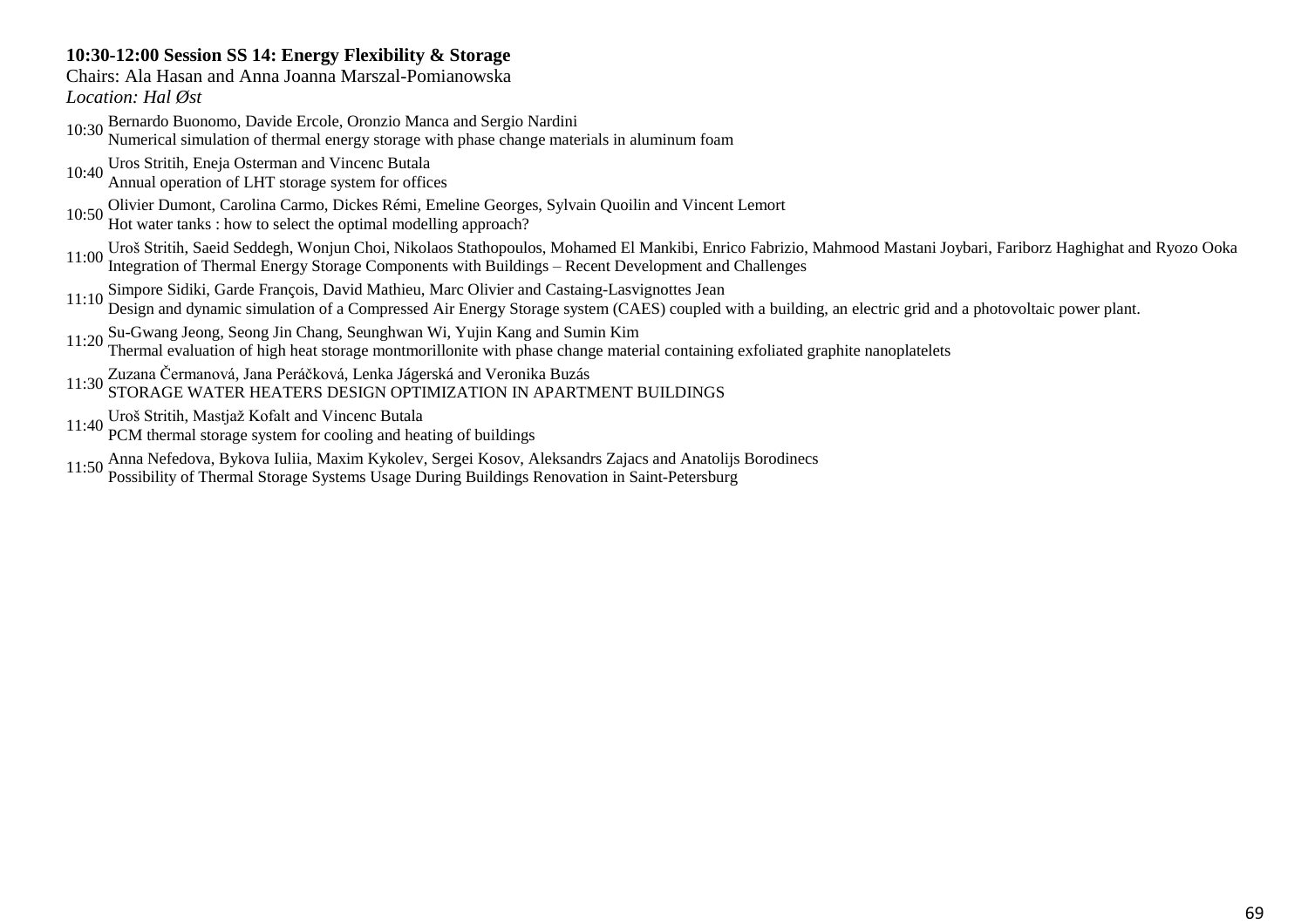### **10:30-12:00 Session SS 21: Ventilation & Air Distribution**

Chair: Dirk Müller

*Location: Musiksalen*

- 10:30 Sami Lestinen, Hannu Koskela, Simo Kilpeläinen and Risto Kosonen Air distribution and indoor climate in a multipurpose arena
- 10:40 Ahsan Iqbal, Alireza Afshari and Niels Christian Bergsøe
- Post Occupancy Evaluation of 23 Newly Renovated Apartments in Copenhagen Performance of Ventilation Systems
- 10:50 Odin Budal Søgnen, Hans Martin Mathisen, Maria Justo Alonso and Guangyu Cao
- Indoor Air Quality in a Zero Emission Building
- 11:00 Eri Nagashima, Takashi Kurabuchi, Yoshihiro Toriumi, Sihwan Lee, Tomoro Hori, Megumi Aibara and Atsushi Okuda Development of a ventilation control system for a commercial kitchen
- 11:10 Essam E. Khalil, Mahmoud Amer and Mahmoud Fouad
- Smoke Spread In Underground Subway Station
- 11:20 Alo Mikola, Teet-Andrus Kõiv and Kaspar Tennokese THE PERFORMANCE OF VENTILATION IN ESTONIAN RETROFITTED APARTMENT BUILDINGS
- 11:30 Catalin Teodosiu, Viorel Ilie and Raluca Teodosiu
- The impact of thermal radiation on condensation on cold surfaces of ventilated rooms

Alessandra De Angelis, Onorio Saro and Giovanni Cortella

- 11:33 INFLUENCE OF SUPPLY AIR CEILING DIFFUSERS ON SURFACE TEMPERATURE OF DISPLAY CABINET DOORS AND ON CUSTOMERS COMFORT IN FOOD **STORES**
- 
- 11:36 Eftychia Spentzou, Chris R. Iddon, Matthew Grove and Malcolm J. Cook Priority School Building Programme: An investigation into predicted occupant comfort during the heating season in naturally ventilated classrooms
- 11:39 Nga Thi Hoang, Hiroaki Tanaka and Masaya Okumiya
	- Study on performance evaluation of the natural ventilation system with phase change materials
- 11:42 Goo Tsusaka, Tatsuo Nobe, Mitsuhide Yasuda, Masanari Ukai, Kenichi Yasuda and Toshiki Isahaya Comparison of Primary Energy Consumption of DHC and VRF Systems Based on Realistic Heat Loads
- 
- 11:45 Wang Wei and Chen Jiayu Demand-driven HVAC control in large-scale rooms based on occupancy distribution measurement with indoor positioning system
- 
- 11:48 Anna Ramata and Andris Kreslins Energy Efficient Ventilation for Pig Farms
- 11:51 Thijs Kruisselbrink, Juan Tang, Harry Bruggema and Wim Zeiler
- Indoor Air Quality of schools a problem, but what about Day Care Centres
- 11:54 Hirano Aoi
	- Prediction of Cross-Ventilation Performance of Detached House Using Wind Catcher In Residential Buildings
- 11:57 Koji Shima, U Yanagi, Ryuto Shimizu, Naoki Kagi, Kenichi Azuma, Hoon Kim and Haruki Osawa Long-term measurement on the actual condition of airborne microbe concentration in office buildings.
- 12:00 Yuina Fujii, U Yanagi, Shinsuke Kato, Hideaki Nagano, Shigeo Matsuno and Hiroshi Ida
- A Study on the microbiome in Hospital Waiting room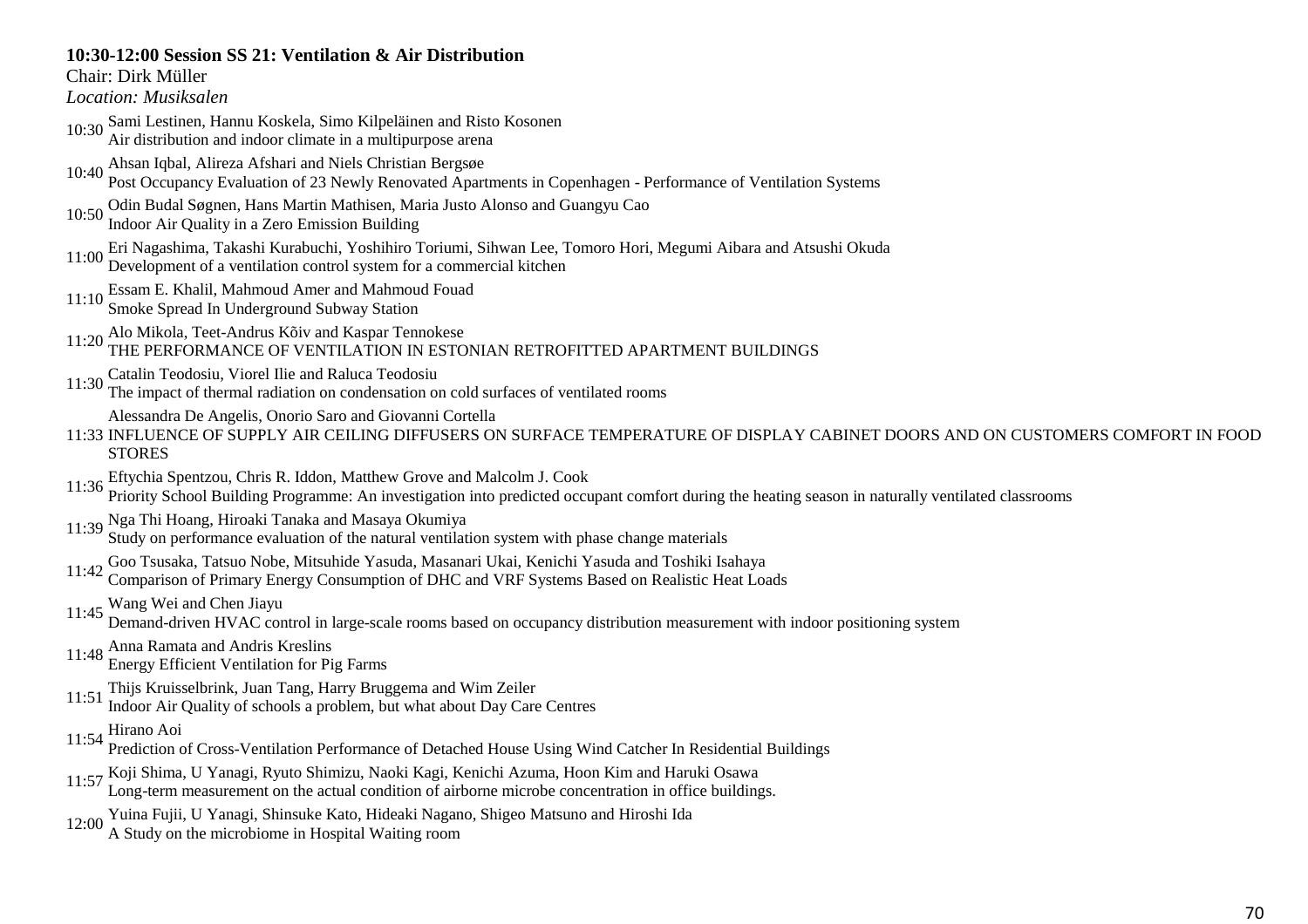### **10:30-12:00 Session SS 33: Indoor Environment**

| 10.00-12.00 Dession BB 00. Higger Environment                                                                                                                                                                               |  |
|-----------------------------------------------------------------------------------------------------------------------------------------------------------------------------------------------------------------------------|--|
| Chair: Lars Gunnarsen                                                                                                                                                                                                       |  |
| Location: Europahallen                                                                                                                                                                                                      |  |
| 10:30 Hongshan Guo and Forrest Meggers                                                                                                                                                                                      |  |
| A Framework to Assess Exergetic Efficiency for Thermal Comfort                                                                                                                                                              |  |
| 10:40 Lenka Proksova Zuska and Michal Kabrhel<br>10:40 THE HYGROTHERMAL SURVEY IN RECONSTRUCTED OFFICE BUILDING WITH CHILLED BEAMS SYSTEMS                                                                                  |  |
|                                                                                                                                                                                                                             |  |
| Yoshihito Kurazumi, Emi Kondo, Kenta Fukagawa, Yoshiaki Yamato, Kunihito Tobita, Tomonori Sakoi, Tadahiro Tsuchikawa and Tetsumi Horikoshi<br>10:50<br>Improvement of working thermal environment for female office workers |  |
|                                                                                                                                                                                                                             |  |
| 11:00 Karsten Voss and Tjado Voß<br>Integrated design approach for improving personal summer thermal comfort in existing office buildings with suspended ceilings                                                           |  |
| Zhun Yu, Bin Yang, Neng Zhu and Thomas Olofsson<br>11:10                                                                                                                                                                    |  |
| Energy efficient thermal comfort in temporarily occupied space - A summer case study in Tianjin                                                                                                                             |  |
| Yoshiaki Yamato, Yoshihito Kurazumi, Kenta Fukagawa, Kunihito Tobita and Emi Kondo<br>11:20                                                                                                                                 |  |
| Measurements of clo value using heat flux sensors and human body                                                                                                                                                            |  |
| Steffen Petersen, Anders H. Clausen and Lasse S. Knudsen<br>11:30                                                                                                                                                           |  |
| Investigating the Ability of Prevailing Thermal Comfort Models to Predict Thermal Comfort in Homes                                                                                                                          |  |
| 11:33 Mi-Yeon Kim, Hyung-Geun Kim and Yoon-Ji Kwon                                                                                                                                                                          |  |
| Study on Housing Indoor Thermal Comfort Evaluation Using Measurement Around the Winter                                                                                                                                      |  |
| Masanari Ukai, Goo Tsusaka, Shogo Kamata, Ryo Sekine and Tatsuo Nobe<br>11:36                                                                                                                                               |  |
| Survey of Thermal Environmental Deviation in Offices                                                                                                                                                                        |  |
| Sirid Bonderup, Sofie Knudsen and Lars Gunnarsen<br>11:39                                                                                                                                                                   |  |
| Comparison of test methods for mould growth in buildings                                                                                                                                                                    |  |
| 11:42 Jamson Masih, Ashish Uzgare, Ajay Taneja and Alfred J Lawrence<br>Indoor/Outdoor Concentration of Particulate matter and Polycyclic Aromatic Hydrocarbons at roadside site in Agra India                              |  |
|                                                                                                                                                                                                                             |  |
| 11:45 Vu Trung Hieu Nguyen, Zhi Gao, Zhijuan Shao and Jian Zhu<br>A study on ozone and PM2.5 concentration levels inside and outside hotel rooms in Nanjing city, China                                                     |  |
|                                                                                                                                                                                                                             |  |
| Lucia Kudiváni and Michal Krajčík<br>11:48                                                                                                                                                                                  |  |
| Evaluation of the indoor air quality in a library using natural CO2 as tracer gas                                                                                                                                           |  |
| Karna Dahal and Jouni Laurikainen<br>11:51                                                                                                                                                                                  |  |
| Green Aspects of PCO Method - Reference to UV Turbo                                                                                                                                                                         |  |
| 11:54 Dana Aljadaa and Hasim Altan<br>Designing a High Performance Indoor Environment for a Productive Generation                                                                                                           |  |
| Lorenzo Distore, Francesco Canpelletti, Andrea Gasparella and Diercarlo Domagnoni                                                                                                                                           |  |
|                                                                                                                                                                                                                             |  |

11:57 Lorenza Pistore, Francesca Cappelletti, Andrea Gasparella and Piercarlo Romagnoni Evaluation of the Indoor Thermal Quality in high schools buildings: strengths and limits of different assessment methods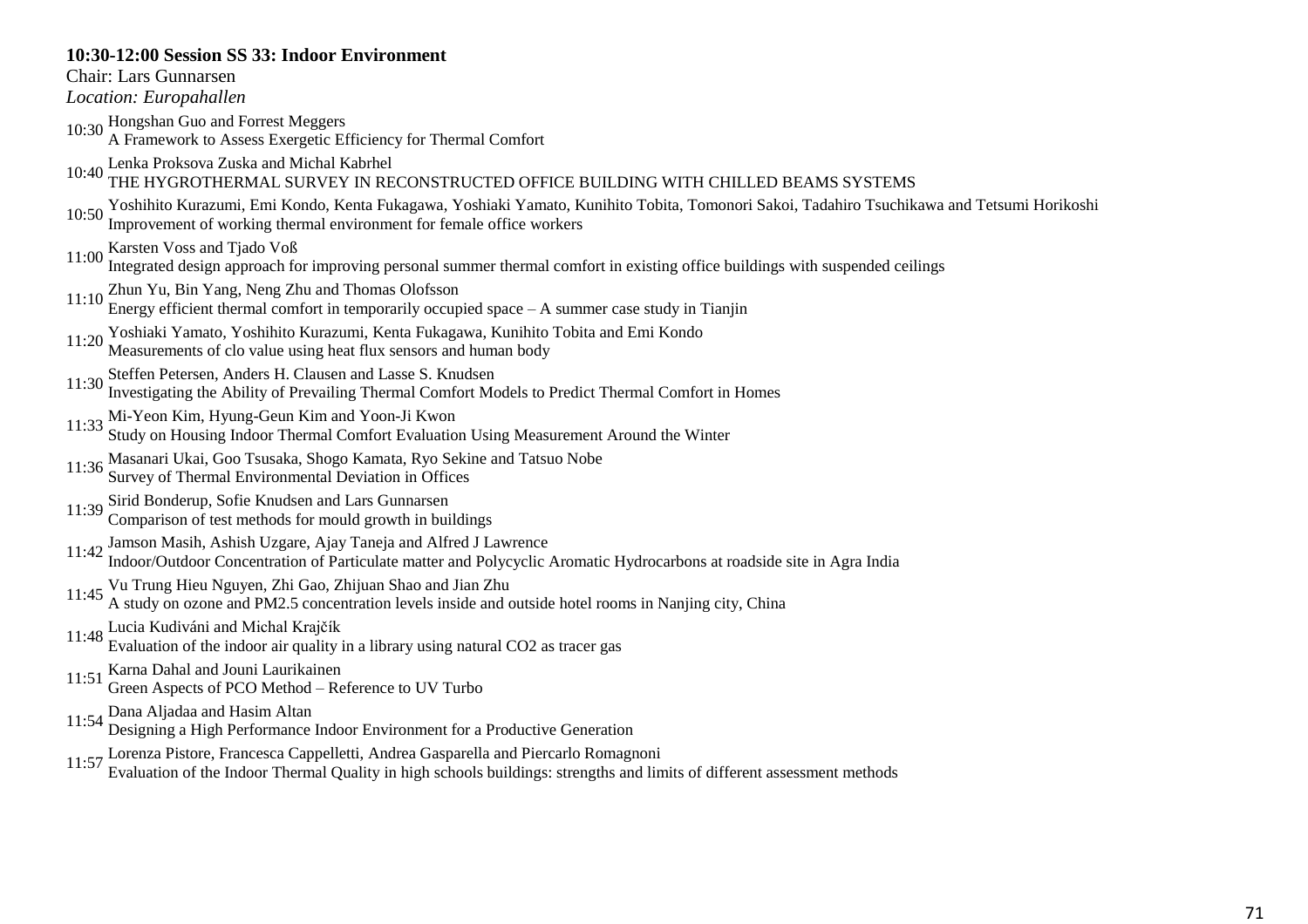## **10:30-12:00 Session SS 7: Building Technology**

#### Chairs: Marco Perino and Carsten Rode

*Location: Radiosalen*

- 10:30 Xiaoliang Wang, Huizhi Zhong, Xiangyang Rong, Bo Lei and Tao Yu
- Optimal Design of Passive Solar Buildings for dormitories in China
- 10:40 Zoltán Andrássy and Rita Farkas
- Combination of phase change materials with ceiling cooling panels in office environments
- 10:50 Nolwenn Hurel, Mickaël Pailha, Géraldine Garnier, Clément Belleudy and Monika Woloszyn
- Three-scale airtightness study of wooden frame wall assemblies in laboratory
- 11:00 Adeline Bailly, Gaëlle Guyot and Valerie Leprince
	- 6 YEARS of ENVELOPE AIRTIGHTNESS MEASUREMENTS PERFORMED by FRENCH CERTIFIED OPERATORS: ANALYSIS of ABOUT 65 000 TESTS
- 11:10 Radoslaw Gorzenski, Michal Szymanski and Andrzej Gorka
- Multifamily buildings air tightness testing
- 
- 11:20 Chang Sub Shin, In Sung Kang, Young Kwon Yang, Min Hee Chung and Jin Chul Park Development of novel roof finishing materials using PCM for detached houses to mitigate urban heat island and to improve thermal condition
- 11:30 Kyriaki Foteinaki, Christina Papachristou, Ongun Berk Kazanci and Bjarne W. Olesen
- Structures that include a semi-outdoor space: Part 1: Energy performance
- 11:33 Christina Papachristou, Kyriaki Foteinaki, Ongun Berk Kazanci and Bjarne W. Olesen Structures that include a Semi-Outdoor space: Part 2: Thermal Environment
- 
- 11:36 Ema Nemethova, Dusan Petras and Michal Krajcik
	- Indoor environment in a high-rise building with lightweight envelope and thermally active ceiling
- 11:39 Clelia Moraes, Priscila Watanabe, Narciso Grimaldi Gomes and Fernanda De Prince Calegher ANALYSIS OF PROCEDURE FOR USE OF SOLAR ENERGY FOR BUILDINGS RESIDENTIAL ASSESSMENT.
- 11:42 Gaofeng Sun, Shuhong Li, Guoying Xu and Xiaosong Zhang
- Experimental Study on the Dynamic Heat Transfer Characteristics of Triple-pane PCM-filled Window
- 11:45 Dave Olsthoorn and Fariborz Haghighat
- Modelling of Electrically Activated Thermal Mass
- 11:48 Ricardo Gomes, Khadija Benis, Carlos Silva and Ricardo Vicente
- Analysis of the effect of a rooftop greenhouse in building indoor temperature and acclimatization needs using building energy simulation
- 11:51 Hui-Jeong Kim, Sang-Woo Ham, Dong-Seob Yoon and Jae-Weon Jeong
- Performance evaluation of two cross type indirect evaporative air coolers
- 11:54 Simona Michaličková and Otília Lulkovičová

Analysis of Ideal Absorption Cycle with Support of Solar Energy and the Use of Working Solutions H2O/LiBr and NH3/H2O

- 11:57 Andrei Bejan, Tiberiu Catalina and Joseph Virgone
	- Comparison of different PCMs impact on indoor comfort in a energy positive house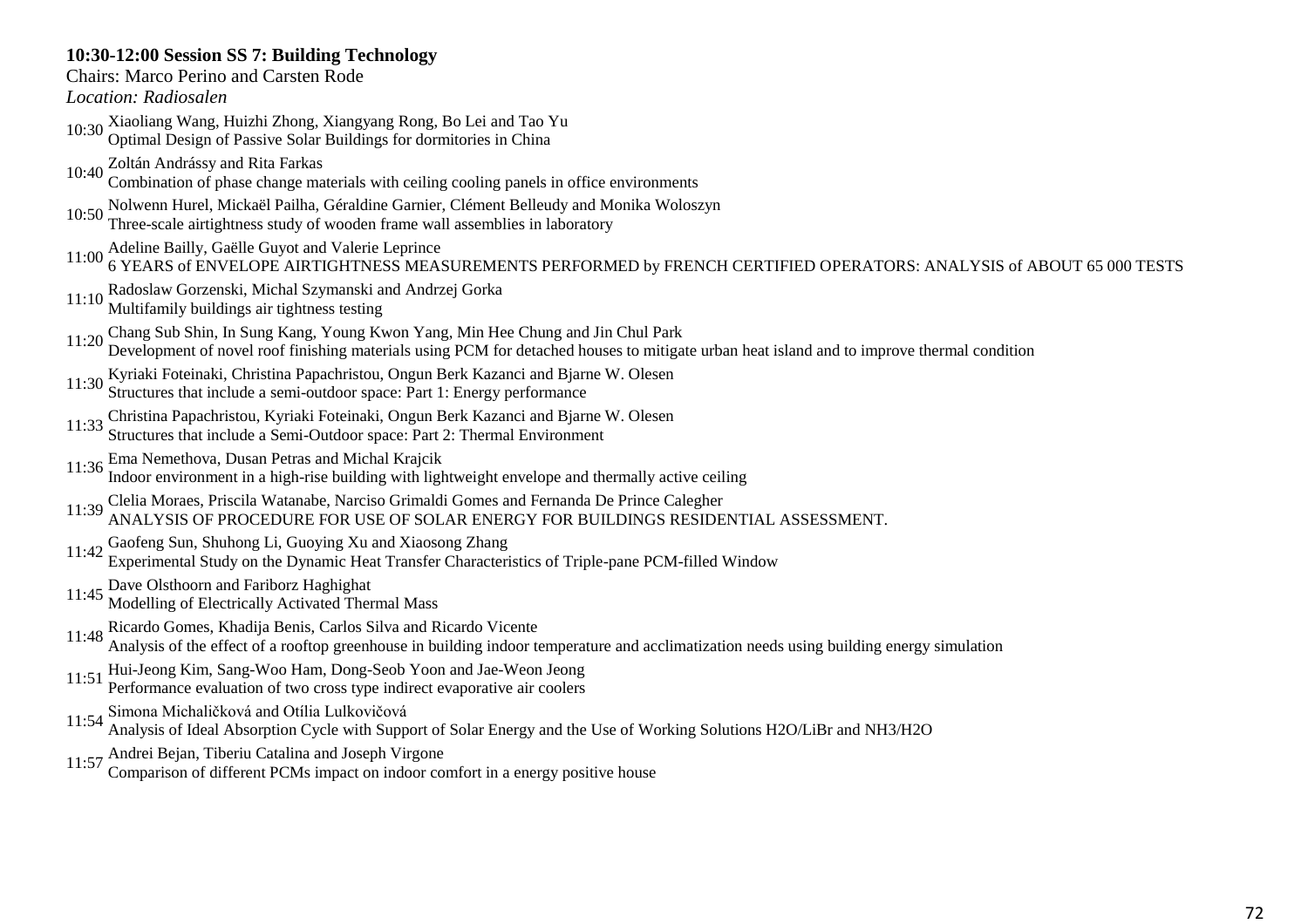## **10:30-12:00 Session WS 19: Building automation and control systems: continous operational energy use optimization (REHVA & eu.bac Task Force)**

**Organiser:** REHVA - eu.bac joint Task Force on Building Automation and Control Systems (BAC)

## **Presenters:**

*Organisers/moderators*: Andrei Litiu and Peter Hug - **eu.bac**

# *Speakers:*

- Bonnie Brook **eu.bac**
- Stefano Corgnati **REHVA**
- Simona D"Oca **REHVA**
- Valentina Fabi **REHVA**
- Roland Ullmann **eu.bac**

## **Scope:**

The aim of the workshop is to interactively discuss about the before mentioned issues and what practical tools can be used to overcome them and ensure building automation and control systems deliver their multiple benefits promises. The workshop will include the presentation of several certified building(s).

## *Location: Bondestuen*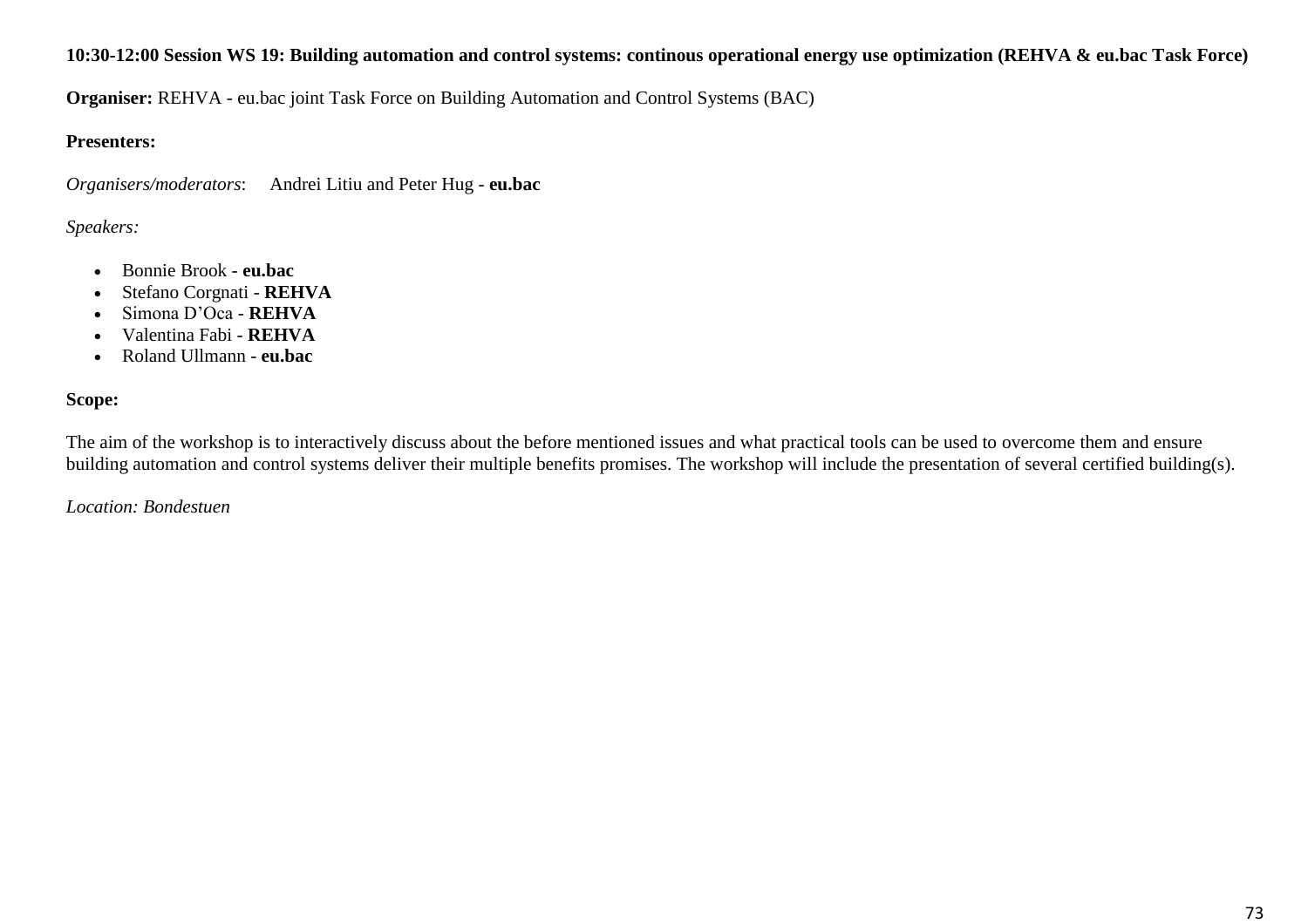## **10:30-12:00 Session WS 20: How to improve the quality of the works and compliance of Energy Performance Certificates? (QUALICHeCK)**

**Organiser:** QUALICHeCK

## **Presenter:**

Chairperson: Peter Wouters

# **Scope:**

To address these quality and compliance challenges, the objectives of this workshop are to discuss the following questions:

- What is the status on the ground in terms of quality and compliance?
- What steps could be taken to improve the situation?
- What are key aspects to consider for effective compliance frameworks?

*Location: Harlekinsalen*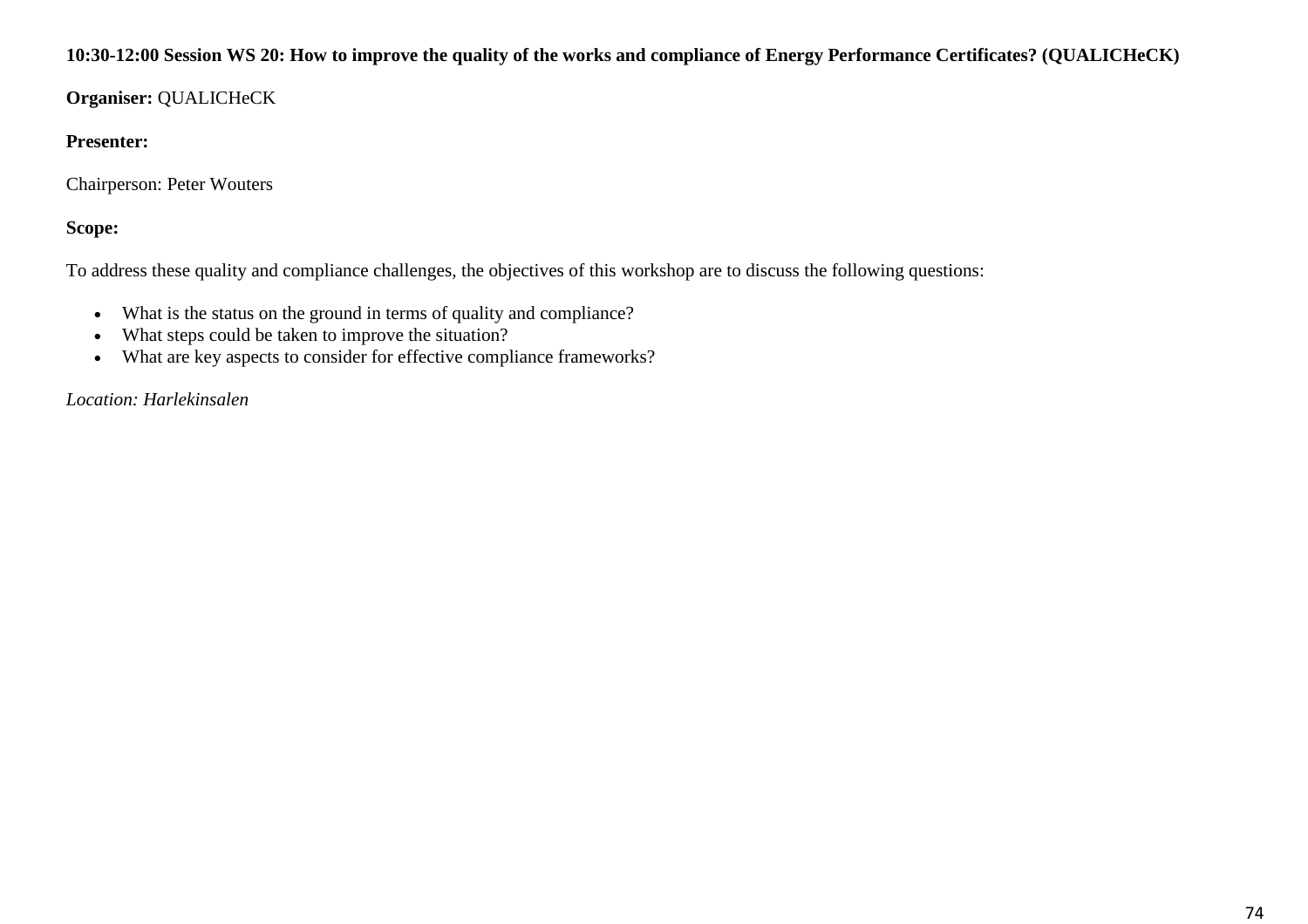#### **10:30-12:00 Session WS 25: Total Concept method for major reduction of energy use in non residential buildings (EU H2020 Total Concept)**

**Organiser:** EU Horizon 2020

## **Speakers:**

Introduction to Intelligent Energy Europe project the "Total Concept" (Alireza Afshari)

Main steps of the Total Concept method implementation (Mari-Liis Maripuu)

The economic principles of the Total Concept method (Åsa Wahlström)

The Total Concept method implementation in the Nordic countries- outcomes and lessons learned (Mads Mysen)

# **Short description:**

In order to reach the 20-20-20 EU-targets it will be essential to increase the ambitions by the building owner's to carry out major energy refurbishment projects in the non-residential building sector. In existing non-residential buildings energy savings can often be achieved by improving the building envelope and the performance of HVAC systems and other energy requiring installations. In addition, changes in user behavior can be effective - without loss of comfort. However, if the measures are to be carried out in practice then they would have to comply with the property owner's or client's terms and conditions for long– term investments. Total Concept offers a method and a economic tool that can provide the information required by establishing a platform for decisions on investments in energy-saving measures. The method applies a refined systematic approach to the work with energy issues in buildings, with the aim of achieving maximum energy savings in a cost efficient way and to motivate building owners to take a step further and make decisions on larger investments. A European cooperative venture has been established, involving Sweden, Norway, Finland, Estonia and Denmark, to further develop the method and to test the concept in the various national contexts. The aim is to establish a reliable market driver for major renovation projects that can lead to considerable energy savings in the building sector. Since the non-technical barriers influencing the renovation rates can be somewhat similar also in other European countries, it will be possible to transfer the method also to other countries. The workshop covers the identified main non-technical barriers in the renovation market in northern European countries and how the Total Concept method could be a solution to overcome these barriers. The results of Total Concept method implementation in the Nordic countries are presented and possibilities for increasing the number of larger energy renovations of non-residential buildings will be discussed.

## *Location: Latinerstuen*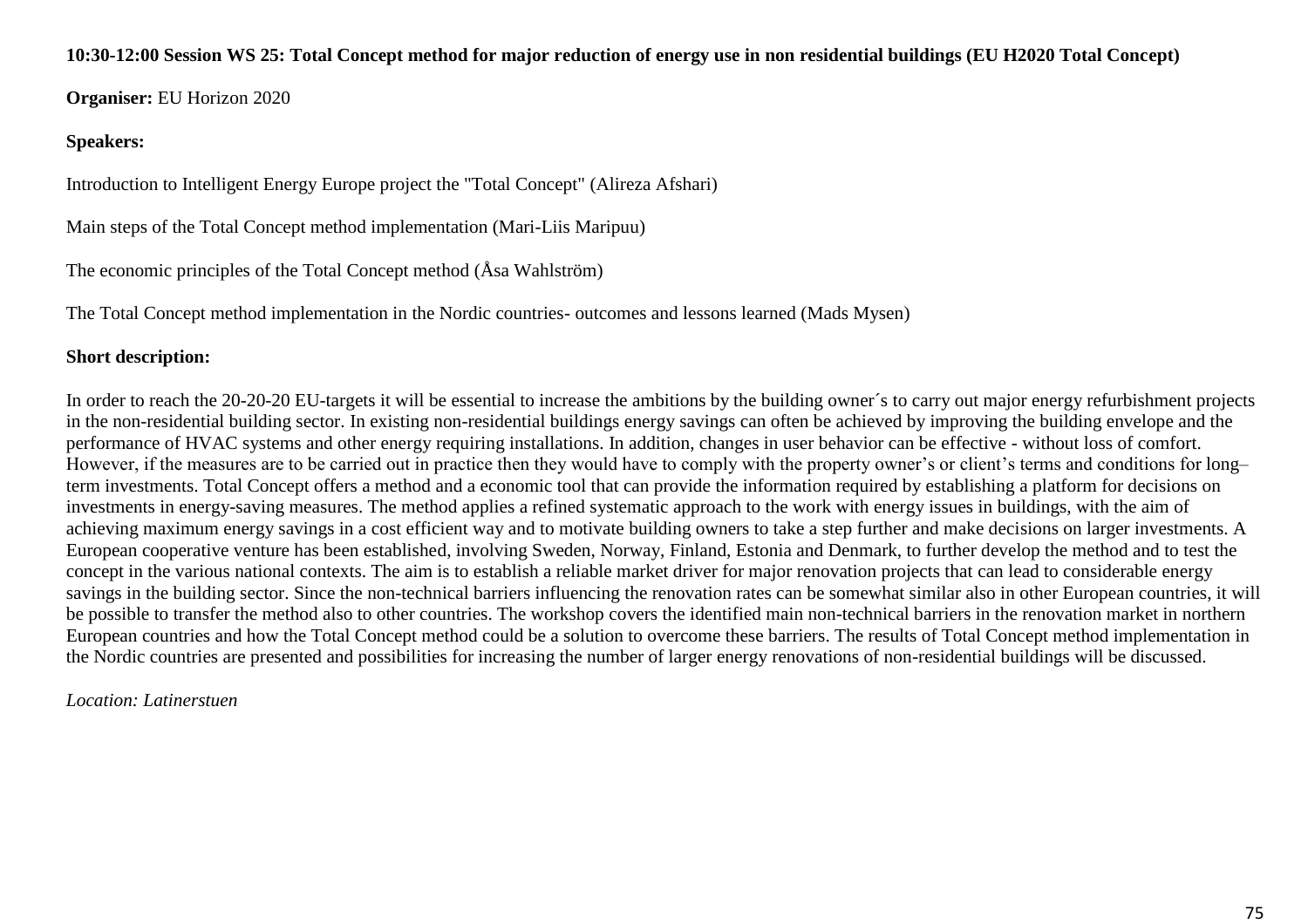## **10:30-12:00 Session WS 29: Occupant Behaviour (IEA EBC Annex 66)**

**Organiser:** IEA EBC Annex 66: "Definition and Simulation of Occupant Behavior in Buildings" www.annex66.org

#### **Speakers:**

Andreas Wagner (KIT, Germany): Experimental approaches for collecting occupant behavior data in the field and in the lab

Ardeshir Mahdavi (TU Vienna, Austria): New modeling approaches and quality assessment for occupant behavior models

Rune Andersen (DTU, Denmark): Application of occupant behavior models in building energy performance simulation for improved design and operation of buildings

## **Short description:**

Occupancy behavior in buildings is of growing importance for building design as well as for building operation and performance optimization, as it turned out to be one of the leading influences on energy consumption in buildings. Occupancy behaviors are either random, or purpose-driven (e.g. entering/leaving a room, consuming domestic hot water, using an appliance) or comfort-related (e.g. adjusting a thermostat, opening a window for ventilation, closing blinds). They change the indoor environment in terms of temperature, humidity, illuminance levels, air quality etc. which influences total energy consumption of a building. As building services systems and their controls are becoming more complex and sophisticated, occupants are often not aware of the relation between their actions and their influence on energy consumption.

The challenges to model and predict occupancy behavior in buildings are: (a) occupancy behavior is stochastic and complex in nature; (b) monitoring occupancy behavior relies on various sensors with relatively high costs; and (c) privacy issues make data collection difficult. Hence, there is a lack of consistent data from real-life building operation and therefore state-of-the-art models used in the planning practice simplify user-related actions and mostly underestimate their impacts. There is a strong need for improved and more accurate approaches of modeling occupant behavior as well as for integrating these models into building simulation programs in order to support planners and building managers during the design phase and building operation.

This issue has been raised in the IEA Annex 66 *Definition and Simulation of Occupant Behavior in Building* and researchers contribute to different tasks and activities in this context since the beginning of 2014. The workshop will introduce into three major areas of the Annex work in order to open discussions between researchers and practitioners about the necessity and the best strategy to implement occupant behavior in building design and operation.

#### *Location: Laugstuen*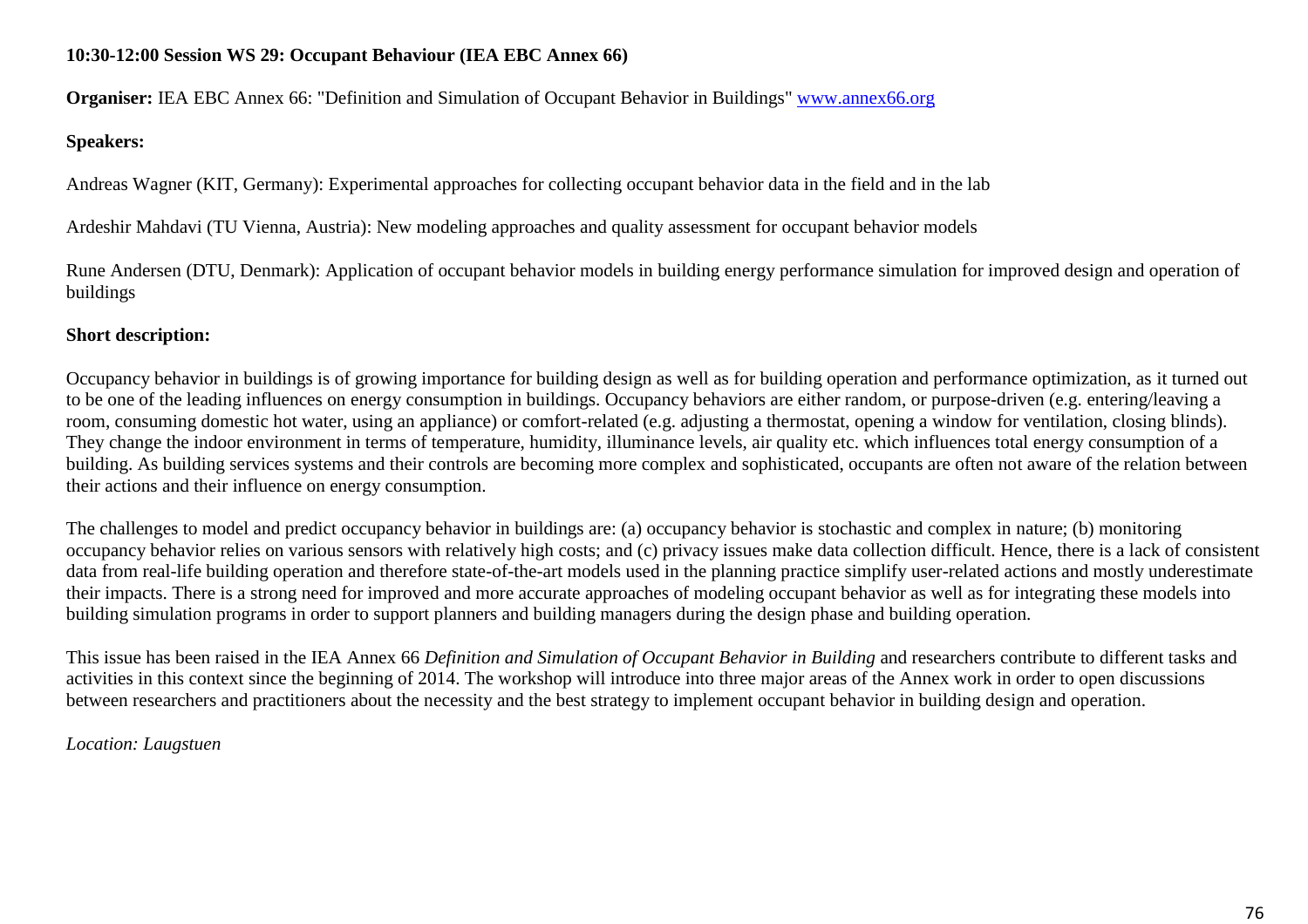## **10:30-12:00 Session WS 31: Advanced airflow distribution methods for reduction exposure to indoor pollution (Scanvac)**

**Organiser**: SCANVAC

**Presenters:**

*Chair:* Guangyu Cao

*Speakers:*

Prof. Guangyu Cao, NTNU, Norway

Prof. Arsen Melikov, DTU, Denmark

Prof. Risto Kosonen

Prof. Peter Nielsen

# **Scope:**

The main objective of this workshop is to discuss various methods to improve indoor air distribution to prevent the occupants from exposure to various indoor pollutants.

*Location: Columbinesalen*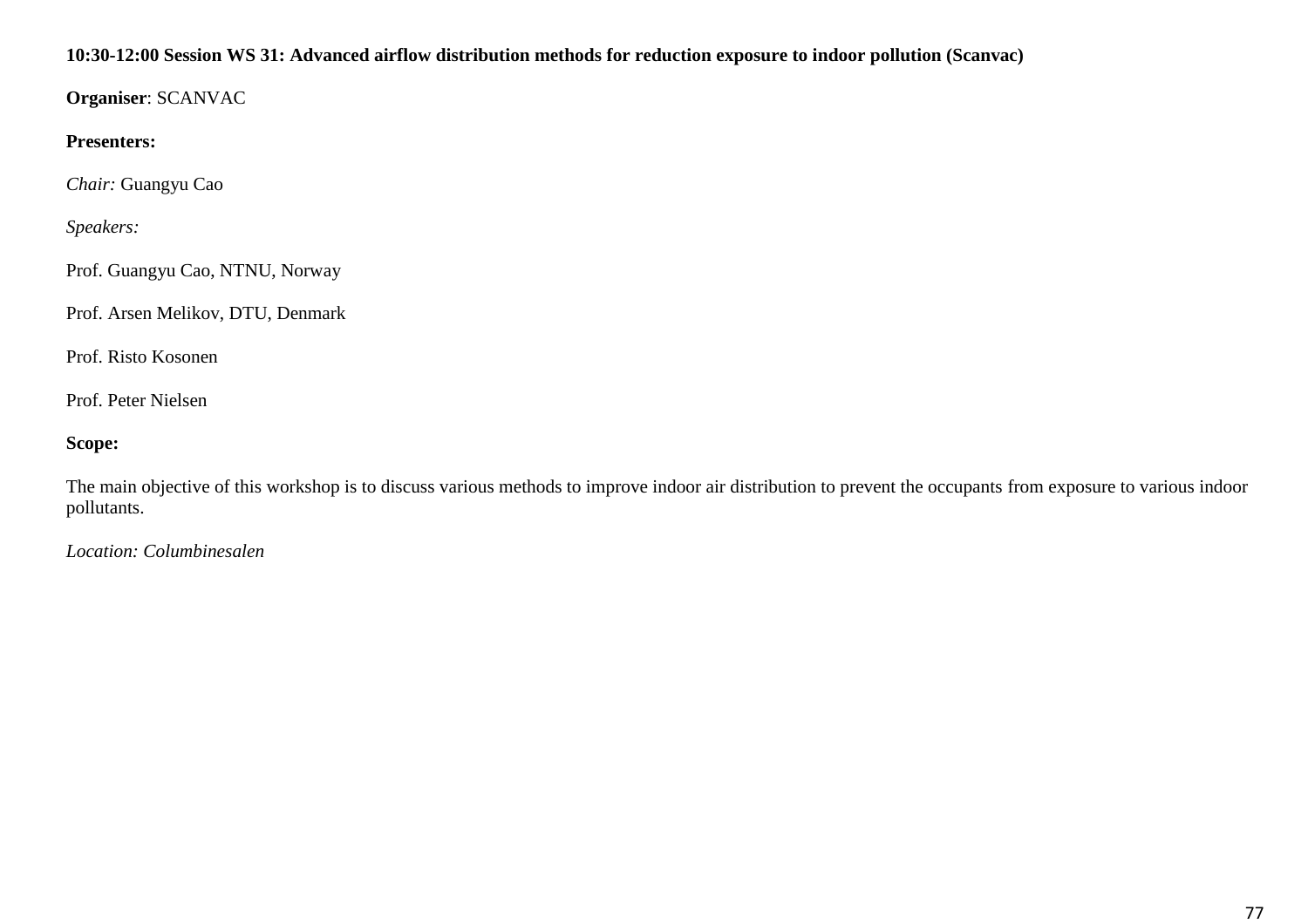## **13:30-15:00 Session SS 15: Energy Flexibility & Storage**

Chairs: Fariborz Haghighat and Jérôme Le Dréau *Location: Det Lille Teater*

- 13:30 Danhong Wang, Kristina Orehounig and Jan Carmeliet Dynamic building energy demand modelling at urban scale for the case of Switzerland
- 13:40 Wim Zeiler, Timilehin Labeodan, Kennedy Aduda and Gert Boxem Building's Energy Flexibility towards nieigborhood level for Smart grid support
- 
- 13:50 Paul Beagon, Joe Warren, Donal Finn and James O'Donnell Next Generation Building and District Metrics to Enable Energy Systems Integration
- 14:00 Behrang Talebi and Fariborz Haghighat A Procedure to Predict the Energy Demand Profile of District System
- 14:10 Borui Cui, Cheng Fan and Fu Xiao
- Development of A Scheme for Assessment of Demand Response Potential Using Distributed Sensor Networks for Residential Flat
- 14:20 Mads Kronborg Agesen, Arne Skou and Keld Lotzfeldt Pedersen Controller Prototyping and Validation for Photo-Voltaic Comfort Cooling Plant
- 14:30 Trond Thorgeir Harsem, Robert Martinez and Janne Grindheim EFFICIENT INTERACTION BETWEEN ENERGY DEMAND, SURPLUS HEAT/COOL AND THERMAL STORAGE
- 
- 14:40 Hamidreza Heidar Esfehani, Martin Kriegel and Hatef Madani Load Balancing Potential of Ground Source Heat Pump System Coupled with Thermal Energy Storage: A Case Study for Berlin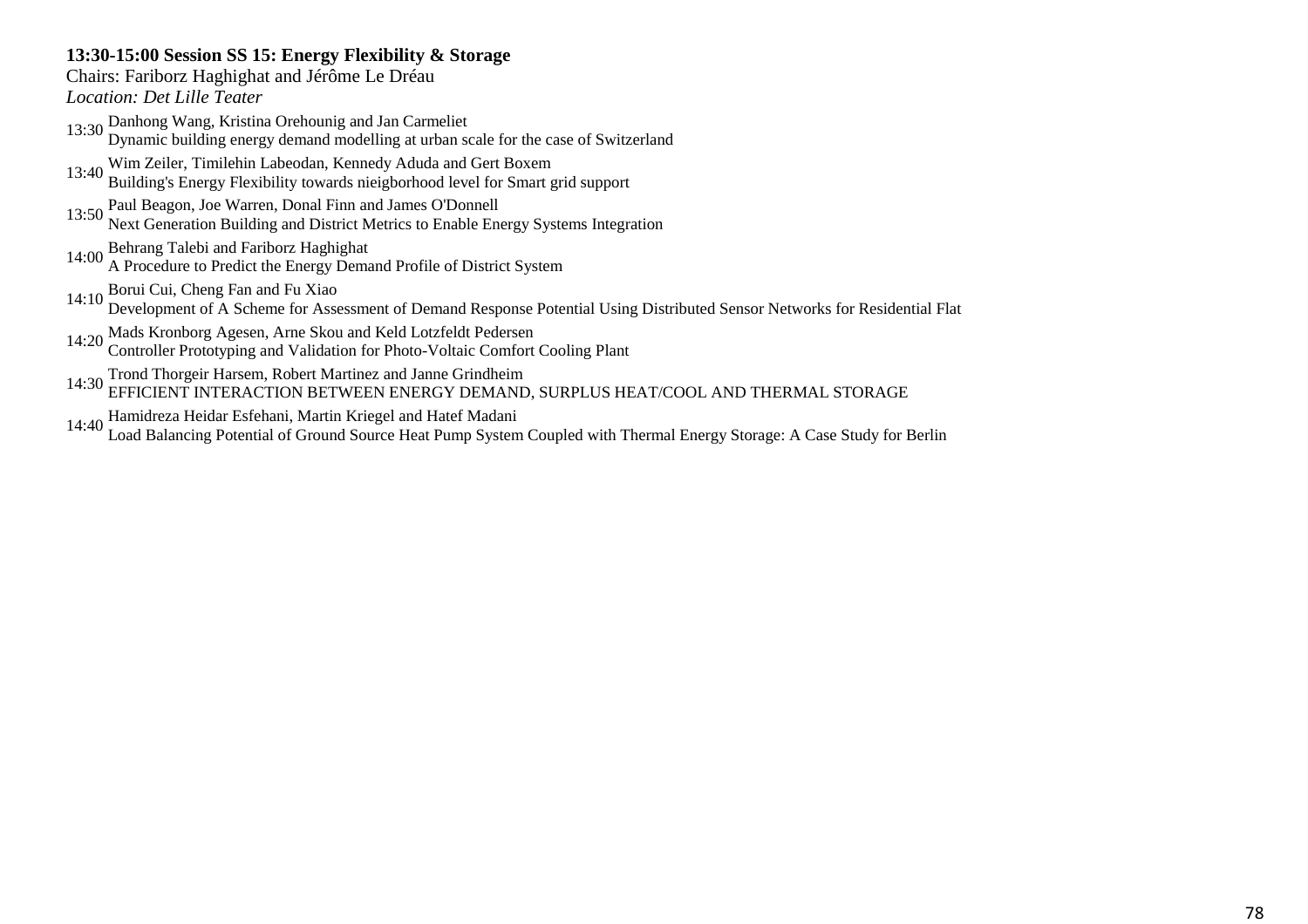## **13:30-15:00 Session SS 2: Building Retrofit**

*Location: Europahallen*

13:30 Salvador Acha and Nilay Shah

Re-commissioning Energy Conservation Measures in Supermarkets: An UK Case Study

# 13:40 Åke Blomsterberg and Rikard Nilsson RENOVATION OF A MULTI-FAMILY BUILDING IN SWEDEN – ANALYSES OF ENERGY SAVINGS, LCC, LCA AND CO-BENEFITS

- 
- 13:50 Fabien Coydon, Sebastian Herkel and Hans-Martin Henning Retrofit of multi-family homes with central heat recovery ventilation, learnings from three case studies
- 
- 14:00 Piotr Narowski and Maciej Mijakowski Different ventilation strategy implementation for achieving nZEB standard of school building
- 14:10 Roberto Ruiz Flores, Matteo D'antoni and Vincent Lemort

Energy reduction in public building stock: assessing the impact of control strategy over expected energy savings and indoor comfort level

- 14:20 Laure Itard and Dasa Majcen Actual energy savings of thermal renovation in the dwelling stock: the results of a large scale study in the Netherlands
- 14:30 Faidra Filippidou, Nico Nieboer and Laure Itard
- Actual Energy Savings of Renovated Dwellings: the case of Amsterdam
- 14:40 Lamia Berrah, Catherine Buhé, Vincent Clivillé, Anna Risch and Monika Woloszyn

Energy efficiency renovations in residential building: What are the key variables in the decision-making? Evidence from France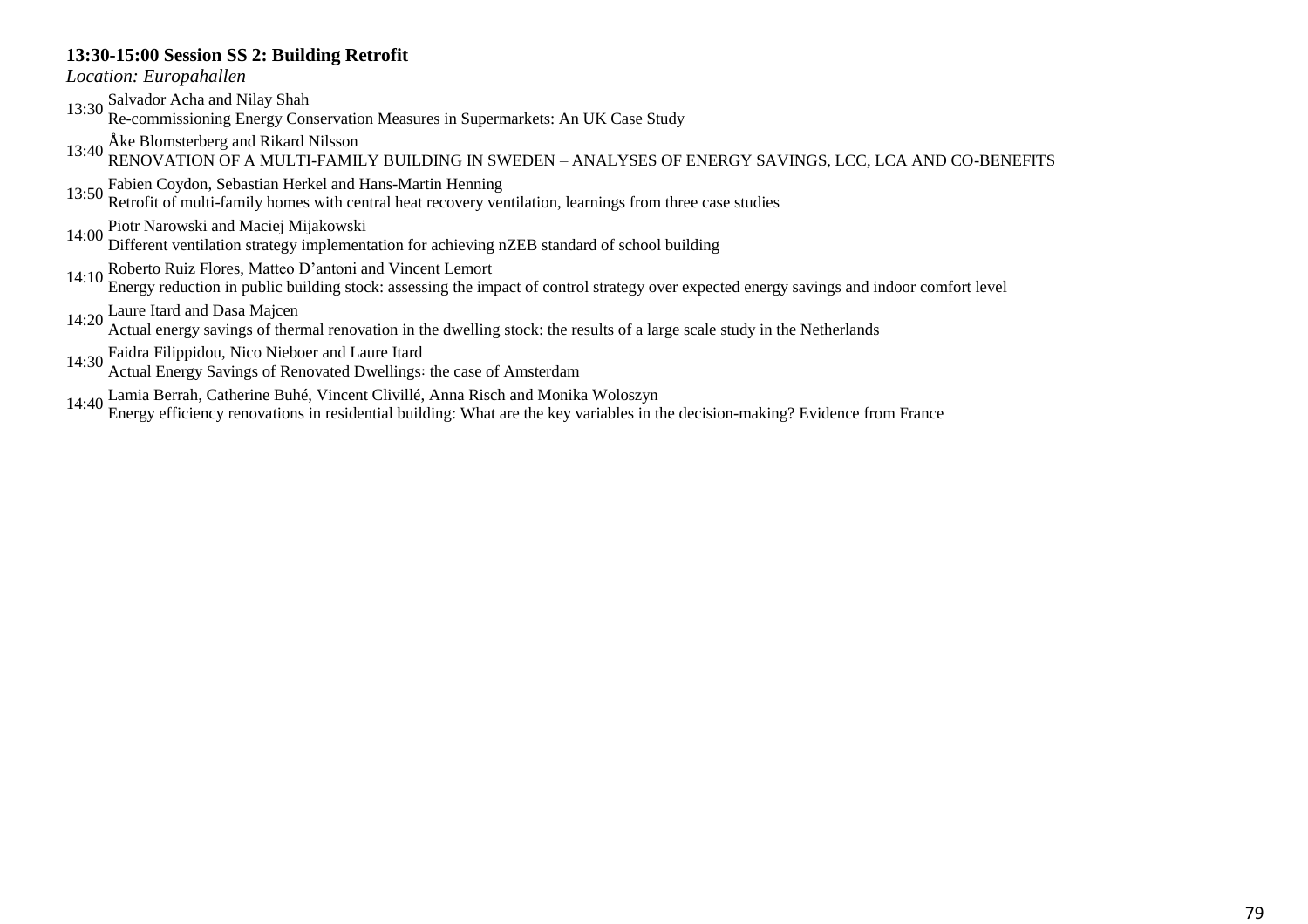# **13:30-15:00 Session SS 20: Ventilation & Air Distribution**

Chair: Hilde Breesch

*Location: Radiosalen*

- 13:30 Sophie Yuan, Andreas Athienitis, Yuxiang Chen, Jiwu Rao and Charalampos Vallianos An experimental and simulation study of night cooling in a building with hybrid ventilation
- 13:40 Haolia Rahman, Hojong Hwang and Hwataik Han
- Hybrid ventilation control strategies to reduce energy consumption in a small office building
- 13:50 Adam O' Donovan, Paul D. O'Sullivan and Michael D. Murphy
- A field study on the thermal comfort performance of a ventilative cooling system in a retrofitted low energy building
- 14:00 Wenhui Ji, Per Heiselberg, Houhua Wang, Yue Hu and Zili Zhang Experimental Assessment of Mechanical Night Ventilation on Inner Wall Surfaces
- 14:10 Erik P.M. Bouwens, Marcel G.L.C. Loomans, Jan L.M. Hensen and Jos J.N. Lichtenberg Ventilative Cooling Potential in Low-Energy Dwellings The HoTT Case Study
- 14:20 Theofanis Psomas, Per Heiselberg, Karsten Duer and Eirik Bjørn CONTROL STRATEGIES FOR VENTILATIVE COOLING OF OVERHEATED HOUSES.
- 14:30 Thiago Santos, Nick Hopper and Maria Kolokotroni Performance in practice of a ventilation system with thermal storage in a computer seminar room
- 
- 14:40 Peter Holzer, Theofanis Psomas and Paul Osullivan International Ventilation Cooling Application Database

14:50 Mariya Bivolarova, Lauris Rezgals, Arsen Melikov and Zhecho Bolashikov

Exposure reduction to human bio-effluents using seat-integrated localized ventilation in quiescent indoor environment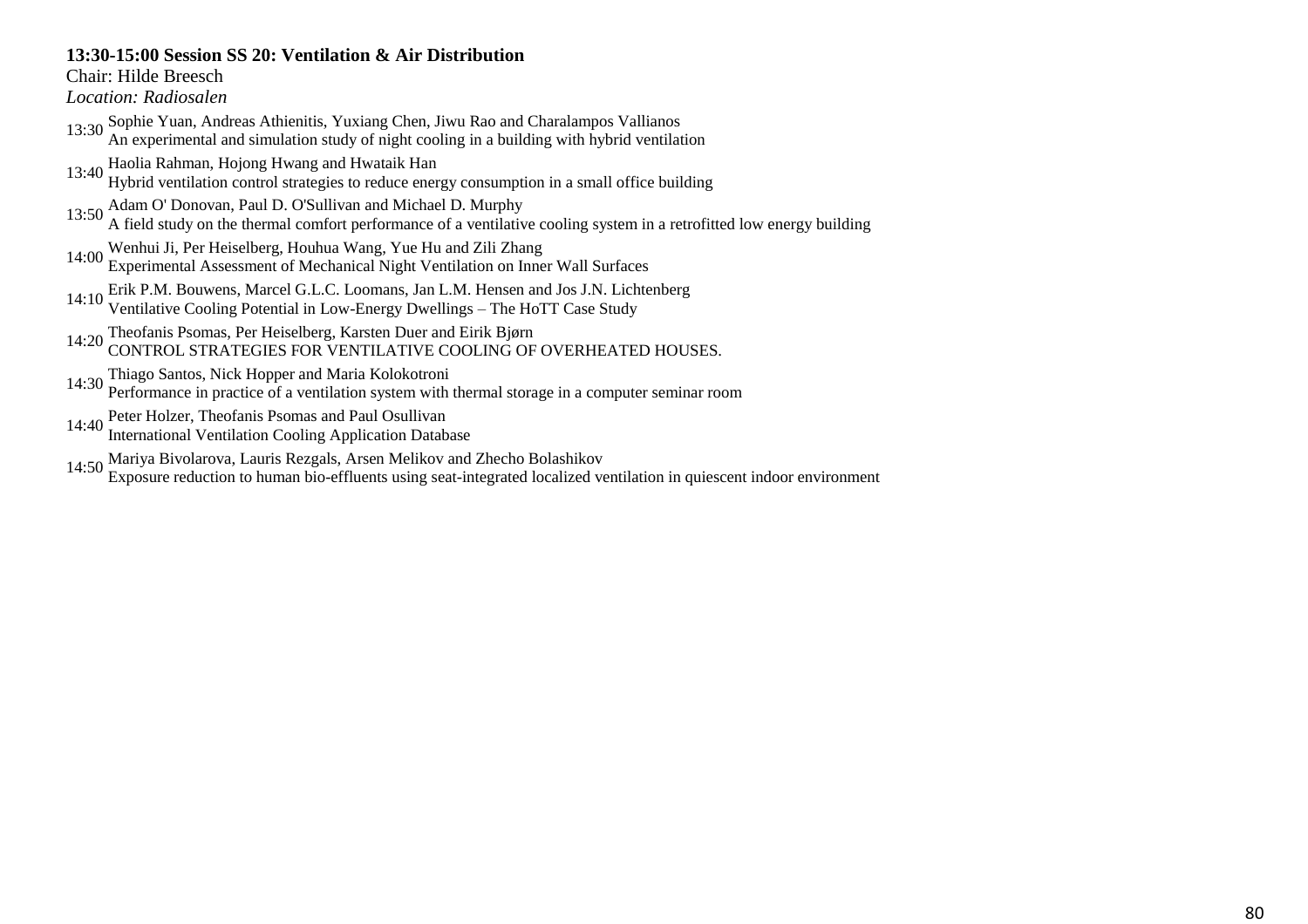## **13:30-15:00 Session SS 26: Building Performance**

Chairs: Jaap Hogeling and Jørgen Rose

*Location: Hal Øst*

- 13:30 Neşe Ganiç Sağlam, A. Zerrin Yılmaz, Gözde Gali, Touraj Ashrafian Bonab and Alpay Akgüç<br>REFERENCE BUILDING ESTABLISHMENT PROCEDURE FOR THE RESIDENTIAL BUILDINGS IN TURKEY
- 13:40 Martin Thalfeldt, Jarek Kurnitski, Jonas Gräslund, Per Kempe and Jeroen Verwer Relevance of renewable energy ratio in describing nearly zero energy buildings

13:50 Livio Mazzarella Near zero, zero and plus energy buildings: revised definitions

- 14:00 Mile Siljak BUILDING ENERGY EFFICIENCY CONFUSION MISCONCEPTION REALITY
- 14:10 Alexandros Kostopoulos, Eleni Agiatzidou, Lara Lopez and Ana Juan Ferrer Revisiting Business Models within Cloud Market
- 
- 14:20 Wolf Bracke, Marc Delghust, Jelle Laverge and Arnold Janssens Building energy performance rating: impact of the reference characteristics in the notional building approach
- 
- 14:30 Roman Lechner and Saqib Javed Life-Cycle Cost-Optimized Cooling Systems for European Office Buildings
- 14:40 Balaji Kalluri, Sekhar Kondepudi, Andreas Kamilaris, Kwok Wai Tham and Harn Wei Kua Classifying Office Plug Load Appliance Events in the context of NILM using Time-series Data Mining
- 14:50 Yoshihisa Momoi, Georgia Ntosti, Stavros Moiragias, Zhecho Bolashikov and Arsen Melikov Thermal Environment of Textile Based Ventilation Combined with Chilled Ceiling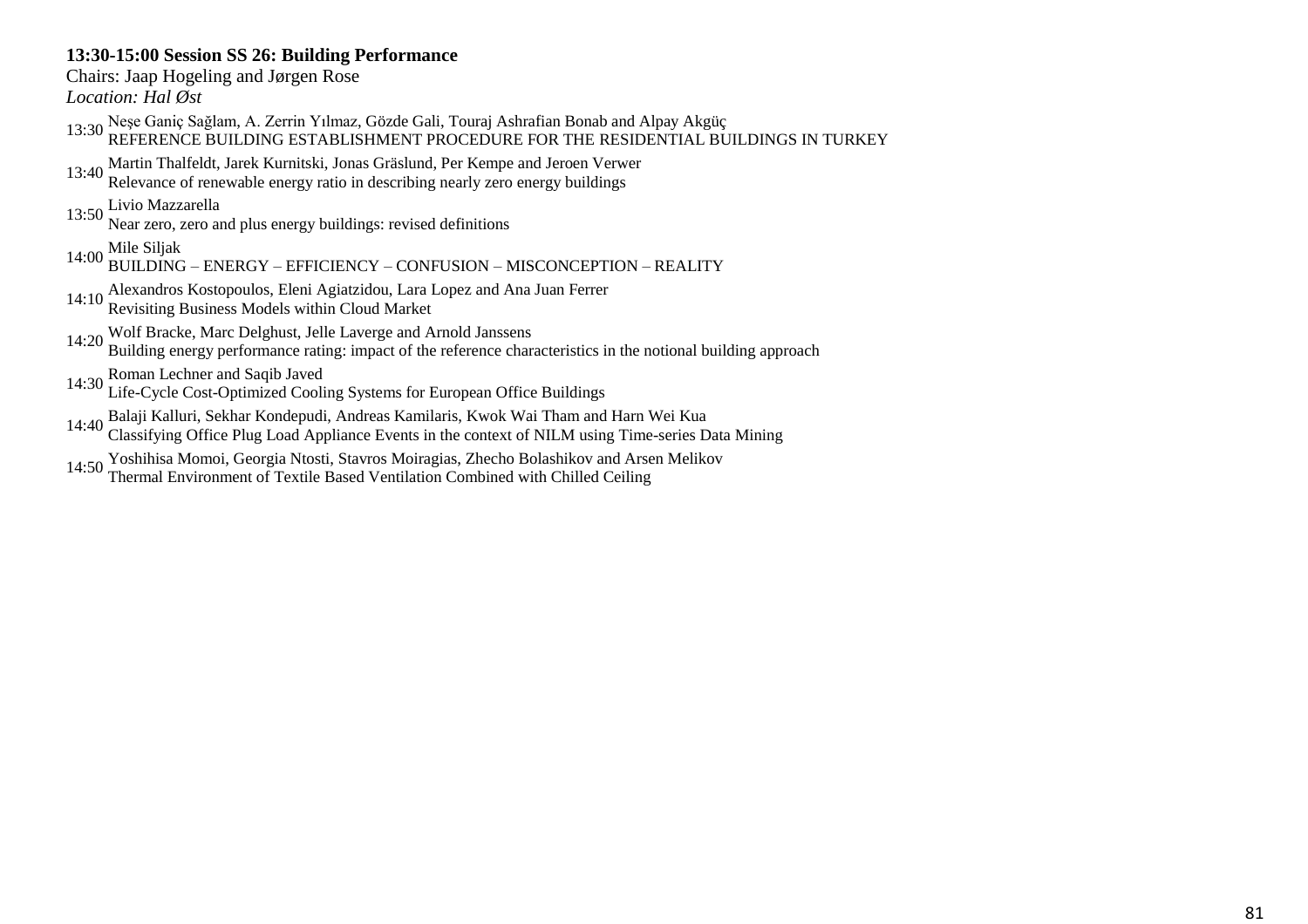## **13:30-15:00 Session SS 34: Comissioning, Control & Energy Management**

Chairs: Alireza Afshari and Andreas Wagner

*Location: Musiksalen*

13:30 *Jimmy Vesterberg*<br>Utilizing a regression approach for troubleshooting energy performance of Swedish multifamily buildings

13:40 Sarah Noye and David Fisk<br>Reducing the Performance Gap By Design For Commissioning

13:50 Arie Taal and Laure Itard<br>
Automatic Fault Detection Diagnosis and Correction of Energy Monitoring Systems

Adeline Bailly and Sylvain Berthault

14:00 RELIABILITY of VENTILATION SYSTEM INSPECTION for DWELLINGS: COMPARISONS of MEASUREMENTS and CONTROLS PROTOCOLS TESTED DURING ON-SITE CAMPAIGN of the PROMEVENT PROJECT

14:10 Ando Andriamamonjy, Ralf Klein and Dirk Saelens<br>Practical approach of an open hybrid Fault Detection and Diagnosis (FDD) method. Application to the HVAC system of a Near–Zero Energy university building.

14:20 Alexandra Tallet, Khansa M. M. Merghani and Christian Inard

Air handling unit faults impact on thermal comfort, energy consumption and indoor air quality in an office building

14:30 Frigyes Kocsis, Zoltan Magyar and Istvan Barotfi<br>The benchmark analysis of office premises – potential energy saving opportunities in offices with 2nd generation and 3rd generation of energy management systems

14:40 Jan Dirk Schagen, Arie Taal, Laure Itard and Laure Itard

Bayesian Belief Networks and Expert Systems for supporting model based sensor fault detection analysis of smart building systems.

14:50 Young Jin Kim, Ki Uhn Ahn and Cheol Soo Park<br>Data Filtering and Fault Detection of VAV System using Wavelet Transform and Machine Learning Model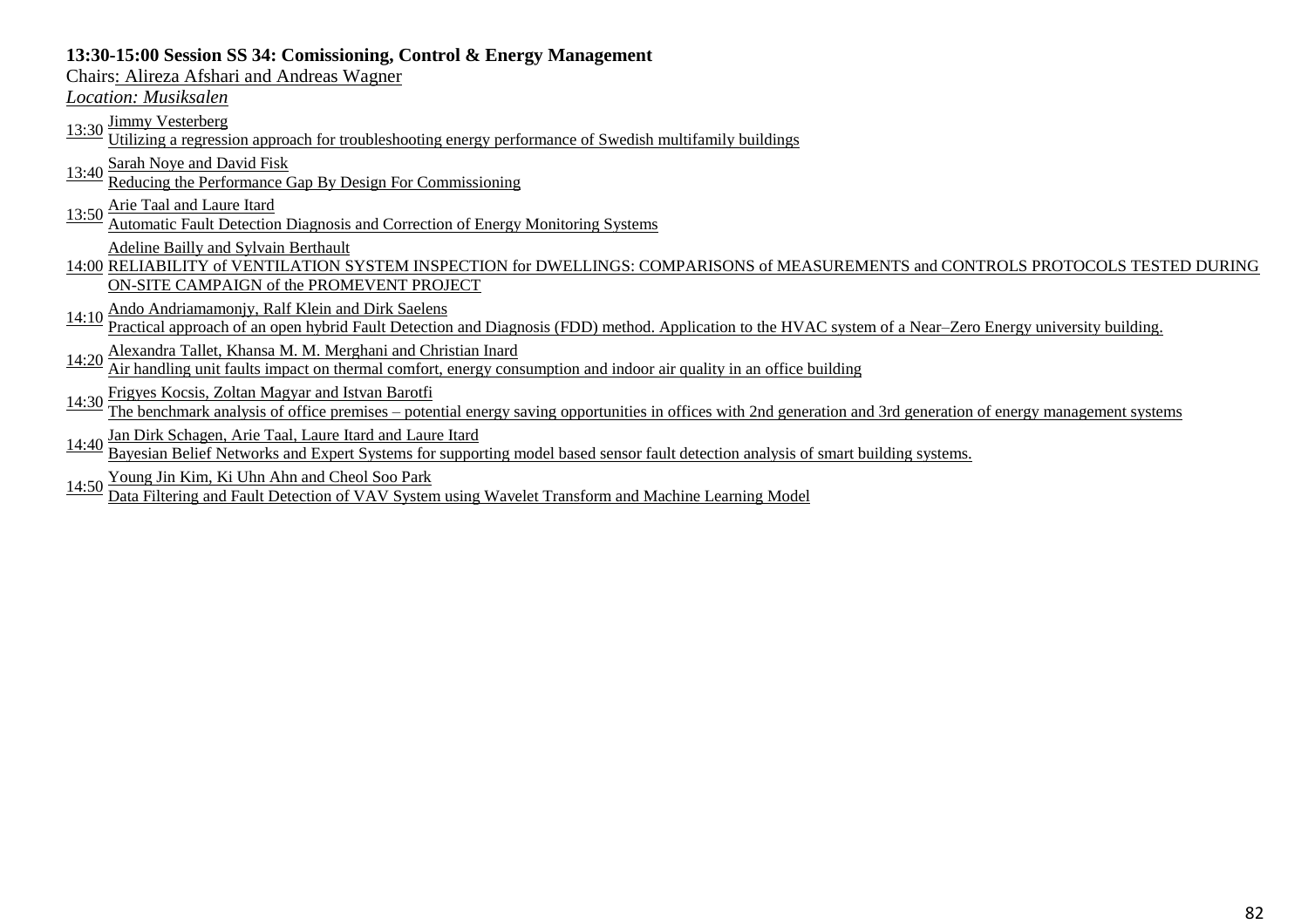#### **13:30-15:00 Session TS 10: High IEQ and energy-efficient ventilation in renovated school buildings (EU IEE Renew-School)**

*Location: Laugstuen*

13:30 Armin Knotzer

Examples of high performing school renovations applying prefabricated wooden elements in Austria

13:40 Pawel Wargocki, Christian A. Hviid and Agata Skupien Do new and renovated schools and kindergartens secure sufficiently high indoor environmental quality?

- 13:50 Francesca Romana d'Ambrosio Alfano, Boris Igor Palella, Alessandra Ranesi and Giuseppe Riccio IEQ Evaluation in Schools: some Considerations about the Parameters PMV may be influenced by
- Yacine Allab, Andrea Kindinis, Francesco Causone, Anita Tatti, Sophie Simonet and Annie-Claude Bayeul-Laine 14:00 Facture Anao, Anarca Banamo, Francesco Called Canada (1998) Ventilated classroom
- 14:10 Christian A. Hviid and Steffen Petersen

An Methodology for Quality Control and Draught Assessment of Room Ventilation Supply Using Laser Light Sheets

14:20 Maciej Mijakowski and Piotr Narowski

Indoor climate and energy standard of school buildings with different ventilation strategy

14:30 Lorenzo Pagliano, Roberto Armani, Andrea Sangalli, Francesco Causone and Marco Pietrobon Analysis of ventilation strategies for the nearly zero energy retrofit of a kindergarten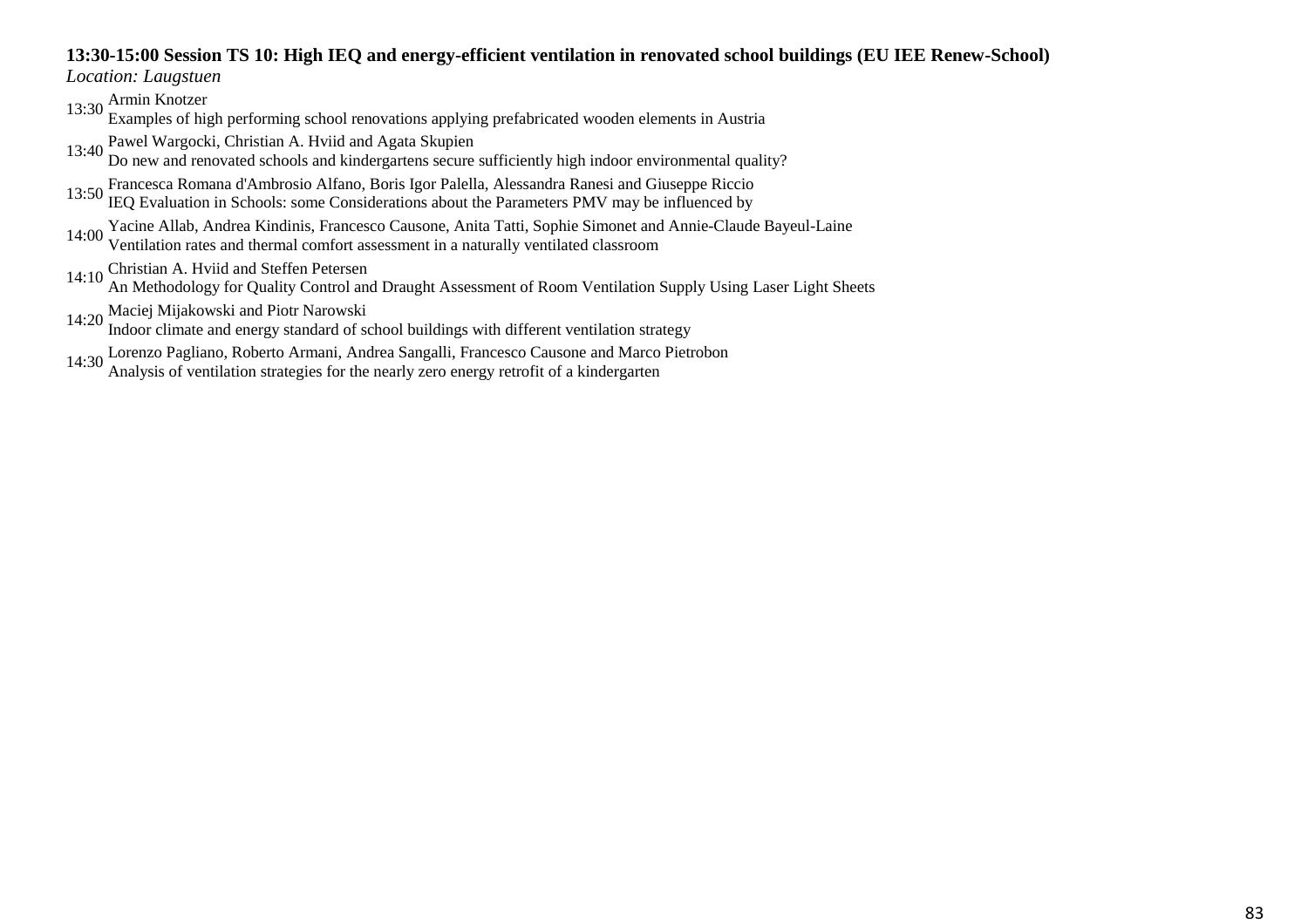## **13:30-15:00 Session TS 4: High integration of renewable sources in community energy supply utilising low exergy systems (IEA EBC Annex 64)**

**Organiser:** IEA EBC Annex 64: "Optimised Performance of Community Energy Supply Systems with Exergy Principles – LowEx Communities"

## www.annex64.org

#### **Short description:**

Communities are characterised by a wide range of heating and cooling energy demands. This energy is mainly provided by the combustion of fossil fuels, which is responsible for greenhouse gas (GHG) emissions. While much has already been achieved, there are still large potentials in providing heating and cooling energy with lower or without CO2 emissions. At the community level, different renewable sources are available that do not involve combustion processes. These energies are often characterised by high fluctuations and different exergy levels or "qualities": e.g. electricity (high-exergy) from photovoltaics or low temperature (low-exergy) heat from solar energy or waste heat. Low energy qualities are of particular interest, because they can supply most heating and cooling demands very efficiently. Exergy calculation still is a major challenge nevertheless. To identify potential savings and synergies holistic analysis of energy flows is necessary. The application of exergy principles is especially important, allowing the detection of different available energyquality levels and the identification of optimal contribution to an efficient supply. From this, appropriate strategies and technologies with great potential for the use of low-valued energy sources (LowEx) and a high share of renewable energies for heating and cooling of entire cities can be derived. In the framework of the EBC project 'Annex 64: LowEx Communties' advanced technologies will be adapted and further developed to realise the identified potentials. An additional task is to develop and test appropriate business models for the implementation on energy systems based on low exergy principles.

#### **Presentations:**

1) Optimising Community Energy Supply with Exergy Principles. Dietrich Schmidt, Fraunhofer IBP/GER.

2) Addressing different approaches for evaluating Low-Exergy Commuities. Sabine Jansen, DTU/NL and Forrest Meggers, Princeton/USA,

3) Energy and exergy analyses of Bjerringbro low-temperature district heating area. Klaus Lund Nielsen, DTU/DK.

4) Renewable Low-Temperature District Heating of a New Housing Area in Kassel, Germany – A Case Study of IEA. Janybek Orozaliev, University of Kassel/GER

5) Assessment and methods for optimised community supply based on exergy principles. Ivo Martinac, KTH – The Royal Institute of Technology / SWE

6) Methodology for the assessment of temperature reduction potentials in district heating networks by demand side measures and cascading solutions. Ralf-Roman Schmidt, Austrian Institute of Technology / AT

7) Simulation and exergetic analysis of renewable multi-generation units for a building group. Anna Kallert, Fraunhofer IBP/GER

*Location: Latinerstuen*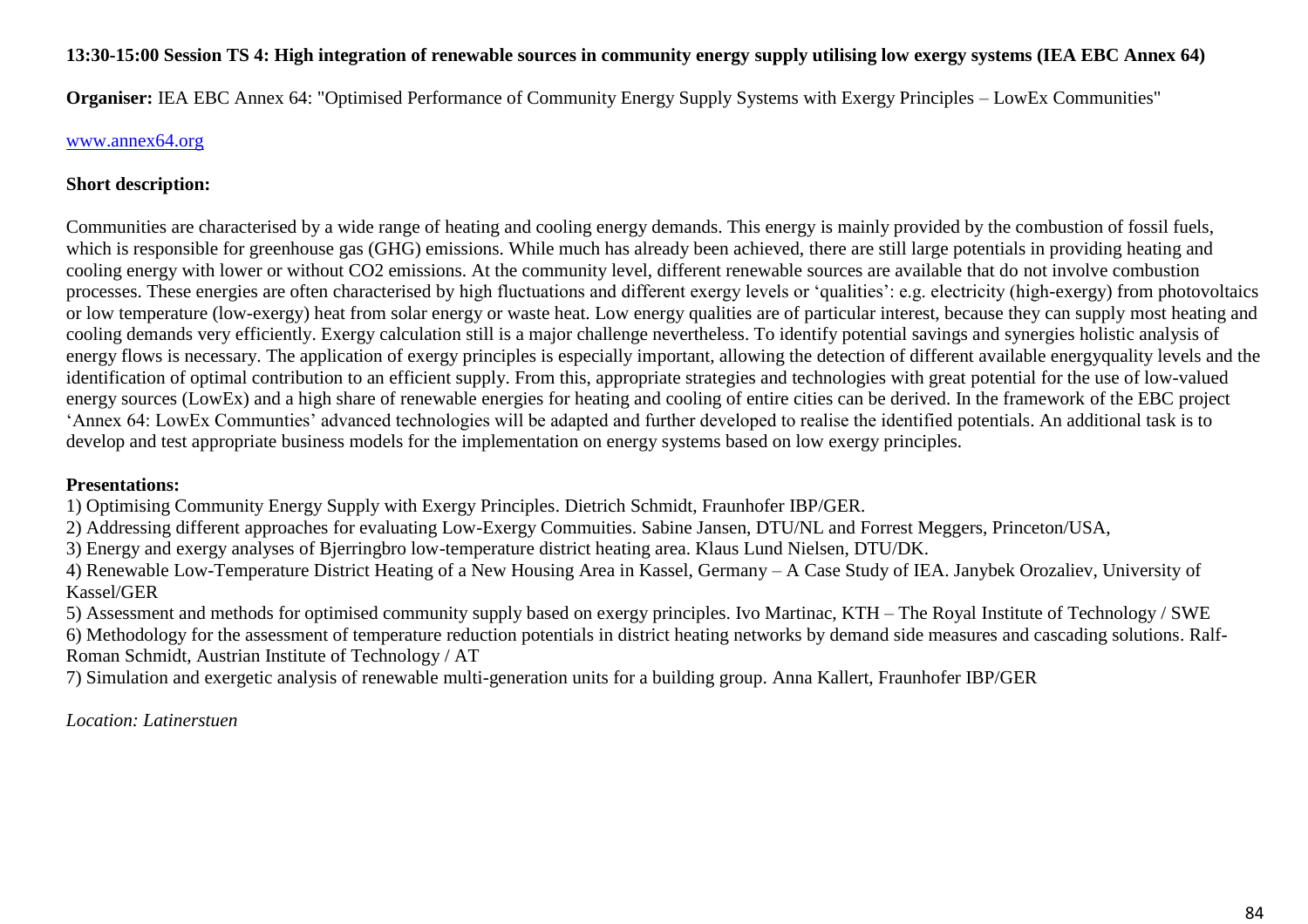## **13:30-15:00 Session TS 9: Sustainable Energy for Data Centres (EU RenewIT, GENiC and DOLFIN)**

*Location: Gæstesalen*

13:30 Lara Lopez, Enric Pages, Dhanaraja Kasinathan, Jacinta Townley, Dirk Pesch and Susan Rea

Optimizing energy efficiency for next-gen data centres

13:40 Càmara and Hans Trapman Verena Rudolf, Thorsten Urbaneck, Nirendra Lal Shrestha, Noah Pflugradt, Bernd Platzer, Jaume Salom, Angel Carrera, Mieke Timmerman, Eduard Oró, Albert Garcia, Òscar

Simulation of on-site generation CHP systems for large-scale data centre

- 13:50 Gino Carrozzo, Tommaso Zini, Gianluca Insolvibile, Theodore Zahariadis and Artemis Voulkidis
- An Energy Consumption Optimization Platform For Green Data Centres
- 
- 14:00 Vojtech Zavrel, J.Ignacio Torrens and Jan L.M. Hensen Simulation based-assessment of Thermal aware computation of a bespoke data centre

Albert Garcia Prat, Eduard Oró, Jaume Salom, Massimiliano Manca, Daniela Isidori, Angel Carrera, Òscar Càmara, Mieke Timmerman, Andrew Donoghue, Noah Pflugradt,

14:10 Thorsten Urbaneck and Nirendra Lal Shrestha

Online tool to evaluate the implementation of energy efficiency strategies and renewable energy into data centre portfolio

14:20 Eduard Oró, Albert Garcia and Jaume Salom

Numerical analysis for potential heat reuse in liquid cooled data centres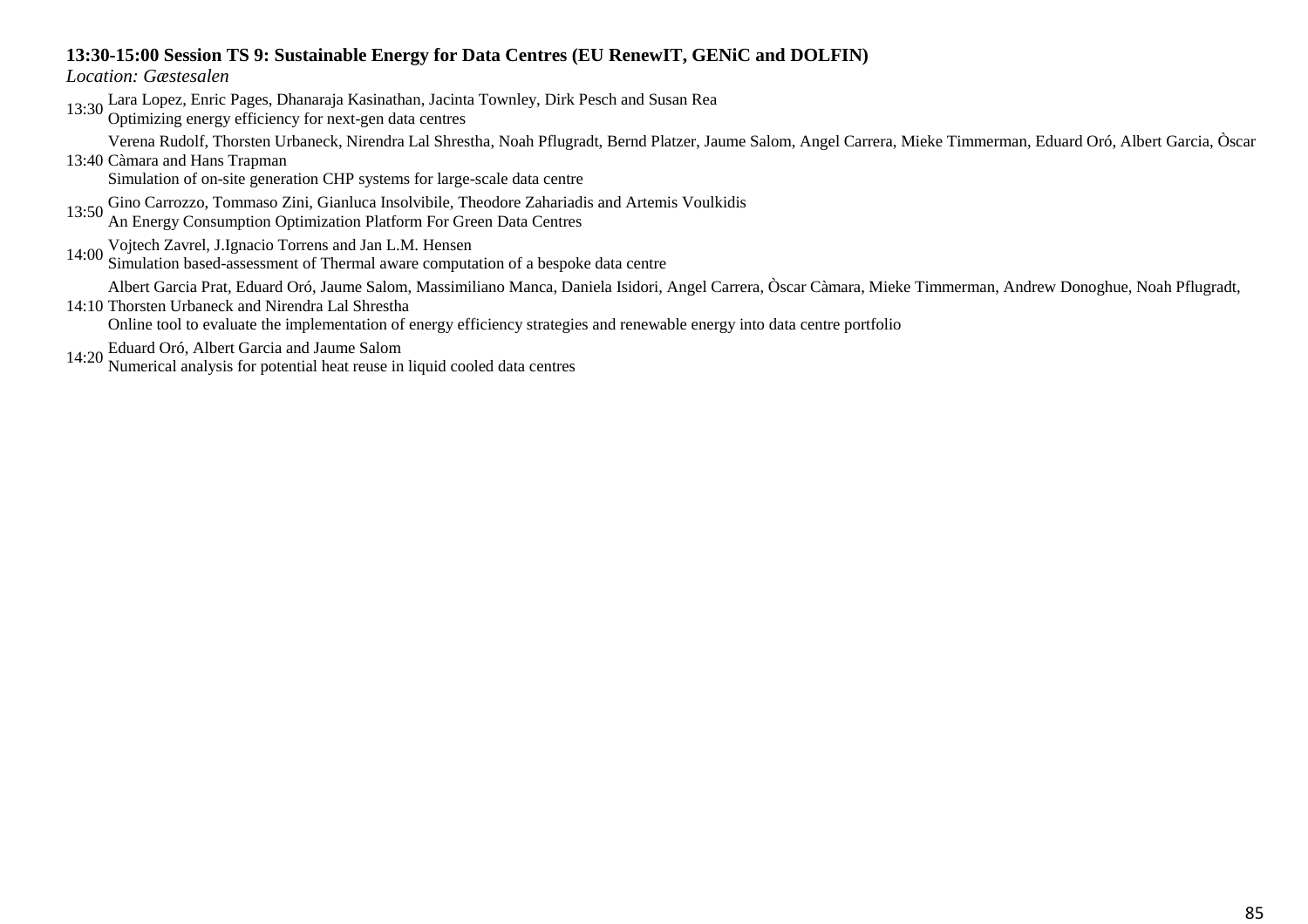**13:30-15:00 Session WS 21: Coupling HVAC + Refrigeration + Lighting systems in shopping centres: technology solutions and modelling approach (IIF-IIR and EURAC)**

## **Organisers:**

- Eurac Research, Institute for Renewable energy
- IIF-IIR, International Institute of Refrigeration

# **Scope:**

This workshop is intended to present and discuss tools and solutions for an effective energy-retrofit of shopping malls. It will take advantage of the participation of experts from the CommONEnergy project, who will bring their expertise and open a fruitful debate on the outcomes of the project. The result of the workshop can be an outline for a guideline on the energy-refurbishment of shopping malls.

## *Location: Bondestuen*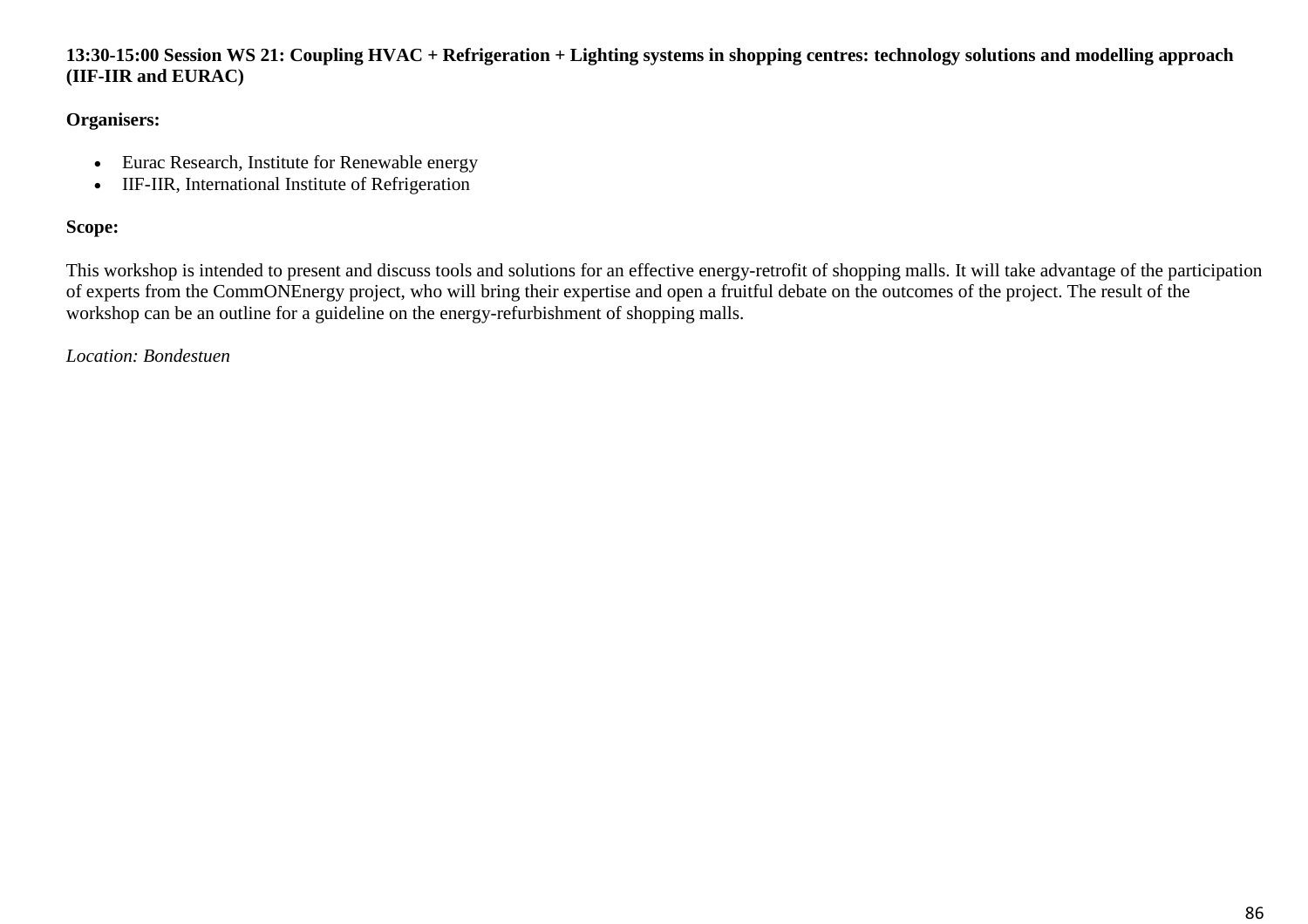**13:30-15:00 Session WS 22: Agenda for Ventilation and Air Infiltration 2020 and beyond: knowledge gaps, research priorities and the need for innovation (AIVC)**

**Organiser:** AIVC

# **Presenters:**

Pawel Wargocki and Peter Wouters

# **Background:**

The primary objective of the Air Infiltration and Ventilation Centre (AIVC) formed by the IEA (International Energy Agency) Energy in Buildings and Community (EBC) Programme in 1979 is to provide reference information on research and development in the fields of air infiltration and ventilation, which are key aspects to achieve healthy and comfortable highly energy efficient buildings. This Annex has produced a number of landmark reports and guides in addition to organising events such as the annual AIVC conference, and many more specialized workshops and webinars. Since 2011, the AIVC's activities are structured around projects integrating activities such as webinars and workshops and produce position papers, technical papers, technical reports, etc. The full list of existing projects is available on the AIVC website, http://www.aivc.org/resources/collection-publications/aivc-projects.

# **Scope:**

This workshop will attempt to look into the future needs concerning ventilation and air infiltration, including comfort and health and considering all building types and climates.

# *Location: Harlekinsalen*